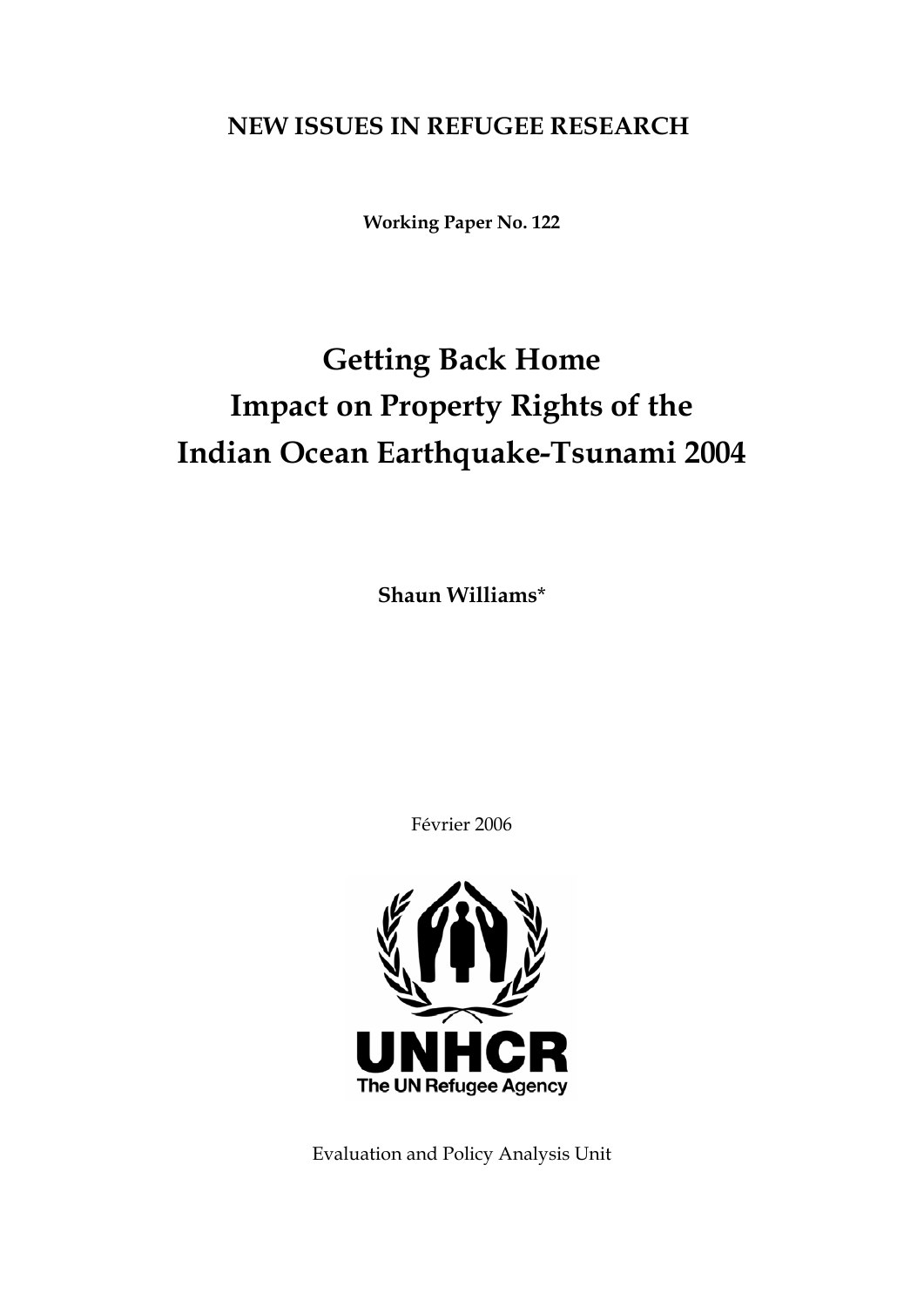## Evaluation and Policy Analysis Unit United Nations High Commissioner for Refugees CP 2500, 1211 Geneva 2 Switzerland

E-mail: hqep00@unhcr.org Web Site: www.unhcr.org

These working papers provide a means for UNHCR staff, consultants, interns and associates to publish the preliminary results of their research on refugeerelated issues. The papers do not represent the official views of UNHCR. They are also available online under 'publications' at <www.unhcr.org>.

ISSN 1020-7473

Shaun Williams is an international land law and policy adviser who has 25 years experience of providing advice to multi-lateral agencies, governments and non-government actors in relation to land policy and legislation. This scoping study was originally commissioned by Oxfam International as part of their initial response to the 2004 Indian Ocean earthquake-tsunami. The copyright and views expressed herein are solely the property and responsibility of the author.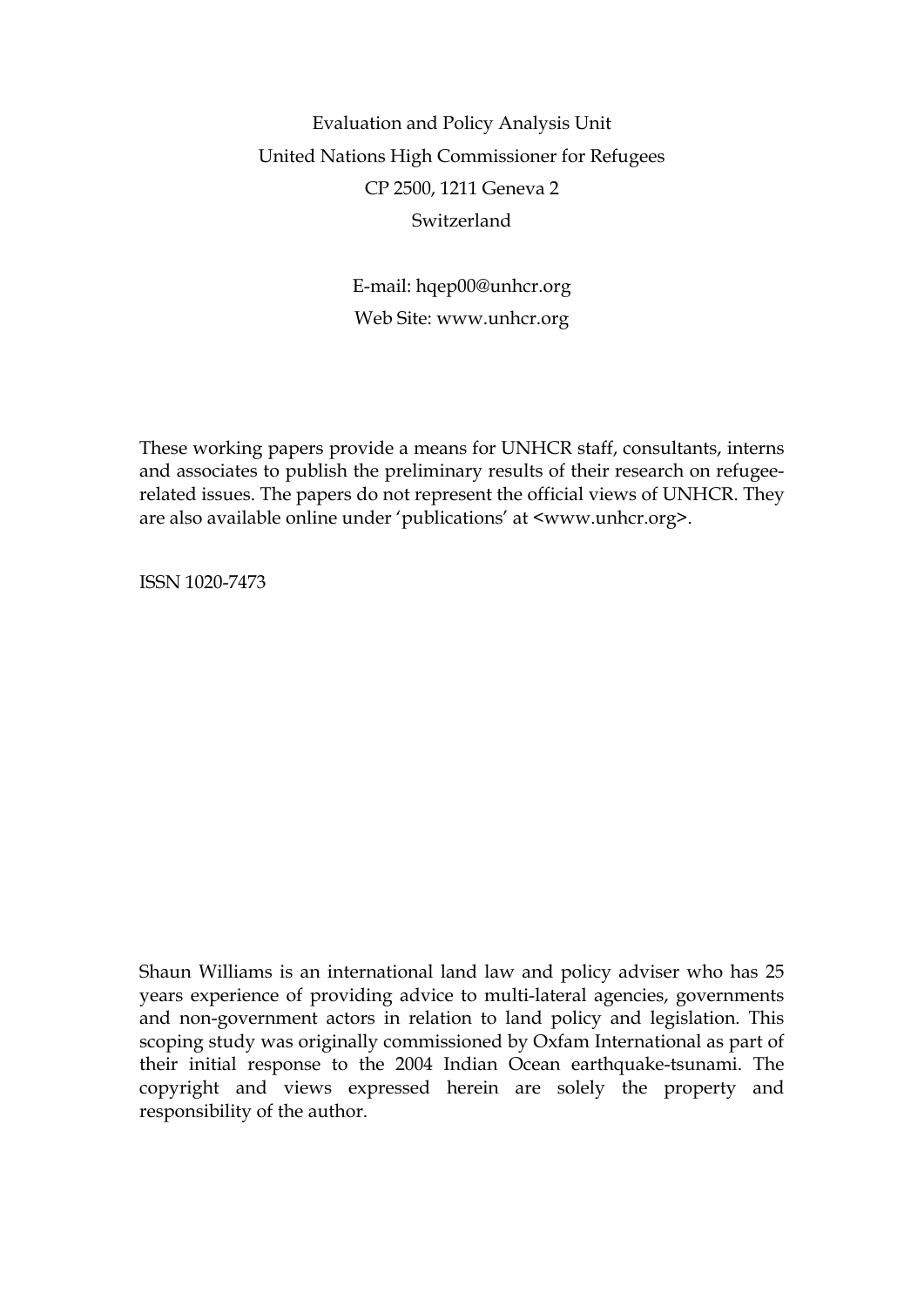## ABSTRACT

For many of the survivors of the earthquake-tsunami that smashed into the coastlines of countries bordering the Indian Ocean on 26 December 2004, their property rights were the only assets that survived with them. Even these sometimes tenuous rights to space for shelter, cultivation and trade were imperilled by this terrible disaster and its equally overwhelming aftermath. This paper tries to identify how the property rights of the survivors can be restored, secured and, where possible, enhanced.

This paper is divided into three parts. The first part deals with the regional pretsunami property rights framework. The second part focuses on the impact of the tsunami on those property rights and the third part concludes with recommendations. Recommendations to each class of development actor are made on the basis of the categories of threat to reparation of property rights developed in the proceeding analysis; material threats, administrative threats and threats to legal and human rights.

First, material threats to property rights must be urgently addressed by all actors, therefore generation of free, fast replacement identity, property and other records, such as title deeds, death certificates and letters of inheritance, should be given priority. Property that has been lost to its previous user, and the needs of the landless must be carefully examined to explore alternative uses and sources of supply that can be delivered to those who are without access to vital productive assets.

Second, administrative threats to property rights must be countered by deft lobbying and other responses in partnership with national and international groups, local communities and governments. Hasty, unworkable, destructive planning rule changes have to be emphatically rejected by all the parties to the recovery effort. Effective, customer-orientated property administration services should be put in place so that fair, consistent and acceptable compensation arrangements and property right registration systems can be instituted. Capacity strengthening strategies for other public officials, including justice service providers, must be started as soon as possible, as capacity building to match the challenges thrown up by the tsunami's impact on property rights will take time and lingering incapacity will drag out reparation of property rights and weaken the claims of those living in poverty.

Respect for the legal and human rights of the survivors is of paramount importance throughout the response to the earthquake-tsunami. Corruption must be exposed and expunged. Compulsory acquisition of land by the ill-conceived exercise of administrative discretion must be avoided and 'voluntary' variants of this practice have to be treated with suspicion. Involuntary or coercive internment of displaced people must be rejected. Discriminatory practices, including those that are the legacy of past practices, have to be eschewed. Monitoring and enforcement systems have to be established. Peace has to be negotiated, as the ongoing conflicts are killing the chances of investment that could create the jobs to replace the self employment that was generated by now lost property rights.

The paper tries to make the case for the proposition that the property rights of all people who are displaced by natural disasters anywhere must be adequately protected by international law.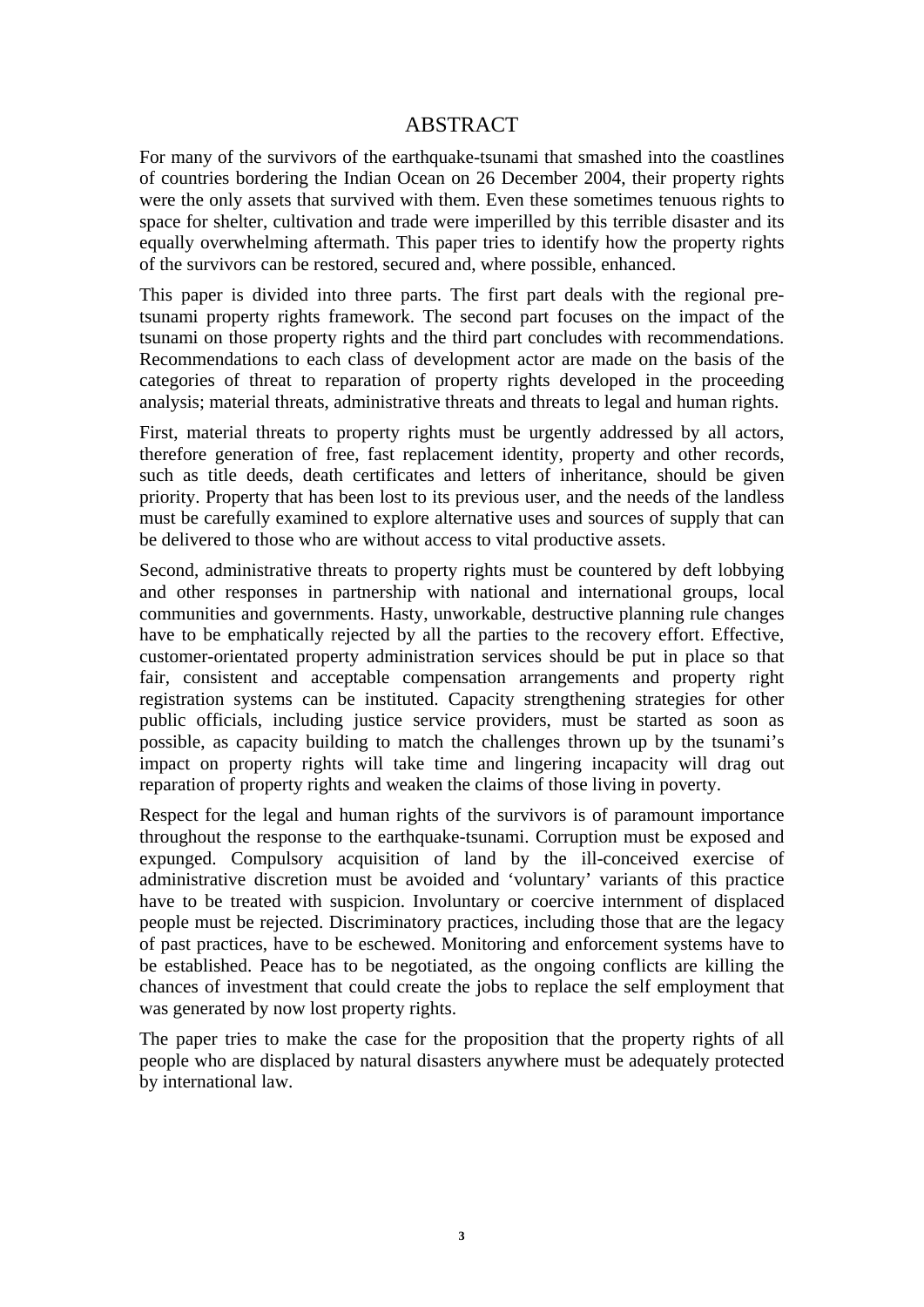## **CONTENTS**

| <b>ABSTRACT</b>                                                 | $\mathbf{3}$ |
|-----------------------------------------------------------------|--------------|
| <b>NATIONAL STATUTES</b>                                        | 5            |
| <b>INTERNATIONAL LEGAL SOURCES</b>                              | 5            |
|                                                                 |              |
| <b>GLOSSARY</b>                                                 | 6            |
| <b>BACKGROUND</b>                                               | 8            |
| <b>OUTLINE</b>                                                  | 10           |
| PART I: PRE EARTHQUAKE-TSUNAMI PROPERTY RIGHTS FRAMEWORK        | 11           |
| <b>TENURE TYPES</b>                                             | 11           |
| <b>RECORDS</b>                                                  | 13           |
| PHYSICAL PLANNING                                               | 14           |
| <b>SUCCESSION</b>                                               | 15           |
| <b>USER</b>                                                     | 16           |
| <b>CONFLICT</b>                                                 | 16           |
| <b>DISPLACEMENT</b>                                             | 17           |
| PART II POST EARTHQUAKE-TSUNAMI PROPERTY RIGHTS                 | 18           |
| KEY THREATS TO POOR PEOPLE'S LAND RIGHTS CREATED BY THE TSUNAMI | 18           |
| POTENTIAL IMPACTS ON PROPERTY RIGHTS OF TSUNAMI-EARTHQUAKE      | 34           |
| <b>MITIGATION STRATEGIES</b>                                    | 39           |
| <b>PART III: RECOMMENDATIONS</b>                                | 50           |
| RECOMMENDATIONS TO NATIONAL GOVERNMENTS, BILATERAL DEVELOPMENT  |              |
| PARTNERS, UN AND INTERNATIONAL AGENCIES                         | 50           |
| <b>OPPORTUNITIES FOR ADVOCACY</b>                               | 61           |
| <b>BIBLIOGRAPHY</b>                                             | 67           |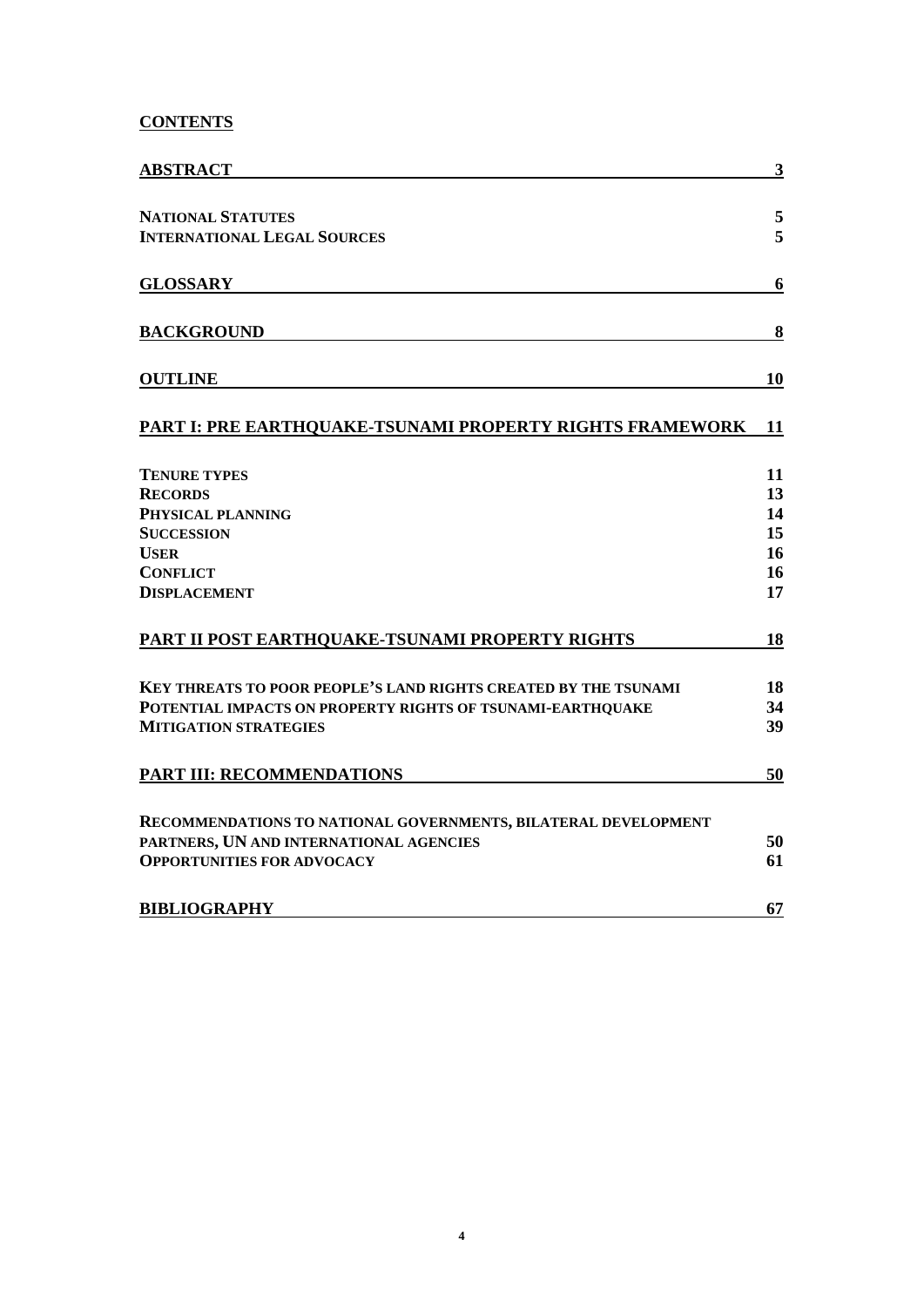## *National Statutes*

**India** 

**India-Constitution, [1950], consolidated up to the Constitution (Seventy-eighth Amendment) Act**, (1995)

**The Land Acquisition Act**, No.1 (1894)

**Amendment Act**, (1995)

**Indonesia** 

**Basic Agrarian Law (Undang-Undang Pokok Agraria Nomor 5 Tahun)** (1960)

**Instruksi Presiden, Inpres**, No 1 (1991)

**Sri Lanka** 

**Coast Conservation Act No 57 (as amended by No.64/1988 and in 1997)** (1981)

**Fisheries and Aquatic Resources Act** No. 2 (1996)

**Town and Country Planning Ordinance (**1946)

**Coastal Zone Management Plan** (1990)

**National Environmental Act**, No. 47 (1980)

**Urban Development Act**, (1980)

**Thailand** 

**Act on the Application of Islamic Law in the Territorial Jurisdictions of certain Provinces,** B.E. 2489

#### *International Legal Sources*

**International Covenant on Economic, Social and Cultural Rights** (1966) Article 11(1). *Adopted By United Nations General Assembly (UNGA) Resolution 2200a(Xxi), 16 December 1966, Entered Into Force on 3 January 1976.* 

**International Convention on the Elimination of All Forms of Racial Discrimination** (1965) Article 5(E) (Iii)

**International Convention on the Elimination of All Forms of Discrimination Against Women** (1979) Article 14(2)(H). *Adopted By UNGA Resolution 34/180 on 18 December 1979, Entered Into Force on 3 September 1981.* 

**International Convention on the Rights of the Child** (1989) Article 27(3). *Adopted By UNGA Resolution 44/25 on 20 November 1989, Entered Into Force on 2 September 1990.* 

**International Convention Relating to the Status of Refugees** (1951) Article 21. *Adopted on By UNGA Resolution 429(V) on 28 July 1951, Entered Into Force on 22 April 1954.* 

**Universal Declaration on Human Rights** (1948) Article 25(1). *Adopted And Proclaimed By United Nations General Assembly Resolution 217a (Iii) on 10 December 1948.*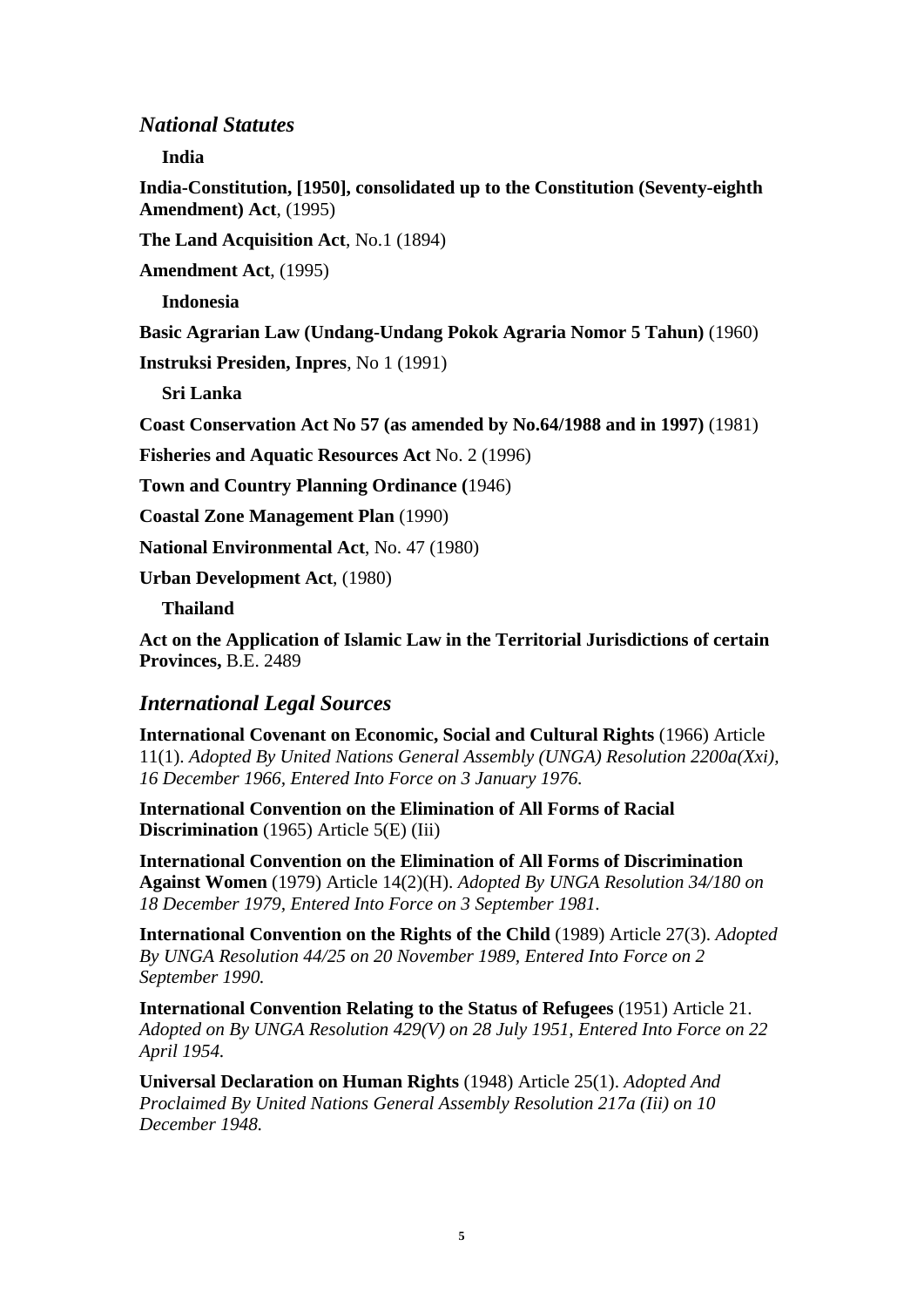## **GLOSSARY<sup>1</sup>**

| adat (Bahasa<br>Indonesian)          | Rules and practices of social life, a culturally appropriate sense<br>of propriety, tradition and custom <sup>2</sup>                                                                                                                                                                                                                               |
|--------------------------------------|-----------------------------------------------------------------------------------------------------------------------------------------------------------------------------------------------------------------------------------------------------------------------------------------------------------------------------------------------------|
| affinal                              | Related by marriage                                                                                                                                                                                                                                                                                                                                 |
| cadastre (from<br>French)            | Public record of the extent, value and ownership of immovable<br>property                                                                                                                                                                                                                                                                           |
| compensation                         | A specific form of reparation. The term "compensation" refers to<br>a legal remedy by which a person receives monetary payment<br>for harm suffered. When appropriate, compensation may be<br>given in lieu of restitution, for example, when it is either in fact<br>impossible or impracticable to restore the person's property or<br>house. $3$ |
| consanguinal                         | Related by blood                                                                                                                                                                                                                                                                                                                                    |
| hukum adat<br>(Bahasa<br>Indonesian) | Adat law or sets of rules and procedures pertaining to the social<br>and political life characteristic of a particular geographic area in<br>the Dutch East Indies and subsequently Indonesia, and having<br>legal value. $4$                                                                                                                       |
| monument                             | A semi permanent marker placed by a surveyor to designate a<br>corner of a land boundary. Used in jurisdictions in which parcel<br>boundaries are described by courses, directions, distances and<br>monuments.                                                                                                                                     |
| parcel                               | Contiguous area of land held by a single rightholder                                                                                                                                                                                                                                                                                                |
| prescription                         | A method of acquiring rights in immoveable property by<br>adverse, peaceful, public possession or user of property<br>belonging to another.                                                                                                                                                                                                         |
| property <sup>5</sup>                | Refers to housing and real (immovable <sup>6</sup> ) property, including<br>land. <sup>7</sup>                                                                                                                                                                                                                                                      |

<sup>&</sup>lt;sup>1</sup> See also United Nations Food and Agriculture Organisation, 2002, pg 43

<sup>2</sup> Bowen, 2003

 $3$  Monetary compensation should, however, be seen as a last resort, and when used as a measure of restorative justice must be adequate, fair and just. See World Bank OP/BP 4.12 Involuntary Resettlement 4 P

Bowen, op. cit

<sup>&</sup>lt;sup>5</sup> The classic distinction in English and Roman-Dutch law, both of which have had pervasive influence on the disparate legal traditions of the region impacted by the earthquake-tsunami, is between immovable property, land houses, fixtures, deeds and titles and every other kind of property in which title can be vested or transferred, which is usually referred to as 'moveable' property. This paper deals solely with the impact of the disaster on immovable property-so does not include fishing boats or livestock, the losses of which will also have potentially disastrous impacts on the livelihoods of survivors.

 $6$  However, the expression 'immoveable' has been eschewed here, as the earthquake and the tsunami made a mockery of the notion the earth cannot move. It did. Nevertheless, the importance of the distinction is still very important. Every legal tradition one can think of treats these two kinds of property separately because of the notion of immoveable property being inextricably related to place-no two pieces of immovable property are in the same place and are therefore perfectly interchangeable; so each piece of immovable property is unique and therefore does not really have a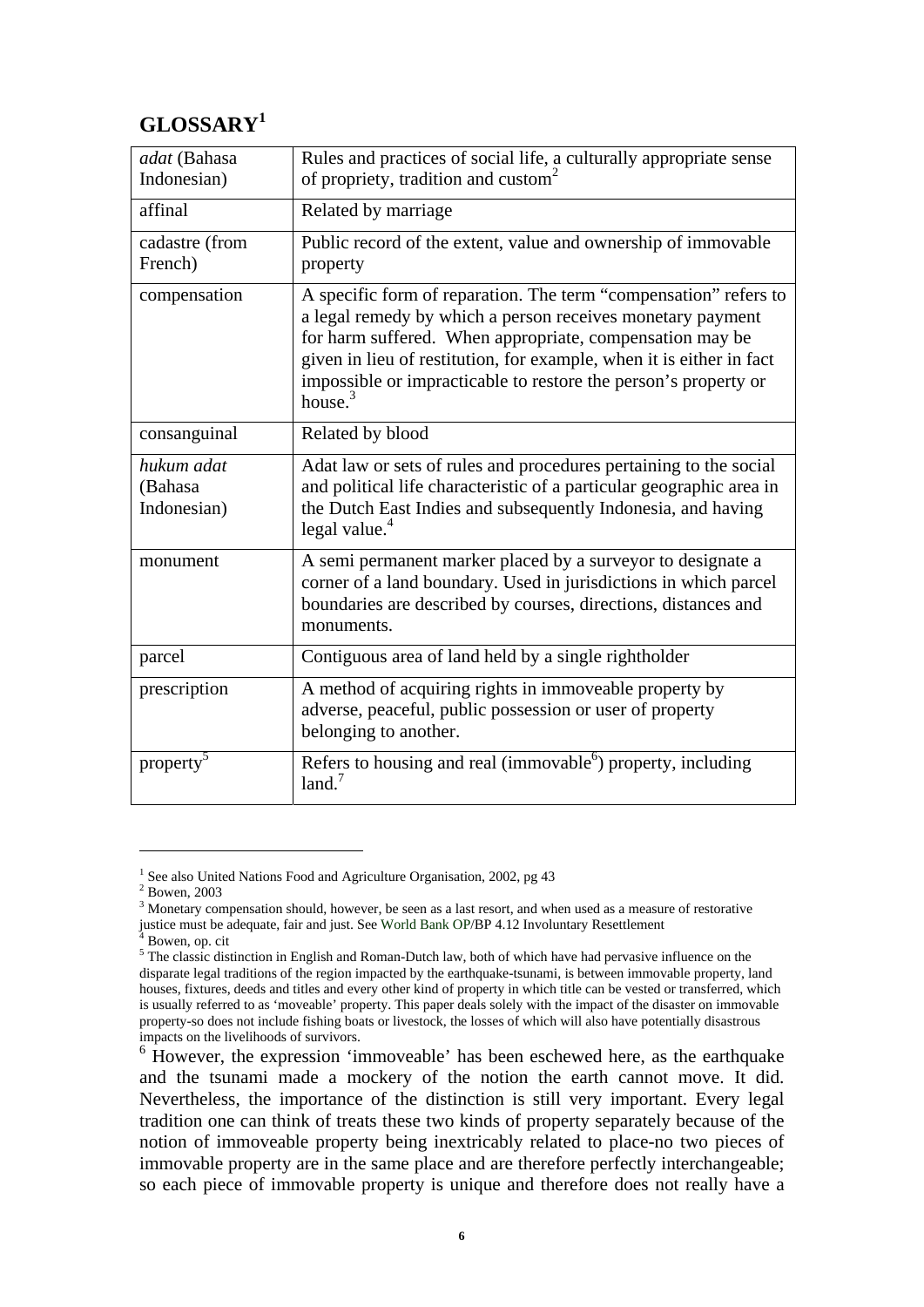| reparation                          | Restitution or compensation in lieu thereof                                                                                                                                                                                                                                                                                                                                                                                                                                                               |
|-------------------------------------|-----------------------------------------------------------------------------------------------------------------------------------------------------------------------------------------------------------------------------------------------------------------------------------------------------------------------------------------------------------------------------------------------------------------------------------------------------------------------------------------------------------|
| restitution                         | A particular form of reparation. The term "restitution" refers to<br>an equitable remedy, or a form of restorative justice, by which<br>persons who suffer loss or injury are returned as far as possible<br>to their original pre-loss or pre-injury position (i.e. status quo<br><i>ante</i> ). Restitution includes: restoration of liberty, legal rights,<br>social status, family life and citizenship; return to one's place of<br>residence; and restoration of employment and return of property. |
| right (in property)                 | Fee, mortgage or charge, lease, term of years or tenancy,<br>easement, profit, license, occupancy; usufruct, whether obtained<br>by grant or allocation, purchase, gift, inheritance, prescription or<br>adverse possession or abandonment as recognized by statute,<br>religious law, custom, or equity                                                                                                                                                                                                  |
| shari'a                             | The path or way pointed out by God and his Messengers for all<br>humans; the norms and rules that guide a Muslim on that path; a<br>body of positive laws, putatively reflecting those norms and<br>rules. <sup>8</sup>                                                                                                                                                                                                                                                                                   |
| social protection                   | The public actions taken in response to levels of vulnerability,<br>risk and deprivation which are deemed socially unacceptable in a<br>given polity or society and policies and practices intended to<br>protect and promote the livelihoods and welfare of people who<br>have lost out, or stand to lose out in processes of social and<br>economic change and development. <sup>9</sup>                                                                                                                |
| tsunami - affected<br><b>States</b> | Tsunami-affected States include Indonesia, Sri Lanka, India,<br>Thailand, Maldives, Seychelles, Myanmar (Burma), Kenya,<br>Somalia                                                                                                                                                                                                                                                                                                                                                                        |
| User                                | Enjoyment of property, or one who uses it.                                                                                                                                                                                                                                                                                                                                                                                                                                                                |
| usufruct                            | The right of enjoying all the advantages to be derived from the<br>use of something (property) which belongs to another, so far as<br>is compatible with the substance of the thing not being destroyed<br>or injured                                                                                                                                                                                                                                                                                     |

cash equivalent either. This idea has parallels in customary tenures where land is regarded as something much more than just another commodity.

 $<sup>7</sup>$  This definition is used here for two key reasons. First, housing and real property restitution in the context of the</sup> right to return of refugees and other displaced persons has deservedly received a great deal of attention by the international community, more so than other types of property restitution. This attention is due in large part to the unique role that housing and real property restitution play in securing the voluntary, safe and dignified return of refugees and other displaced persons to their homes and places of original residence. Second, housing rights are enshrined in international human rights and humanitarian law to a far greater degree and encompass far more under international law, substantively speaking, than do property rights more generally. The right to adequate housing is enshrined in several international human rights instruments. Indeed, housing rights are not a new development within the human rights field, but rather have long been regarded as essential to ensure the well-being and dignity of the human person.

8 Bowen, op. cit

9 United Kingdom Department for International Development - **Social Protection Keysheet 20** [online]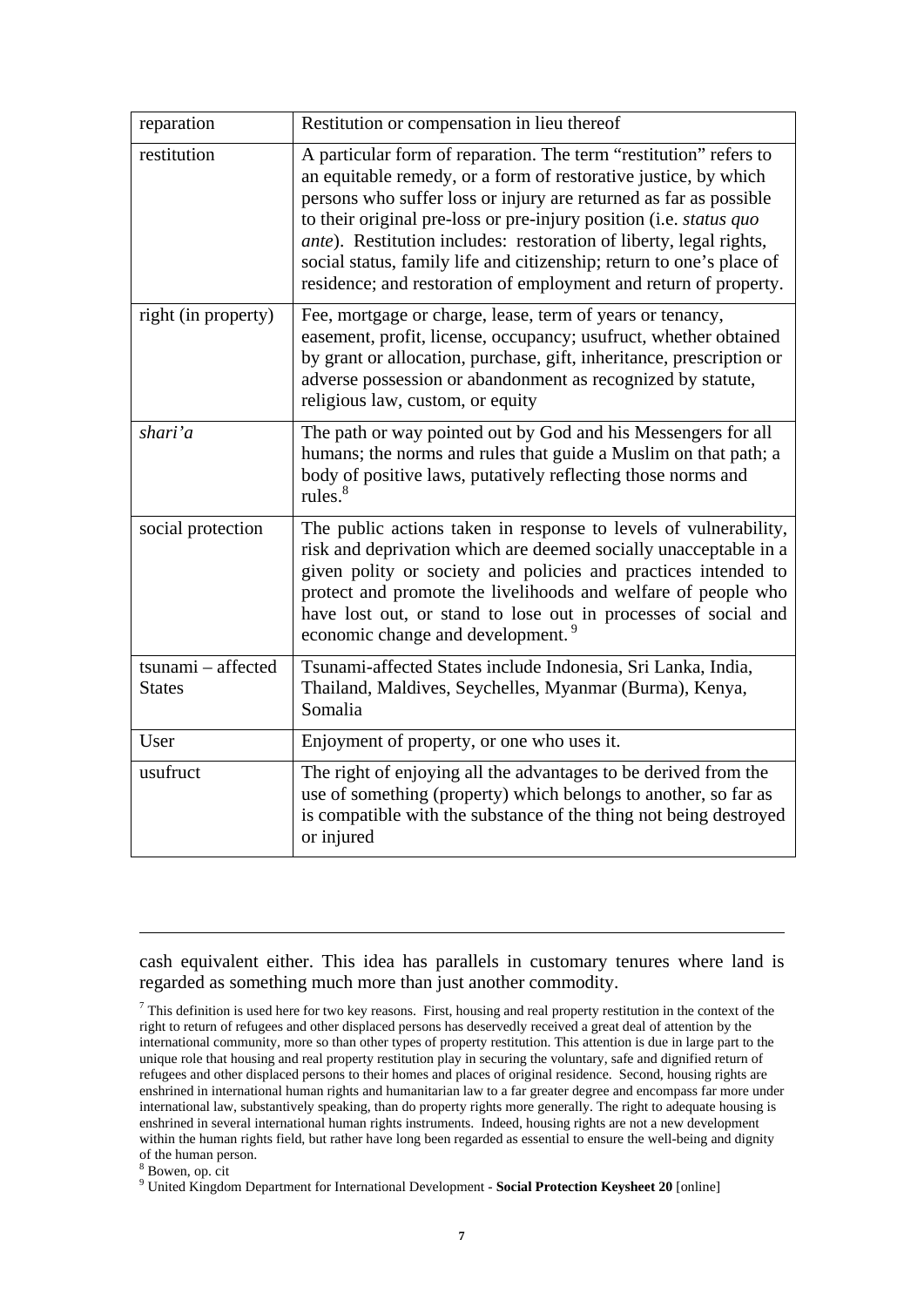## **BACKGROUND**

In the wake of the devastating earthquake-generated tsunami in Asia, there was a massive outpouring of generous, immediate humanitarian responses. However, even as these massive, initial rescue operations were being mounted, many in the region and some outsiders were identifying and voicing concerns regarding a series of medium and longer-term issues involving property rights, which need to be understood and addressed.

In the aftermath of that fateful day, some respected community based organisations in southern Asia voiced concerns about the weak tenure and political status of many poor coastal fishing communities along the coast devastated by the tsunami and their consequent vulnerability to expropriation.

Property rights in the region affected by this disaster are highly complex and contentious. Tensions derive from increasing populations and fragmentation of holdings of prime land, rising prices of coastal land, jurisdictional ambiguity and official corruption. These tensions cause conflicts within families, between neighbours and amongst local users and non-local interlocutors such as investors.

One consequence of this disaster could be that the balance of power between these various actors may have shifted, for example, in favour of surviving neighbours as against underage heirs, officials and outsiders as against occupants. The earthquaketsunami swept away witnesses, documents, markers and other evidence of historical rights of possession, which have traditionally provided tenure security for those living in poverty and those who are especially vulnerable.

The disaster also provides both threats and opportunities with respect to the role of States in allocation, administration and management of impacted property. Some in government and the private sector will see this as an opportunity to introduce or enforce safer more sustainable land use practices. However, warnings were sounded early in the aftermath of the disaster that any opportunistic, mass expropriation of the residential and cultivation sites of those who were displaced by the tsunami, has the potential to catastrophically exacerbate the extensive, pre-existing discontent within the region and the social and economic insecurity generated by the disaster. Already there have been reports of villagers complaining of being evicted and clashing with officials.10

This paper is the result of a rapid scoping review, conducted over two weeks at the end of February 2005, to investigate the impact of the tsunami on the property rights of affected communities and to make advocacy and programme recommendations in the light of its findings.

The purposes of that review were, first, to provide an initial analysis of critical issues, as well as a set of recommendations for use in advocacy initiatives, programme design and implementation throughout the region. The second intention was to allow the development actors working on relief and recovery to make informed decisions on the scale and form of programme and advocacy work on land rights issues in tsunamiaffected regions. The output of the review is this paper, which analyses the most critical emerging property rights issues in the earthquake and tsunami-affected regions

<sup>10</sup> **Julian Caldecott** 20/02/05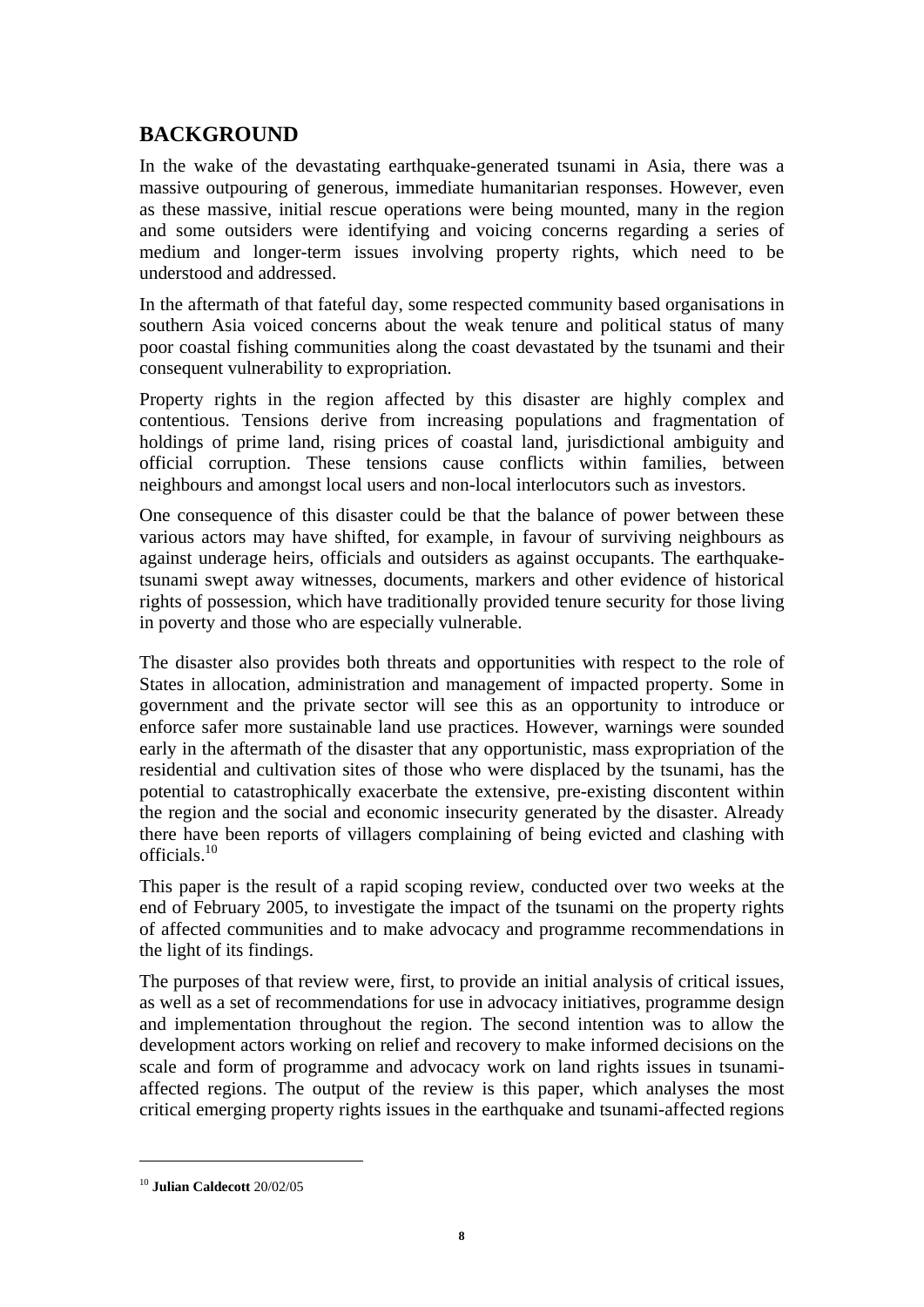from the perspective of past and future livelihoods of the poor. The paper ends with recommendations for future programme and advocacy work.

The research began with the building of a picture from secondary sources of predisaster tenures, succession and other acquisition practices and conflicts over land within the different countries of the impact zone. As many survivors as was possible were interviewed, as well as those working with them, to hear what they had to say about threats, and the countervailing opportunities, to property rights that have arisen because of the disaster. Some understanding of the strategies those living in poverty, now and before the tsunami, have adopted to deal with the catastrophic damage it inflicted on them and their livelihoods was drawn from the data. Further understanding was gained by interpreting information collected from interviews and documents and other data. The interviews and literature review were then related to how well the aid community incorporated community coping strategies into their planning. An assessment was then made based on experience and supported by analysis, of the likely effectiveness of the relief effort to protect property rights of those living in poverty.

The paper concludes with use of the previous analysis to frame recommendations about how protection of property rights can be made more effective, and fully integrated into post-emergency relief, second phase recovery programming. Finally, the paper frames the advocacy opportunities and imperatives that present themselves in relation to the protection of the property rights of the hundreds of thousands of households whose livelihoods were washed away and of the future victims of the natural disasters yet to come. What follows is a discussion focused on reparation of pre-tsunami rights in property. The much larger and perhaps more important issue of how access to land throughout the region could be made more equitable and efficient is beyond the scope of this paper.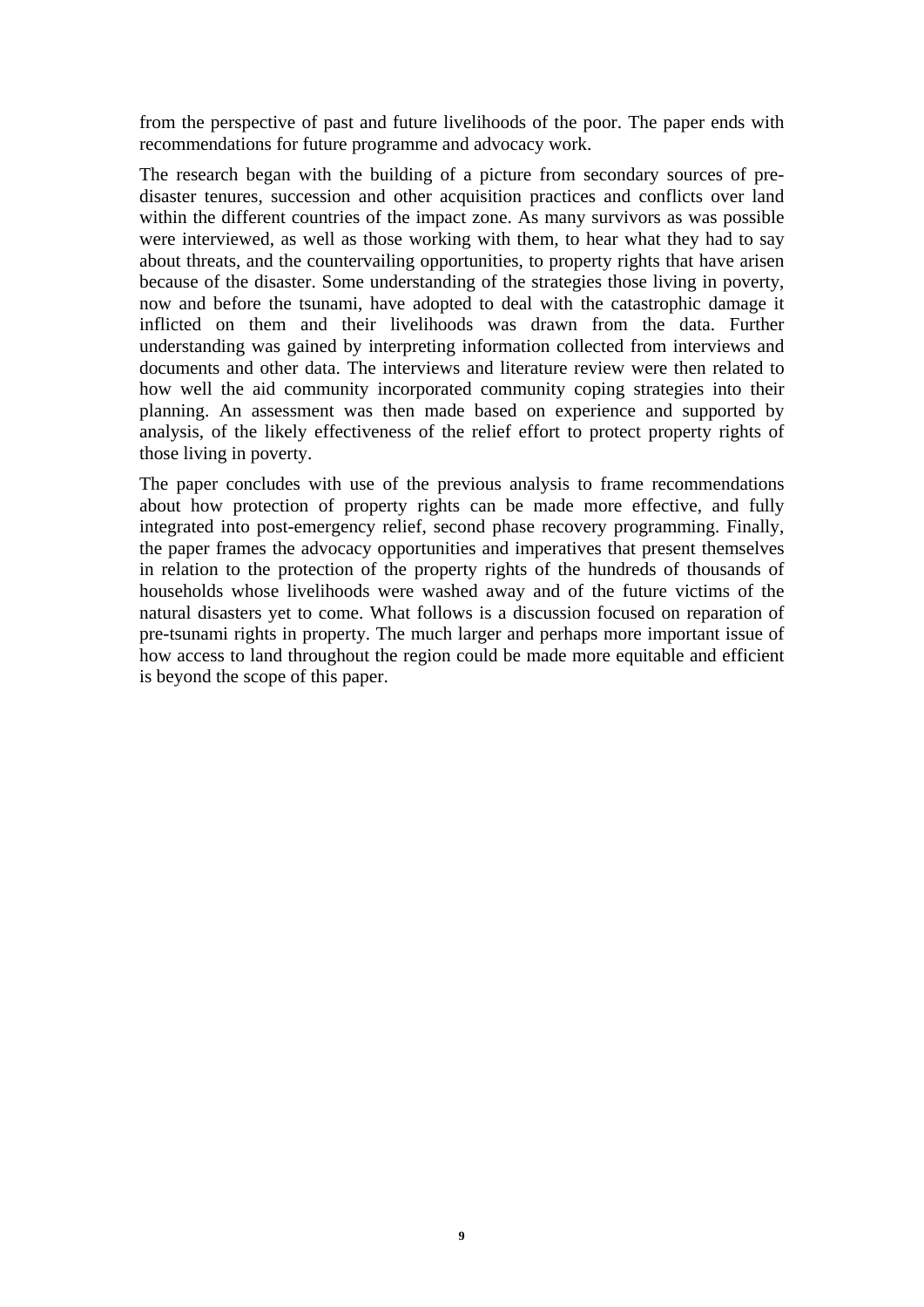## **OUTLINE**

This paper is divided into three parts. The first part deals with the regional pretsunami property rights framework. The second part focuses on the impact of the tsunami on property rights and the third part concludes with recommendations.

Part l describes the regional property rights setting into which the earthquake-tsunami crashed and the threats it posed. To provide a contextual framework for the analysis that follows, pre-disaster rights in property are described in terms of tenure types, how they were recorded, ways their user was regulated and how these rights were transmitted between generations. The pre-disaster impacts on property rights of conflicts and the displacement generated by these conflicts are also elaborated.

In Part 2, the impacts of the tsunami on property rights are examined. The first section of Part 2 lists and illustrates the key threats to the property rights of those living with poverty created by the tsunami. Then the key actors likely to be engaged in conflicts over property rights are identified and their motivations are discussed. In the second section of Part 2, the scale and scope of the impacts of tsunami on these actors, in terms of livelihoods, social protection and culture, are elaborated. Finally, a snapshot of the mitigation strategies that are emerging to deal with these impacts, which, at the time of writing, are being adopted by the various actors identified earlier, is then provided.

In conclusion, specific recommendations are addressed to national governments and their bilateral and multilateral development partners. Finally, programmatic and advocacy recommendations are made for International Non-Government Organisations and their local partners working to reduce the harm this disaster has done to those who were already living in poverty.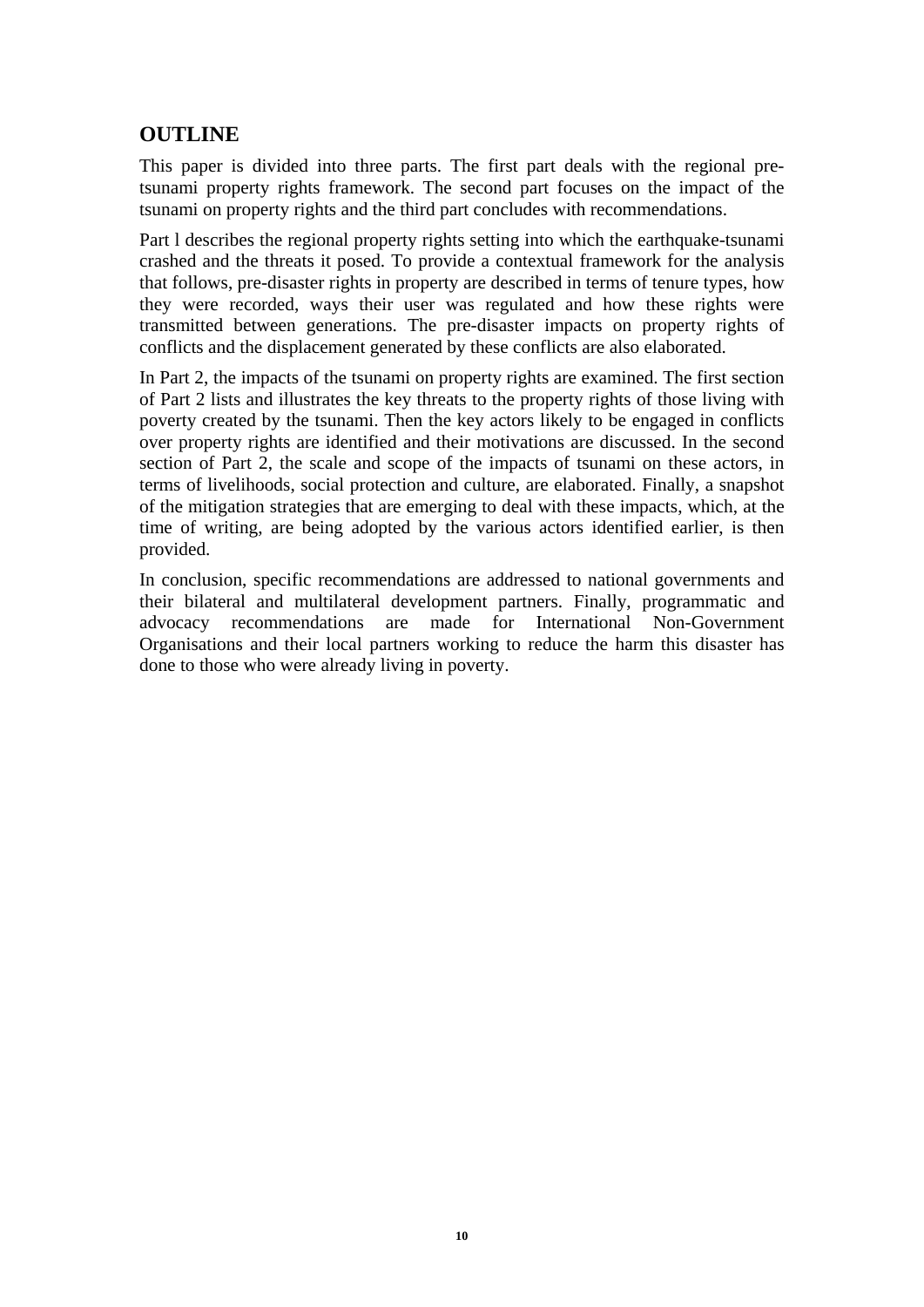## **PART I: PRE EARTHQUAKE-TSUNAMI PROPERTY RIGHTS FRAMEWORK**

## *Tenure types*

The regulation of property rights within the inter-tidal zone everywhere is always a jurisdictional quagmire - as between federal and state/provincial authorities and between various local governments and customary or traditional authorities.

Formal and informal do not accurately describe rights in property that were held along the coast in the region prior to the disaster – there is nothing casual or careless about so called informal rights in property; legal and equitable may be a better distinction, but only makes perfect sense in common law countries. Even in Sri Lanka and India, countries that draw on the common law legacies they inherited from colonisation by the British, contemporary legal frameworks for rights in property are more accurately described as hybrid systems.

Equitable rights are extremely important because they are so common. In most jurisdictions, property bought during any marriage, paid for by joint effort, even if held legally by one spouse, usually the husband, is, in equity, also held by him as trustee for them both. Beneficiaries of bequests, especially those occupying the property that they have been bequeathed, may have no legal title to this property, but they too usually have at least an arguable claim, in equity, to a right in that property.

Broadly throughout the impact zone, three sources of land tenure can be identified; those rights provided by local norms or customs, for example *adat* in Indonesia; religious texts, for example Hindu succession rules in India and Sri Lanka and *shari'a* family and succession laws in Indonesia and Thailand; and State or positive laws.

The first two of these sources of authority for rights in property can be distinguished from the third in that they are not dependent on the State or its institutions for their existence, although states have frequently sought to co-opt both. In a sense similar to the English law notion of equitable rights in property, rights in property derived from adat or religious law are not legal rights, which would be given the same weight in civil courts as rights recorded by State-sanctioned tokens of ownership like deeds and titles, but they are, nonetheless, lawful rights.

The last two of these three sources of authority for rights in property, at least with respect to *shari'a* and positive laws can in turn be distinguished from local or customary practices. State land laws and those emanating from Islam are modernistic or individualist in nature, whereas local customary rules relating to property rights tend to be more concerned with the continuum between ancestors and their successors and with non-market means of their allocation, particularly within and between cohorts of affinal and consanguinal legatees.

Dutch' fetishization of *adat* was motivated by anti Islam sentiments, particularly in relation their apprehensions about the fixity and lack of flexibility of *shari'a* law as compared with *adat* law: *adat* law, in contrast, was thought to be spatial, descriptive, and flexible.

Many victims and survivors of the tsunami were subjected to complex layers of changing land tenure systems introduced during feudal, colonial and independence phase of political and economical development.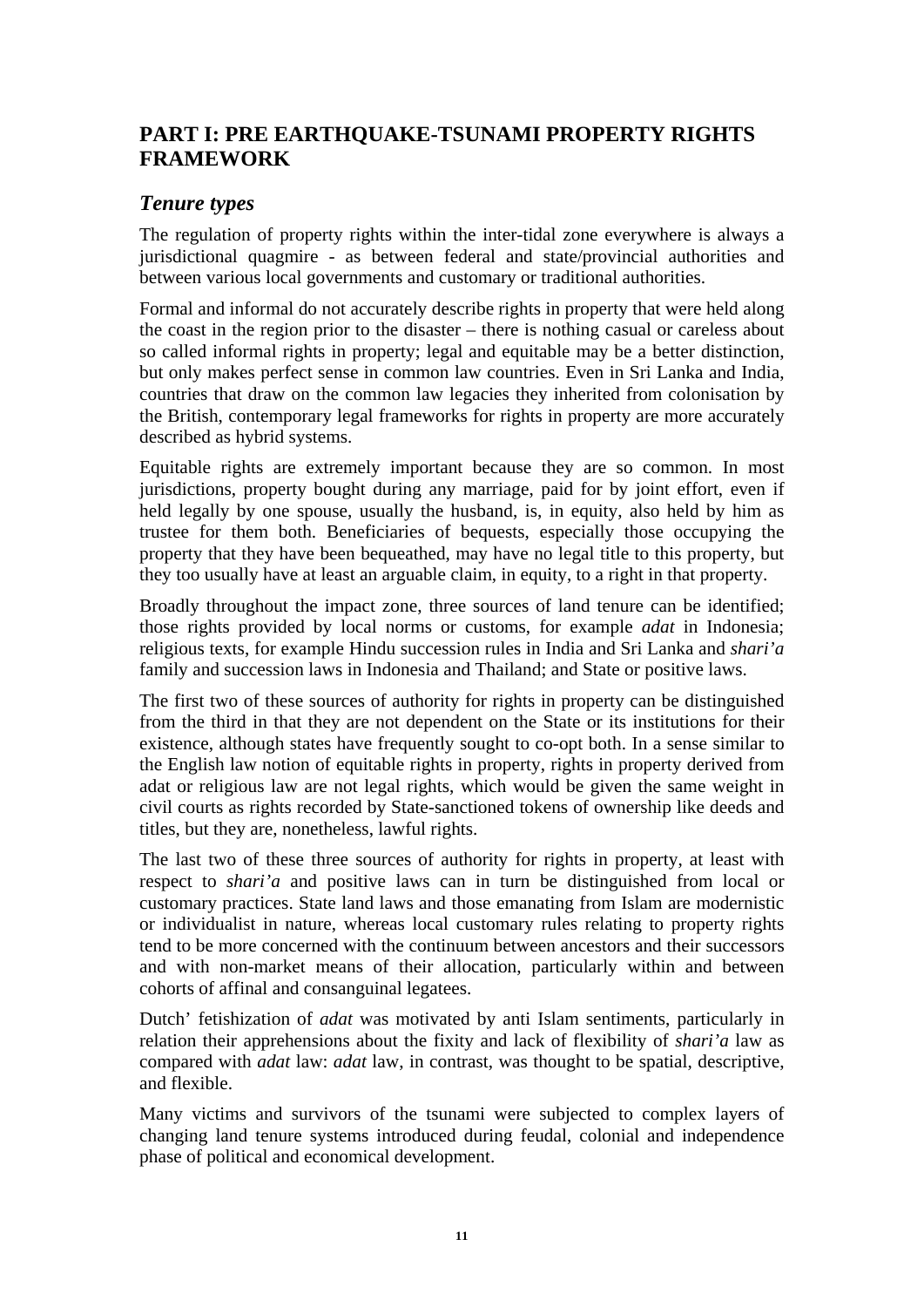*The tenure situation of families who lived in Baan Nam Khem (village) is very complicated (as in most of the coastal communities hit by the killer waves). Some families have land title papers from the old tin-mining days, many have no papers at all, but have stayed here for decades - or even centuries. 11*

In social terms, the most important tenures in any society are the weakest, because these are the rights most commonly afforded the poor, who are usually the most numerous. The weakest form of tenure is none, when no one has given an occupant permission of any kind, even what is known as a bare licence, to remain in occupancy. However, even these trespassers have superior rights to latecomers, and, over time, through a process known as prescription, they can even acquire rights against those with superior rights to themselves, such as owners, or tenants.

Some form of prescription operates in almost all property law regimes. It is a necessary part of a complete scheme of property rights because it deals with the problem of abandonment and failure to assert rights over time. However, the specific rules about how prescription works in each jurisdiction vary considerably. In Sri Lanka, for example prescription operates as against public landowners, in US it does not so apply. However, even in Sri Lanka

*'There can be no prescriptive rights pertaining to the beach – the beach is available and accessible*  to all citizens of Sri Lanka equally and irrevocably<sup>12</sup>'

The **Coast Conservation Act** *No. 57 of 1981* provides a somewhat ambiguous definition of 'beach'.

*'Beach' means a gently sloping area of unconsolidated material, typically sand, that extends landward from the mean high water mark to the area where there is a marked change in material or natural physiographic form. In cases where there is no marked change in the material or natural physiographic form, the beach will be deemed to extend to a distance of 20 metres landward from mean high water level, or to a level of 2.5 metres above mean high water level, whichever is less.* 

However, the legislation also provides for granting of development concessions, which allowed for building of business premise and substantial houses.

*In the past, we faced a situation where land use restrictions and regulations were weakly — if at all - enforced, leading to ad hoc, unplanned and illegal settlement patterns. To a large extent this was encouraged or motivated by the expectation of political and personal gains. As we have recently seen, such a short-term development imperative has devastating implications for both our current and future security. These mistakes cannot be allowed to happen again. Proper coastal zone management, involving a clear land use policy and plan, must drive the process of rebuilding13.* 

Some occupancy of the coastal zone pre-dated prohibitive legislation, for instance in Sri Lanka, but was subsequently abandoned. Some of these sites have subsequently been occupied by poor people who have enjoyed long user. These people may, therefore, have acquired by prescription rights in property retained by previous occupants by right of their prior occupation, even though prescription of the beach is barred.

This example is dealt with at some length above to illustrate the need to examine each claim to rights in property on its merits and to challenge blanket assertions about people who were displaced by the earthquake-tsunami having no pre-existing rights

<sup>&</sup>lt;sup>11</sup> Asian Coalition for Housing Rights, Report from Tom's visit to Phuket and Phang Nga Provinces, with

**CODI team, January 8 - 9, 2005** [online]<br><sup>12</sup> ----------2005 **Rebuilding after the Tsunami: How to get it right,** Environmental Foundation Ltd, January <sup>13</sup> Ibid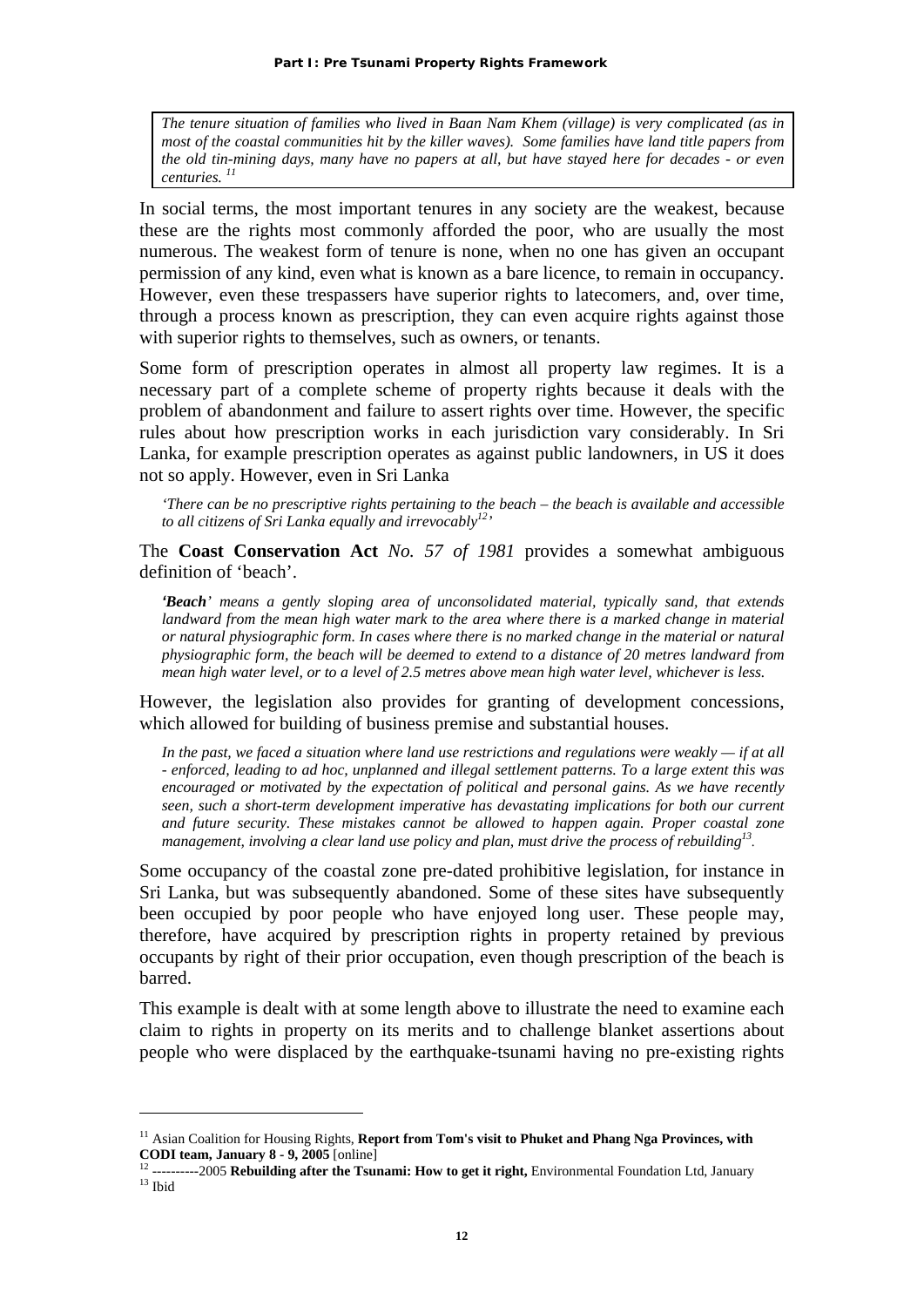and who must therefore accept, without question, whatever charity (if any) is being offered to them by their respective States.

Quite exotic tenurial arrangements are likely to have developed in some places in the region affected by conflict prior to the tsunami. Sources report that the Liberation Tigers of Tamil Eelam (LTTE) has been purchasing land in their own right and redistributing it to their 'citizens', although on what legal basis is far from clear.

## *Records*

The two critical parameters in relation to records evidencing rights in property are the identities of right holders and the boundaries of their holdings. Interestingly these records are themselves treated as property in some jurisdictions. The pre-tsunami situation with respect to each characteristic of property records is discussed below.

The littoral space is usually highly sought after, both by local users and by investors and the sweeping away of existing symbols and evidence of historically enjoyed rights of possession, the major form of tenure security for the poor, is likely to rekindle old disputes and create new ones.

Throughout the region tax receipts are very important sources of evidence of recognition by States of possession rights, as are, but to lesser extent, documents attesting to residence, utility payment receipts, ID cards, and ration cards.

Deeds and titles are the main tokens of State-sanctioned rights in property, but these are likely to have been rare in most places impacted by the disaster.<sup>14</sup> Approximately 75% of the land affected by the tsunami in Banda Aceh, for example, was unregistered.<sup>15</sup> Where these records exist, common practice is for the right holder to keep a copy and to have backup copies stored centrally. In Banda Aceh, for example, where some cadastral records existed for the 70% of the city and for some outlying  $\arccos^{16}$ , backup copied were lodged in Jakarta.<sup>17</sup> Village secretaries also kept village registers throughout the region.

The civil war-ravaged condition of both Sumatra and much of Sri Lanka prior to this disaster also meant that some public records had already been either damaged or destroyed.

*The conflict has led to the destruction of documents which were kept in the Kachcheries and in the land registries. The loss or destruction of title deeds and the Land Registry folios have caused immense problems in identifying land parcels and land boundaries, encumbrances and the owner of the land. There needs to be improved administration in restoring the damaged documents or reconstructing the same in terms of provisions set out in the Land Registers (Reconstructed Folios) Ordinance. But in Kilinochchi and Mulaithivu the documents kept in the Land registries were completely damaged or lost and the land registry folios cannot therefore be reconstructed. In Jaffna all pre-1940 property documents had been destroyed and about 30% of the post-1940 registers are damaged or lost and some of these could be reconstructed. In the resulting confusion, genuine land owners who have lost their title deeds as well as unlawful occupants and other interested persons* 

<sup>&</sup>lt;sup>14</sup> Phuket Island, in Thailand, was subject to comprehensive titling under the World Bank financed Land Titling Project in 1982. There are, however, reports of wide spread finagling of titles on the island since the initial registration, as land prices on the island have subsequently soared. (Peter Swan 27/02/05)<br><sup>15</sup> Wael Zakout 15/02/05<br><sup>16</sup> Approximately 800,000 files. (Razali Yahya 14/02/05)<br><sup>17</sup> Although there is a one month lag between

<sup>(</sup>Ibid)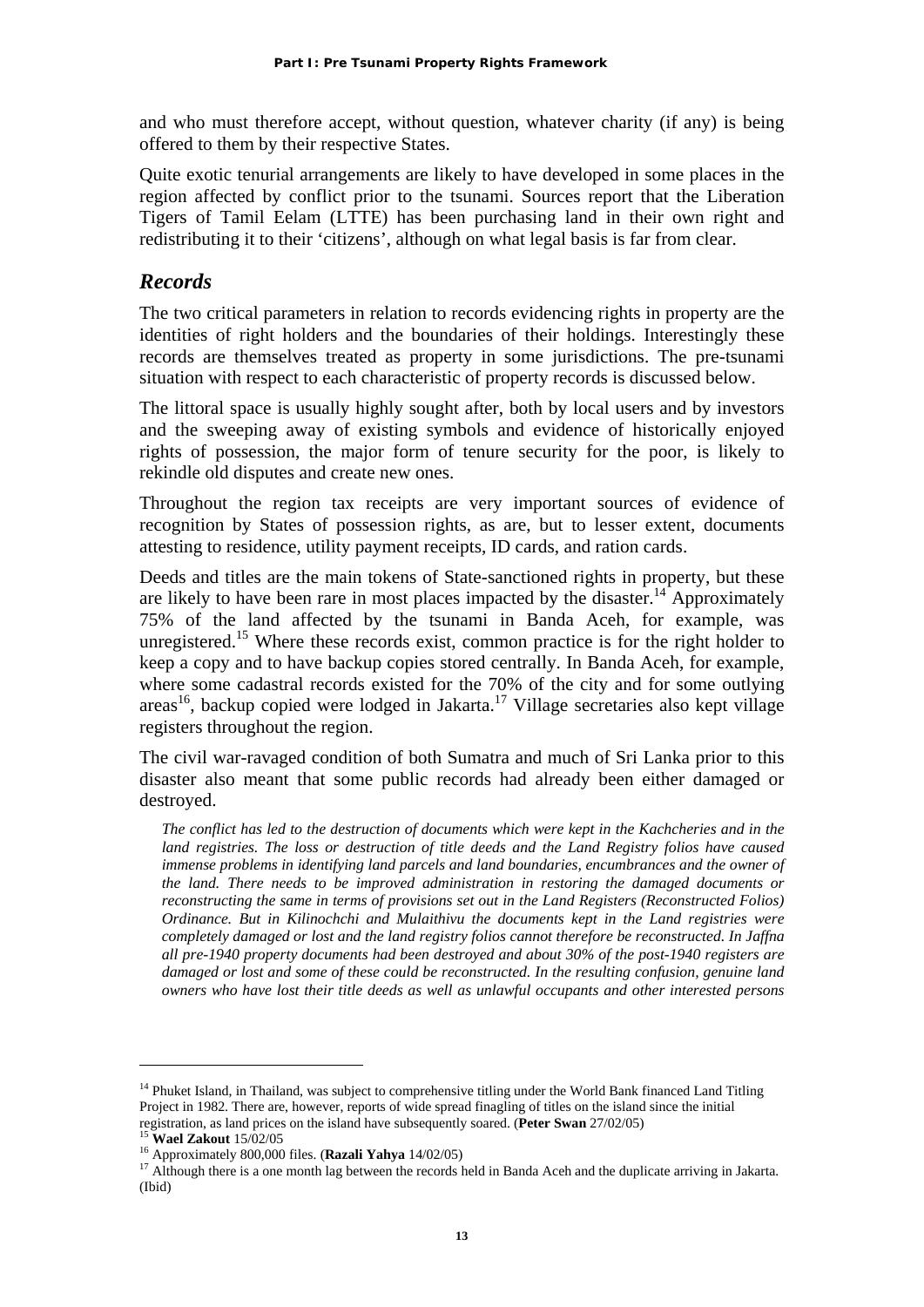*have written deeds (of varying degrees of legitimacy) declaring that they are the <i>owners of certain properties. It is difficult to identify the real owner of a property without a prolonged inquiry.18* 

Exceptionally, Phuket Island, in Thailand, was comprehensively titled in the early stages of the Thailand Land Titling Project, funded by the World Bank, and duplicate records were held centrally.

Tragically, in many cases where deeds to property had been registered, they are likely to be in the names of people who have passed away. So the identity of the current rights holder can only be established by reference to duly attested (in Indonesia, by notaries, in India by village heads) documentary evidence of death and subsequent inheritance.

Most parcels along the coast affected by the tsunami would have been demarcated by natural features, such as trees and paths. Some monuments (markers) may have been in place, especially in town and cities.

The cadastral record of rights in property in most of the areas impacted by the tsunami would have been weak. In Sri Lanka for instance,

*even where documents do exist, they may be of little assistance in identifying boundaries as survey maps or plans have not been automatically included in either private deeds or state permits and*  grants.<sup>1</sup>

## *Physical planning*

Foreshore user everywhere is heavily circumscribed by planning regulations and special laws, mostly derived from centrist planning processes and only spottily enforced. Using this disaster, for whatever motive, to enforce these regimes will spawn local versus central conflict and breed more corruption opportunities for those powerful enough to enforce or circumvent them.

Throughout the region there is evidence of excessive amounts of centralised, unrealistic planning in the form of feasibility studies and master plans, provided mostly by (usually unwelcome) international technical assistance.<sup>20</sup> More importantly, the existing frameworks for physical planning are ineffective unless they are both enacted and enforced. Most regimes in place in the region provide for a raft of exceptions from prohibitions, which can facilitate abuses, such as rent seeking for consents.

*Sri Lanka has a comprehensive legal, policy and institutional framework relating to coastal zone management and development. In the past, many of the required laws and regulations were not followed or enforced, and there were overlapping and sometimes contradictory institutional jurisdictions. Political interference was widespread, as was the misuse or non-use of discretionary powers leading to a breakdown in the Rule of Law. The weakening of the capacity and authority of institutions contributed greatly to the establishment of unsafe and illegal.*<sup>2</sup>

The geography of the region makes it particularly vulnerable to changes in sea levels, particularly the small island states.

<sup>18----------2003</sup> **Land, Housing And Property - Proposals to the Parties for Comprehensively Addressing Land, Housing And Property Rights in the Context Of Refugee and IDP Return Within and To Sri Lanka,** United Nations High Commissioner For Refugees (Colombo), Human Rights Commission Of Sri Lanka, 28 May 19 ---------- 2005 **Land Issues Arising from the Ethnic Conflict and the Tsunami Disaster,** Centre For Policy

Alternatives, pg 20-21<br><sup>20</sup> Peter Swan 2802/05

<sup>&</sup>lt;sup>21</sup> ----------2005 Rebuilding after the Tsunami: How to get it right, Environmental Foundation Ltd, January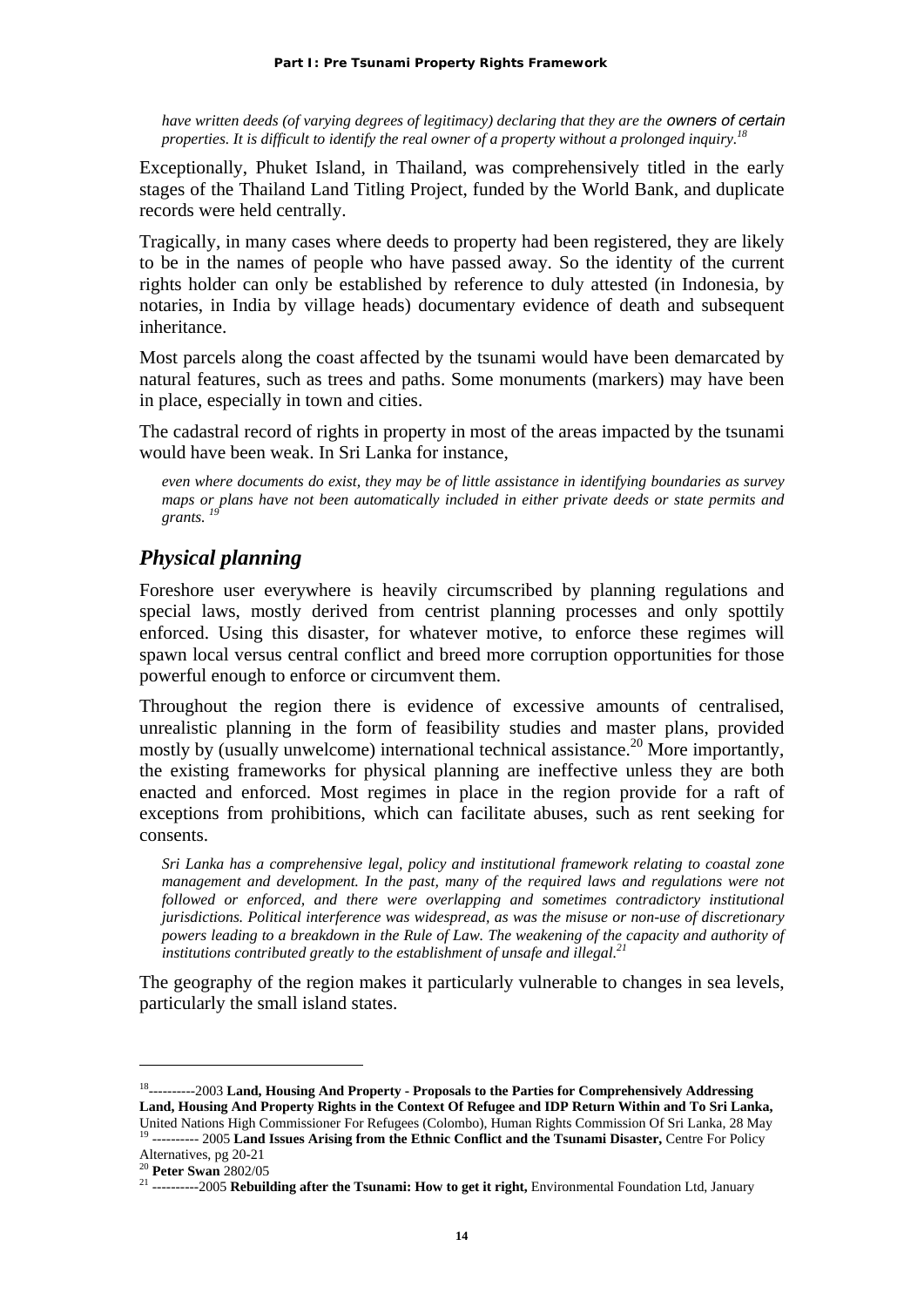The coastal setting of Maldives makes it highly vulnerable to effects associated with sea level rise and potential increased risk from global climate change such as flooding and storm. Among the priority vulnerabilities of Maldives are land loss and erosion, infrastructure damage, and damage to coral reef. $^{22}$ 

#### *Succession*

Property everywhere links past, present and future generations. Typically, all three generations are differentiated on the basis of gender and bloodline. The particular social constructs in each context that are used to make these links will determine to a large extent how the survivors of the earthquake tsunami will be able to cope with the massive challenge of transmitting to the heirs of its victims the many deceased estates arising from the high casualty rate of this disaster.

The situation described in pre tsunami Sri Lanka in relation to succession issues, caused at least in part by the protracted conflict<sup>23</sup>, may be indicative of unreported circumstances in other tsunami-affected countries.

*The death certificate is a document on which the heirs of a deceased rely in obtaining relief, pension, and compensation or to file testamentary cases to succeed to the properties of the deceased. Death certificates are not available in cases where the death occurred during the conflict period. It is reported that about 20,000 persons are missing and their whereabouts are unknown. In these cases too, the heirs are not in a position to obtain any benefit that accrued from the missing persons. The Registration of Deaths (Temporary Provisions) Act78 that provided for the registration of deaths of persons reported missing was enacted to be in operation for two years. The Act was certified on 5 January 1995 and it ceased to be in operation after January 1997. No attempts were made to extend the operational period of this Act. The heirs of persons, who died during the conflict period, do not have any certificates from the doctors or any other documents to prove the death to obtain death certificates. Therefore to resolve this problem the provisions of the Registration of Deaths (Temporary Provisions) Act should be re-enacted.24* 

*The non-availability of birth certificates also causes concern among parents whose children were born while they were displaced. The parents do not have any documents to prove the birth of the child other than the production of the child and the parent's testimony. These children have now attained school going age but cannot get admitted to schools as they do not have birth certificates. In this regard a flexible method should be adopted by accepting affidavits of independent persons in relation to the date of birth and the other details of relationships.* 

In Indonesia, the Supreme Court, as recently as 1985, affirmed that the 'living law' of land has changed to accommodate the post revolutionary equal rights of women, so that now daughters have the same rights of inheritance as sons.*<sup>26</sup>* However, this principle can and is modified in practice by residual power imbalances.

Similarly in India, despite constitutional guarantees and legal reforms, gender discrimination in relation to property continues.

<sup>22 ----------2005</sup> **Republic of the Maldives Tsunami: Impact And Recovery Joint Needs Assessment,** World Bank-Asian Development Bank–UN System, 8 February

<sup>&</sup>lt;sup>23</sup>Over the past 25 years the government of Sri Lanka (GSL) has faced challenges from two sources.?14 First, in 1971 and more seriously in 1988/89, the Sinhalese Jathika Vimukthi Peramuna (JVP) mounted attacks on the state which resulted in bloody armed rebellions. Second, from the early 1970s, and with an increasing degree of ferocity, militant Tamil groups have been fighting for an independent country, `Tamil Eelam' , to be established in the north and east of Sri Lanka. One Tamil group, the Liberation Tigers of Tamil Eelam (LTTE) has come to dominate this battle. (Goodhand, J & Lewer, N. 1999 pg 69-87)<br><sup>24</sup> ----------2003 **Land, Housing And Property - Proposals to the Parties for Comprehensively Addressing** 

**Land, Housing And Property Rights in the Context Of Refugee and IDP Return Within and To Sri Lanka,** United Nations High Commissioner For Refugees (Colombo), Human Rights Commission Of Sri Lanka, 28 May, pg 21

 $25$  Ibid. pg 79

<sup>26</sup> **Makamah Agung** 2662 Perdata (civil)/1984, Varia Peradilan 24:59-71, 1987 cited in Bowen (2003) p. 55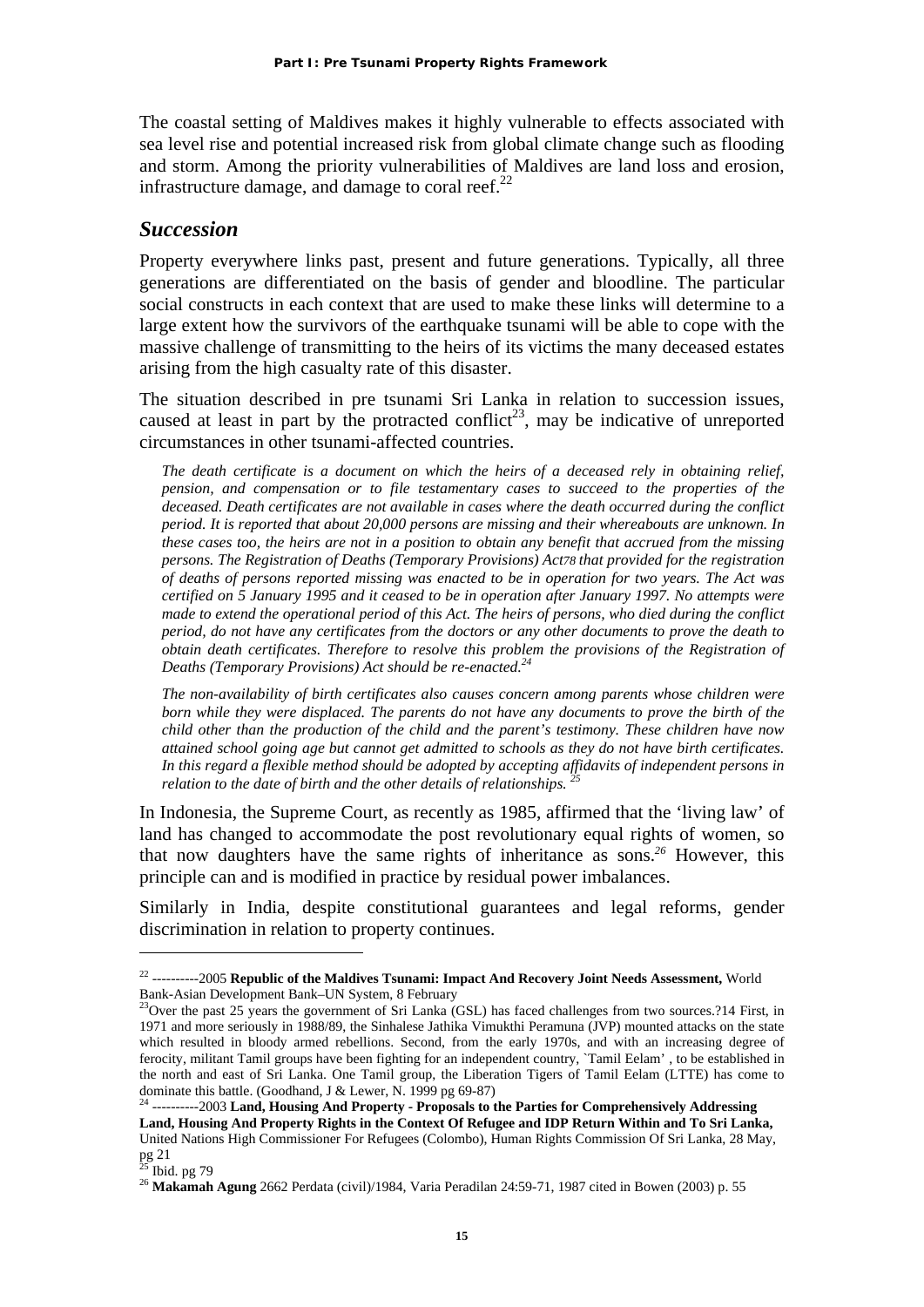*Despite several legal provisions for gender equality, women still struggle to realize equal rights to property, marriage, divorce, and protection under the law27*

#### For instance,

*If heirs reach an agreement outside the court (usually with the help of a legal scholar) they usually write down the result and have it witnessed by their village headman. The document attesting to the agreement (a surat penetapan) then has legal standing: it is, for example, recognized by the Office of Land Registration as the basis for a valid claim to own a plot of land.28*

So that a larger share of deceased estates in Indonesia (as is the case in many other places) still goes to sons

Sons and their families exert greater control over resources than do daughters and their families<sup>29</sup>

## *User*

The agriculture systems in place before the tsunami along the West Coast of Aceh, have been described by experts as highly complex, multi product farm management systems, incorporating tidal brackish lagoon aquaculture with flood irrigated paddy production.30

The kinds of activities observed along the coast affected by the tsunami in Sri Lanka included dwelling, gardening, fish drying services, trading and tourism.

A generalised model of the uses land affected by the tsunami includes: shelter, cultivation, trade, recreation, religion and amenity.

## *Conflict*

Conflict throughout the tsunami-affected region had already severely damaged housing stock, creating pervasive homelessness and secondary occupations. The UNHCR country office in Sri Lanka provided the following pre-tsunami estimate of the damage done by the conflict to housing and other property.

*The armed conflict also resulted in the massive damage and destruction of housing and property. In the Vanni area, for instance, almost all the houses have been razed and cement or brick structures are effectively non-existent. In the Jaffna Peninsula, more than 81,000 houses require major repairs or complete reconstruction. In Batticaloa, nearly 30,000 houses have been completely destroyed, and some 29,000 have been partially destroyed. A large number of houses in other parts of the Northern and Eastern provinces are damaged to varying degrees. Most of these houses have no roofs, windows or doors. In some instances, even the foundations of buildings have disappeared. The two decade war and artillery firing have caused the destruction of palmyrah, coconut, mahogany, satin and other trees that are traditionally used as building materials, which has led to a serious scarcity of building materials, thus augmenting reconstruction difficulties. In addition, the lack of transport and other infrastructure facilities made the cost of building materials escalate greatly. Adding to these problems, successive displacements have caused severe shortages of skilled labour for repairs or reconstruction of the houses and properties in the conflict affected areas.31* 

<sup>27</sup> **Human Right Watch World Report** [online] 28 Bowen, op. cit. pg 120

 $^{29}$  Bowen, op. cit. pg 43<br> $^{30}$  **David Hitchcock** 14/02/05

<sup>30</sup> **David Hitchcock** 14/02/05 31 ----------2003 **Land, Housing And Property -** *Proposals to the Parties for Comprehensively Addressing Land, Housing And Property Rights in the Context Of Refugee and IDP Return Within and To Sri Lanka* United Nations High Commissioner For Refugees (Colombo), Human Rights Commission Of Sri Lanka, 28 May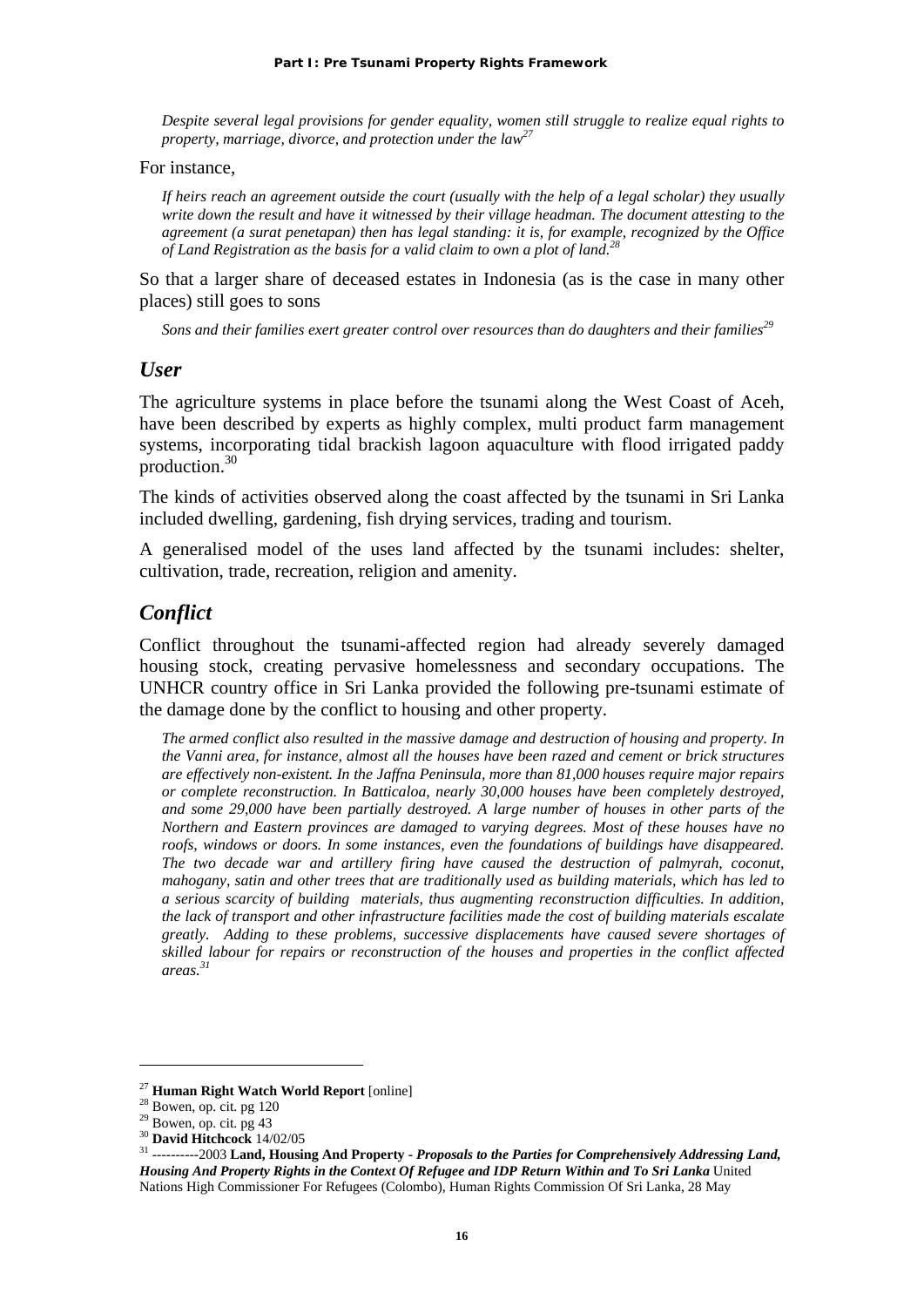The pre-existing humanitarian situation in the earthquake-tsunami affected areas of Indonesia could be described as even worse, particularly for women, than in Sri Lanka.

*Cases of the horrific impact of conflict on women in Aceh have been documented in recent reports by Amnesty International, Human Rights Watch, Tapol and Eye on Aceh.* 

*NGO reports reveal that rape is systematically used by members of the Indonesian army and police against the families of GAM (Free Aceh Movement) (Gerakan Aceh Merdeka) suspects.* 

*According to the Indonesia human rights campaign Tapol, the recent round of trials and sentencing includes 52 women from a total of 1,777 of detainees arrested on suspicion of being involved in GAM. The case of an 18 year-old Javanese woman from a transmigrant family, labelled commander of GAM's women's corps by the authorities and sentenced to 18 years, is an indication of how bad things in Aceh are for people who happen to be in the wrong place at the wrong time?* 

*Acehnese detainees include women married to GAM members, and women held as hostages for their husbands who are GAM suspects*<sup>32</sup>.

#### *Displacement*

 $\overline{a}$ 

One impact of the prolonged conflict has been to create mass displacement of civilians fleeing the fighting.

*Long before the tsunami disaster, the humanitarian crisis in Aceh is already an on going problem. The military operation to tackle the Free Aceh Movement (GAM) (Gerakan Aceh Merdeka) has resulted in quite a high death tools among Acehnese civilians.* 

*The armed conflicts have escalated since 1999 and has caused a systematic decrease in Acehnese population. Lots of Acehnese are in exodus to avoid the conflicts. According to Central Bureau of Statistics in North Aceh in year 2003 has revealed that throughout Aceh conflict, 15.000 out of 467.000 North Aceh population had undertaken exodus to other area. Violence factors enforced by coercive apparatus has contributed to the shrinking Acehnese population. Documentation by the Indonesian Legal Aid Foundation (YLBHI) has counted an average of 5 – 8 civilians deaths due to violence during the conflicts.<sup>33</sup>*

In Aceh, and possibly in Sri Lanka, this conflict-generated displacement has been compounded by the extensive use of *merantau* (more or less, 'circular migration'), a classic livelihood strategy for men.

<sup>32</sup> Down to Earth No. 63, November 2004 **Women, land and natural resources** [online] 33 ---------- 2005 **Ensuring Legal Certainty for People of Aceh to Obtain Property and Basic Rights,** Yayasan Lembaga Bantuan Hukum Indonesia (Indonesian Legal Aid Foundation)**,** translated from Bahasa Indonesian, 16 February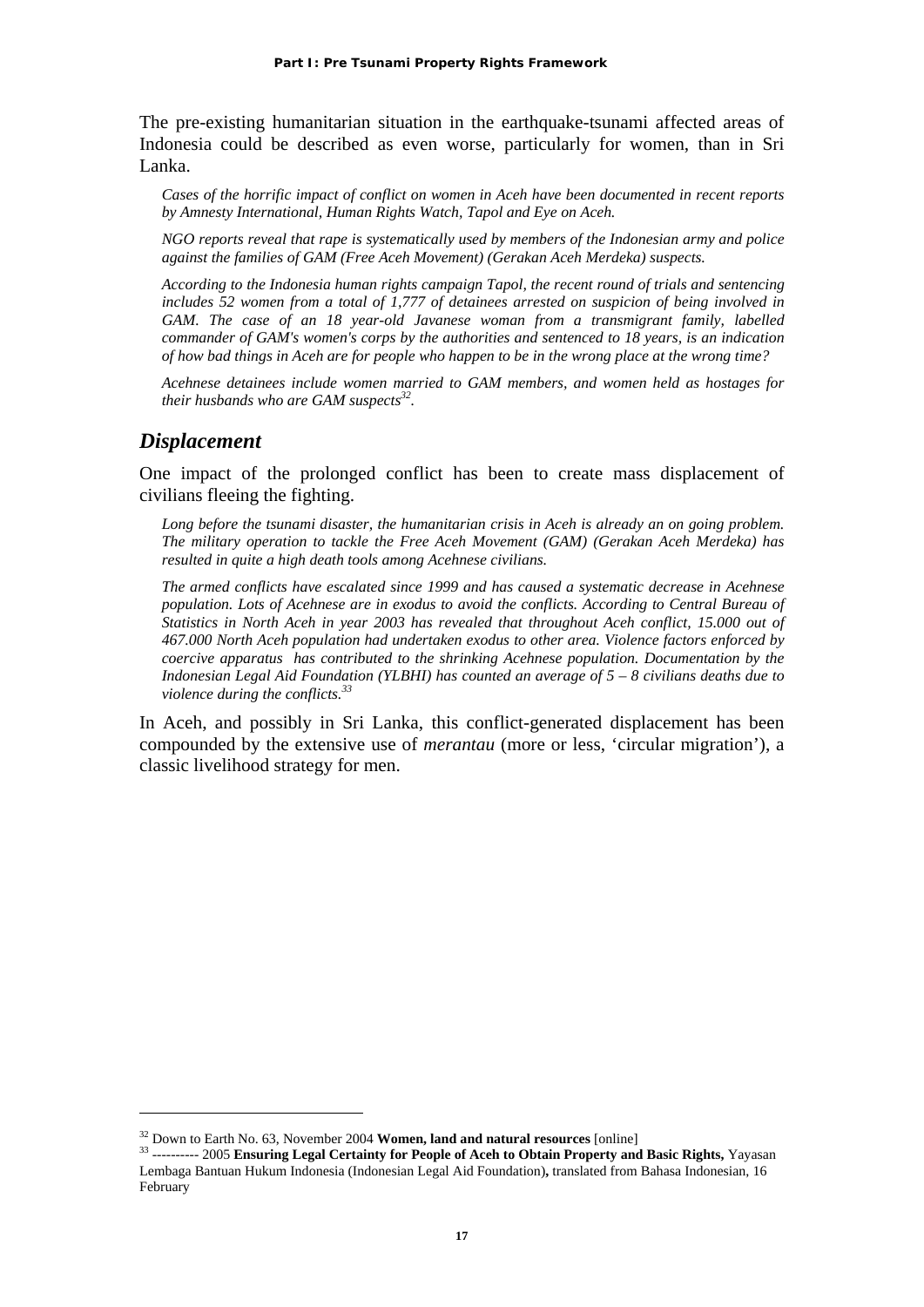## **PART II POST EARTHQUAKE-TSUNAMI PROPERTY RIGHTS**

## *Key threats to poor people's land rights created by the tsunami*

Key threats to poor people's land rights created by the tsunami are identified below. First material threats are discussed; loss of evidence of property, displacement, expropriation, physical loss and degradation. Then administrative threats are described; physical planning rule changes, defective compensation arrangements and public sector capacity deficiency. Finally threats posed by violations of legal and human rights are laid out; compulsory acquisition of land for resettlement, internment, discrimination and ongoing conflicts.

## **Loss of evidence of property**

An important issue here is what rights are affected by which threats. Primary rights in property (those granted by states to private parties) are most threatened by physical loss and expropriation. Derivative rights (those granted by primary right holders to other private parties) may be vulnerable in different ways.

For example, under Indonesian law the right of land pledge (*hak gadai*) is a way for the land use owners to receive money without having to sell their land.<sup>34</sup> They can transfer their right of use to another person who in return pays money to the land owner. The land use owner gets his land back when he has paid back the loan. This is known as a land pledge (*djual gadai*). The pledge arrangement is only rarely conducted before the village head, and is usually unwritten. There is usually no time limit within which the land owner has to pay back the money in order to get back his land.<sup>35</sup> The death of the landowner and the degradation of the land for the particular use right for which it was pledged, could see the pledge (the person advancing the loan) lose out and the pledgors' successors receive a windfall for which they are not entitled. In other disasters, this has been an obstacle to getting back homes and continues to prevent people from returning. Six years after the Kobe earthquake some people are still living in temporary accommodation because their pre-disaster tenure claims had not been agreed. Land title and property claims following the earthquake which destroyed another ancient city, Bam in Iran, are continuing to delay reconstruction. 36

In this instant disaster, the twin challenges associated with successfully prosecuting claims to property rights, identity of the claimant and location of the property claimed, will both be problematic.

The gravity of this potential threat to reparation of property rights in Indonesia was picked up in the initial assessments undertaken by governments assisted by international experts.

*Based upon meetings with various officials, it appears that among those who claim ownership of their homes, before the tsunami, less than 10% were reportedly able to provide valid legal titles to their land. There are reports that this situation may be worse after the disaster since there has been substantial loss of land, many of the existing records have been destroyed, many owners may have perished and the water has washed away many boundary and other reference points. To the degree that land ownership issues are not satisfactorily resolved, this could create delays and higher cost* 

<u>.</u>

<sup>&</sup>lt;sup>34</sup> Basic Agrarian Law, Article 16<br><sup>35</sup> Löffler, U. 1996

<sup>36</sup> Firth, J (iReasearch Oxford, England) 2005. Email. 20/01/05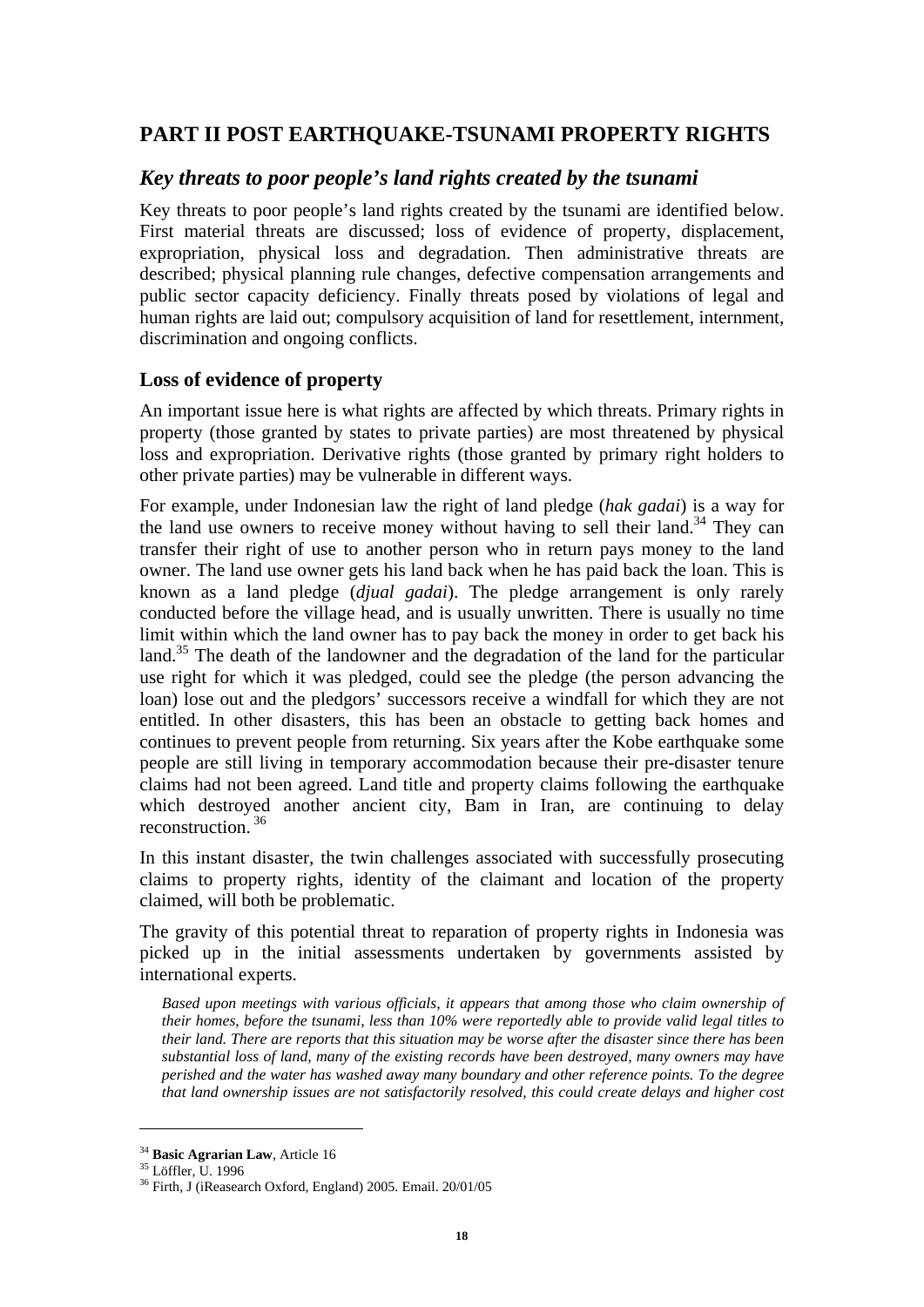*in the reconstruction effort. There may be a need to seek some type of intermediate solution to any drawn-out judicial process. In this regard, the mechanism used under the ongoing Community Driven Development projects in Indonesia (e.g., KDP and UPP) may be one potential tool for getting community groups to come together and try to resolve ownership, boundary and similar disputes. 37*

In Sri Lanka this predicament, regarding evidence of property rights, has been described as follows.

*Many IDPs have lost identity and property documents, both as a result of the tsunami and the conflict. With respect to property documents, obtaining copies is not possible in many cases because duplicates kept with Registries and Government Secretariats have been lost due to damage or destruction of these institutions. Also, copies of private deeds and State grants and permits are not kept centrally. Many IDPs will also have lost personal documents, such as National Identity Cards, Birth Certificates, Passports, and Marriage or Death Certificates. These documents are often required to obtain copies of property documents and government assistance, and their loss may also impede legal claims to property inheritance.38*

Loss of records relating to charges and bank financing will also have implications for future mortgagors, making future lending more expensive.

Even in Thailand, where damage and loss were not as grave, this problem was identified early on in the relief phase.

*Baan Nam Khem was the most badly damaged villages - with the most deaths - in Phang Nga Province, which itself received the brunt of the damage from the tsunami. Nearly a quarter of all those who died in Thailand during the tsunami were killed in Baan Nam Khem. Almost all the houses in the village were completely destroyed, along with most of the fishing boats and fishprocessing equipment in the village. In most of the village, all that's left is a pattern of cracked roadways. The government bulldozers have already pushed away a lot of the rubble, and here and there, scavengers load twisted bit of aluminium* (sic)*, or steel, or wood onto carts and trucks to take away to the dozens of salvage yards that have sprung up along the coast.39*

The prevailing wisdom, based on lessons learnt from conflict related displacement and other mass displacement situations elsewhere, is that loss of property records presents substantial challenges to agencies seeking to reparate the property of those who have been displaced.

*In cases where the documentation of property ownership is a formidable obstacle to return, formal investigations and property ownership verification procedures require that the overseeing institutions have the resources (including professional training, personnel and finances) needed in order to carry out their work effectively in a timely and efficient manner. Without the political will to meet these basic organizational needs, the restitution process is virtually doomed to failure from the outset.40*

Claims to different types of rights in property are validated by different forms of evidence, each supported by different levels of authority. Those whose claims to legal rights in property rested solely on documentary evidence became insecure if those documents were destroyed by the tsunami.

*the destruction of public buildings means the loss of legal records, mortgages and other details<sup>41</sup>.* 

<sup>37 ---------- 2005</sup> **Indonesia: Preliminary Damage and Loss Assessment,** World Bank, BAPPENAS, 19 January, page 44

<sup>38 ---------- 2005</sup> **Land Issues Arising from the Ethnic Conflict and the Tsunami Disaster,** Centre For Policy Alternatives, pg 25<br><sup>39</sup> Asian Coalition for Housing Rghts - **Report from Tom's visit to Phuket and Phang Nga Provinces, with** 

**CODI team, January 8 - 9, 2005** [online]<br><sup>40</sup>----------- 2003, **Housing and property restitution in the context of the return of refugees and internally** 

displaced persons, Preliminary report of the Special Rapporteur, United Nations, Economic and Social Councile <sup>41</sup> ----------2005 After Tsunami: A Rapid Environmental Assessment, United Nations Environment Program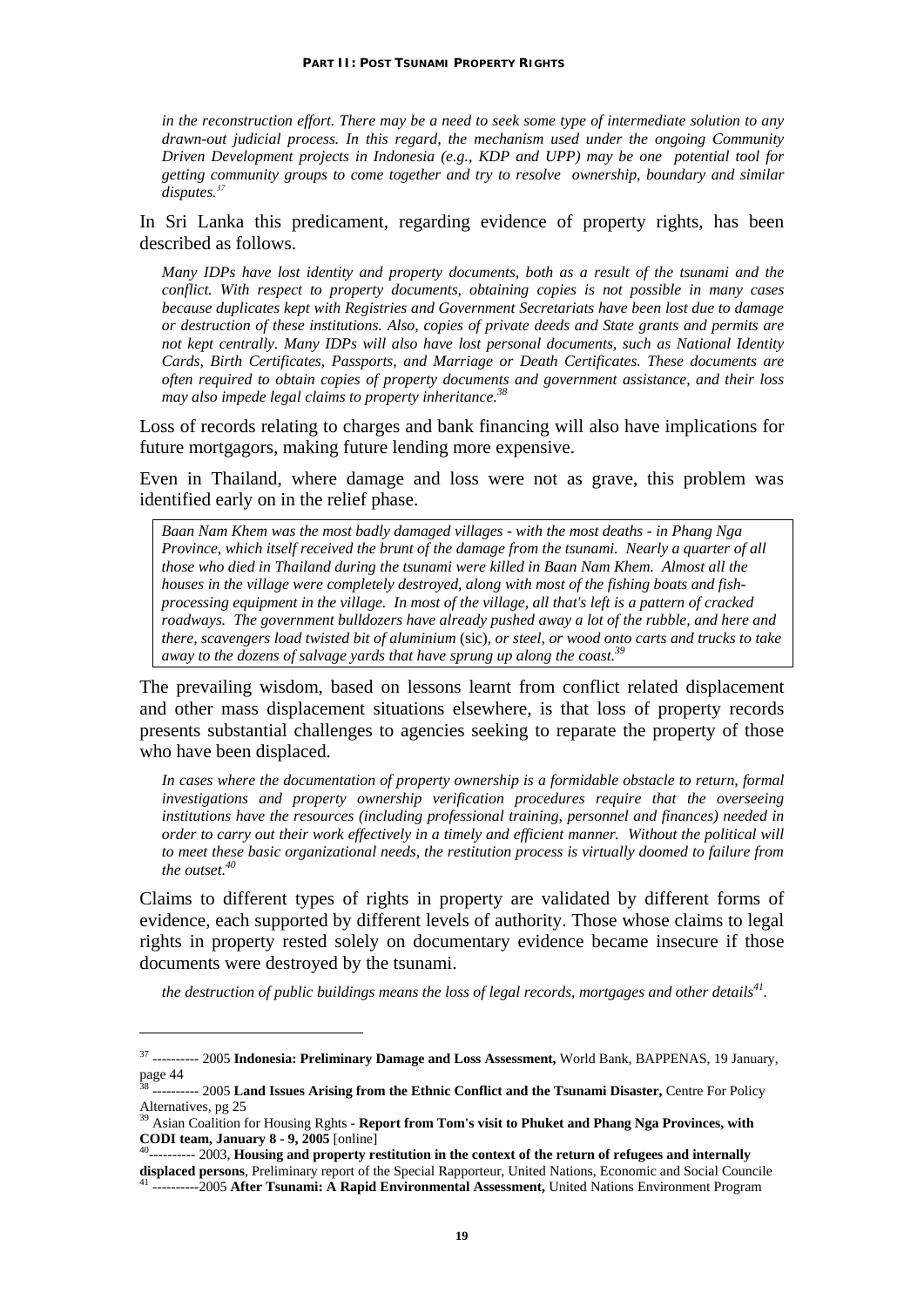Equally, those with claims to equitable rights in property, which depended on mostly on the testimony of witnesses for validation, became vulnerable when those witnesses perished and their communities were wiped out. Thus, rights and records have to be mapped in a matrix so that appropriate reparation strategies can be identified.

## **Displacement**

**Secondary occupation** is not so much of a problem where housing has been completely destroyed.

*The problem of secondary occupation has been a problem in the resettlement of conflict affected IDPs, and may prove to be an obstacle to the return of tsunami IDPs. The problem of secondary occupation arises when properties left vacant by IDPs are occupied upon their return. Occupiers may themselves be IDPs, or the Armed Forces, the Police, the LTTE (Liberation Tigers of Tamil Eelam) or others. 42*

**Sales made under duress** by owners who are still psychologically disturbed by the disaster could be for far less than for market value.

## **Expropriation**

There are considerable numbers of people who are not living on their land, but are in temporary shelter in camps, who are extremely anxious about other people trying to take their land in their absence.

*Across the way from Baan Bangsak are the huge beach-side shrimp farms of the C.P. Seafood Company (also in ruins after the tsunami), the biggest seafood and chicken production companies in Thailand. Years ago, a lot of this publicly-owned land, which had been dotted with traditional fishing settlements, was handed over on concession to big tin mining companies, when tin was a big export from Phang Nga Province. After tin prices on the world market fell and the tin mining years ended, there was a brief lull, where nobody seemed much interested in Phang Nga's seaside. Then, the shrimp-farming boom came, and government began concessioning out huge tracks of land occupied by fishing communities to companies like C.P. Seafood, who then pushed the fishermen here or there. The history of these communities being pushed around and robbed of their ancestral land goes way back. First it was tin, then seafood. Now tourism, which is creeping north through Phang Nga province and gobbling up this valuable sea-side real estate, is the latest threat to these perpetually vulnerable communities.43*

## **Physical loss**

Approximately 100 kilometres of the west coast of Sumatra dropped down one metre.<sup>44</sup> Those whose land disappeared under the water obviously cannot return to it.  $45$  What happened to their property rights is too complex a question to be answered here. However, their capacity to return to previous user is gone. Alternative user may be possible e.g. aquaculture on former residential or farm land that has become submerged. Some plots benefited from accretion of top soil from lower lying lands.<sup>46</sup>

Physical damage to fixtures in Aceh has been estimated as follows.

<sup>42 ---------- 2005</sup> **Land Issues Arising From The Ethnic Conflict And The Tsunami Disaster,** Centre For Policy Alternatives , pg 28

<sup>43</sup> Asian Coalition for Housing Rights - **Report from Tom's visit to Phuket and Phang Nga Provinces, with CODI team, January 8 - 9, 2005** [online] 2005.<br><sup>44</sup> **David Hitchcock** 14/02/05 **45** FAO estimates that about 150 kms of coastline in Sumatra has dropped approximately 1 metre as a consequence

of the earthquake off Nicobar Islands on 26 December 2004 (**David Hitchcock** 14/02/05) 46 ibid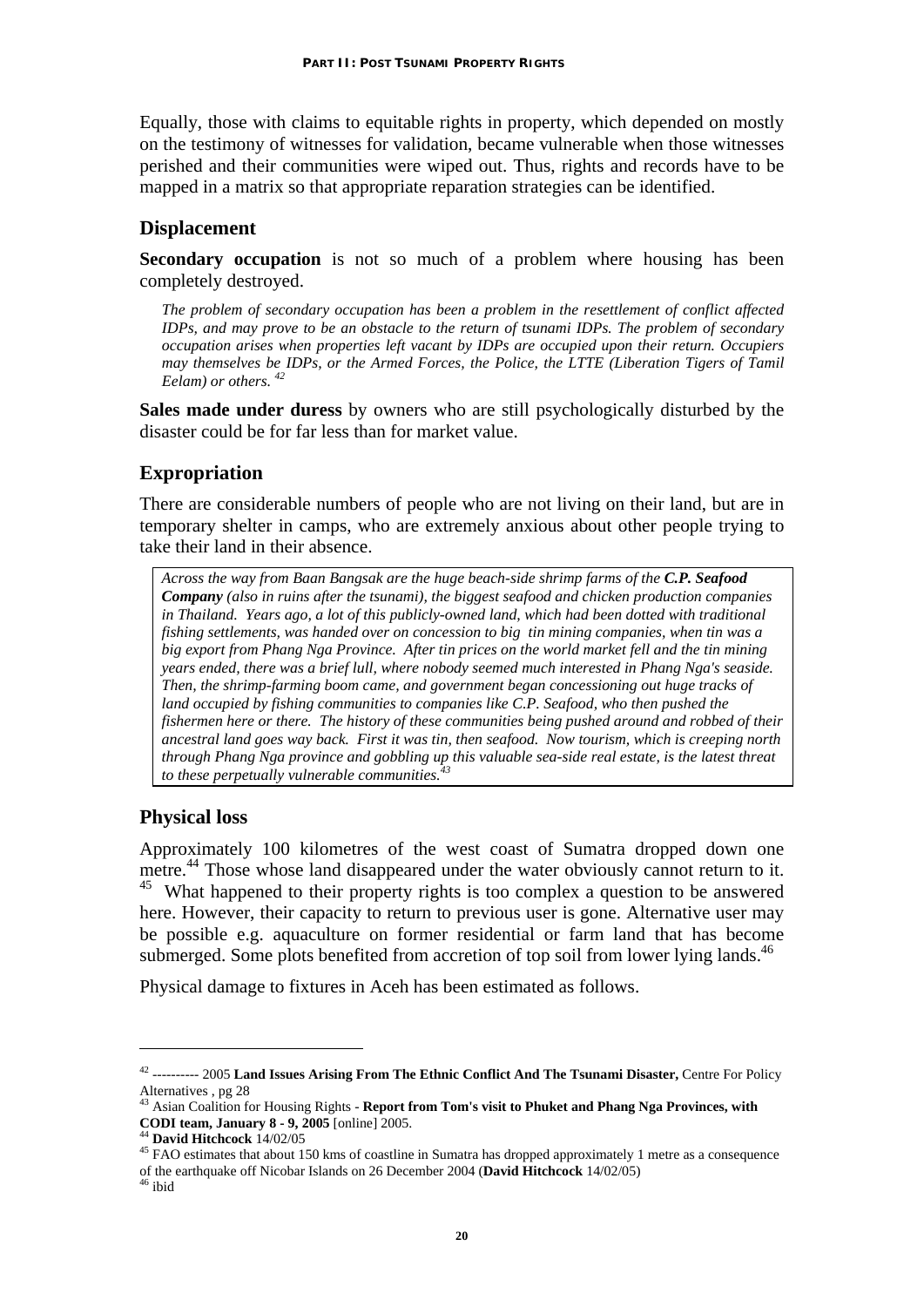*Overall, it is estimated that about 19% of the approximately 820,000 building units (about 151,600 units) in the affected districts suffered an average of about 50% damage while about 14% (about 127,300) were completely destroyed.47*

The Indonesian government has estimated that the value of the damage caused to the social sector (which it describes as composed of education and shelter sub components) as in excess of USD 1.6 billion. $4$ 

The damage to building units in India (not including the Andaman Islands is estimated to be 157393 units destroyed.<sup>49</sup>

In Sri Lanka approximately 40,000 houses have been destroyed.<sup>50</sup>

*Within about 500 metres of the coast, the tsunami destroyed 99,500 houses and damaged another 46,300, a total of 13 per cent of the entire housing stock of the coastal divisions of the affected districts.<sup>51</sup>*

In Thailand preliminary assessments also reported extensive damage.

*extensive damage to the built environment, including individual houses (6,791 damaged and 3,619 destroyed), shops, tourist facilities and public infrastructure.52*

In the Maldives the preliminary assessment reports 1847 houses totally destroyed and 3500 partially damaged.<sup>53</sup>

#### **Degradation**

<u>.</u>

Degradation of land has probably been more extensive than total destruction but it is much harder to generate sensible estimates of salination, loss of topsoil and other forms of degradation of coastal lands.

The numbers provided below for India reflect how difficult this exercise is.

*The Tsunami affected a total of 2260 Kms of the coastline besides the entire Nicobar Islands. The tidal waves that struck the mainland were of the height of 3 to10 meters. The waves penetrated into the mainland from 300 meters to 3 Kms.*<sup>54</sup>

In Indonesia, rough preliminary estimates based on aerial surveys, suggest that between 0.5-1.0 kms inland from mean high water will be useable for the foreseeable future. Land from  $0.75$ -1.5 kms has been described as damaged but not irretrievable.<sup>55</sup>

Prior to tsunami land degradation was already recognised as a significant problem in most small island states.

*34. Most small island developing States face serious challenges of land degradation as a result, inter alia, of inappropriate land use and poor irrigation management systems. Since the main* 

Centre for National Operations set-up by President Chandrika Bandaranaike Kumaratunga. Number of houses

<sup>47 ---------- 2005</sup> **Aceh Emergency Response and Transitional Recovery Programme (draft for discussion),**  United Nations Development Programme and Government of Indonesia,  $31<sup>st</sup>$  January  $48$  Current Predicted (January 2004) Value of Loss & Damage from the Tsunami in Aceh & Northern Sumatra area

<sup>(</sup>Statement by Minister of Development and Planning, cited in---------- 2005 **Ensuring Legal Certainty for People of Aceh to Obtain Property and Basic Rights,** Yayasan Lembaga Bantuan Hukum Indonesia (Indonesian Legal Aid Foundation), translated from Bahasa Indonesian, 16 February <sup>49</sup> UNDMT Situation Report – India [online]

<sup>&</sup>lt;sup>50</sup> Almost a million people from 200,000 families have been displaced, according to figures received so far at the

destroyed is calculated form these figures based on a lower-end estimate of five persons per dwelling.<br><sup>51</sup> ----------2005 **After Tsunami: A Rapid Environmental Assessment,** United Nations Environment Program<br><sup>52</sup> ibid<br><sup>53</sup>

<sup>53 ---------- 2005,</sup> **Republic of the Maldives Tsunami: Impact And Recovery Joint Needs Assessment**, World Bank-Asian Development Bank–UN System, 8 February

<sup>54</sup> UNDMT **Situation Report – India** [online] 55 **David Hitchcock** 14/02/05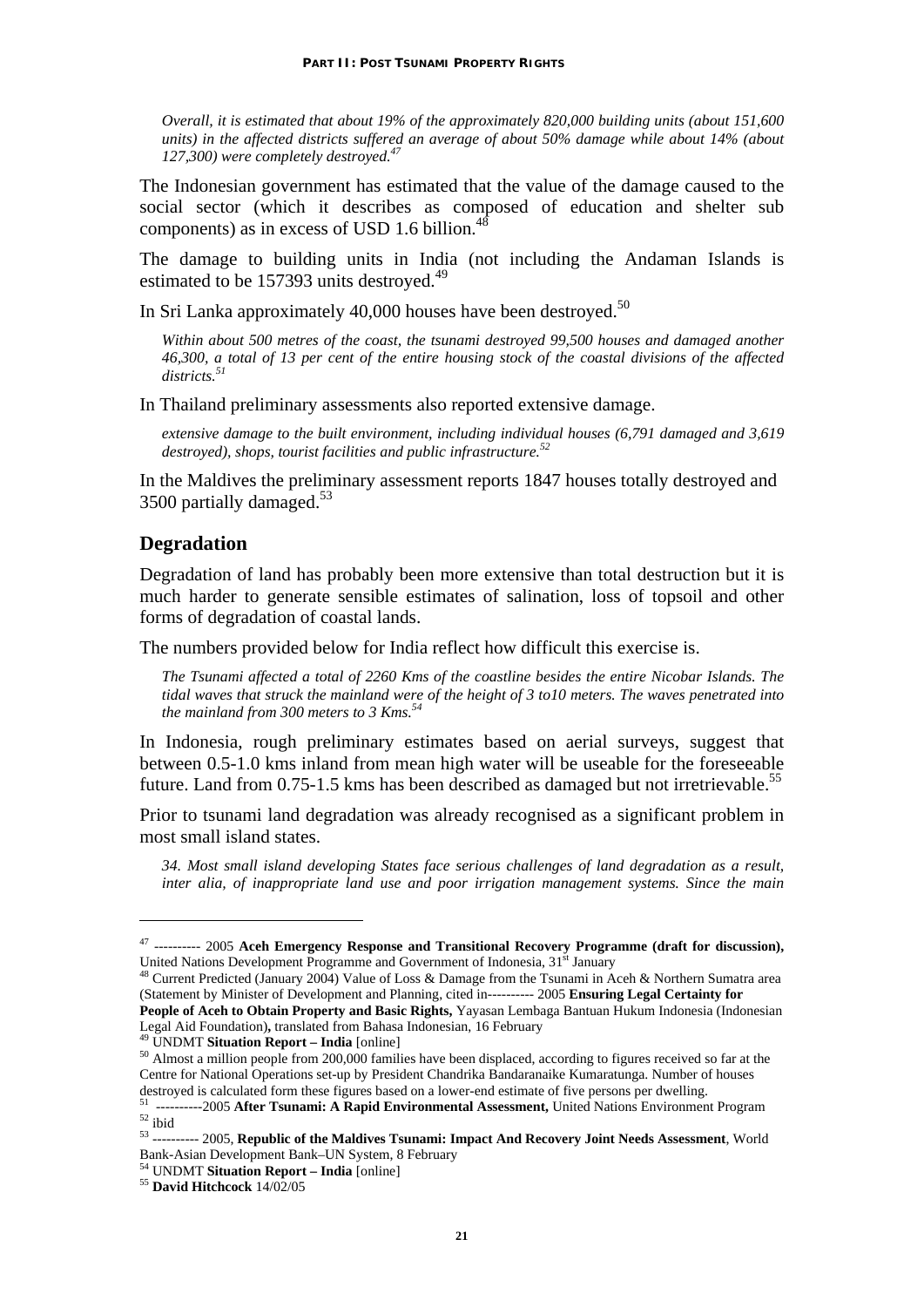*objective of the United Nations Convention to Combat Desertification is to address land degradation, and considering the designation of GEF as a financial mechanism of the Convention, small island developing States should fully utilize available GEF resources to develop and implement projects to address land degradation through sustainable land management. In this regard, every effort must be made for the full implementation of the Convention. 56*

However indications suggest that much of land on which people depended for their livelihoods has become unusable or its utility has been reduced.

*Rice crops in the western islands of Indonesia were seen to be yellowing in the fields within three weeks of the disaster. In the Seychelles, soils around Victoria still have a high salt content, which is double the amount most plants in the islands can tolerate. In Sri Lanka, several thousands of fruit and rice farms in areas such as Trincomalee and Batticola Districts have been affected by salt contamination. The agriculture sector in the Maldives was one of the worst hit. Sea water damaged an estimated 1,200 farms and smallholder plots. Over 840,000 timber trees were also damaged on the inhabited islands. More than 20,000 hectares were inundated by sea water in Thailand, with an estimated 1,500 hectares of agricultural land severely impacted.57*

The real question is whether and how long it will take for these lands to recover. No one knows the answer to this, but the implications for livelihoods of thousands of households could be dire if much of this degradation is permanent or long periods are required for recovery.

#### **Physical planning rule changes**

The declaration of zones, demarcated from mean high water, where reconstruction would not be permitted, was the reflexive response of most of the States impacted by the tsunami. Some States, for example Sri Lanka, already had statutes that expressly prohibited construction within a certain distance from mean high water<sup>58</sup>. These preexisting statutory regimes contain mechanisms for granting exceptions and for the exercise of discretion by ministers or officials in their application.

*Moreover, in Sri Lanka, for instance, where some communities seem to have had reasonably good tenure rights before the tsunami, many may now have to face up to the new laws and regulations to be imposed: communities will have to move one kilometer (later changed to 500 meters and then 300 meters) from the sea shore. This means that it will be very difficult for communities to stay on the same land and will most likely be required to move into higher density housing - which is obviously not suited to the fisher - folk lifestyle.* 

*In Thailand, there have been similar announcements for new planning directives (i.e. planned from the top). Some indigenous fisherman groups have informed us that they have been given information that they cannot go back to the former sites - sites where they have lived for generations.59*

Added uncertainty has been created, in Aceh and in Sri Lanka, by successive vague and sometimes contradictory announcements about the width and criteria that will apply to exclusion zones. Selective use of exclusion zones only in places where this tsunami struck also ignores the possibility that the next tsunami could strike anywhere within the region.

<sup>&</sup>lt;sup>56</sup> United Nations, **Draft Mauritius Strategy for the further Implementation of the Programme of Action for the Sustainable Development of Small Island Developing States,** 

 $^{57}$  ----------2005 After Tsunami: A Rapid Environmental Assessment, United Nations Environment Program  $^{58}$  Fisheries and Aquatic Resources Act No. 2 of 1996

Coast Conservation Act (as amended by No.64/1988)

<sup>--------- 1990</sup> **Coastal Zone Management Plan**; Coast Conservation Department,

Town and Country Planning Ordinance

*<sup>59</sup>*Asian Coalition for Housing Rights - **News from ACHR** [online]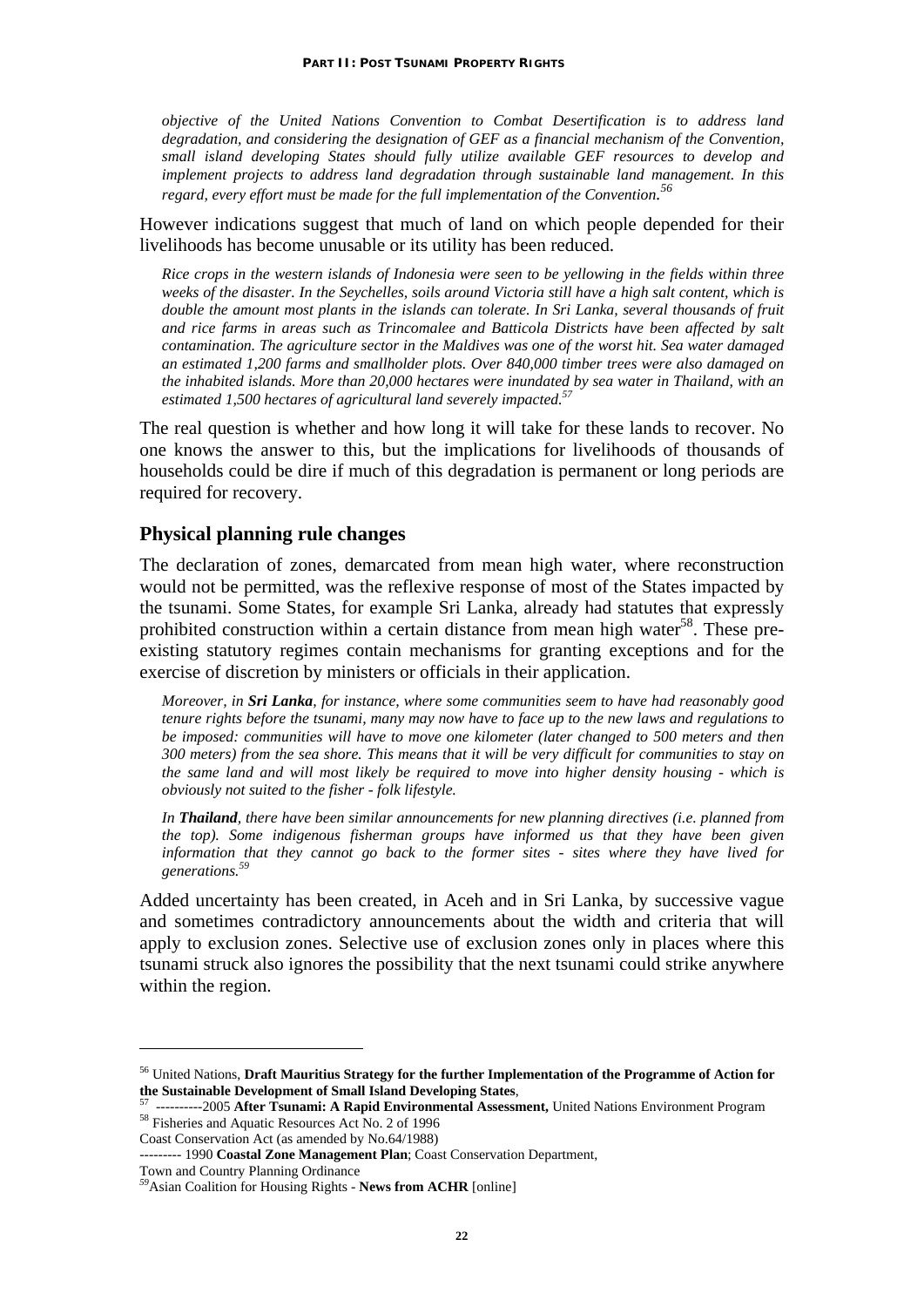Private and public interests are likely to be in collision in relation to changing and implementing spatial planning laws in response to the tsunami. Asking the poor to contribute to the public good by giving up the only assets they retain after a disaster for the benefit of the wider public who are being asked to sacrifice nothing, is not reasonable – especially if the end result is that those assets are grabbed by the powerful and further disadvantage the poor. There will certainly be advocacy issues here.

Modifying land tenures to facilitate development and stimulate production risks displacement, dislocation and dissipation of social capital. This has always been an issue in developing countries and its resolution within the context of the post tsunami region is not likely to be as tidy as some governments expect.

*33. Further action is required by small island developing States, with the necessary support of the international community, to: (a) Develop capacity to implement the multilateral environmental agreements and other relevant international agreements in relation to land resources; (b) Develop capacity for sustainable land management and self-generating agroecosystems by building on communal tenure systems and traditional land-use planning and practices for crop, livestock and aquaculture production, taking into account the increasing competition for land resources by tourism, urbanization and other activities; (c) Strengthen land tenure and management systems, move from primary to tertiary agricultural production and diversify agricultural production in a sustainable manner.60*

## **Defective Compensation Arrangements**

The greatest threat posed in this regard is the absence of an open debate about this and above all the absence of any information to those concerned, not only about their rights, but also in relation to how those rights should be valued.<sup>61</sup>

The intended compensation arrangement for withholding permission to re-build within the coast zone in Sri Lanka would appear to be the provision of alternate housing. What the precise terms of that 'offer' will be are as yet unclear, as it what is those who will be dispossessed are being sacrificed. $62$ 

*Human rights law in relation to the right to adequate housing has evolved significantly over the past decade. The right of a refugee to return to her/his country63 is now increasingly coupled with her/his right to adequate housing.64 In this context, the right to adequate housing has developed to extend to the right not to be arbitrarily deprived of housing and property in the first place. As corollary to this, refugees have the right to return not only to their countries of origin but also to recover the homes from which they were previously evicted (restitution). If this is not possible, then the right to adequate compensation for any loss suffered comes into play.<sup>65</sup>*

Some lobby groups are clearly pressing for a highly circumscribed set of rights in property to be offered in exchange for what, in their view, were fairly dubious pretsunami rights to reside in dangerous areas.

*Before communities are relocated to new housing, due and careful attention must be paid to defining mutual rights and obligations. Most importantly this should include consideration of the* 

<sup>60</sup> United Nations, **Draft Mauritius Strategy for the further Implementation of the Programme of Action for the Sustainable Development of Small Island Developing States**

 $^{61}$  Ines Smyth, email. 07/03/05<br> $^{62}$  Mika Torhonen 19/02/05

<sup>&</sup>lt;sup>63</sup> Universal Declaration of Human Rights Art 13(2) (1948)<br>International Covenant on Civil and Political Rights Art 12 (1966)

 $^{64}$  International Covenant on Economic, Social and Cultural Rights Art 11(1) (1966)<br> $^{65}$  UNHCR Inter-Office Memorandum No. 104/2001, 28 November 2001, UNHCR Field Office Memorandum **No. 101/2001**, 28 November 2001.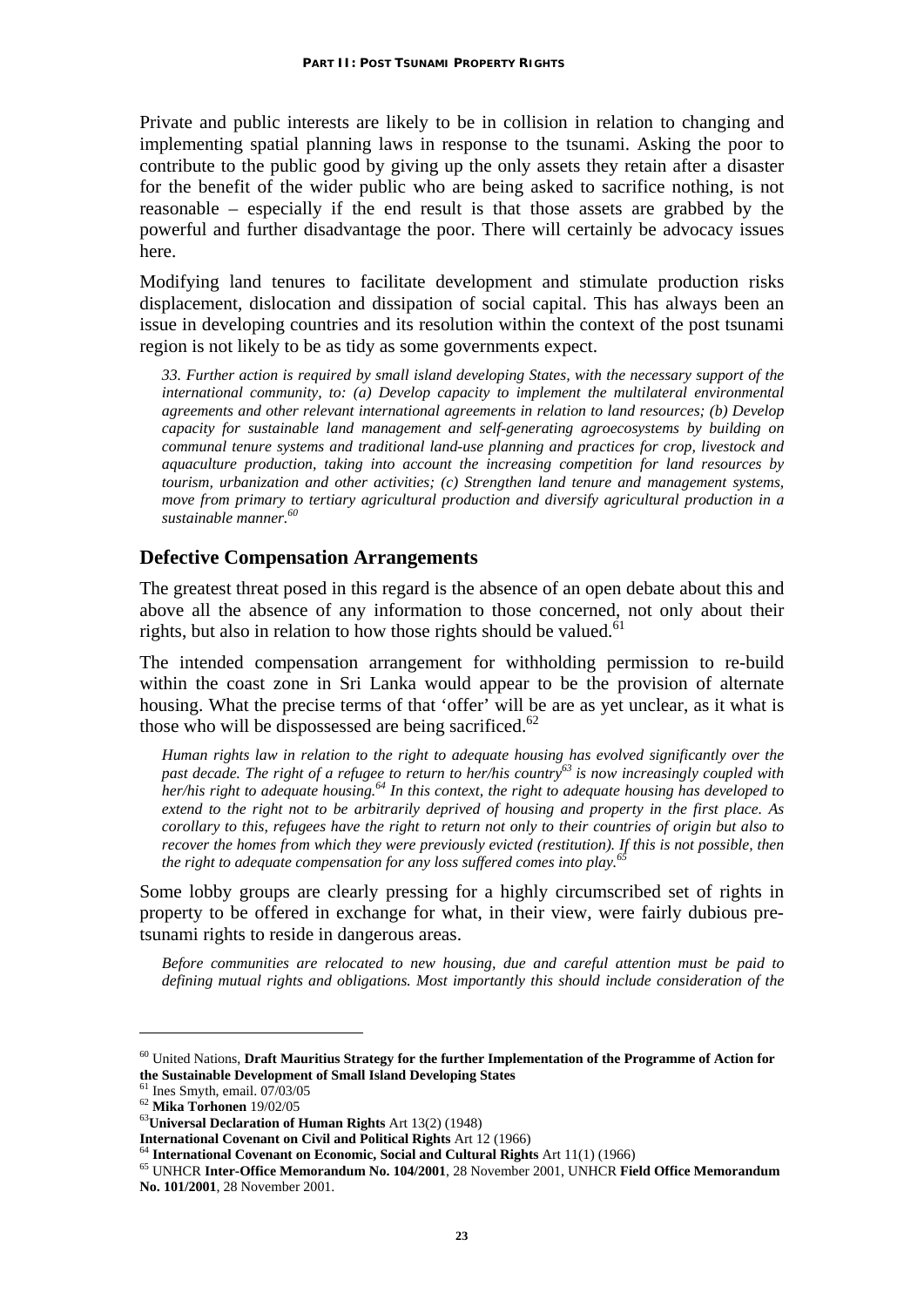*rights of occupants over property, tenancy and security of tenure, and limitations on the sub-letting and transfer of property by the allocated owner or tenant.66*

However, the other important equity issue, in relation to take-it-or-leave-it offers of in-kind compensation, is choice. Cash compensation offers more flexibility to those forced to surrender their rights in property, to make arrangements that will best suit their particular circumstances. There are some dangers in relation to cash; fears that women will be excluded from access to the capital sums, and the insecurity associated with its extreme fungibility. Certain circumstances may also may payment of compensation in cash particularly dangerous for the recipients.

*There may be a particular need for caution about the appropriateness of cash-based approaches in*  the conflict-affected areas of Sri Lanka and Indonesia.<sup>4</sup>

However, there is an increasing body of evidence to suggest that assistance, other than cash for work which many organisations are already using, in the form of cash grants is an efficient, but under utilized alternative to other forms of long term assistance.<sup>68</sup> Some have suggested the establishment of bank accounts as depositories for grants in aid eliminates some the previously identified risks.<sup>69</sup>

#### **Public Sector Capacity Deficiency**

Government just does not have the payroll, the people or the equipment to respond even to every-day demand for services.

*There is a considerable delay in processing documents at the land registries. Even when documents are available, the relevant land registries and Divisional Secretaries may not have the capacity to respond to the number of demands for certified copies. Another problem is that there are only few people who are qualified to fill the vacancies.<sup>70</sup>*

Capacity deficit is another of those development imperatives more honoured by admission of defeat than embraced by action. Massive capital and recurrent investments, long lead times, inevitable leakages of qualified talent into more lucrative labour markets, all conspire to reduce capacity strengthening to the next phase of every intervention, to the inevitable detriment of primary objectives.

*Effective and competent institutions are the cornerstone of successful restitution programmes. Judicial mechanisms are especially important here and the absence of effective and accessible judicial remedies severely limits the utility of pursuing legally based solutions as a means of protecting rights to housing and property and thereby facilitating their restoration. This is particularly the case in post-conflict situations where internal political divisions render domestic institutions incapable of effectively administering restitution programmes, either due to institutional bias, or due to a lack of capacity and resources.* 

#### **Internment**

The Indonesian Government's recent announcement that it intended to relocate 30,000 of the tsunami victims who currently located in tented camps or staying in public buildings, to 24 purpose built barracks<sup>71</sup> that will be constructed across Aceh Province, was described by the Asian Coalition for Housing Rights as "cause for grave concern" for the following reasons:

<sup>&</sup>lt;sup>66</sup> ----------2005 **Rebuilding after the Tsunami: How to get it right,** Environmental Foundation Ltd <sup>67</sup> Harvey, P. 2005<br><sup>68</sup> ibid<br><sup>69</sup> Somsook Boonyabancha 26/02/05

<sup>69</sup> **Somsook Boonyabancha** 26/02/05 70 ---------- 2005 **Land Issues Arising from the Ethnic Conflict and the Tsunami Disaster,** Centre for Policy Alternatives , pg 29  $\frac{71}{1}$  Numbers keep changing but are likely to have considerably increased since ACHR's comments were made.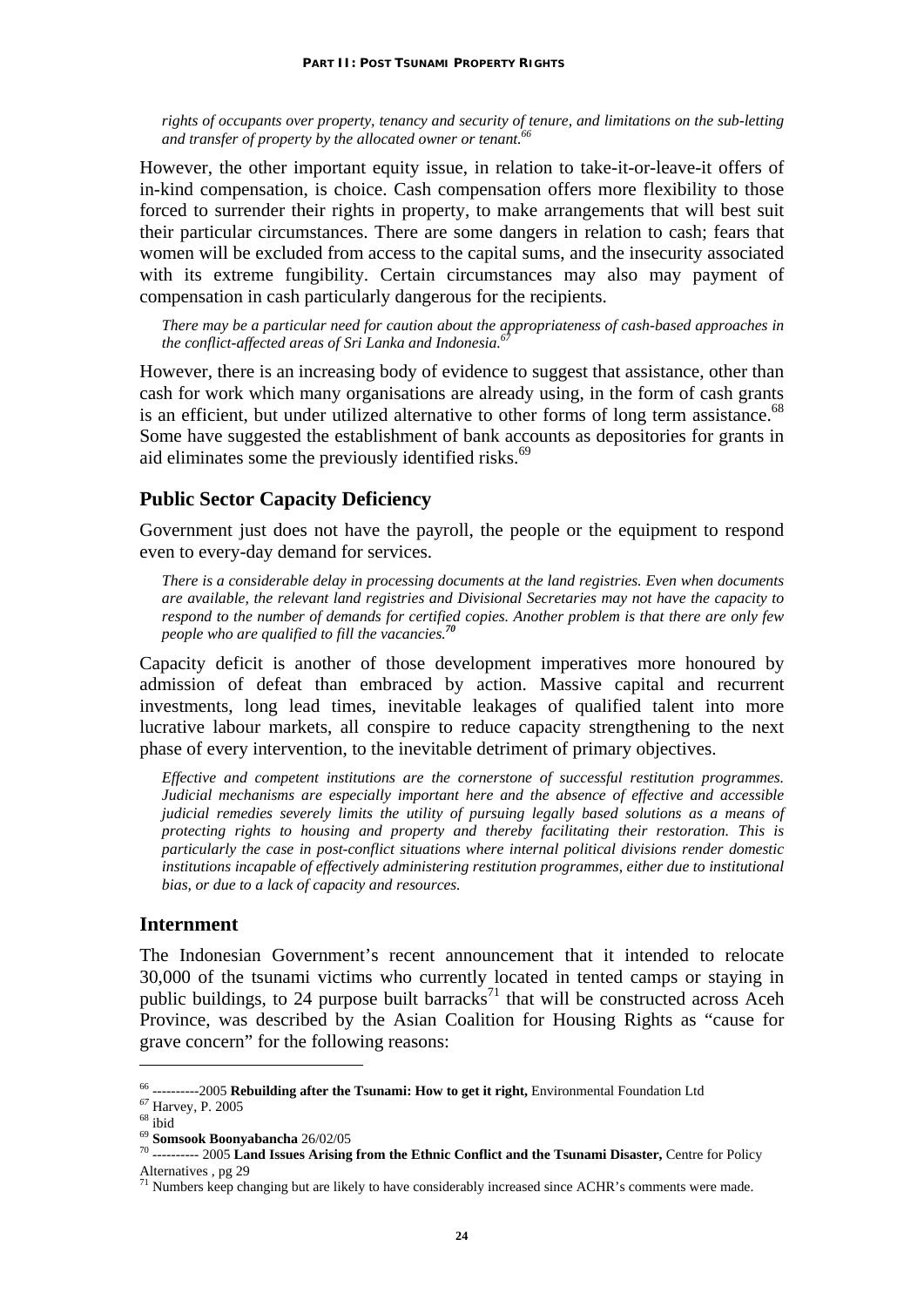- *Locating people in camps undermines community identity, cohesion and leadership structures*
- *Living in camps creates dependency on external support mechanisms and personnel*
- *Camp environments adversely affect community initiatives and entrepreneurship*
- *Living in camps creates insecurity about the future and intensifies potential for trauma*
- *Staying away from original locations jeopardizes and complicates peoples' tenure security in their original locations*
- *Camp life seriously hampers economic recovery of the disaster victims as they have limited employment and business opportunities especially when camps are located far from other settlements*
- *Moving to displaced persons camps postpones final rehabilitation to the permanent sites*
- *Moving families to interim camps duplicates investments in infrastructure and services*
- *Housing and infrastructure provided in camps is more expensive when contracted out*
- *Medium and long term camps for IDPs burdens the Government with heavy recurrent costs for administration and maintenance of the camps*
- *Long term IDP camps inevitably turn into permanent slums72*

Apart from confusion over terminology – Asian Coalition for Housing Rights (ACHR) use the expression 'camps', when they mean' barracks' - there are really two distinctive issues here. They are the problems associated with two different circumstances; those arising from people staying in camps (dependency, etc.), which is where large numbers are now (apart from IDPs in host families) and the problems associated with herding people into barracks, such as loss of privacy and increased surveillance and coercion and predation by the military

These two issues really should be separated as they are different, requiring different advocacy and programmatic responses, but both stem form the fact that Government of Indonesia seems to not want people either to stay in camps or to return for reasons that are not related to their need for shelter or the reparation of their property rights.<sup>73</sup>

There are other serious worries about the effect of camps on internees' long term planning and incentives to return home. However, more socially acceptable alternative private arrangements made immediately after the disaster are also unlikely to provide long term solutions to homelessness.

*Many of the internally displaced people (IDP) have been housed in the homes of host families. This arrangement is now leading to increasing uneasiness on both sides, as IDPs feel they have overstayed their welcome.74*

The best, perhaps only viable solution is to encourage people to help themselves return home as quickly as possible.

<u>.</u>

<sup>72</sup> Urban Poor Asia - **A Peoples Perspective on the Tsunami Rehabilitation Effort** [online] 73 *There are many other issues which, again, are relevant to the fact that they are barracks, but also since people have already been moved this has now gone beyond fears, and it is becoming reality; (a) the space allocated to one family is extremely small and should house 5 people (whether they are related or not). Constructions are such that there is no privacy, no public spaces, facilities do not take into consideration the need for men and women to be separated (latrines, bathing facilities etc.); (b) communities are being split up (b) people are being moved without prior knowledge and information on to where, when and how; (c) of course, given the context, these barracks provide a perfect surveillance opportunity. The Indonesian army has used similar surveillance methods* 

*before in places such as Timor, with disastrous, repressive consequences*. Ines Smyth, email, 07/03/05 74 ---------- 2005 **Republic of the Maldives Tsunami: Impact And Recovery Joint Needs Assessment,** World Bank-Asian Development Bank–UN System, 8 February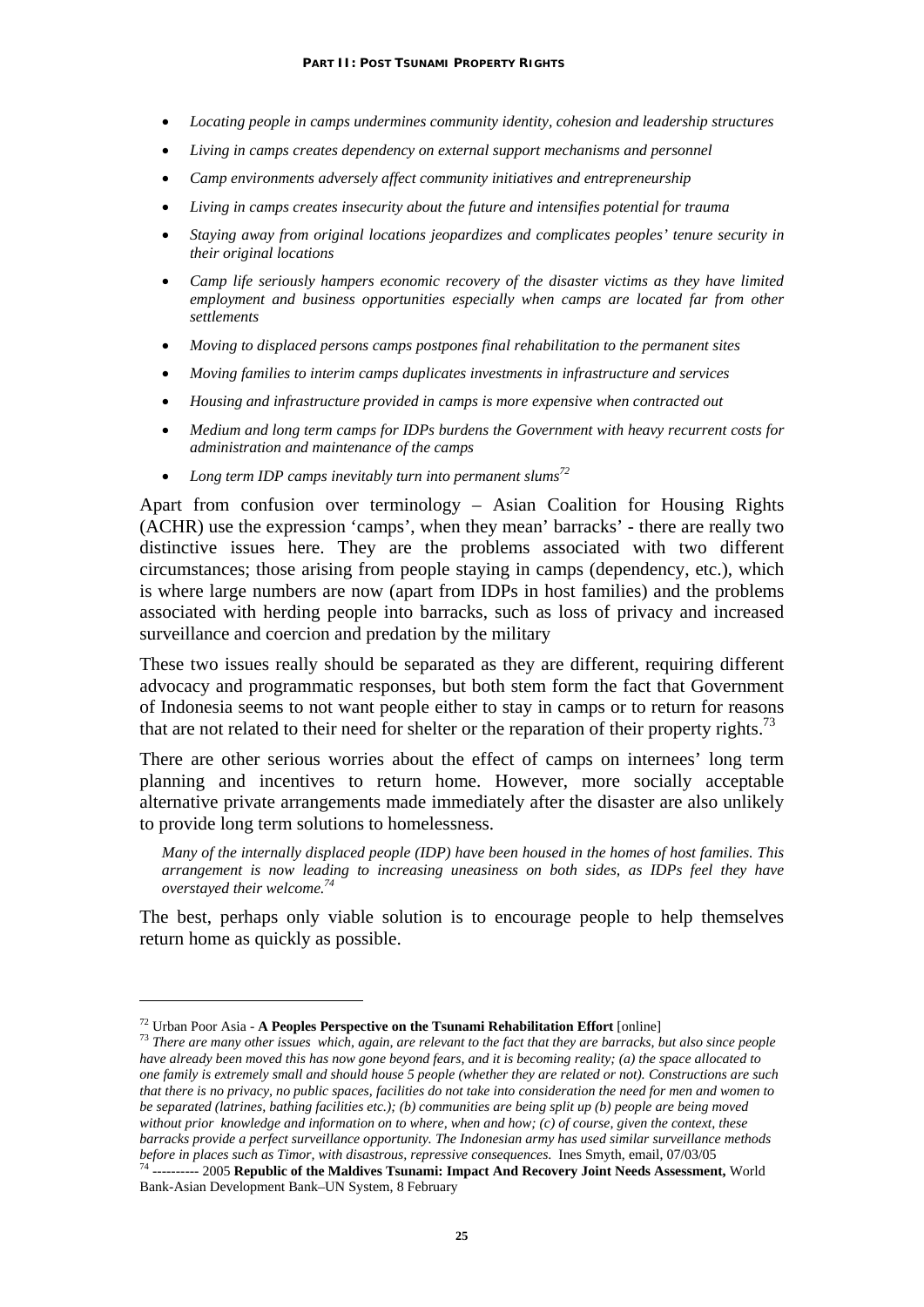## **Compulsory Acquisition of Land for Resettlement**

The knock on effect of the declaration or enforcement of no residence zones along coastlines affected by the tsunami and the consequent need for massive resettlement sites both for those whose houses were destroyed by the waves and by those who will be homeless as a result of the new planning edicts, could potentially have greater dispossessory impacts than from the tsunami itself.

For example, the relevant Indian legislation relating to powers of compulsory acquisition for public purpose includes the acquisition of 'village sites' within its definition

*3 (f)The expression " public purpose" includes the provision of village-sites75*

One of the most common problems and causes of contention in many jurisdictions is that of calculating the quantum of compensation for compulsory acquisition of land for public purpose.

It is settled law that the burden of proof of market value prevailing as on the date of publication of *Section 4(1) notification is always on the claimants. Though this Court has time and again pointed out the apathy and blatant lapse on the part of the acquiring officer to adduce evidence and also improper or ineffective or lack of interest on the part of the counsel for the State to cross-examine the witnesses on material facts, it is the duty of the Court to carefully scrutinise the evidence and determine just and adequate compensation. If the sale deeds are found to be genuine, the market value mentioned therein must be presumed to be correct. If the genuineness is doubted, it cannot be relied upon, Proper tests and principles laid down by this Court must be applied to determine compensation.*<sup>76</sup>

Doubts about the genuineness of purchase prices arise because stamp duty and levies on transactions, and sometimes land taxes, are calculated on the basis of the declared sale price. This provided an incentive for the seller and the buyer to conspire to under report the sale price and so distort the accuracy of the sale contract as an indicator of current market value. This is widely acknowledged flaw in many land administrative systems but is in fact easy to fix.  $^{77}$ 

The Special Commissioner for Recovery and Reconstruction in the Indian State of Tamil Nadu as much as acknowledged the existence and the significance of the problem when he described measures for compulsory acquisition the state government was contemplating including in its disaster management plan (forthcoming). The government was planning<sup>78</sup> to appoint 'compulsory acquisition committees, an acknowledgement of the widespread corruption reported amongst land administration officials exercising their compulsory acquisition powers, and these committees were going to given an upside discretion to pay two hundred percent more than sale pricedetermined land valuations for the estimated 2000 hectares that will be needed for resettlement sites. 79

Although governments are insisting that either enough government owned land is available for resettlement, or that private owners are willing sellers, there is some evidence that persuasion is being used to 'encourage' owners to sell. $80$  However it is

<sup>&</sup>lt;sup>75</sup> Land Acquisition Act, 1894, Act No.1 Of 1894 [As On 1955]<br><sup>76</sup> **Hookiyar Singh V,** 24/02/05<br><sup>77</sup> By putting the burden of payment of any stamp duty on the purchaser, and providing that the seller may give

back the declared purchase price and re claim the property within a fortnight of the transaction. 78 The State resettlement plan has not been finalised but was forthcoming at the time of writing. (**C.V. Sankar**  23/02/05)<br><sup>79</sup> **Samthanan** 23/02/05)

<sup>79</sup> **Samthanan** 23/02/05) 80 **Annika Sandlund** 20/02/05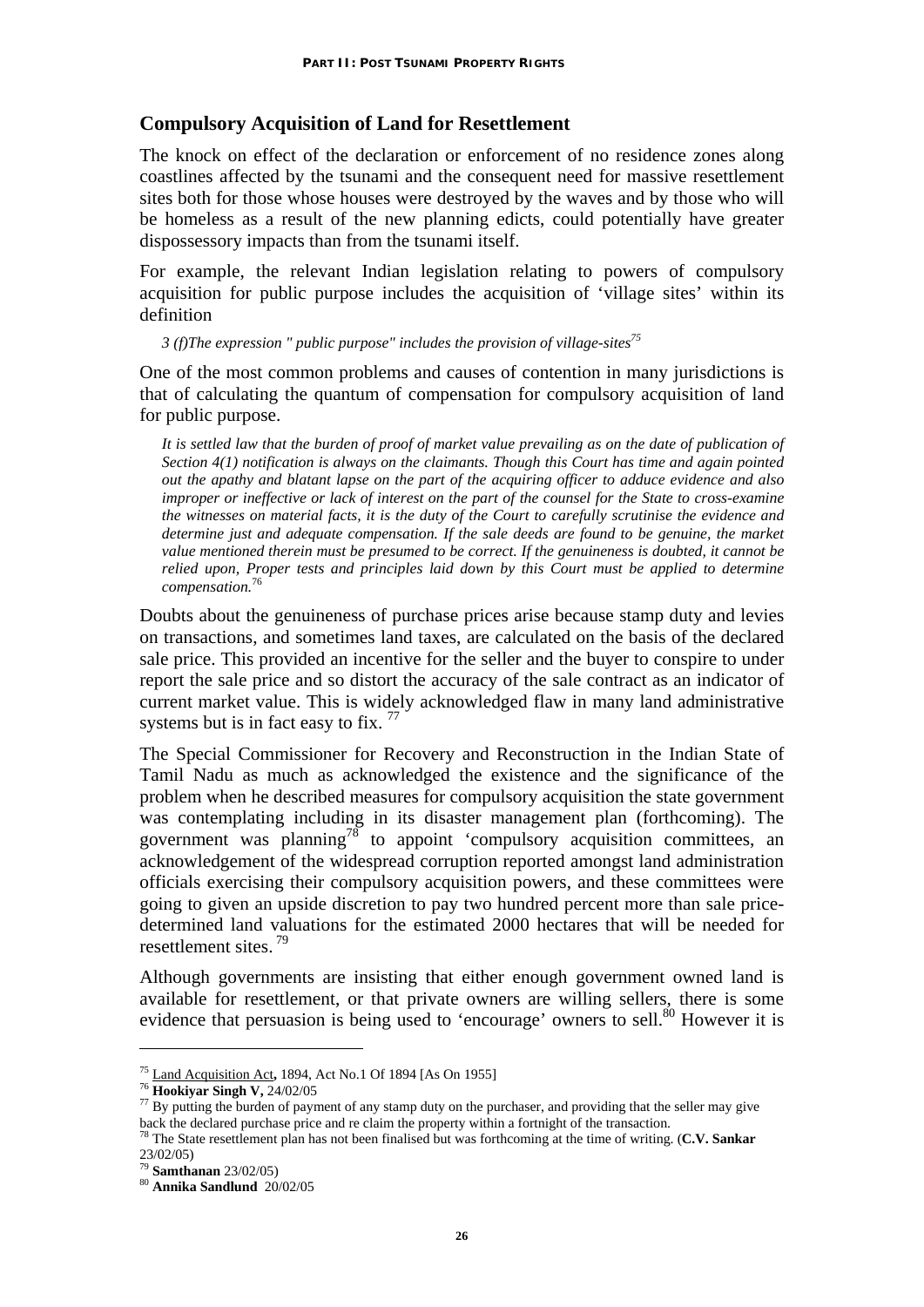obtained, this acquisition drive is likely to drive up land prices and make access to land more difficult for non-beneficiaries of these schemes.

#### **Discrimination**

The earthquake-tsunami and its consequence are likely to exacerbate pre-existing discriminatory practices, especially those perpetrated against physically isolated minorities. These people are likely to live in less safe areas, have flimsier houses and more tenuous access to services and will likely therefore suffer more severe impacts than others who experience the same disaster.

They are also likely to be turned away from relief centres, refused access to relief items and 'missed' by disaster enumerators.. Their lands are likely to be expropriated for mass graves and piles of refuse which other low paid labourers will be hired to dig to remove.

Loss of documentation will be particularly hard on minority communities who have scrounged to save enough to educate their children, whose certificates may have been destroyed and are therefore unlikely to be able to get jobs, or who are battling to retain their homes in the face of attempts by officials to remove them and whose identity papers have washed away.

The situation of the Dalits in Tamil Nadu, described below, is probably paralleled by the treatment being given to other minorities in other affected areas.

*The NCDHR (National Campaign on Dalit Human Rights*<sup>81</sup>*) described government officials who have a 'caste-oriented' mind set which results in discriminatory and apathetic treatment of Dalits, regardless of the situation. They state that this has resulted in widespread neglect of Dalit victims and even instances of heightened abuse as they are forced to carry out the bulk of the clean up operation. Reports describe workers who have been given no protective clothing or adequate shelter and have not been provided with basic sanitation and health facilities. While loss of life was heavier amongst fisher communities, Dalits have suffered significant loss of life, loss of shelter, property and livestock, and the inundation of their agricultural land.82*

Discrimination on the basis of age and gender will thwart attempts by women and children from claiming their entitlements in relation to property rights. Rules that relate to succession are likely to be used to exclude both from their lawful legacies. Children and older people are likely to be vulnerable to having property rights held on their behalf expropriated by their trustees, as are wives in relation to jointly owned property held by their husbands.

## **Ongoing Conflict**

Ongoing conflicts in Sri Lanka and Indonesia will continue to displace and dispossess those living within the conflict zones. The coastal areas impacted by the tsunami have strategic importance because they could be part of supply lines of insurgents, as in Aceh and Sri Lanka, or form part of the forward defensive lines of rebels, as in the Vanni, in Sri Lanka. So some of the realpolitik behind the declaration of exclusion zones, ostensibly purely for safety purposes, could be related to security issues.

There are of course other grave concerns: Has TNI a stake in land settlements as well as in the proposed resettlement solutions? Given that the conflict in Aceh has always

<sup>81</sup> **NCDHR, Overall Situation** [online] 82 **Minority Rights Group International (MRG)** [online]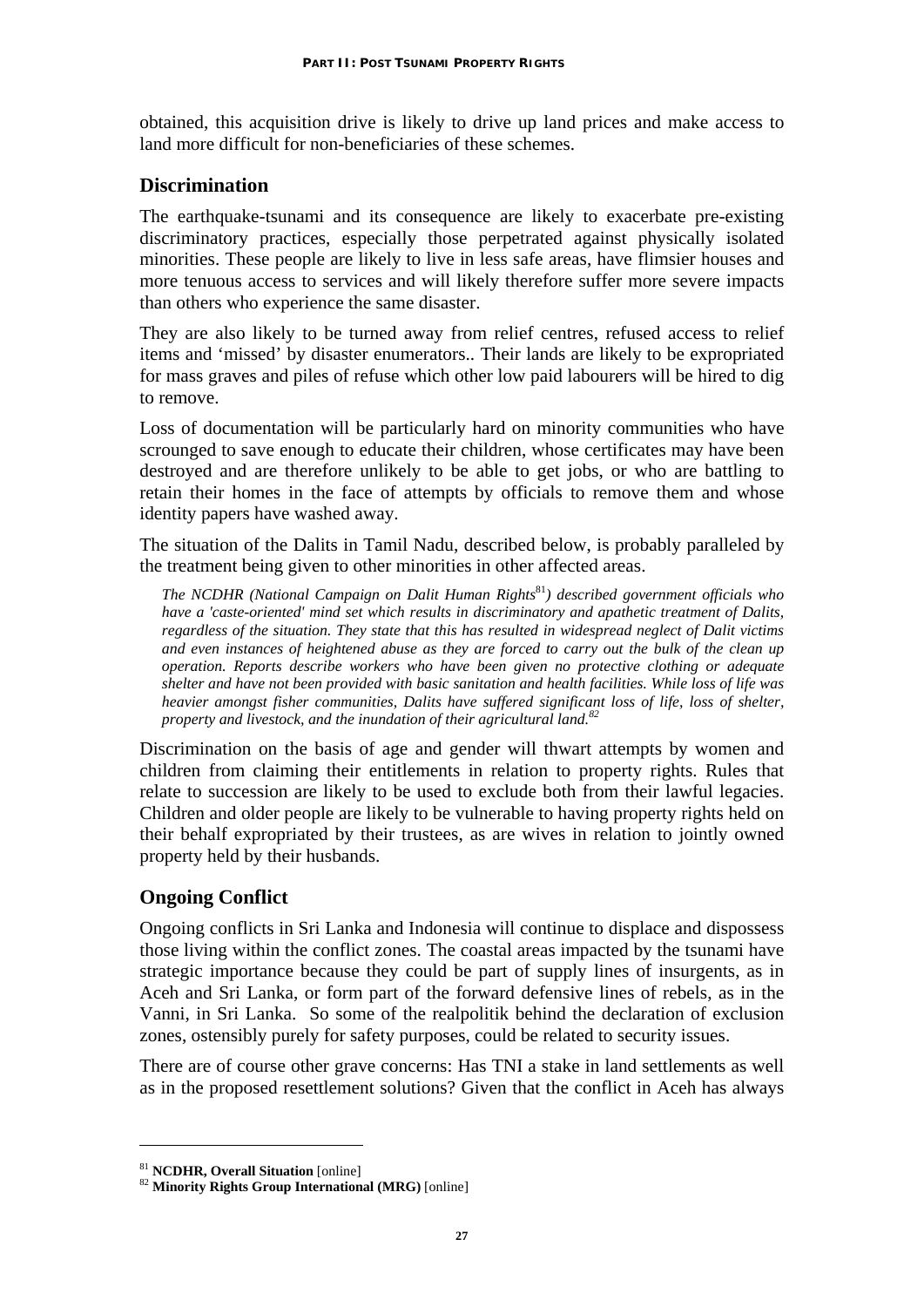been about resources, could this be a new stage, where land is added to the other resources over which the conflict has raged?

At another level conflicts are always about hegemony. One of the principle characteristics of States is the capacity to collect taxes. Records are required to do this. Land records are very useful in this regard because they simultaneously identify landowners and locate assets that can be seized in lieu of payment of taxes. So contestation about political legitimacy is frequently expressed in terms of which side of a conflict gets to keep 'authoritative' land records, authorises transactions and levies land taxes. However political and territorial sovereignty can be distinguished, as in the Liberation Tigers of Tamil Eelam (LTTE) controlled Vanni, where the Sri Lankan government has ceded land administration responsibilities to LTTE, without surrending its political sovereignty. $83$ 

At a more fundamental level, the parlous security situation in the conflict zones creates risks both for those living and working amongst the violence.

*Meanwhile, security situation due to armed conflict in Aceh, has been a threat to humanitarian volunteers in Aceh currently posted in Aceh. The Indonesian National Arm(ed) Forces (TNI) has claimed 34 armed contacts in post-disaster Aceh alone (Even though according to KONTRAK this report could not be verified at all). This situation has been a source of worry for the personal safety of local, national and international volunteers.84*

The spectre of danger and insecurity can be used to great effect by parties seeking to control the recovery effort. In Sri Lanka the exclusion zone imposed on the coastal belt by the Liberation Tigers of Tamil Eelam (LTTE) was reported to be enforced by a statement from them that another tsunami was coming. In Aceh some sources postulate that any if foreign aid workers were harmed by unknown assailants, this would be used by the military to force aid workers to leave Aceh.

#### *Key actors and their motivations*

#### **Civil Society**

1

One aspect of the mass outpouring of sympathy that followed the disaster that has almost been forgotten was that thousands of people whose homes were not destroyed by the earthquake or the tsunami provided shelter in the immediate aftermath for those who lost everything. These people in a sense risked their own security of tenure, especially if it was weak in the first place, or reliant on their possession, by doing so. Those who continue to provide shelter for those who lost their homes are accumulatively risking their security of tenure by doing so.

Some analysts have identified the importance of social solidarity for the effectiveness and timeliness of the humanitarian response to the disaster and its potential to contribute to the longer term struggle to recover and rebuild communities.

*In the longer term, as the relief phase of the emergency response turns to recovery and reconstruction, villages are being adopted by concerned individuals and small groups who believe that they can rebuild properties quicker, more cost-effectively and with greater sensitivity to beneficiary needs than the state and international agencies. With Sri Lanka's track record of aid absorption standing at only 14%, they may be right. Perhaps, as the Sri Lankan government's Task Force For Rebuilding the Nation and the World Bank considers how to go about building 80,000* 

<sup>&</sup>lt;sup>83</sup> Scott, J. 1999, **Seeing like a State**, Yale University Press, Boston **84 ---------** 2005 **Ensuring Legal Certainty for People of Aceh to Obtain Property and Basic Rights, Yayasan** Lembaga Bantuan Hukum Indonesia (Indonesian Legal Aid Foundation)**,** translated from Bahasa Indonesian, 16 February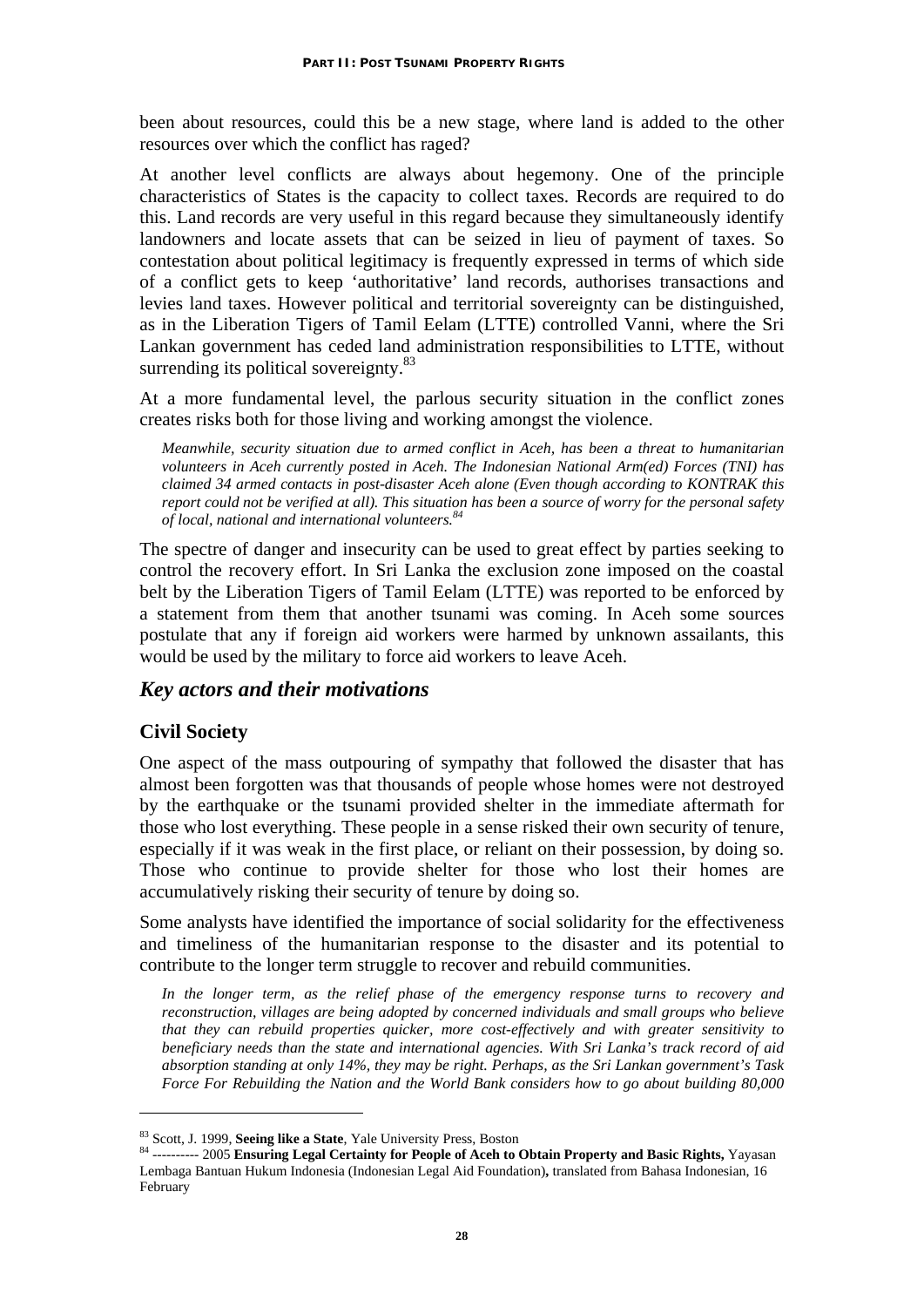*new homes, they should reflect on the possibilities of engagement with private individual assistance. 85*

Local not-for-profit groups have also been crucial in mobilising to provide relief and shelter to victims and for cleaning up the tonnes of debris the tsunami dumped along the coastlines it smashed.

In some countries, like India, where civil society and philanthropy are well developed, local not-for-profits are also going to play extensive roles in recovery and reconstruction. However, in other countries they are already struggling to deal with casualties amongst their staff and their families, the burdens of long hours and additional responsibilities and the legacy of repression and intimidation. INGOs whose modus operandi depends on collaboration with local partners are going to have difficulty finding them in some places.

#### **Women**

If, as many people have suggested, fewer women survived than men, and young adults were more likely to have lived through the killer waves than the very young and the very old, what does the future hold for the younger women who did survive? One startling feature of the demography of Indonesia is the very high level of maternal mortality. This has serious implications in relation to the capacity of the surviving population to rebuild itself<sup>86</sup> and for the circumstances (marriage formation, the right to education, reproductive health) under which this may take place. $87$ 

Islamic law provides that daughters shall inherit at least one-half of amounts inherited by sons. Nothing is more controversial about *shari'a* law in Indonesia than this provision. Under the Indonesian Compilation of Islamic  $Law^{88}$ , described as the living law of Muslims in Indonesia, or the positivist codification of consensus of Indonesian jurists, sole surviving daughters can inherit the entire estate of their deceased parents. Other heirs, for example the sisters and the brothers of the deceased, are blocked by her from receiving any share.<sup>89</sup>

*Under customary laws, women are treated differently from men. Under the Tesawalamai Code, a married woman is not a "femme sole", she is subject to the marital powers of her husband. For example, women require their husband's consent for the alienation or mortgage of their immovable property. In certain cases where the husband refuses consent or consent cannot be obtained (the husband is missing or abroad), the woman may obtain court permission to alienate or mortgage her property. 90*

Some sources observed that this is a disaster that has created vulnerabilities in relation to property rights that are largely determined by age.<sup>91</sup> It is noteworthy that the draft 'Blueprint' for reconstruction of Aceh, which the Government of Indonesia is in the process of finalising, has a strong emphasis on providing funding for the residential care for orphans, against the sense of very recent legislation of care of children.

<sup>85</sup> Harris, S. 2005 **The role of local solidarity in Sri Lanka's tsunami disaster response**, Peace Studies Programme, Colombo, 3 February

<sup>86</sup> **Ines Smyth** 15/02/05 87 Ibid

<sup>88</sup> **Instruksi Presiden, Inpres**, No 1 (1991)<br><sup>89</sup> Bowen, op. cit. pg 195

<sup>90 ---------- 2005</sup> **Land Issues Arising from the Ethnic Conflict and the Tsunami Disaster,** Centre for Policy Alternatives , pg 31

<sup>&</sup>lt;sup>91</sup> Ines Smyth 15/02/05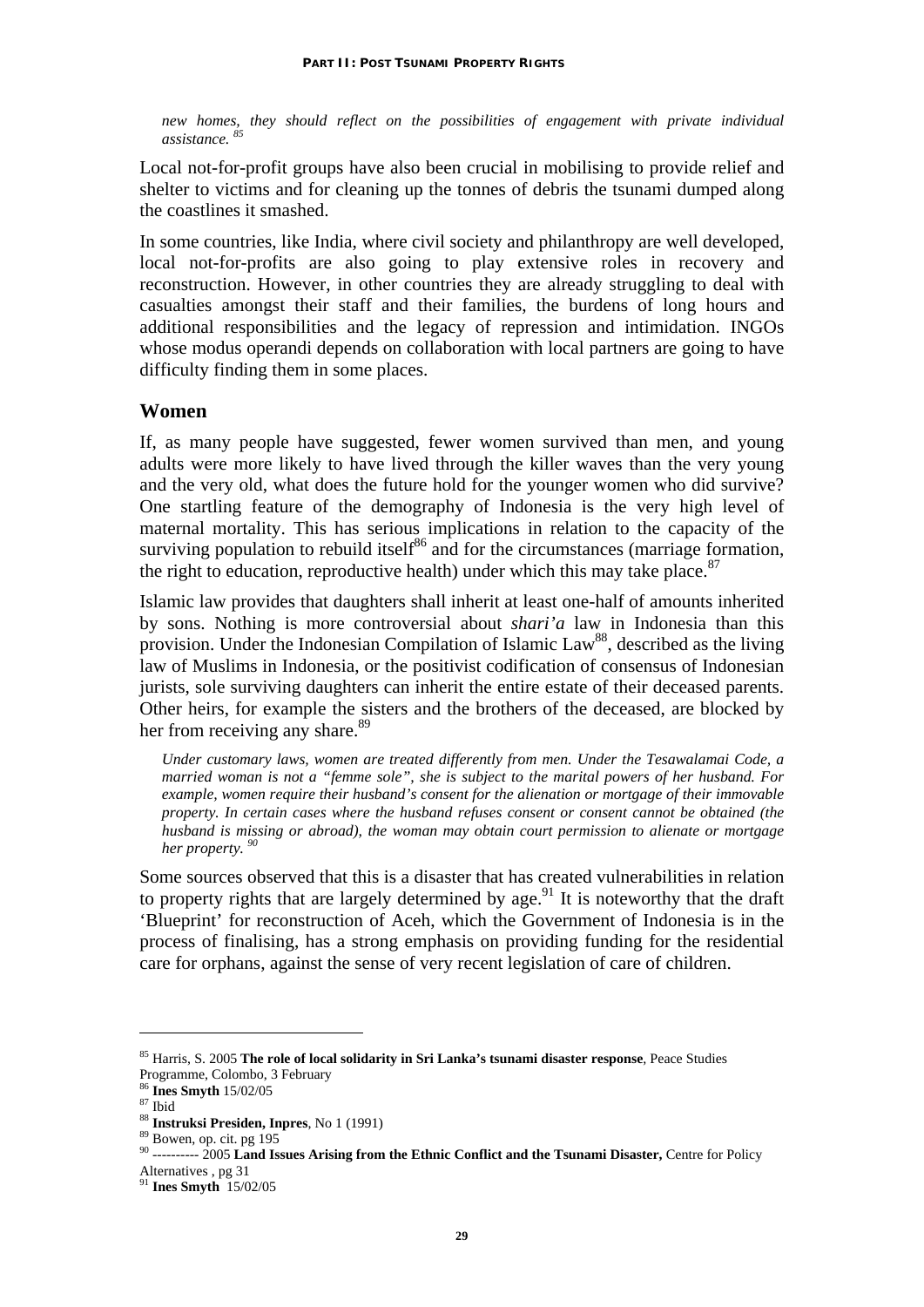## **Younger people**

Some younger people are reported to have already succumbed to boredom and frustration. Students at Syiah Kuala University in Banda Aceh mounted a protest a month and half after the disaster demanding free tuition for one semester and shelter for themselves and their lecturers.  $92$ 

However, access to education, protection from the rain and jobs may be the least of their worries. The loss of life in some places will create enormous pressures on social, political and legal systems that transfer wealth and status between successive generations.

For example, under *shari'a* law, orphaned grandchildren have no inheritance rights. Neither do adopted children. Although Islamic law (fiqh) books clearly provide that orphaned grandchildren cannot inherit, because inheritance can only be through parents, the Indonesian Compilation of Islamic Law, provides that orphaned grandchildren do inherit.<sup>93</sup> The ground cited for this reformist adaptation are humanitarian, orphaned grandchildren are most in need of inheritance and should therefore not be deprived. Classicists, on the other hand, defend the preceding arrangement on the grounds that their needs can be met by gifting. As noted elsewhere there are constraints and checks on both gifting and bequests within Islamic jurisdictions.

## **Older people**

Loss of so many of the elderly and of the graves of ancestors must have a profound impact on ties to land and its access to its fecundity. What will be the impact on the claims of (often the youngest) children still living with their parents at the time of the disaster, to rights in the property retained by their parents?

The promise of a bequest secures the affections of beneficiaries and ensures that older people are cared for, often by their youngest daughters. Strict form for both gifting and bequeathing agreements in *shari'a* law is ensured by the requirement that they are evidenced by the written consent of all the legal heirs.

## **Investors**

Tourism is a critical industry in the lives of those living in poverty around the Indian Ocean. Some would argue that tourism is often driven by foreign private sector interests and contributes little to poverty elimination. Indeed it can disadvantage the poor through displacement, increased local costs, loss of access to natural resources and social disruption.

The counter-argument is the tourism industry is dependent on the cultural, human and natural resources and a functioning local infra-structure of the countries it occurs within. This dependency means the economic development of the industry has great potential to benefit the local community. This dependency is recognised by the industry itself, meaning community development is considered within various competing business priorities.

A critical challenge to the latter view has been a lack of effective institutions where the interests of the industry and the community can come together. When considered

<sup>92</sup> Jakarta Post, 15/02/05

<sup>93</sup> **Instruksi Presiden, Inpres**, No 1 (1991)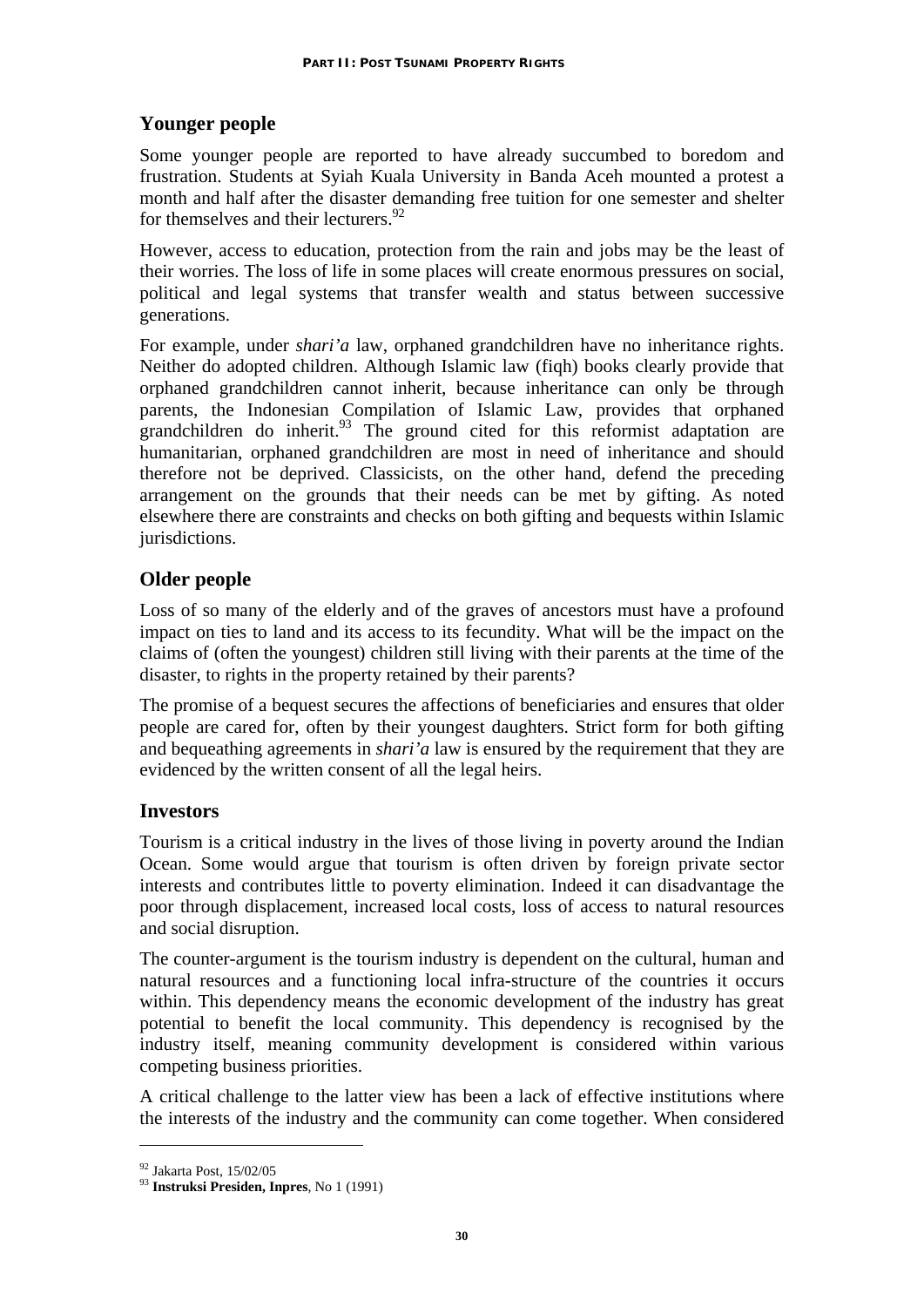in a post-disaster situation, local government or community/industry inter-faces will be stretched beyond their capacity. Hotels have a business imperative to re-open trading, which challenges any meaningful consultation over access to water and  $land.<sup>94</sup>$ 

*Phuket : Kamala Beach : This was one of the worst-hit areas of Phuket - a busy, tourist beach once crowded with hotels, restaurants, pizzerias, internet cafes, bungalows and shops, built right up to the beach in a great unplanned and ugly jumble. Our guide tells us that Kamala Beach is all public land, and most of these hundreds of businesses have no papers and no legal rights to be here. So technically, Kamala Beach is a huge squatter settlement, albeit a highly entrepreneurial one. But its clear that everyone is paying something to someone, with all this money being made here. There is already intense re-building going on here, concrete blocks and bags of cement being unloaded from lorries, the sound of hammering - it's clear the wave was a boon for carpenters at least! Many buildings here were badly damaged, but a lot is still standing and seems to be repairable. But what a colossal mess <sup>95</sup>*

There is a sense that Banda Aceh up to this point has been quarried by the FNI. There has been very little value added to the abundant raw materials extracted from Aceh; all that has been done elsewhere, particularly on Java. This means there has been little manufacturing investment in Aceh and therefore not many jobs. That might not have been because of lack of business opportunities in this regard, nor was poor security necessary a cause of low investment, rather this was a means of ensuring that profits were accumulated elsewhere.

#### **Local government**

<u>.</u>

In all countries affected by the earthquake and the tsunami there are obvious signs of intense contestation between local and central governments over who controls the reconstruction agenda, and internal struggles within each level, although less obvious to outsiders, are also likely to be intense.

*Ongoing arm(ed) conflicts and political crisis in local and national elites level affect the crisis management process in post-disaster Aceh. Negative reactions towards the arrival of foreign forces and volunteers, have turned to be (sic) unique political commodity among national political elites. As a result crisis management effort in Aceh could not be done optimally.* 

*In Aceh, the Tsunami disaster has revealed the leadership crisis among the bureaucrats. Aceh Deputy of Governor, Azwar Abubakar, seemed to have failed to handle the occurring crisis. As a result, the situation has served as a justification for the central government to overtake the bureaucratic leadership.96*

In Indonesia, this battle is being fought quite openly. Despite the President giving BAPPENAS, the planning ministry, until the 26 March to come up with a 'master plan', local government agencies have been unable to restrain themselves, and have moved forward with their own dashing, if somewhat bizarre plans.

*A 'war' is now going on in Jakarta and Banda Aceh over reconstruction (sic) concept and policy. Some time on the second week of Feb, the Department of Public Works has issued a reconstruction concept for Banda Aceh, the basic idea of which is relocation of communities along the coastal lines; 2 kms from the sea line should be free from settlements; a high wall that costs 600 billion IDR (Indonesian rupiah) is going to be constructed along the sea line; 2 new, modern and futuristic cities and 1 central business district are to be constructed outside Banda Aceh (a rush of land* 

<sup>&</sup>lt;sup>94</sup> David Bright, Oxfam kindly provided this advice to the author.

<sup>95</sup> ACHR - **Report from Tom's visit to Phuket and Phang Nga Provinces, with CODI team, January 8 - 9,<br>2005 [online]**<br><sup>96</sup> ---------- 2005 Ensuring Legal Certainty for People of Aceh to Obtain Property and Basic Pichts, Vaya

**<sup>2005</sup> Ensuring Legal Certainty for People of Aceh to Obtain Property and Basic Rights, Yayasan** Lembaga Bantuan Hukum Indonesia (Indonesian Legal Aid Foundation)**,** translated from Bahasa Indonesian, 16 February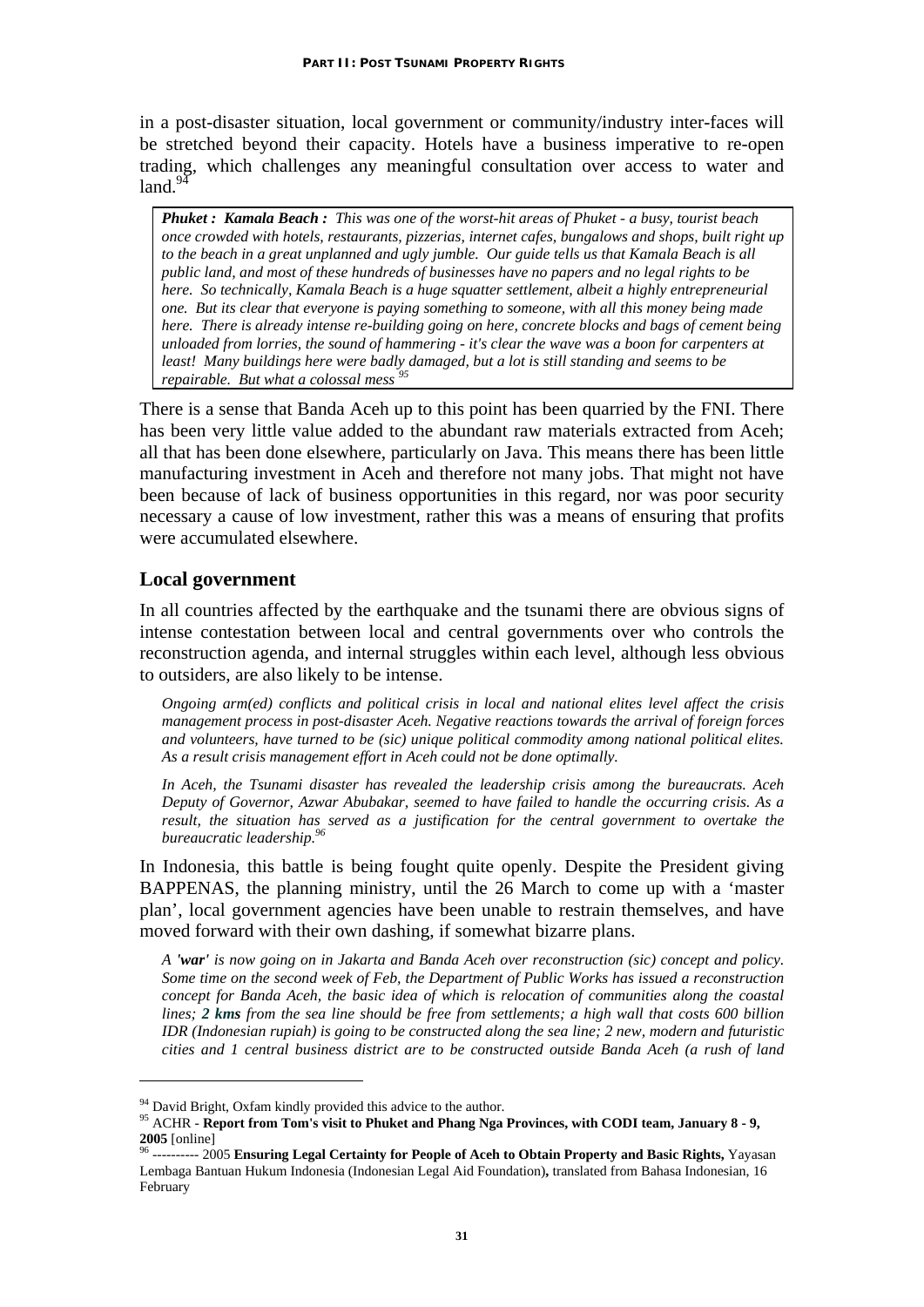*buying by local and national govt persons and speculators is now happening already in the planned area*).<sup>9</sup>

Banda Aceh is thought by some sources to be one of the most corrupt polities around. The Governor of the province, who may be leading by example, is currently facing charges of fraudulent expropriation from the provincial fisc. Sources also claim that places in camps provided for those who have been displaced are being 'sold' by local officials.

In many countries, local governments are the provincial bases of parties who are in opposition to central governments, and they are, therefore, easily marginalised by the declaration of national emergencies, as are the niceties of constitutional divisions of responsibilities and powers. Local government is also where civil servants serve out their days, some of whom were chronically ineffectual before the disaster and are now even less able now to cope with the new demands and the new money coming form the outside.<sup>98</sup>

#### **Executive**

Power struggles within the Executives of tsunami-affected countries appear to be endemic throughout the region and are predicted to have an impact on recovery coordination. In Indonesia and Sri Lanka, for example public displays of tensions between presidents and their deputies are a matter of general concern.

*On 18 January 2005 Government and the Legislative body have agreed to establish Exclusive Authority Body (BOK) to implement the blue print of rebuilding of Aceh and Nias post-Tsunami. BOK will overtake the role of Coordination Body of Disaster and Refugee Management in Aceh and Nias, which was under Vice President Jusuf Kalla (Kompas 19/01/2005).* 

*For the management of Aceh VP Jusuf Kalla explained that there will be two structures to handle Aceh. First, Bakornas to handle aid management and refugees, second BOK to rebuild the damaged infrastructure.* 

*Aceh Reconstruction process is a matter that is prone to conflict of interests among the elites.* 

*The worry of many parties that this will be the business interest of national entrepreneurs, (and this) is not without a reason. Still in the post disaster relief phase, Artha Graha, a business corporation led by Tomy Winata, has signed MoU with the government of Western Aceh Principality to undertake city reconstruction and rehabilitation projects. Artha Graha has even given the blue print Meulaboh town development (www.acehkita.com 23/01/05) . One thing, in a business context it is very common for national entrepreneurs, considering Western Aceh is a principality with economic potential in farming sector and industrial crops forestry.99*

This jostling for power opens up opportunities for those with connections in political elites to gain patronage and special dispensation. This has serious implications for the possibility that valuable property surrendered in the name of improving disaster preparedness will be diverted to well-connected investors.

#### **Judiciary**

1

Throughout the region, judiciaries are dominated by Executive branches, underfunded, corrupt and widely distrusted. To their credit, many states in the region are

<sup>&</sup>lt;sup>97</sup> Urban Poor Coalition, Letter from Aceh, [online]<br><sup>98</sup> Ines Smyth (Oxfam Global Policy Advisor) 2005. Email. 07/03/05<br><sup>99</sup> ---------- 2005 Ensuring Legal Certainty for People of Aceh to Obtain Property and Basic Right Lembaga Bantuan Hukum Indonesia (Indonesian Legal Aid Foundation)**,** translated from Bahasa Indonesian, 16 February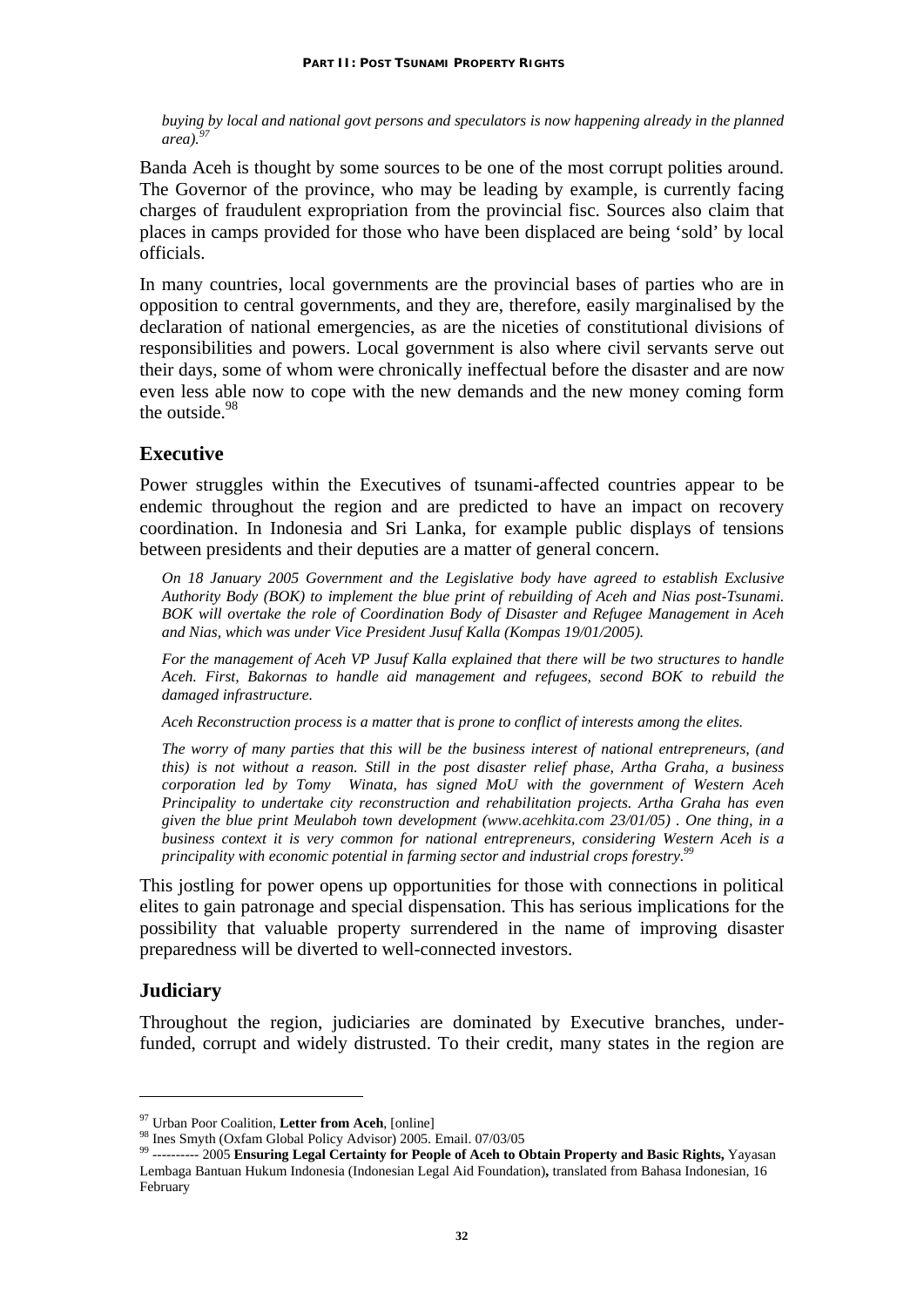tackling this critical governance deficit. In Indonesia the situation was improving but reforms to date have failed to address many of the fundamental problems.

*The process of legal and judicial reform, which began in May 1998, has stalled somewhat during the recent period of political upheaval. However. the Constitution has been amended to limit the power of the President and in favour (sic) of greater parliamentary control. The courts are no longer under the administration of the executive, but are now situated under the administration and supervision of the Supreme Court. Nevertheless, corruption in the judiciary remained endemic and popular distrust of judicial institutions persisted.100*

In India problems of discriminatory lack of representativeness and selective impunity persist.

*The independence of the judiciary continued generally to be respected in India, but the judicial system remained overburdened and financially dependent on the executive. At the beginning of 2000, protests by lawyers over proposed changes to the rules of practice turned violent, and the Government appointed a commission to investigate the extreme response of the police and security forces. Debate continued regarding the imbalance in representation at the higher courts, particularly with respect to lower castes and indigenous populations.101*

In Sri Lanka, parallel systems of justice are not delivering justice to litigants, especially Tamils.

*Tamil litigants and lawyers face serious language problems, particularly in Colombo: interpreters are not available, few judges can function in Tamil, publication of legislation and emergency regulations in Tamil is not up to date and law reports and text books are not available in Tamil. In the areas held by the LTTE a court system has been developed by the LTTE which does not function at all as an independent judiciary.102*

It is not just that courts in the region are flawed, they are also operating in complex heterogeneous environments. For instance, Islamic courts in Aceh are charged with determining how inheritance is split up between heirs. Civil courts can and frequently do get involved in determining what property was owned by the deceased. In a subtle and complex interplay where each court seems to either anticipate or act as some kind of proxy for the others, a great deal of inter-jurisdictional shopping around could be expected to be the norm.

Most of the civil court judges come from outside Aceh and consequently fled during the Javanese pogrom in 2000. Most of the Islamic court judges are Acehnese. This suggests that the Islamic courts are better at interpreting, or are expected to interpret the local *adat* more effectively than the civil courts.

#### **Military**

Both the military and the rebels have been praised for the constructive role they played in the initial relief phase in both Indonesia<sup>103</sup> and Sri Lanka. Some Indonesian sources who do not want to be identified have suggested that the military are hoping that local demand for building materials will compel the central government to lift its moratorium on logging in Sumatra, allowing them to re-enter the business both as producers and providers of 'security' for other concessionaires.

Sources stress the importance of disaggregating the military into its diverse components and to realising some elements will be amenable to cooperation with aid

<sup>&</sup>lt;sup>100</sup> INTERNATIONAL COUNCIL OF JURISTS - **India – Attack on Justice** [online]<br><sup>101</sup> Ibid<br><sup>102</sup> INTERNATIONAL COUNCIL OF JURISTS - **Sri Lanka - Attacks on Justice** [online]<br><sup>103</sup> **Oliver Lacy-Hall** 14/02/05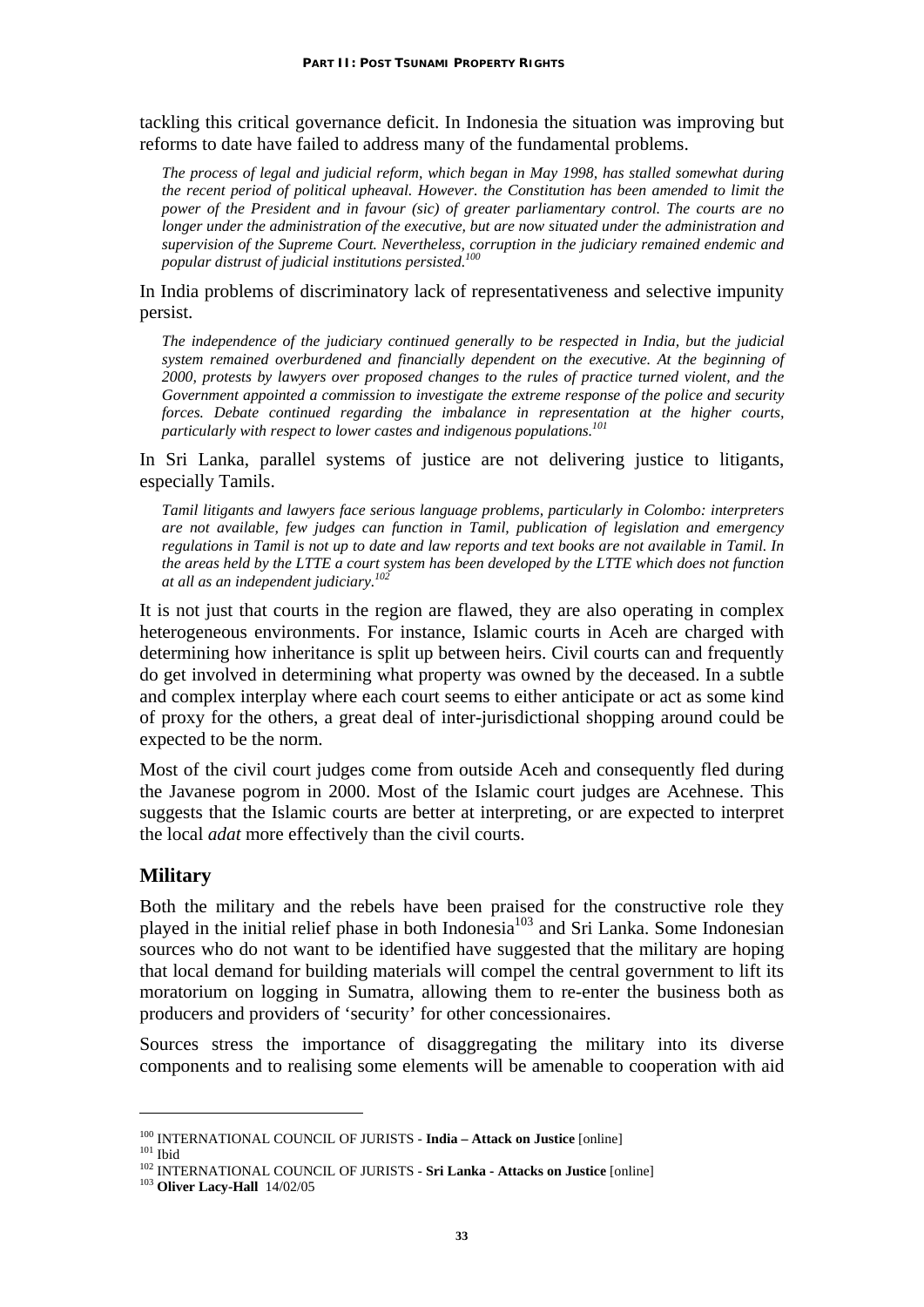agencies and some will not. However the necessity of being able to get on with local commanders was stressed by informants in both Indonesia and Sri Lanka.

It is difficult to see how prolonging high concentrations of military personal in tsunami damaged areas that the relief effort required, would be very constructive in relation to recovery phase.

*Given the military's poor human rights record in Aceh, its prominent role in the transport of thousands of Acehnese from spontaneous camps to the barracks sites, involvement in camp management, and aid distribution within barracks would invariably create fears among the displaced population. This could prevent displaced persons from making a free and informed choice on relocation, including the option of returning to their place of origin. The participation of the police paramilitary brigade (Brimob) would raise similar fears due to its history of abuses in Aceh.104*

## **Rebels**

1

Similar remarks were made by informed sources about rebel forces not being totally homogenous in agenda or outlook.

*Neither the independence movement, GAM (Gerakan Aceh Merdeka), nor the various associations calling for Acehnese self determination (in particular SIRA, the Sentral Informasi Referendum Aceh) have called for the implementation of shari'a105*

The reason cited by sources that the Liberation Tigers of Tamil Eelam (LTTE) have doubled the residential exclusion zone from that declared in the south by the government of Sri Lanka is strategic. The Sri Lankan army has in recent times changed its tactics (because of serious setbacks and heavy casualties) to dropping special forces patrols behind LTTE lines and carrying assassinations of key LTTE officials and commanders.<sup>106</sup> As they do not have air superiority, they are using the coast to insert these forces by sea. Hence, the LTTE want to remove any civilian cover from these areas.

Similar reasons were cited for the FNI supporting the declarations of no-build areas in Aceh where they have long suspected the legendary smuggling communities of the Sumatra coast have been bringing in arms for *Gerakan Aceh Merdeka* (GAM)

## *Potential impacts on property rights of tsunami-earthquake*

In this section the scale and scope of the impacts of tsunami on these actors in terms of livelihoods, social protection and culture are elaborated. Finally, the mitigation strategies that are emerging to deal with these impacts are described.

The prevailing expert consensus seems to be that national impacts of the earthquaketsunami will be grave but not crippling, at least in a material sense.

*It is fortunate that none of the countries affected, with the exception of Somalia, is among the world's poorest, and that all in the Indian Ocean were experiencing strong growth. Most of the countries affected are middle income or close to it: Thailand, for example, has a per capita income of over \$2000 a year, compared to perhaps \$100 for Somalia. By the same token, most of the food,* 

<sup>&</sup>lt;sup>104</sup> Human Rights Watch – **Indonesia After Tsunami, Acehnese Fear Forced Relocation**, [online]<br><sup>105</sup> Bowen, op. cit.<br><sup>106</sup> INTERNATIONAL COUNCIL OF JURISTS - Sri Lanka - Senior Tamil Tiger leader killed in Sri Lanka:

**INTERNATIONAL COUNCIL OF JURISTS calls for investigation**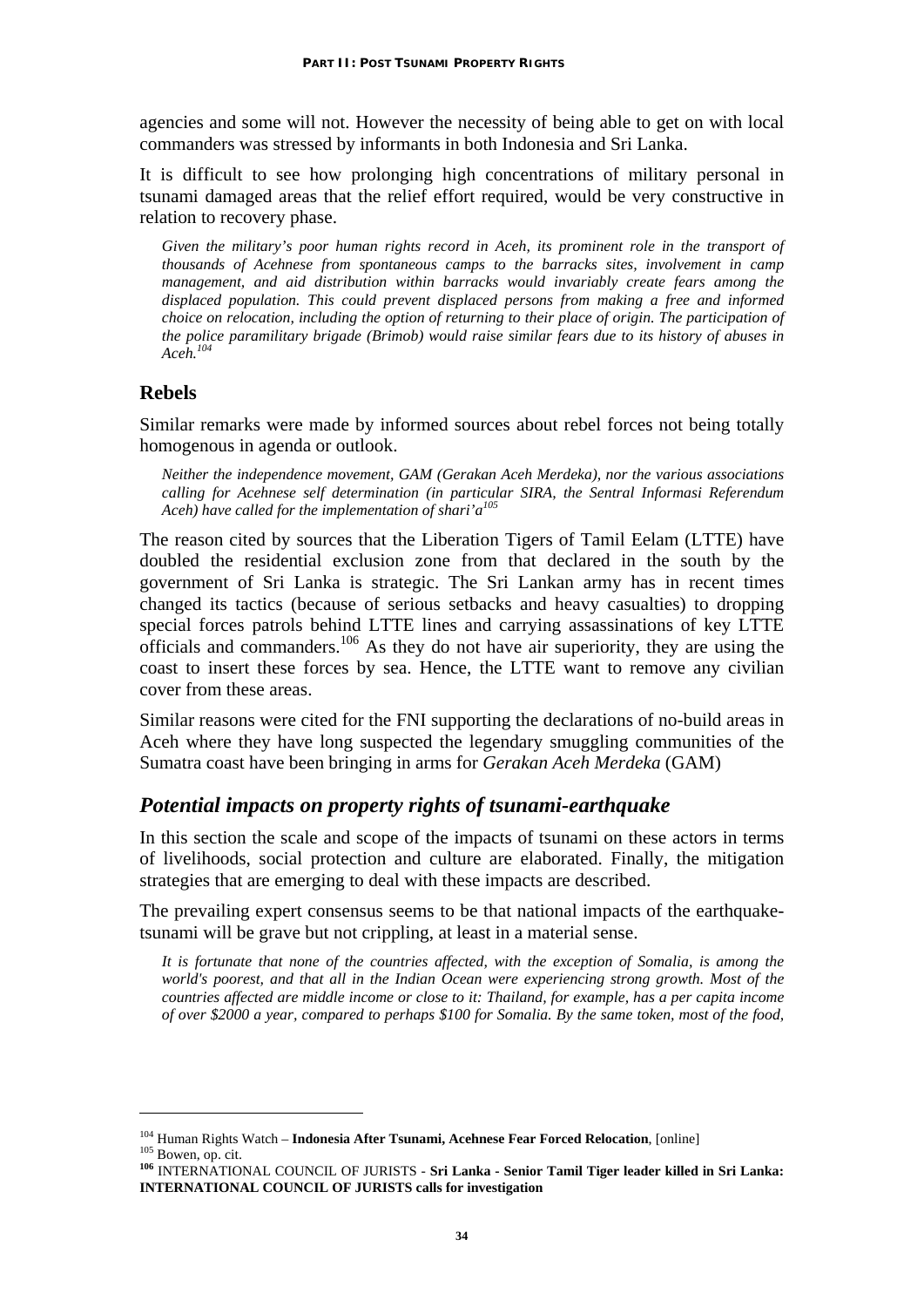*water and other relief supplies can and have been purchased locally in these relatively welldeveloped and well-provisioned economies. 107*

At household level, the specific impact of damage to and loss of property is likely to be much more severe.

*In addition to lost revenue due to displacement, tsunami and conflict affected IDPs as well as non-IDP individuals in tsunami affected areas will have lost the economic assets necessary to restart their livelihood, including livestock and agricultural implements, fishing boats and fishing equipment, commercial stock and business premises, as well as tourism-related premises and equipment. For these individuals, property loss and financial difficulties are compounded by the lack of infrastructure, psychological stress and trauma, and the lack of identity and property*  documents which make it difficult to prove property ownership and to obtain government *assistance, bank loans or insurance. 108*

At an individual level, the larger threat to feelings of self worth and dignity, at least in the short term, could come from chronic un-employment.<sup>109</sup> This could be exacerbated by any delays to business restarting caused by excessive costs or bureaucratic obstacles to restitution of property rights.<sup>110</sup>

#### **Livelihoods**

1

Some preliminary analysis of the likely livelihood impacts of the earthquake-tsunami in affected areas has already been done.

*The disaster is likely to exacerbate poverty in the more severely affected countries and worstimpacted regions within those countries. The disaster shock has badly disrupted livelihoods: the ILO estimates one million lost livelihoods ….. 111 and OCHA estimates that more than one million are still displaced, although numbers are falling (for example in the Maldives). The extreme, but localised impacts of the disaster had been most severe for:* 

 *- Fisheries, aquaculture and coastal livelihoods - important for the poor in fishing communities, but a relatively small part of GDP (66% of the Sri Lankan fisheries fleet was put out of action)112*

 *- Tourist sector and linked providers of goods and services to that sector (see ODI Opinions: The Indian Ocean Tsunami and Tourism).* 

 *- Agricultural impacts are very localised - only around 10% of rice production has been lost in Aceh. The tsunami poses no shock to food security. All the affected countries that import commercially, excepting the Maldives and Sri Lanka, are self-sufficient in staple foods or in exporting. After the first relief phase of the crisis - in which the priority has been to provide the essential needs for survival and minimise disease amongst those affected and displaced - it will be possible to meet food needs within country or in the region, provided the funds are available. 113*

*The priority for regenerating livelihoods in the affected areas and the wider economy of these countries suggests cash rather than commodity support to those needing continuing assistance.*<sup>11</sup>

<sup>&</sup>lt;sup>107</sup> Overseas Development Institute, **The Asian Tsunami: Economic impacts and implications for aid and aid architecture** [online]

**architecture** [online] 108 ---------- 2005 **Land Issues Arising from the Ethnic Conflict and the Tsunami Disaster,** Centre For Policy Alternatives, pg 32<br><sup>109</sup> Mawardy Nurdin, Mayor of Banda Aceh, Rusli Muhammad, Regent Aceh Besah, quoted in the Jakarta Post,

<sup>15/02/05</sup> 

<sup>&</sup>lt;sup>110</sup> More than 60% of the businesses in Banda Aceh were owned by some of the estimated 200,000 Chinese-Indonesians who lived there, many of whom fled the looting and rioting, which dominated the first week of the aftermath, returning to Metal Street in Medan, where they had taken shelter in the 1960s, amidst the anti-Communist/anti-Chinese fervor that swept across Indonesia after an alleged coup attempt by Indonesia's Communist party, the PKI. Christian Monitor, 18/02/05<br>
<sup>111</sup> http://www.ilo.org/public/english/bureau/inf/pr/2005/3.htm<br>
<sup>112</sup> ftp://ftp.fao.org/FI/DOCUMENT/tsunamis\_05/jan\_10\_2005/tsunami\_10\_1\_05.htm<br>
<sup>113</sup> http://www.fao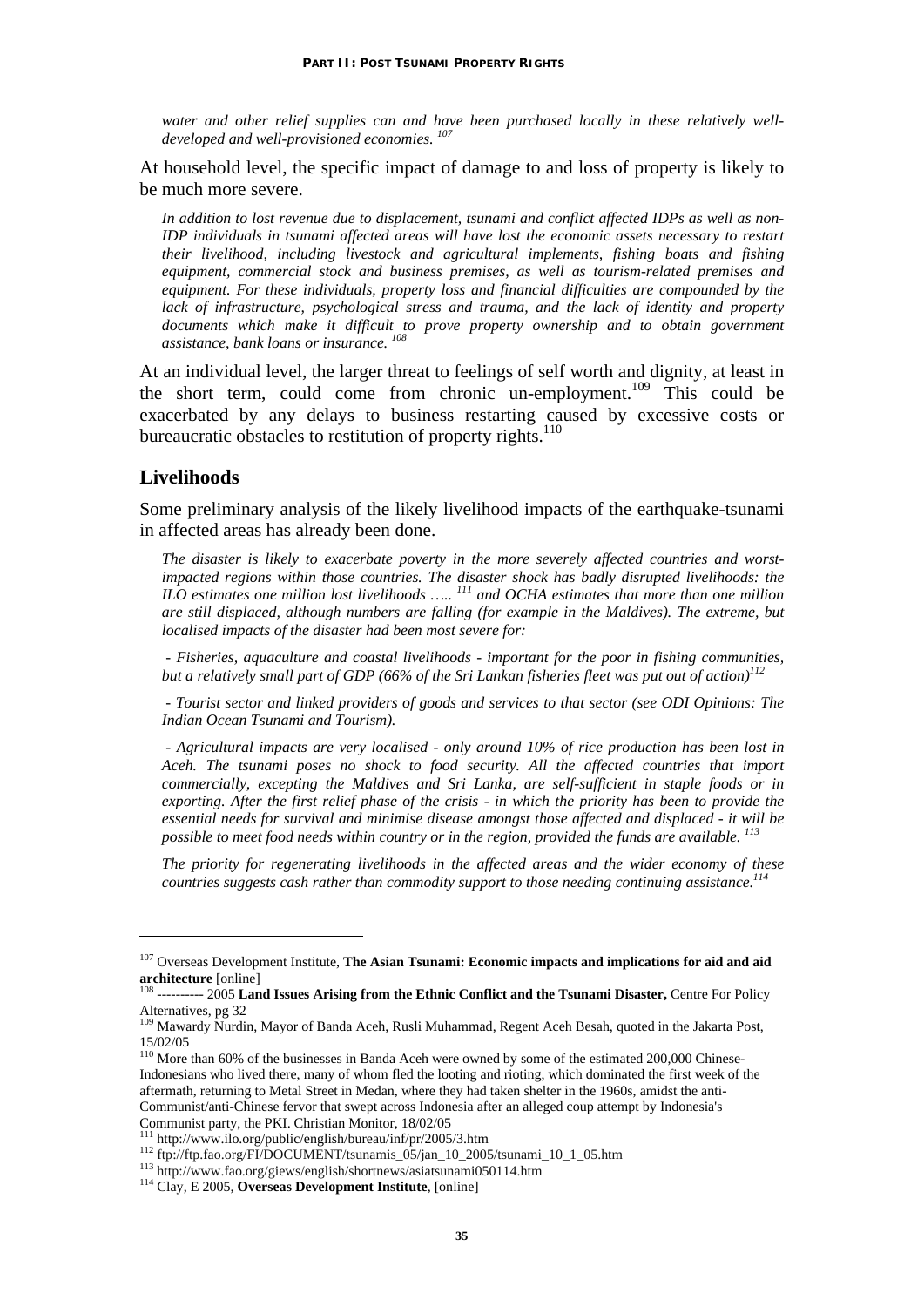A less sanguine estimate of the impact of the tsunami on production may follow a more considered analysis that included disaggregating impacts not just by livelihoods, but also by gender and by accounting for the impact on production of loss of property rights. For example, see the following testimony explaining the connection between residential proximity to fish landing sites and the effectiveness of labour input by women to adding value to the catch.

*In the longer term when we were discussing livelihood issues with the women- they were worried about alternatives - as much of their work was tied in with fishing but also integrated with domestic work and that worked as they lived close to the beach - where the fish was landed etc. If their homes were going to be further away, they felt that they would not be able to integrate into the fishing operations as they would be tied up at home.* 

*It appeared to a major concern-and I have a feeling that maintaining rights to those original plots is crucial to their way of life.*<sup>115</sup>

It is hard to see how cash-based assistance would help compensate for the need for women involved in fishing based production to be able to multitask to make their particular livelihoods viable.

This point brings us back to the distinction drawn in the glossary between immoveable and movable property. The importance of the 'place' quality of land and its implications for livelihoods and social protection and cultural identity cannot be overstated.

Some sources pointed to the destruction of communally managed infrastructure such as fish markets as being examples of important loss of common property rights that will have important impacts on livelihoods.

The clearest impact on livelihood throughout the region is the loss of one complete fishing and cropping season. This points to the likelihood of temporary food insecurity, short term ill-health and duress sales of remaining assets, mostly land.

Most livelihood strategies of rain dependent rural cultivators are, wherever possible, based on multiple holdings by households of small plots, preferably within different microclimates. This strategy has also been observed in Aceh and could have provided a form of indigenous mitigation against households being completely wiped out by this and other natural disasters.<sup>116</sup>

*For Aceh there is another aspect to this: what perhaps can be called sequencing, i.e. people are saying they need to return before they can start their livelihood activities again, but they cannot return until they have homes, and they cannot have homes partly because GOI wants them in barracks and partly because that is such a huge task.117*

## **Social protection**

The progressive destruction of vital elements of social protection arising from loss of property rights illustrates the various impacts of the different stages or degrees of loss. These phases of dispossession have differing scope and scale.

The indignities and dangers of displacement are most keenly felt in camps. There is a sense amongst survivors that life in camps is dangerous and unhealthy.

<u>.</u>

<sup>115</sup> Metta, M. email. 12/02/05 116 **Jonathan Brass** 15/02/05 117 Ines Smyth email. 07/03/05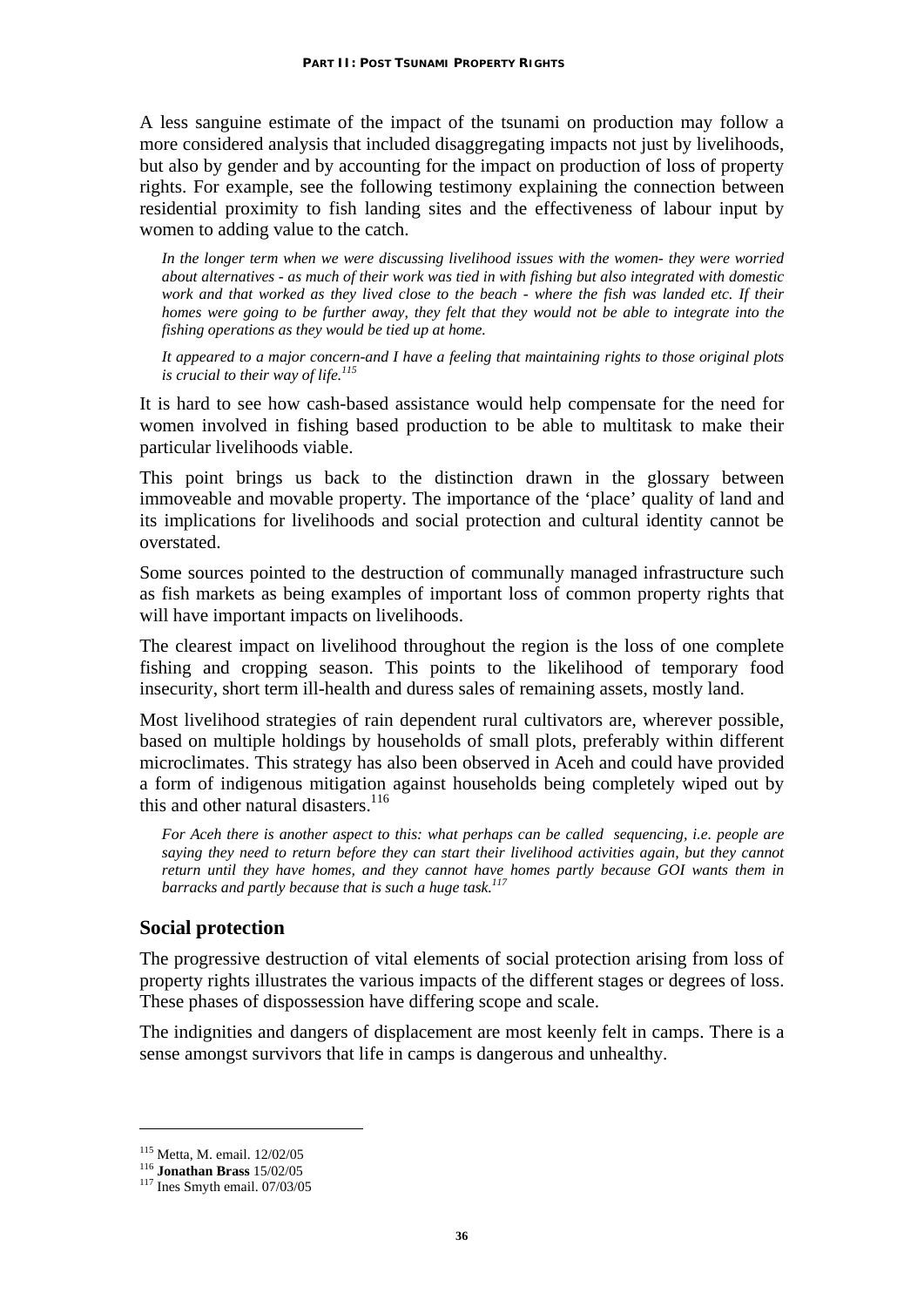*Some refugees interviewed at temporary campsites on the outskirts of the provincial capital, Banda Aceh, said they would not object to living in relocation centers guarded by soldiers. But they said they hoped the soldiers' role would be minimal.* 

 *"I don't have a problem with the soldiers as long as they don't disturb us and they keep their distance," said Salahudin, 35, a tall, muscular carpenter from Ajun village as he sat in a long green tent at a chaotic refugee camp. "But if we could choose, I'd prefer not be guarded by the soldiers because, based on my experience, they limit our movement."* 

 *But others, like a homeless shop owner from Banda Aceh named Mulyadi, said they opposed any role for the military.* 

 *"With the military, you can't move around easily," said Mulyadi, 35, as he collected building debris to expand the tent where he has lived for the last month. "I've had enough bad experiences with the military during martial law when they treated me inhumanely."* 

 *He said he feared the soldiers would interfere with his ability to look for work outside the center, stopping him if he returned after nightfall and interrogating him about his activities. He suggested the refugees guard themselves.* 

 *"There's really no security threat to us," Mulyadi added. "I really don't need to be guarded by the military."* 

 *The presence of soldiers might actually invite rebel attacks, warned Nursiah, 55, of Lhoknga village. She said she had no quarrel with the military but was afraid of getting caught up in a skirmish.118* 

Barracks may hold some attraction for people who become exasperated by the lack of any privacy afforded where 12 families are living in one tent in makeshift camps. However, dissipation of villagers into different barracks can lead to dilution of the social capital needed to validate each others' property claims. Loss of village records can also weaken claims and make claimants more vulnerable to official predation.

However, it is the breakdown of social relations, due to the massive death toll, which poses the greatest threat to social protection. For example, if it is true that so many women have died, the survivors have lost the social protection afforded by formal and informal women's groups. $^{119}$ 

Two of the principle rationales for supporting the practice of polygamy in Islam play out against each other in the post tsunami context. After the battle of Uhud in which large numbers of Muslim soldiers died and as a consequence many widows and orphans were left without social protection, polygamy was 'revealed' as a viable social solution in that specific context. In Aceh it has been suggested that more women that men were killed, but that there are also many orphans who have been left behind. This may mean that now is not the right time for local advocacy around the issue of the abolition of polygamy as it may be turned to again as a strategy for providing surviving orphans with social protection.

An alternative, advanced in Aceh, to providing social protection to those whose parents were killed in the disaster, is to place orphans for a time in Islamic 'orphanages', at least until the situation has become more settled, and longer term solutions like adoption programmes can be put in place.

In developing those longer term programmes to provide social protection for orphans, providing assistance to them to allow them to secure the rights in property to which

<sup>118</sup> Washington Post, 31 January 2005 - **Indonesians Wary of Relocation Centers,** [online] 119 Ines Smyth, email. 07/03/05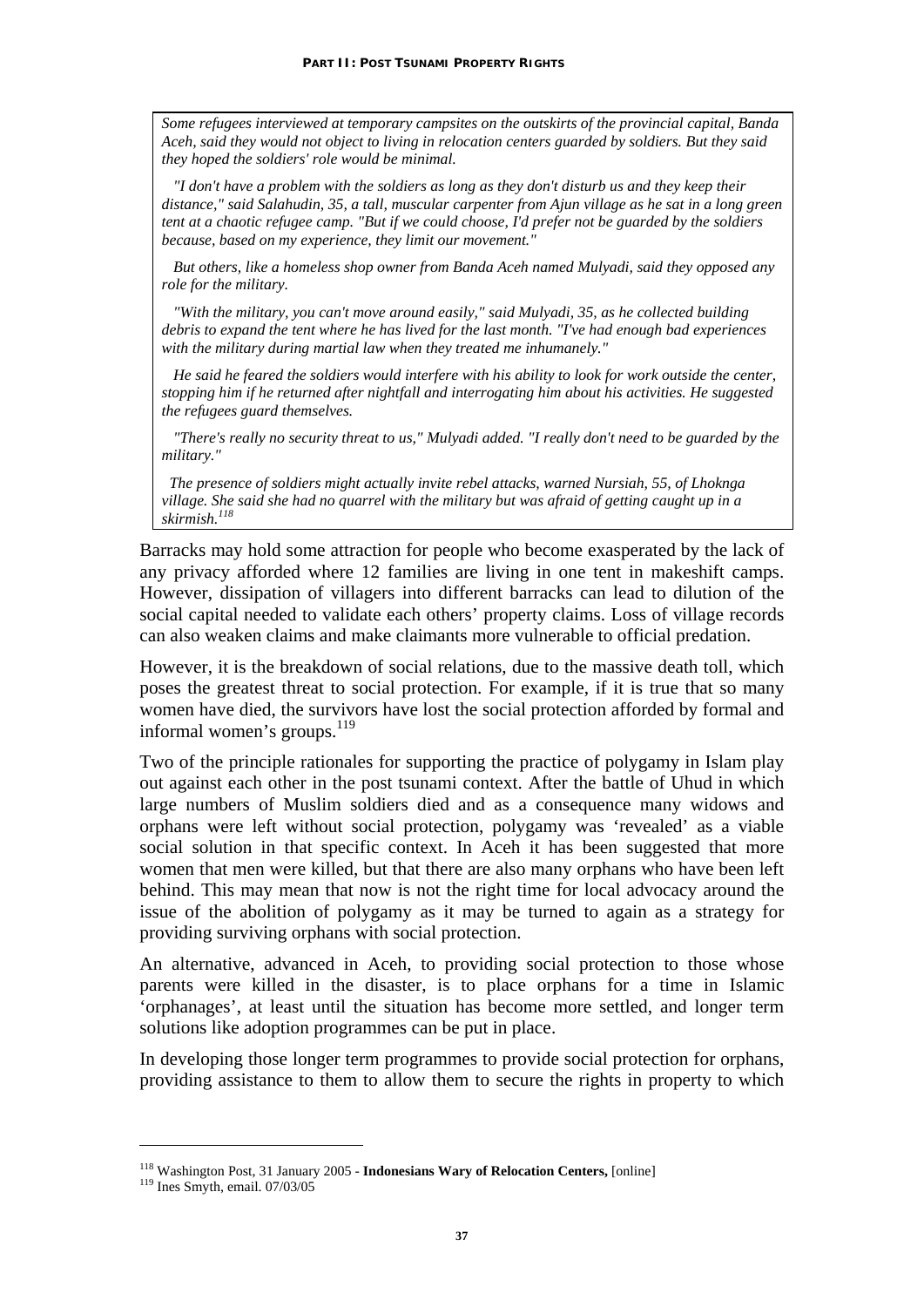they are entitled will be crucial. Securing this legacy for them will be the best way to ensure that they are able, on reaching maturity, to look after themselves.

## **Cultural identity**

The key central provision of contemporary Indonesian law is the cultural model of bilateral kinship. This model is likely to be severely challenged by the severity of the disaster and its aftermath. For example, the processing of the quarter of a million deceased estates that will be required in Aceh will be more difficult to do equitably than if a discriminatory rule privileging of male heirs was applied.

The cultural diversity of the impacted region needs special attention. This cultural pluralism will affect how different peoples cope with the loss of and transmission of property rights consequent upon the tsunami.

It is likely that sea going minority groups have been disproportionately adversely affected by the tsunami. In Thailand some villages, predominately occupied by Moken peoples, so-called New Thais, were swept away.<sup>120</sup> However, because of their animism-based, early warning systems, human casualties amongst the Moken we slight, as villages were ordered by their elders to take higher ground before the tsunami hit.<sup>121</sup> The remnant populations of Portuguese-Acehnese living in Lamno were virtually wiped out. As very few of this group lived outside this one devastated village they may have almost disappeared.<sup>122</sup>

Aceh has a large ethnic Chinese population, who prior to the disaster dominated the formal economy of Aceh, especially where the commercial centers was close to the sea, as indeed was the case for Meulaboh.<sup>123</sup> As a consequence, they copped the brunt of most of the damage to stock caused by the mountainous influx of salt water and of the looting that followed. However there are signs that the cultural traditions that helped these people survive the pogrom against them in the 1960's and which has been allowed to flourish since then, will again provided the social capital to help them return and restart their lives.

*After having lost all of their physical possessions in the recent tsunami, the ethnic Chinese of Banda Aceh are rebuilding:* 

*Textile trader Shie Hok Lai lost everything when the tsunami destroyed his shop and home in Indonesia's Aceh province on Dec. 26, but the ethnic Chinese businessman is getting ready to start over again -- in the same place* 

*In a bustling refugee camp in this Sumatra city, Mr. Shie, 28 years old, has signed a formal contract with an Indonesian-Chinese self-help organization, Tolong Menolong, promising to return to the provincial capital, Banda Aceh, in exchange for food, transportation and 500,000 rupiah, or about \$55, in cash.* 

*"By signing this, I'm volunteering to rebuild our community," says Mr. Shie between puffs on a clove cigarette. "But I also agreed not to come back to [the refugee camp in] Medan.* 

*"The relief effort that is helping Mr. Shie return to Aceh provides one clear example of how life has changed for Indonesia's minority Chinese community. It has been openly and actively organizing assistance for Chinese victims of the tsunami. During the 32-year rule of former Indonesian strongman Suharto, which ended in 1998, Chinese were banned from organizing politically and* 

<sup>&</sup>lt;sup>120</sup> Khun Ravadee 26/02/05<br><sup>121</sup> CBS News Sea Gypsies' Tsunami Rebuild Curse, South Surin Island, Thailand, Jan. 14, 2005 [online]<br><sup>122</sup> The Last Portuguese-Acehese of Lamno, Jakarta Post, 17 February 2005<br><sup>123</sup> Ines Smy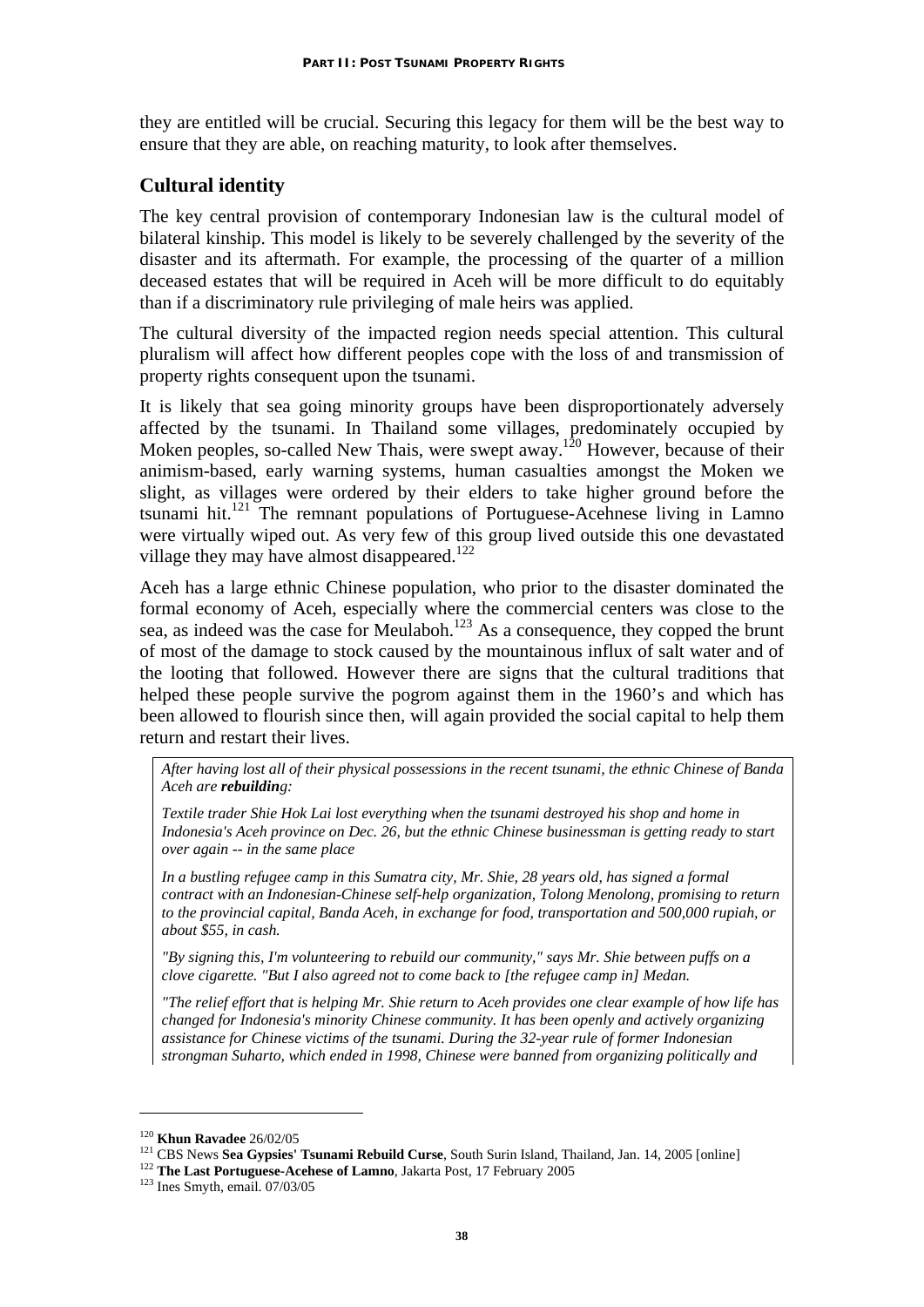*faced severe restrictions on communal or community activity. Promotion of Chinese language or identity weren't allowed.124*

## *Mitigation strategies*

This section attempts to identify the strategies the actors identified above are beginning to use to mitigate the impact of earthquake-tsunami on property rights. The purpose of this section is to acknowledge the fact that no one is sitting around waiting for this paper or any other development artefact to be finalised before they begin to recover their property. People started dealing with these problems as soon as they realised what had happened to them. Those who want to help first have to understand how survivors are trying to help themselves. Only then can we work out what else can be done and in what we ways external assistance can be really useful.

## **Households**

Staking and clearing land are two crucial, *adat* law - based strategies for laying claim to land.<sup>125</sup> In Banda Aceh markers have been placed around plots that have been abandoned because of damage and debris generated by the earthquake and the tsunami. The act of clearing away the rubble from plots, the first concrete step towards going home, could also be understood by those doing this work as making a claim to ownership (or user) in an *adat* - law sense, in the same way as clearing forest does.

*Many communities occupied their settlements on customary, hereditary or other non-statutory*  forms of tenure. They are extremely vulnerable to being prevented from returning to their *settlements by government edits preventing settlement within an arbitrarily specified distance from the coast, or by land grabbers with power to disinherit them. All communities or households wishing to return to their previous locations should be entitled to do so. Well intentioned but arbitrary bans on settlement within specified distances from high water levels should be strongly discouraged. Satellite imagery can be used to demonstrate occupation of land before the tsunami. This will enable communities to re-establish themselves socially and economically. It will also reduce the pressure on other areas in cases where households wish to relocate away from the coast. Appropriate communal forms of tenure can be provided to such communities until a more formal status can be agreed. 126*

Enthusiasm for return, qualified by fears about a repeat tsunami, cannot be doubted.

*One of the urgent activities that is going on back in the Bang Muang camp right now is mapping the old settlement. Architects and CODI staff are working with the people to map the old city, section by section, so there is some record of who lived where, next to whom, and who occupied how much land. Since every bit of the real town was wiped clean by the tidal wave, this rough settlement map will be a crucial base-map for developing a reconstruction plan.127*

An important issue, which can only be resolved by close collaboration between the survivors themselves and those working with them, is how to care properly for those who have been displaced without providing incentives which discourage spontaneous return.

*The Bhupathi family knew they were lucky: only those who had lived in the first row of houses on the beach had been given this first lot of shelters. At least two more rows of houses before the* 

<sup>&</sup>lt;sup>124</sup> Timur-I-Leng [online]<br><sup>125</sup> Bowen, op. cit.<br><sup>126</sup> Geoffrey Payne, email. 13/01/05<br><sup>127</sup> ACHR - **Report from Tom's visit to Phuket and Phang Nga Provinces, with CODI team, January 8 - 9, 2005** [online]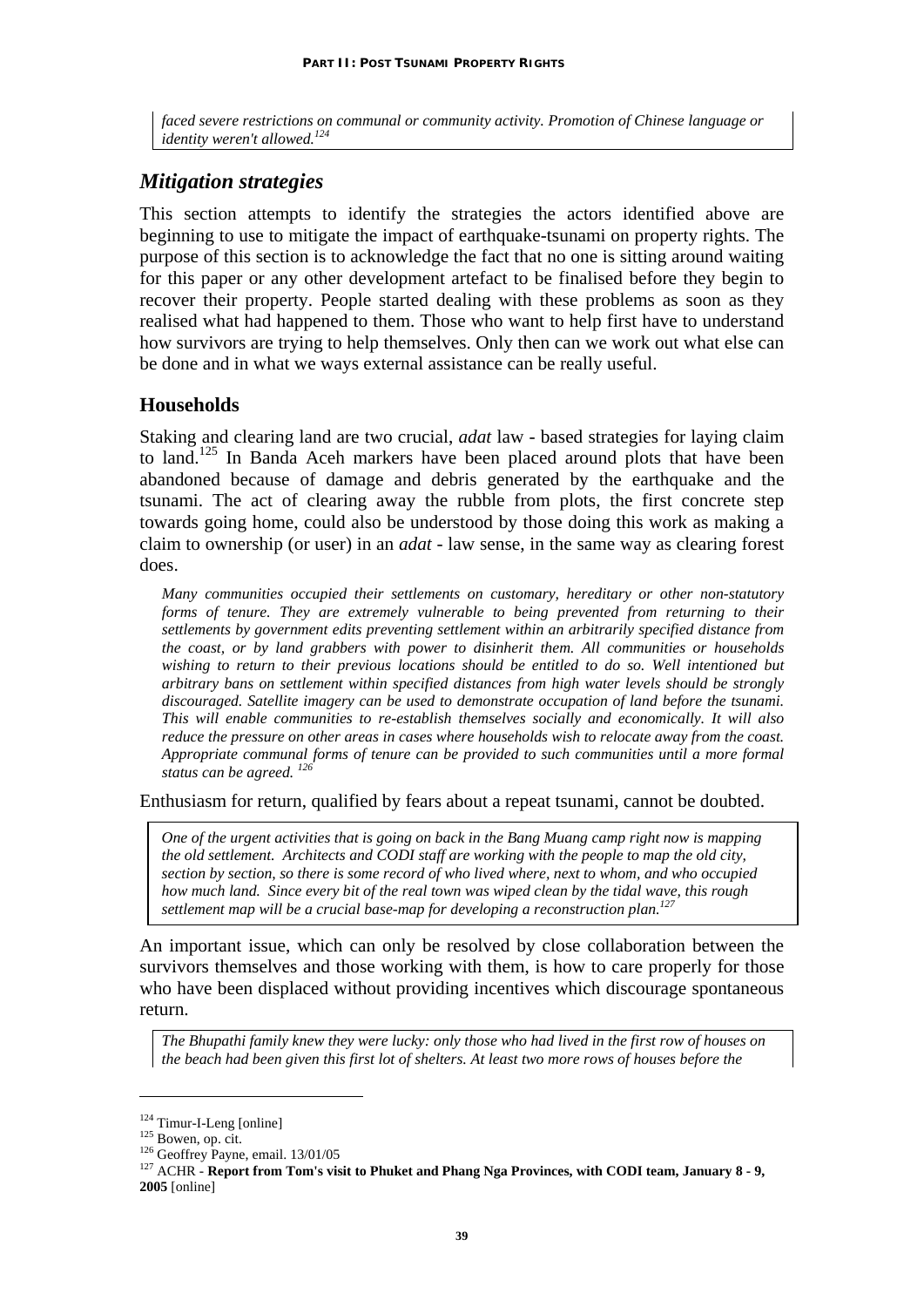*village road and houses beyond it were damaged. The evening the Bhupathis moved in, masses of people stood in lines along the beach, waiting to be registered in shelters of their own.* 

*"One lady told me, I don't want to go back. This is the best house I have ever had," said CARE's Mohanty, speaking of the new shelters.128* 

This has been widely recognized as contentious, but how support for those in camps can be tailored to avoid dependency, and the proportions of assistance that should go to those who 'choose' to stay in camps, as opposed to those who are voting with their feet, is harder to resolve. Fine words abound. Principles proposed by UNDP around which livelihoods based activities could be coordinated include the following.

*Spontaneous Return: Considering the sheer numbers of displaced following the Tsunami, not all can be accommodated in resettlement centers. We seek to support those that can and will return home quickly, following a "pull" strategy to areas that we deem capable of sustaining resettlement with a reasonable amount of support.129* 

Prohibitions by army and civilian authorities against returning before a 'master plan' has been finalised, or before legislation has been enacted, pits those providing aid and those receiving it for spontaneous return against powerful forces with the propensity and the power to use violence to enforce their will. Motives for this kind of diktat warrant close scrutiny.

*Resolution 1998/26130 also reaffirms the right of all refugees and internally displaced persons to 'return to their homes and places of habitual residence in their country and/or place of origin, should they so wish'.Consequently, if the dispossession suffered by any refugee or displaced person who was forced to flee their homes and lands is deemed to be a human rights issue (as the UN and international law clearly stipulate it to be), it is inherent that the remedy for redressing this violation must also be based on and grounded in relevant law. Given the often-diverse ways by which restitution rights can be obstructed, many housing and property disputes may require remedies developed on a case-by-case basis. Each affected person, including returning refugees, returning IDPs and secondary occupants of housing in which tenancy or ownership rights are in dispute must have the right to effective legal remedies, including the right to a hearing by an independent and impartial tribunal. This accords well with Article 8 of the Universal Declaration on Human Rights that ensures that "Everyone has the right to an effective remedy by the competent national tribunals for acts violating the fundamental rights granted him by the constitution or by law".131*

#### **Women**

Marriages in Aceh involve husbands going to live in the villages of their wives and wives moving out their villages and going to live with their husbands' kin. Women who moved into their husbands' villages after marriage and who became widowed because of the tsunami are particularly vulnerable to missing out on being able to get their property rights back, as village *adat* and local power structures favour retention of property within the bloodline.

Women interviewed in camps did not publicly admit to being nervous about being able to retain their property rights or claim their inheritance, but in two cases, widows form the same village in exactly these circumstances had both been joined by their

<sup>&</sup>lt;sup>128</sup> CARE [online]<br><sup>129</sup> Muench, S. 2005 **Potential Aceh Livelihoods and Recovery Principles,** Mercy Corps, 8 February<br><sup>129</sup> UN Sub-Commission on the Protection and Promotion of Human Rights, Para. 4, Resolution 1998/26, 1998

<sup>131 ----------2003</sup> **Land, Housing And Property -** *Proposals to the Parties for Comprehensively Addressing Land, Housing And Property Rights in the Context Of Refugee and IDP Return Within and To Sri Lanka* United Nations High Commissioner For Refugees (Colombo), Human Rights Commission Of Sri Lanka, 28 May, pg 27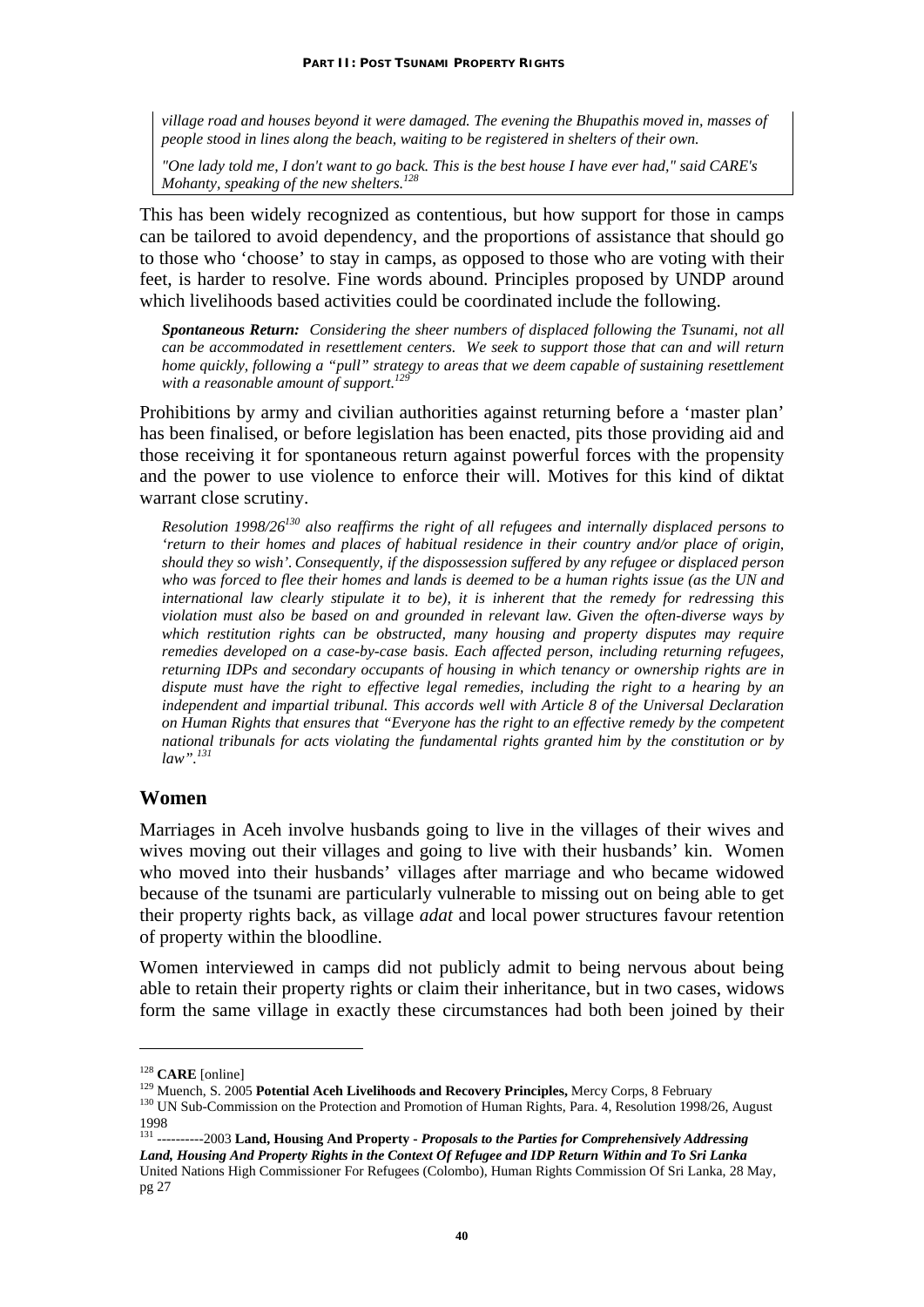respective mothers who were supporting their campaigns to get back to their matrimonial homes.<sup>132</sup>

There are problems being caused by lack of any good data about both the victims and the survivors. One particularly quirky variant of this is we cannot be sure that the traditional tactic of biasing development assistance towards women to ensure that it gets to children, will work or not. We cannot yet be sure that more women died in this disaster than did men. Therefore we do not know whether or not most of the child care will have to be provided by men.

However, in Sri Lanka, at least, and maybe in Indonesia, where a pattern of male cyclical economic migration may have also generated imbalanced sex ratios, the preexisting conflicts had already created a preponderance of female-headed households as more male fighters were killed or incarcerated.

*The number of female headed households has increased both as a result of the conflict and it can be expected that there will be a further increase as a result of the tsunami. The difficulties faced by all IDPs are compounded for women by inadequate assistance, personal security concerns, obstacles to gaining legal title to land and property, the practical challenges of clearing land and rebuilding houses, competing for limited employment opportunities, poverty, and access to affordable child care and primary health care. 133*

Principle 4(2) of the *Guiding Principles* provides that certain IDPs, including female heads of household, expectant mothers, mothers with young children are entitled to protection and assistance required by their condition and which should take into account their special needs.

*Establishing and maintaining de facto rights has been critical at least in south Asia struggles for land rights.134*

#### **Men**

The Indian fishermen who had been displaced by the tsunami, to whom I spoke to during the fieldwork for this paper, reacted to announcements from officials about having to rebuild back from the beach with some scepticism. They pointed out fourstory apartment blocks, which had been constructed by the Madras public housing authorities, well inside the line declared as a future no-building zone. These fishermen claimed that their negotiating position would be that they would move as far back as the government desired 'as long as there was nobody allowed to build between them and the sea, so they could tell by looking out from their houses if they were able to go to work. Everyone else, they claimed, had only a vicarious interest in being closer than them to the sea.<sup>135</sup>

#### **Indigenous not-for-profit groups**

In some countries affected by the tsunami, the best and most sustainable policy advice seems to be emanating from NGOs rather than from governments.

<sup>&</sup>lt;sup>132</sup> Two women from Sueleu Village 15/02/05<br><sup>133</sup> ---------- 2005 Land Issues Arising From The Ethnic Conflict And The Tsunami Disaster, Centre For Policy Alternatives, pg 31

<sup>134</sup> Metta, M. email. 12/02/05 135 **C. Kasinthan** 23/02/05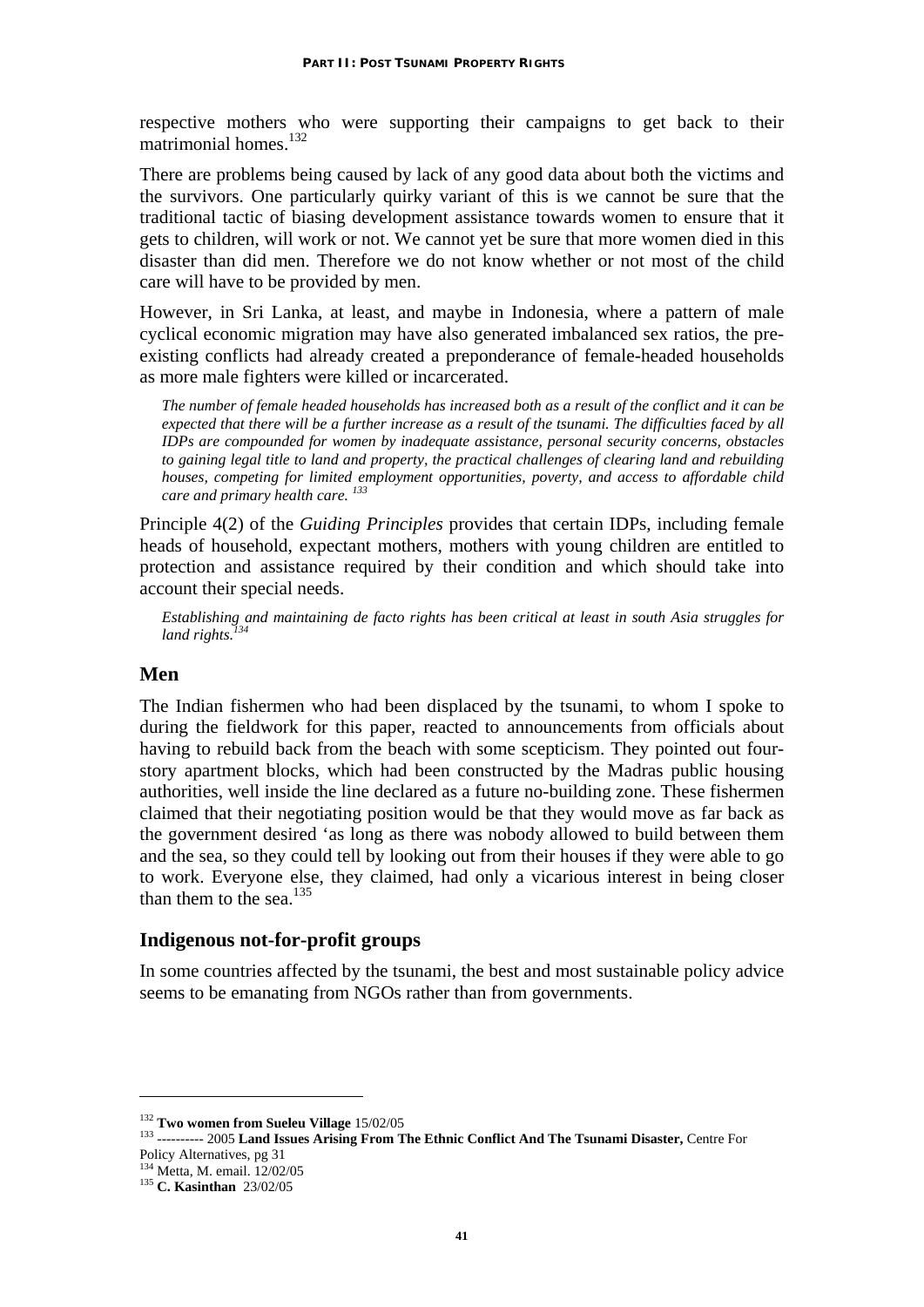*Wherever possible, affected households should be permitted to return to the site of their original dwellings to minimize dislocation and stress.136*

In other places NGOs are focusing on helping people help themselves

*In the wake of the tsunami, groups like Tolong Menolong -- whose name is Indonesian for "mutual assistance"(sic) -- have also taken a central role getting Chinese in Aceh back on their feet. The group has tapped Indonesia's affluent Chinese merchant class to raise large sums of cash for relief operations, though Tolong Menolong declines to give the figure. Overseas Chinese groups from Malaysia, Singapore and Taiwan have sent doctors and counselors to Tolong Menolong's refugee camp in Medan, 600 kilometers southeast of Banda Aceh.* 

*The return of Aceh's Chinese business people is seen as essential to the province's recovery, say relief organizations and local officials. Although they make up less than 5% of the population of northern Sumatra, ethnic Chinese form the backbone of the entire region's distribution and trading networks. In Banda Aceh, Chinese merchants are estimated to own 50% to 70% of the privatesector businesses, and their companies direct the trade of essential goods like cooking oil, rice and coffee.<sup>137</sup>*

The perennial problem, everywhere, as the response by not-for-profit organisations again demonstrates, seems to be coordination.<sup>138</sup>

*When a major crisis like the tsunami happens, NGOs, support groups and relief agencies with much expertise to offer often end up plunging into the crisis in an erratic and scattered way, without coordination and without links between their efforts. It is therefore important to link support groups, NGOs, aid agencies, community networks and relief agencies together as soon as possible, so that all these groups can combine their diverse expertise, develop a common objective and work together to make a more effective, well-coordinated relief and rehabilitation process, in which each group does what it does best. Some of this linking and coordinating task is currently being done by the Urban Poor Consortium, an NGO working in Aceh, by the Abhiyan an NGO working in Tamil Nadu, and by the Community Organizations Development Institute (CODI) in southern Thailand.139*

However coordination problems are easier to resolve than those created by divergent agendas of the proliferation of not-for-profit groups who have responded to the disaster in droves.

Each country context provides a different amount of space for indigenous not-forprofits groups to operate. In Thailand, Sri Lanka and Indonesia issues relating to land reform have been very contentious and almost out of bounds for local activists. Many of those who have tried to engage in struggles over land in their own countries in this region have been martyred. Even in India, where indigenous not-for-profit organizations have been extremely active in relation to land reform for a long time, such activism is extremely risky.

This history means that few local organizations in Thailand and Sri Lanka have had much experience in advocacy and even less in terms of programme-based activities, in relation to reparation of property rights. Much of the emphasis in their past engagements, for security and ideological reasons has been to do with trying to help groups assert communal land rights as against their States. In Indonesia, land reform advocacy has had to be packaged in the form of environmental advocacy for any work on land issues to be possible. In Aceh legal aid groups have mostly been working on human rights issues, and have suffered from the repressive response from the military as a consequence. In India issues relating to land reform have become part of the

<u>.</u>

<sup>136 ---------- 2005</sup> **Land Issues Arising from the Ethnic Conflict and the Tsunami Disaster,** Centre for Policy Alternatives<br><sup>137</sup> Timur-I-Leng [online]

<sup>137</sup> Timur-I-Leng [online] 138, **Khun Ravadee** 26/02/05 139 Asian Coalition for Housing Rights, 2005, **Recommendations from affected communities, professionals and NGOs in Asia** [online]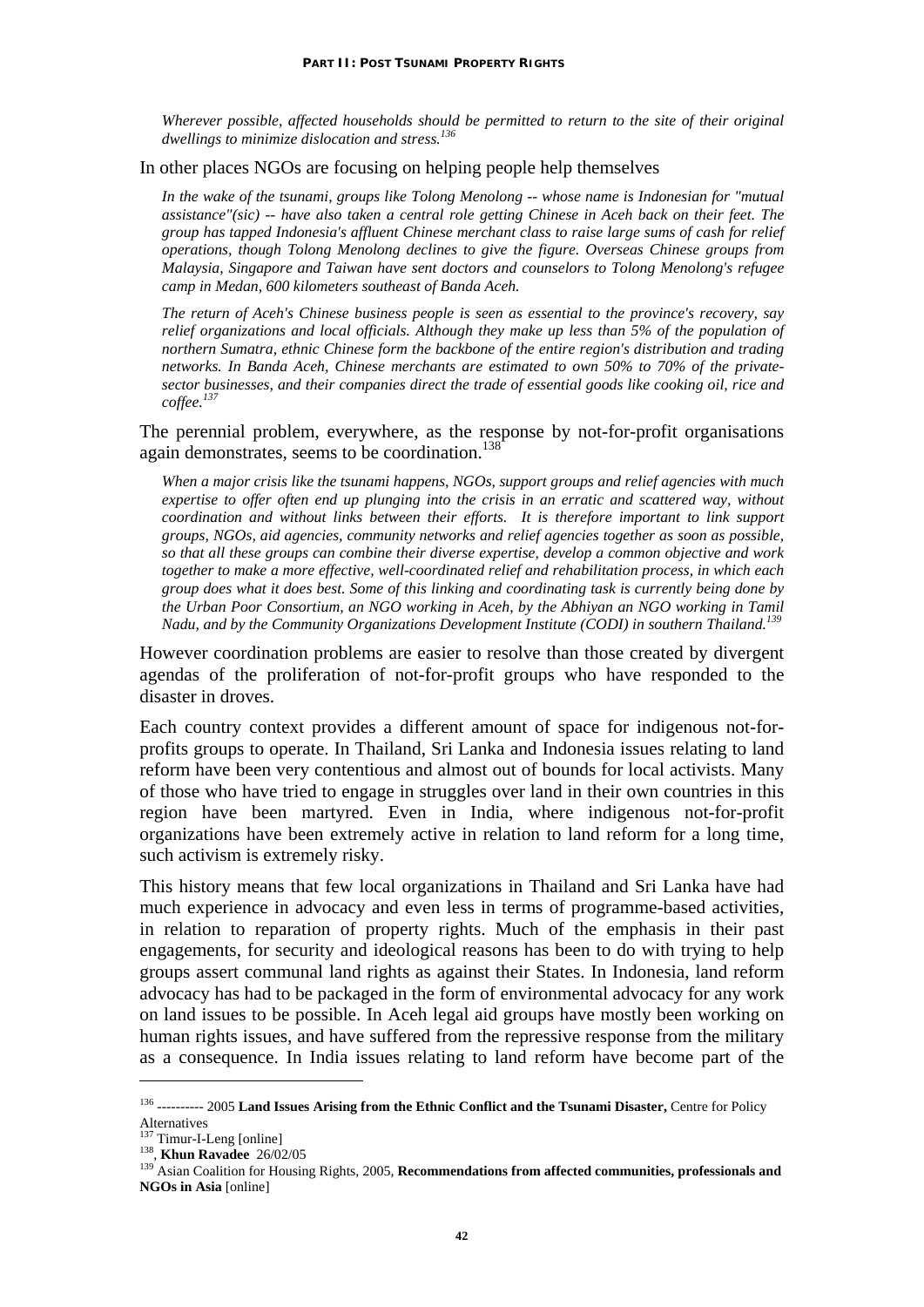fabric of social discord, parties are deeply entrenched and the issues that have come to the fore are at the heart of India's reinvention of itself.

The obvious implications of all this is that working solely with local partners will present multiple difficulties and each country context will require a carefully nuanced strategy for whatever engagement is possible. However, the more elusive and perhaps important point to be made here is that the possibility of collaboration with internationally-based charities has the potential to considerably enlarge the space in which indigenous not-for-profits can work, thereby providing a boost to local civil societies in term of experience and clout that may have long term positive political benefits.

#### **International non government organisations**

The International Land Coalition (ILC) has identified a useful check list of crucial land issues to be incorporated into recovery phase programming by INGO. ILC, an umbrella INGO parented by IFAD provides a ready to wear partnership platform for international diplomacy

- *If people are resettled away from the shore will they loose the usufructuary rights of shore access for fishing and fish processing?*
- *What incentives can be provided to protect fragile common areas such as mangroves and shorelines, which need to be restored and stabilized in the wider environmental and economic interest?*
- *Having lost citizenship and other documents, how will people claim or provide proof of their user or ownership rights?*
- *Where women have survived and are now heads of households, will they be granted land rights or tenure security in cases where rights formerly rested with their husbands?*
- *How will the potential for abuse through land grabbing by powerful persons or extended family members be avoided?*
- *How can the future inheritance rights of children, now too young to claim their rights, be protected?*
- *Where there are no family survivors, can these lands be identified and used to improve the livelihoods of landless families?*
- *Where people are able to return to their former lands, can security of tenure be improved so that re-development will provide a more sustainable future than in the pre-Tsunami period, where many suffered from insecure rights?<sup>140</sup>*

Nevertheless, International Non Government Organisations may have serious problems in adopting best practice in relation to finding the development space within which they can operate. Two sources of 'crowding out' of International Non Government Organisations present. First, governments may be anxious about allowing International Non Government Organisations to intervene in areas like land administration, which are seen as essential to the State project.

*Immediately after the tsunami, the Indian government announced that, as a donor nation itself, it had no need of international donors to commit funds to relief efforts in southern India, though it later amended this to welcome aid aimed at longer-term projects.* 

*This, in a sense, gave the bulk of International Non Government Organisations the freedom to bypass immediate relief and focus on planning a longer-term response, while filling in delivery gaps from the government operation.* 

<u>.</u>

<sup>140 ---------- 2005</sup> **ILC Newsletter: Advancing Together,** International Land Coalition, 5 February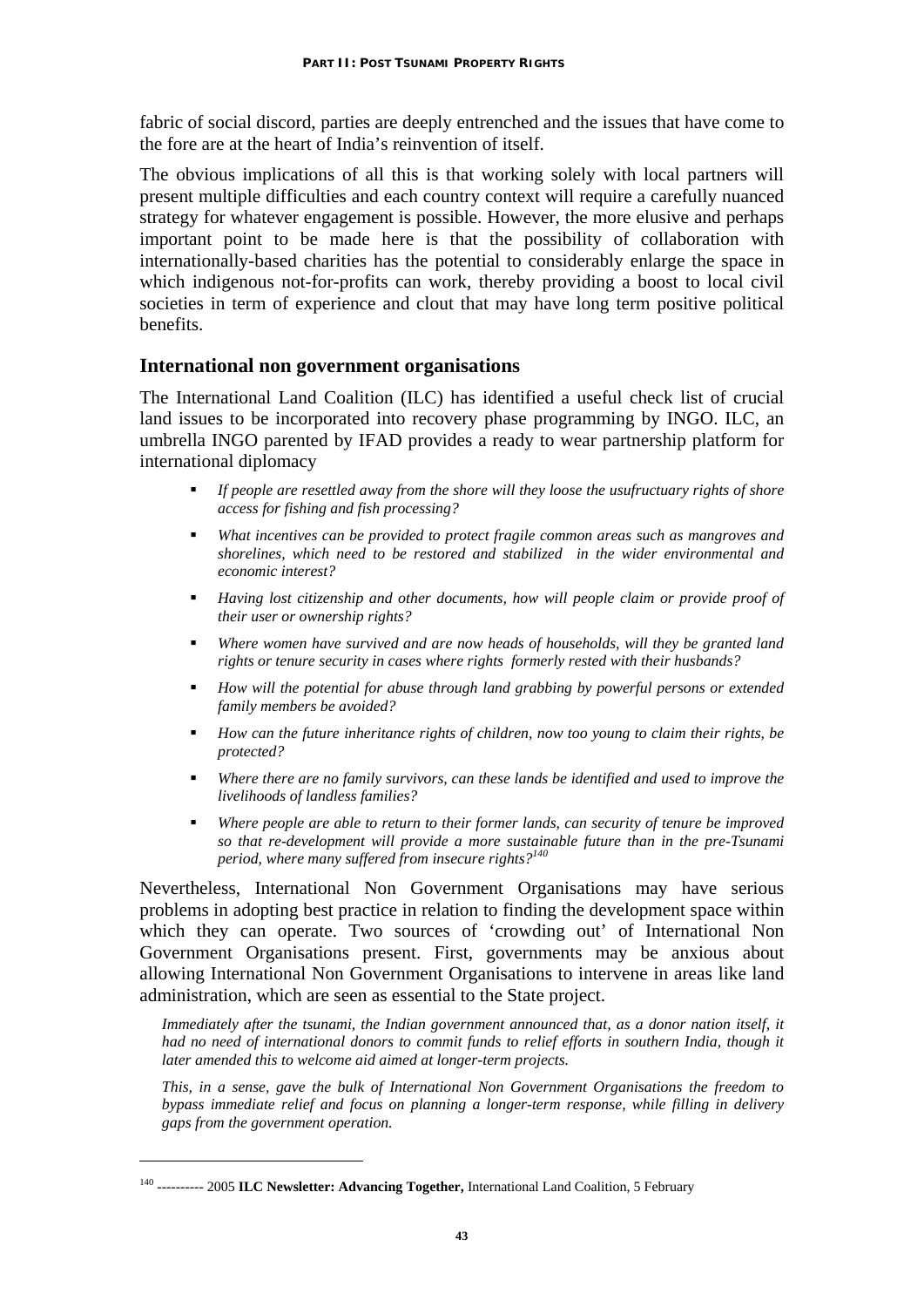*Some agencies, for instance, supplemented government rations of food, equipment and clothing. Others focused specifically on delivering child-focused relief.* 

*But identifying and filling gaps in a coordinated fashion was difficult when working alongside a government that wanted to control and run the relief process but was not setting up the information-sharing mechanisms that are key to making this work.141*

Second, well-resourced, national civil societies, such as exist in India, may make much of what International Non Government Organisations have to offer appear redundant.

*Meanwhile, International Non Government Organisations have struggled to identify their role amidst the powerful network of civil society organisations – from volunteer groups to established unions – that are uniting to shape the relief and rehabilitation process.* 

*At the last civil society coordination meeting that I attended - a meeting set up by civil society representatives to challenge the Tamil Nadu government's shelter rehabilitation policy - there were over 300 participants.* 

*They included representatives from the fishermen and agriculturist unions, human rights and child rights groups, numerous national and local NGOs, engineers, architects, land-reform lawyers, software specialists and scores of volunteers from all over the country.142* 

Even in India, replete with a burgeoning civil society, there has been what has been described as 'a desperate scramble for local partners"<sup>143</sup>

In some places, despite the obstacles, some International Non Government Organisations have jumped straight in. In Nagapattinam; after one month, the Jesuits in Social Action (JESA) had developed the Nagercoil Plan to acquire land for housing and the Churches' Auxiliary for Social Action (CASA) was providing equipment to fishing cooperatives for desalinating  $4,800$  acres of agricultural land.<sup>144</sup>

#### **Local government**

1

UNDP seems to be using its position as international aid funding coordinator to pursue its decentralisation strategy. This policy approach subverts suspect national government by providing funding direct to provincial level administrations.

This strategy is not without its supporters. The Centre for Policy Alternatives (CPA) organised a workshop entitled "Post-Tsunami Reconstruction of Sri Lanka: Structures and Processes" on 20th January 2005. The workshop was organised with the objective of engaging members of government, civil society, and the international multilateral community in a discussion of issues related to the reconstruction of Sri Lanka after the tsunami.<sup>145</sup>

*Devolution and decentralisation were key focus points of the discussion. The need for the involvement of local authorities in the design and implementation of the relief and reconstruction processes at the provincial, district and divisional levels was emphasised by both participants and participants. Participants endorsed the need for a bottom-up approach as suggested in the CPA Memorandum, whereby Provincial Councils, Pradeshiya Sabhas and Municipal Councils would be directly involved in the reconstruction efforts. Participants stated that promoting a decentralized approach would ensure greater accountability, by enabling local communities to know what they* 

<sup>&</sup>lt;sup>141</sup> Jefferys, A., **Viewpoint: India tsunami response tests international NGOs** quoted by AlertNet, [online]<br><sup>142</sup> Ibid<br><sup>143</sup> Thekaekara, S. (Oxfam Trustee). **Tsunami Briefing**. unpublished speech. Oxford University, 10/

**Comprehensive Development and Infrastructure Rebuilding Action Plan (CDIRAP) and the Preparation of Draft Legislation to set up an Authority for Rebuilding the Nation (ARN) (served as the basis for the discussion**). Centre for Policy Alternatives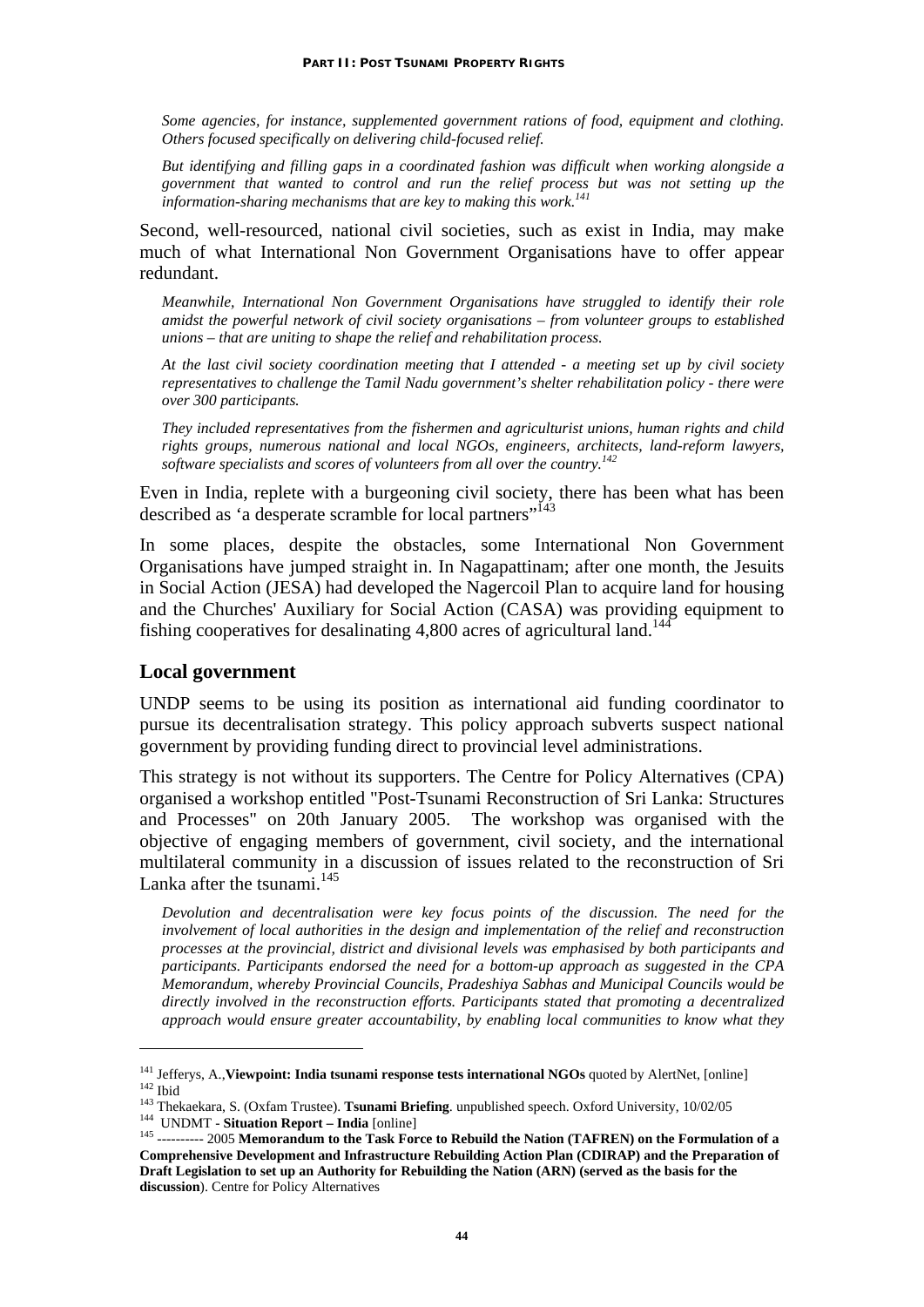*were receiving and verify Government statements. This would also increase understanding and inform local authorities as to how the overall relief and reconstruction process would impact their specific area. Given that the ARN would be involved in physical spatial planning, a participant noted that it was important for the central government structure responsible for planning to link up with local government and local authorities.146*

However, unless this leveraging is handled carefully, States are likely to perceive this approach as a direct attack against their hegemony and will consequently use their general foreign affairs powers and their specific controls over visas and inflows of foreign currency to thwart both the supervision and execution of projects delivered in this way.

The critical principle which should determine which is the most appropriate level of government to effectively deliver a specific kind of public service is whether their intervention synchs rather than suppresses complementary private and civil activity in the sector. In relation to land delivery and land administration services, the lowest level of government is not invariably the most participatory, effective or appropriate actor.

Central and regional governments have important responsibilities in relation to the protection of minority land rights, ensuring local land management is resourced so as to be able comply with national and international norms. Regional governments have important fiscal equalisation responsibilities in relation to delivery of land based services. One formula for the intra-government arrangements for reparation of property rights for the whole region will not work. Each context will have to be carefully assessed and international assistance ordered accordingly.

#### **Central governments**

#### *Executives*

The Executive branches of tsunami-affected States will have to deal with the specific capacity challenges thrown up by the need to provide restitution of property rights to survivors and their descendents where property records have been destroyed.

*54. One interim solution to this impediment is the establishment of adhoc independent housing and property commissions designed to promote and protect the right to housing and property restitution. Yet, these institutions must also have external support in order to meet their heavy caseloads and to overcome the many formidable challenges encountered during the restitution process.147*

In Thailand, despite the rejection by the Thai Government of the need for international financial assistance, the Deputy Prime Minister, who Chairs a Task Force on Cooperation between Government Civil Society and NGOs has made a commitment on behalf of the government not to block Thai NGOs from accessing funds for tsunami response from foreign NGOs. Despite this assurance, the Thai government has made it clear that it wants to take charge of all resettlement and indications are it will be involuntary and without compensation.<sup>148</sup>

There are signs that Executive branches of government in the region are using the disaster to further concentrate power in their own hands, and by so doing, are compromising constitutional guarantees of property rights.

<sup>&</sup>lt;sup>146</sup> Centre for Policy Alternatives 2005. email. 08/02/05<br><sup>147</sup> ----------- 2003, **Housing and property restitution in the context of the return of refugees and internally displaced persons**, Preliminary report of the Special Rapporteur, United Nations, Economic and Social Council 148 **Khun Ravadee** 26/02/05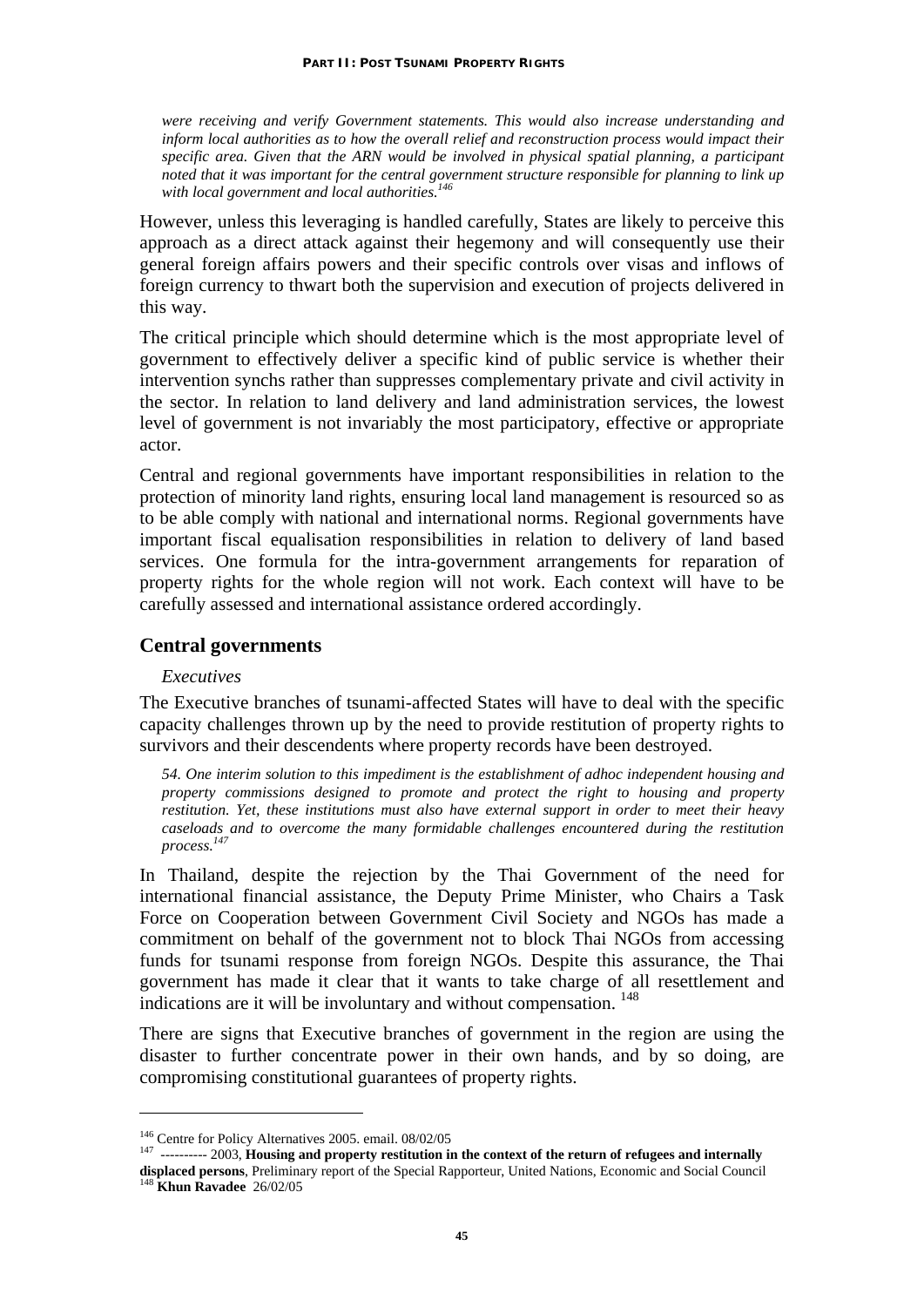#### *Legislatures*

Legislatures within the region must become engaged in supervising the administration of relief and recovery activities and related expenditures. Those executing recovery programmes, which will inevitably involve exercise of discretion in relation to restitution of property and resettlement, must be made accountable to national and local constituencies. The high reported levels of pre-tsunami corruption throughout the region, particularly in relation to land administration, can only be addressed by democratically enforced transparency mechanisms.

The problems associated with lack of accountability in Sri Lanka were directly addressed at a government/civil society workshop organized by Centre for Policy Alternatives three weeks after the disaster.

*Panellist J.C. Weliammuna of Transparency International suggested that existing mechanisms were not in a position to be effective in combating corruption. The problems with existing mechanisms include: the Committee on Public Enterprise (COPE) and the Public Services Commission (PSC) are over-burdened; the Auditor General's office lacks capacity and powers; the key anti-corruption body is no longer active and is a non-entity; the political will to fight corruption is lacking; and a parliamentary budget committee does not exist.<sup>149</sup>*

The following recommendations, which could well have application throughout the region, were made to overcome these deficiencies.

- *full time officers in the new body created by the Government (the ARN);*
- *a public information officer to make information available to the public and the media;*
- *a parliamentary committee that would have powers going beyond those of COPE and PSC (potentially a standing order for a parliamentary committee), would issue reports at least once every six months, and would have supervisory powers to visit affected areas;*
- *strengthening the capacity of the Auditor General's office; moving to a value-for-money auditing system as opposed to the current compliance auditing practices;*
- *increased physical verification of projects;*
- *integrity pacts, and the involvement of neutral and qualified persons in the monitoring of major contracting processes; and*
- *public disclosure by all actors, including political parties, religious bodies and NGOs, in accordance with best practices.<sup>150</sup>*

#### *Judiciary*

1

Lowering the standard of proof required to have rights re-registered would be a helpful, although somewhat risky way of dealing with the inevitable avalanche of claims that are likely to made to have undocumented rights in property recognised.

*Owners of private property, where no copies of the deed exist, should be allowed to submit an affidavit to the District Land Registry claiming ownership. Such affidavit should be supported by testimonies by competent witnesses such as neighbours or grama sevakas. 151*

The likelihood is that if these kinds of arrangements are put in place by administrators, it is probable that at some point, they will be subject to judicial challenge. In most jurisdictions, these challenges will be heard in the civil courts. Consistency will be the key to avoiding endless litigation and help claimants know

<sup>149---------- 2005</sup> **Report on the Workshop on Post-Tsunami Reconstruction of Sri Lanka,** Centre for Policy Alternatives, 20th January<br><sup>150</sup> Ibid

<sup>150</sup> Ibid 151 ---------- 2005 **Land Issues Arising From The Ethnic Conflict And The Tsunami Disaster,** Centre For Policy Alternatives , pg 24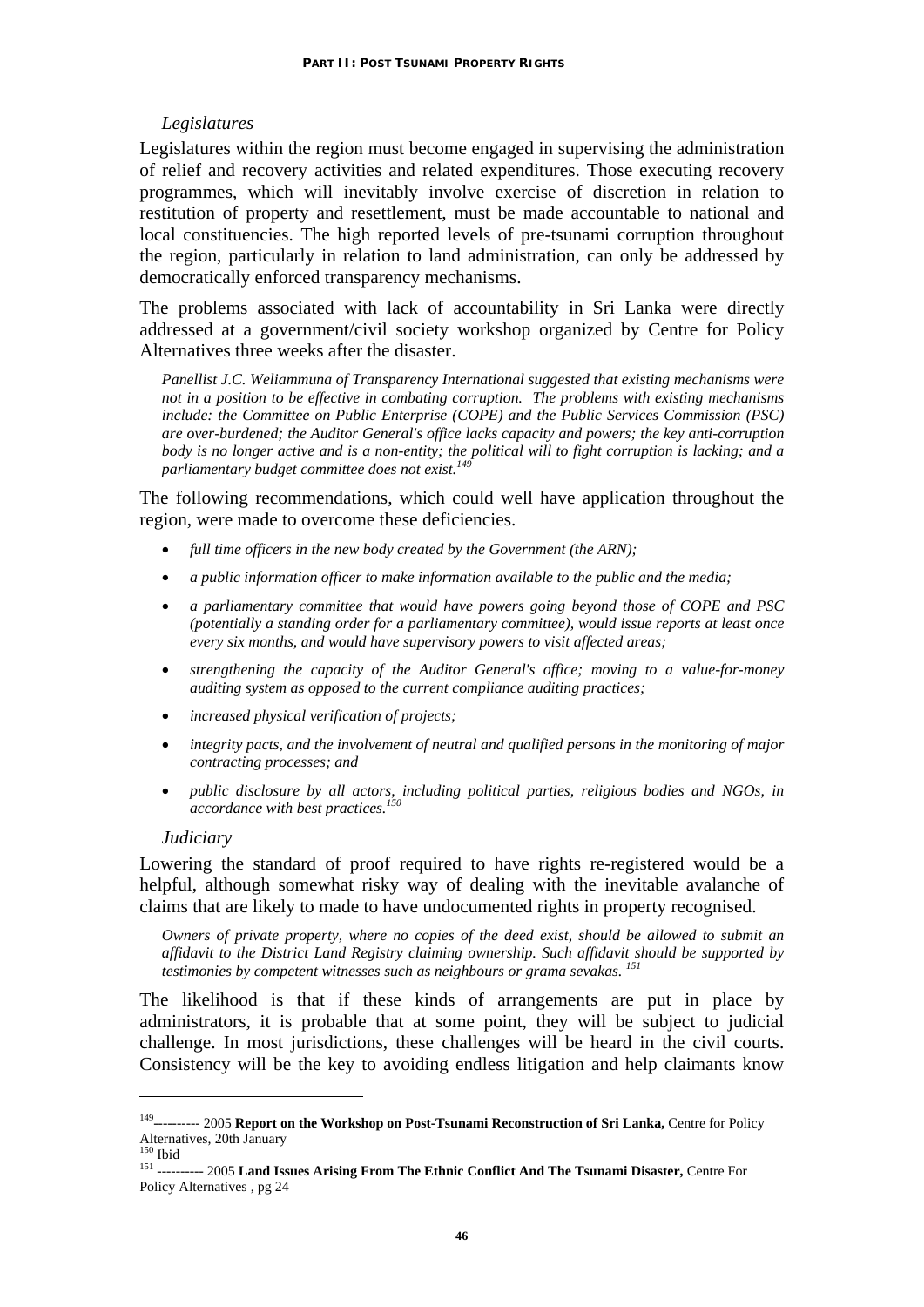where they stand. These courts would greatly benefit from the development of some suitable standards they could apply to questions of evidence of property rights and some training in their use.

In Sri Lanka, at least, existing rules about what constitutes valid proof of property ownership are broad enough to allow most bona fide claimants to be able to verify their rights. This framework could provide a template for use in other jurisdictions.

*A variety of types of evidence, in addition to formal property records, are admissible in many of the existing restitution procedures, including: verified sale contracts, verified gift contract, inheritance decision with legal validity, court decision on ownership, valid decision made in administrative procedures, building permits, mortgages or credit agreements, property taxes or income taxes, utility bills, construction license or building permits, usage permits, contract on use of apartment, excerpt from official records, decision on allocation of apartment, decision on apartment rent or rent levels, apartment rent slip, decision by which the apartment is declared abandoned, certificate of place of residence at claimed apartment, utility, phone, gas, bills, eyewitnesses, personal identity cards, car registration, census records, personal contracts, dismissal records and others.152*

Equally encouraging some jurisdictional flexibility within the court hierarchies of tsunami - impacted States to allow for swift resolution of property disputes would be a cheap and easy way to enhance the delivery of justice for survivors. Under Thai Law, for example, where an issue relating to immovable property is involved in a case, the plaintiff has to bring a lawsuit to the court where such property is situated, or where the defendant is domiciled. For disputes on civil matters occurring outside the territorial jurisdiction, the Civil Court has discretion either to try and adjudicate those cases or to transfer them to the court having territorial jurisdiction.<sup>153</sup>

#### *Military*

1

The disaster has already been used both as a bridge to peace and a cover for continuing hostilities. How recovery is handled in the contexts of ongoing conflicts within Indonesia and Sri Lanka will significantly impact how reparation of property rights in both countries can be effected.

The voices of local civil society need to be carefully listened to by the other actors in relation to how these delicate situations can be best managed.

*The government steps to resume peace negotiation with GAM (Gerakan Aceh Merdeka) is the right step to start Aceh reconstruction process. But what needs to be taken into consideration is how to keep (sustain) and manage negotiation flows with GAM. In this context, it is better for the government and GAM not to start negotiation directly about substantial political matters, but to agree on creating a conducive atmosphere temporarily to accommodate the reconstruction process and to ensure that Aceh rehabilitation could be done optimally (emphasis added in orginal). 154*

## **Bilateral and multilateral aid organisations**

Whilst there is evident gratitude for the overwhelmingly generous response of the international community to this disaster within elites of affected countries there is, not surprisingly, some hard headed scepticism at work as well and some cautionary advice for those whose naivety might outrun their philanthropic generosity.

<sup>152 ----------2003</sup> **Land, Housing And Property -** *Proposals to the Parties for Comprehensively Addressing Land, Housing And Property Rights in the Context Of Refugee and IDP Return Within and To Sri Lanka* United Nations High Commissioner For Refugees (Colombo), Human Rights Commission Of Sri Lanka, 28 May, pg 33<br><sup>153</sup> Helplinelaw - **Courts and Judiciary in Thailand** [online]

<sup>153</sup> Helplinelaw - **Courts and Judiciary in Thailand** [online] 154 ---------- 2005 **Ensuring Legal Certainty for People of Aceh to Obtain Property and Basic Rights,** Yayasan Lembaga Bantuan Hukum Indonesia (Indonesian Legal Aid Foundation)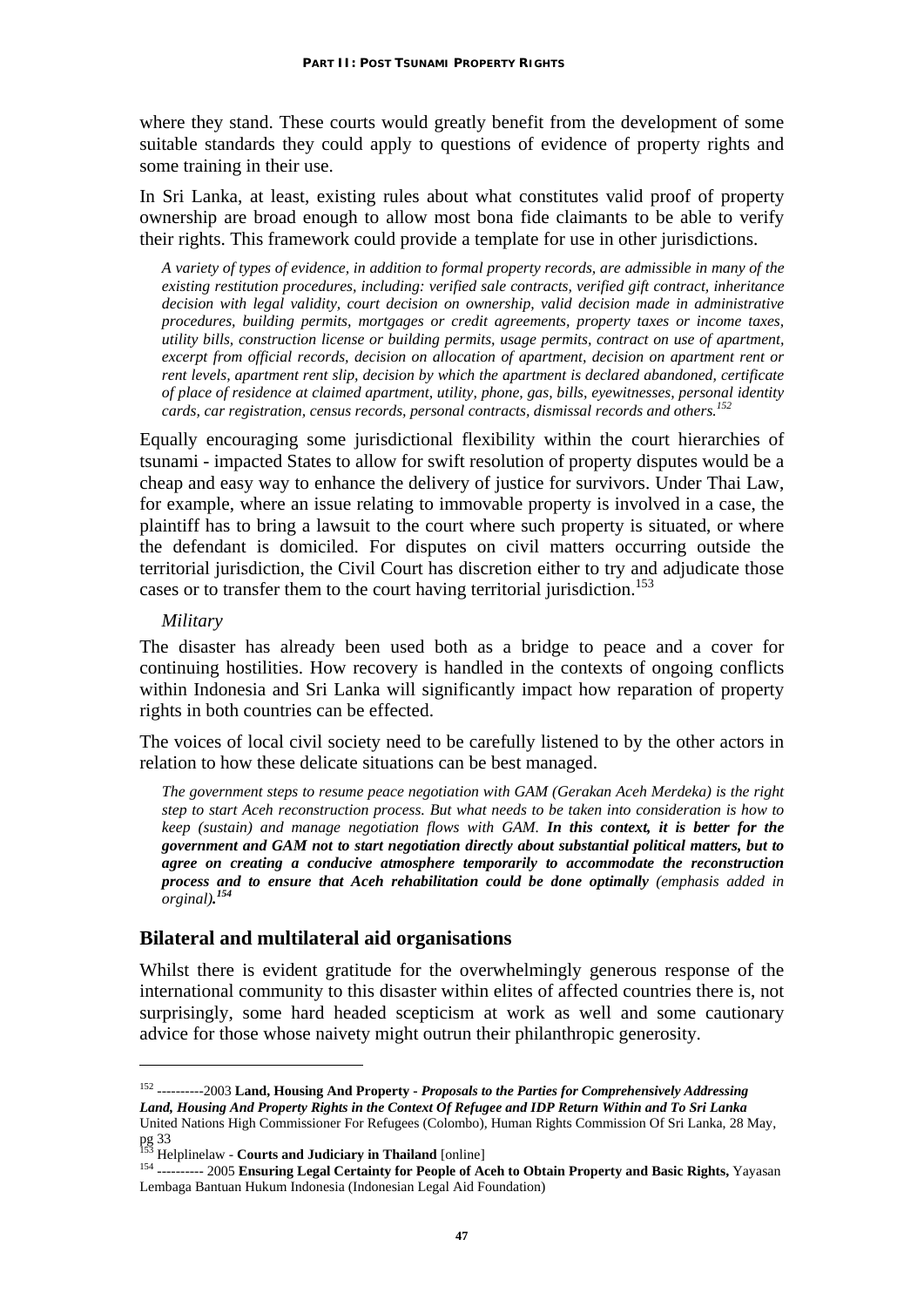*The spontaneity of international solidarity towards Indonesia as the worst hit area of the Tsunami disaster is relatively vast. Under the request of the Chief of Indonesian National Armed Forces (TNI), General TNI Endiartono, foreign countries has started sending supplies 3 days after the disaster. Even though they play an effective role on the field, their presence has been seen as an impediment for the existence of local political authority (TNI). There are at least 15 countries sending supplies through the government or NGOs, notably Malaysia, United Arab Emirates, Taiwan, United States, Australia, Singapore, The Netherlands, Czech, Dubai, United Kingdom, Spain, Japan, France, Poland, and China.* 

*Nevertheless the problem remains until now, the uncertainty of whether these help is in the form of aid or loan to the Indonesian government? The government has rejected the offer of debt write off from the Paris Club, for fear of the worsening of creditworthiness in international financial market (Kompas, 14/01/05). According to Azwar Azis, help in the form of aid only consist of 30 %, while the rest are in the form of soft loans.* 

*Another side that needs to be tackled if the problem of aid management and the monitoring of the use of the aid given to Aceh. In this case, Azwar Aziz, a member of Monitoring Team of Aceh Nias Disaster (People Legislation Forum-DPR) emphasized the need to monitor and ensure the accountability and usage of aid according to its purpose (Media Indonesia, 19/01/05). There are 3 flows of aid to the victims of Tsunami disaster that is through the government budget, international help and NGOs.* 

*Within the context of monitoring and evaluation, it is advisable for the government to form an independent body involving all components of the population, which have full authority in running its affairs.155*

Multilateral assistance for tsunami victims is being mobilized around a UNDP led coalition of UN family's agencies and is to be financed out of a fund managed by UNDP, which will hold contributions from donors. Output 3 of the joint UNDP/Government of Indonesia Aceh Emergency Response and Transitional Recovery (ERTR) Programme contains the following sub project, "Recovery of housing, settlements and associated infrastructure".

UNICEF in Sri Lanka have placed staff in all Government Agent offices of provinces where they are providing assistance, bypassing central government completely and effectively dominating planning and delivery.

*Support to local authorities and communities in dealing with housing, land and property rights (HLPRs) resolution: It is widely recognized that many residents in both urban and rural areas did not possess legal title to lands, or such titles were lost during the tsunami. It is anticipated that returning survivors or the kin of victims may encounter competing claims for title to houses or land or to property. This is likely to be more of an urban than rural problem as in the case of the latter such disputes are normally resolved through traditional mechanisms. This sub-project aims at building a dedicated capacity within local authorities that can address HLPRs issues and establish effective restitution mechanisms, as well as at strengthening community-level capacities for dispute resolution. Technical support will be provided together with the necessary training and infrastructure inputs. 156*

The analysis provided above is somewhat insouciant. Disputes around property rights in urban land are also likely to be more intense than in rural areas because the land is more valuable. Access to courts and official favour are also likely to exacerbate the cost and frequency of these conflicts.

This very apposite work is to be undertaken in collaboration with a range of partners, including notably UN Habitat, with whom UNDP is developing a partnership

<u>.</u>

<sup>&</sup>lt;sup>155</sup> ibid<br><sup>156</sup>---------- 2005 Aceh Emergency Response and Transitional Recovery (ERTR) Programme (draft for **discussion),** United Nations Development Programme and Government of Indonesia, 31<sup>st</sup> January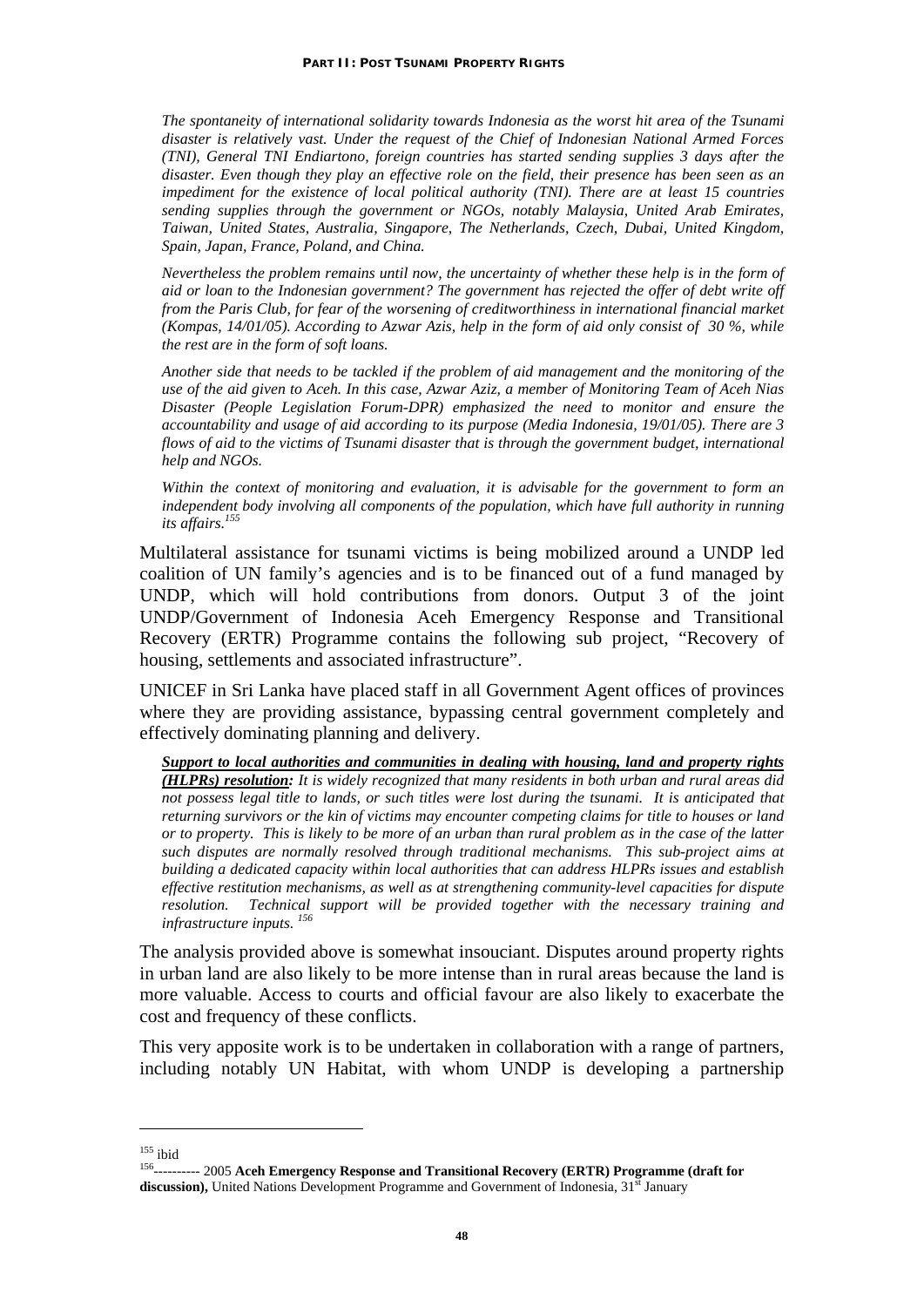agreement with inputs from *local, national and international NGOs and TA providers.*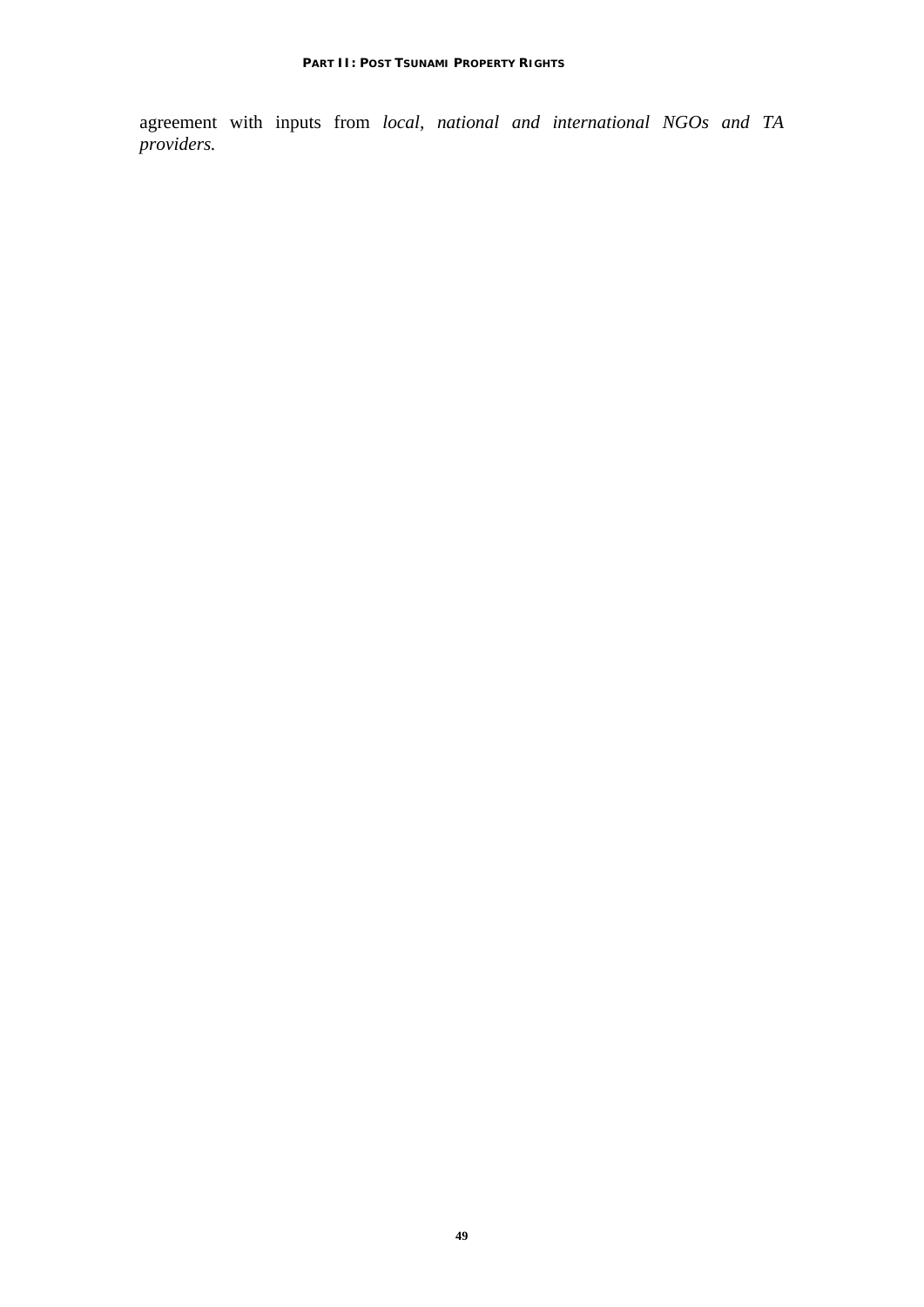## **PART III: RECOMMENDATIONS**

## *Recommendations to national governments, bilateral development partners, UN and international agencies*

Recommendations to each class of development actor are made on the basis of the categories of threat to reparation of property rights identified in the proceeding analysis; material threats, administrative threats and threats to legal and human rights.

It is important to acknowledge that many important medium-term decisions about reparation of property rights have already been made, often on the basis of much pressure and insufficient information. Therefore the imperative requirement is for some immediate, doable responses to the need for protection of the property rights of the vulnerable.

*Action is needed urgently to protect the tenure rights of all residents irrespective of their tenure status, at least on a temporary basis until longer term options can be formulated AND agreed by the residents. Local communities should have a paramount role in this issue.157*

#### **National governments**

It is almost impossible to over-emphasize the depth of pessimism, even cynicism, amongst experts within the diasporas of affected countries and the expatriates who know these countries well about how national governments will be able to respond to the challenges posed by post-tsunami recovery.

*Where has all the learning gone? Need to keep an eye on extent to which the occasion is used as an opportunity to clear slums and people you don't like (cf. in past informal settlements formalised, clearing out ethnic groups in Western cities, etc). The planning phase becomes an instrument of politics. Also keep an eye on the extent to which tsunami has been used to tap into international funds to do things governments always wanted to do but couldn't afford (e.g. Sri Lanka). Opportunities for new forms of land tenure to emerge as communities rebuilt. 'How little do we need to do to help people help themselves?' a better question than 'how much can we do to help?' Top officials not interested in community based engagement. 158*

A group of UK based professionals, academics and activists with vast experience of reconstruction around the world has recommended a somewhat circumscribed, but still central role, for government in recovery rebuilding.<sup>159</sup>

*Government efforts should concentrate on rebuilding major infrastructure systems such as roads, bridges, railways, harbours and public services. Since the next monsoon season is only three months away, it is imperative that such works are given high priority.160*

Focusing on this crucial agenda may increase the effectiveness of national governments and be of central importance to allowing people to get back to their homes.

#### **Best Practice Example**

<sup>&</sup>lt;sup>157</sup> Payne, G. email. 15/03/05<br><sup>158</sup> Prof. Hamdi, N. **Panel Discussion Global Responses To The Tsunami**. Unpublished Speech. Brookes University. 24/02/05

<sup>&</sup>lt;sup>159</sup> Following the initiative of a small and very hard-working group of people (among them, several members of the International Development Network), a new organisation, the Tsunami Recovery Network has been set up. It has a website, which is now "live" and welcomes the exchange of ideas and information. The site address is: **www.tsunami-recovery.net**

<sup>160</sup> International Development Network Bulletins – **Tsunami Recovery Professionals Network Statement**  [online]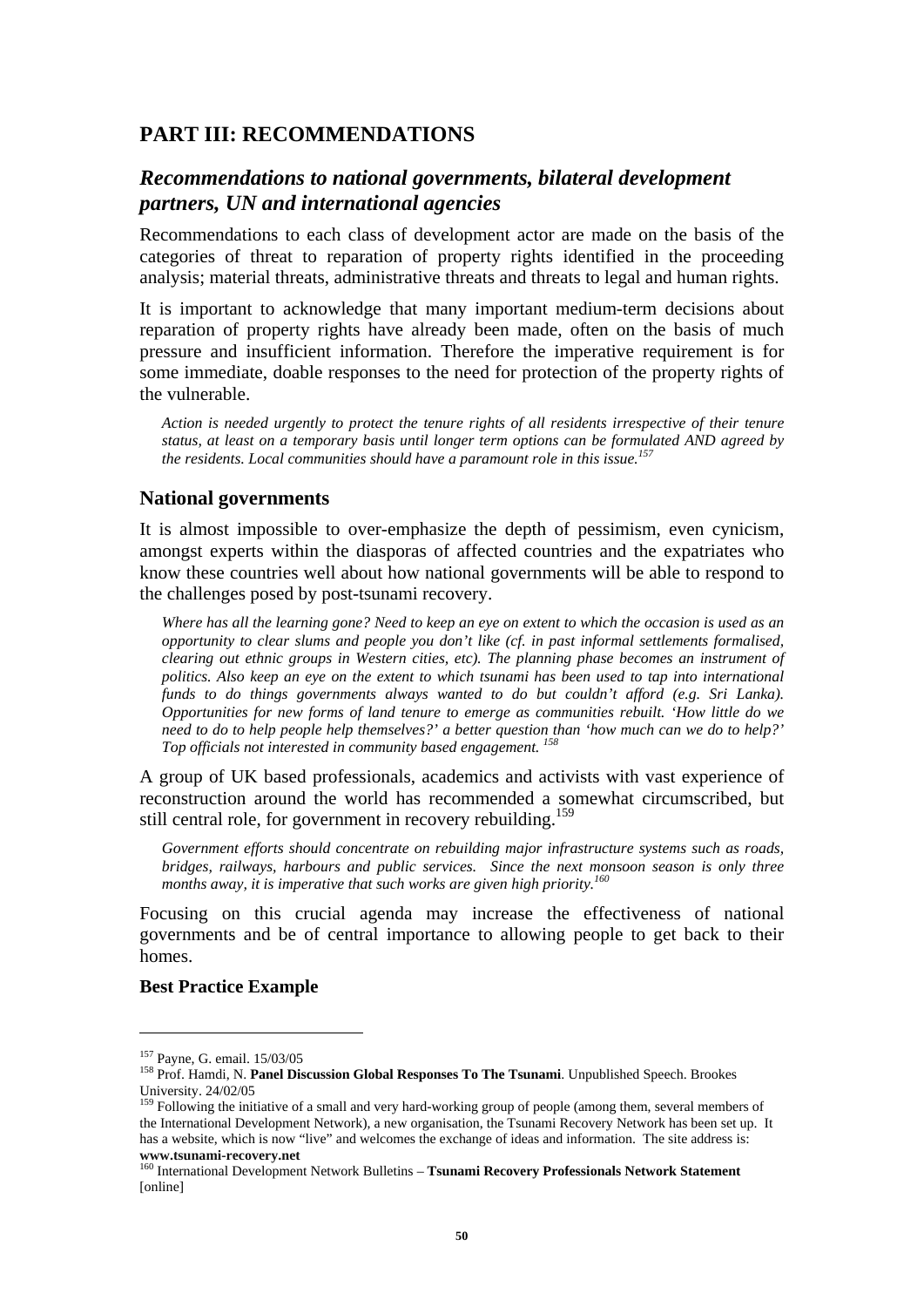National governments in the region have all been challenged by the magnitude and form of this disaster. Some have obviously done better than others in responding. One of the smallest affected States, Republic of the Maldives has received an inordinate amount of praise for how it has handled the crisis. The key feature of their response that seems to have been the determinate of their success so far seems to have been a hands-on, participatory approach. Transparency backed up by rigorous accounting, good cooperation between both the armed forces and civilian wings of government, the establishment of a single fund for both externally and locally sourced relief and recovery finance administered by Ministry of Finance and Treasury overseen by a mixed private public sector board, all seems to have helped to smooth the transition from relief to recovery.<sup>161</sup>

Additionally, it seems as though the Maldives government's pre-tsunami development strategy, to encourage voluntary migration to safer, higher atolls, could be adapted and even accelerated as a strategic response to the recovery phase of the tsunami. By using a heads up approach to global warming, Republic of the Maldives already had a governance culture that had prepared it for responding to this natural disaster.

All this would not have been enough on its own, however, without a flourishing civil society to provide the social and human capital to do the work necessary to begin rebuilding.

*Although traumatized, island communities have demonstrated a strong sense of independence, resilience and cohesion in mobilizing themselves into groups to remove rubble, initiate small scale reconstruction activities on mosques and houses, distribute relief supplies, and sheltering those made homeless. In a country of many small islands, community organizations have traditionally played an important role in providing public and collective services as in many other areas of local life. The capacity of communities to mobilize themselves represents one of the most important assets for the reconstruction work ahead. Community mobilization and self-help needs to form a cornerstone and a key organizing principle for demand-driven local recovery programs, and strengthening of community capacity is important to assist them play their role effectively.162*

Other countries, where, for whatever reason, little space has been provided civil society to operate in, might find that when they are needed the most, in times of crisis, there is no one to mobilize communities, insufficient trust to allow people to help themselves with any confidence they would be able to retain the benefits. As a consequence of failure to cultivate a vibrant civil society, inefficient, but emphatically repressive governments would have to face passive sullen populations of survivors sitting around waiting to be fed and housed.

#### **Best Practice Guide to Restitution**

<u>.</u>

The following code, a modified version of one developed by UNHCR for inclusion in a peace agreement between the parties in conflict in Sri Lanka could be used a basis for memoranda of understanding between receiving States and donors.

*1: Equitable, transparent and non-discriminatory institutions, procedures and mechanisms to assess land, housing and property claims should be established directly within peace settlements and voluntary repatriation agreements*

*2: A human rights-based approach to return and the recovery of refugee and IDP land, housing and property will yield the best, fairest and most sustainable result* 

<sup>161 ---------- 2005</sup> **Republic of the Maldives Tsunami: Impact and Recovery Joint Needs Assessment**, World Bank-Asian Development Bank–UN System, 8 February  $162$  Ibid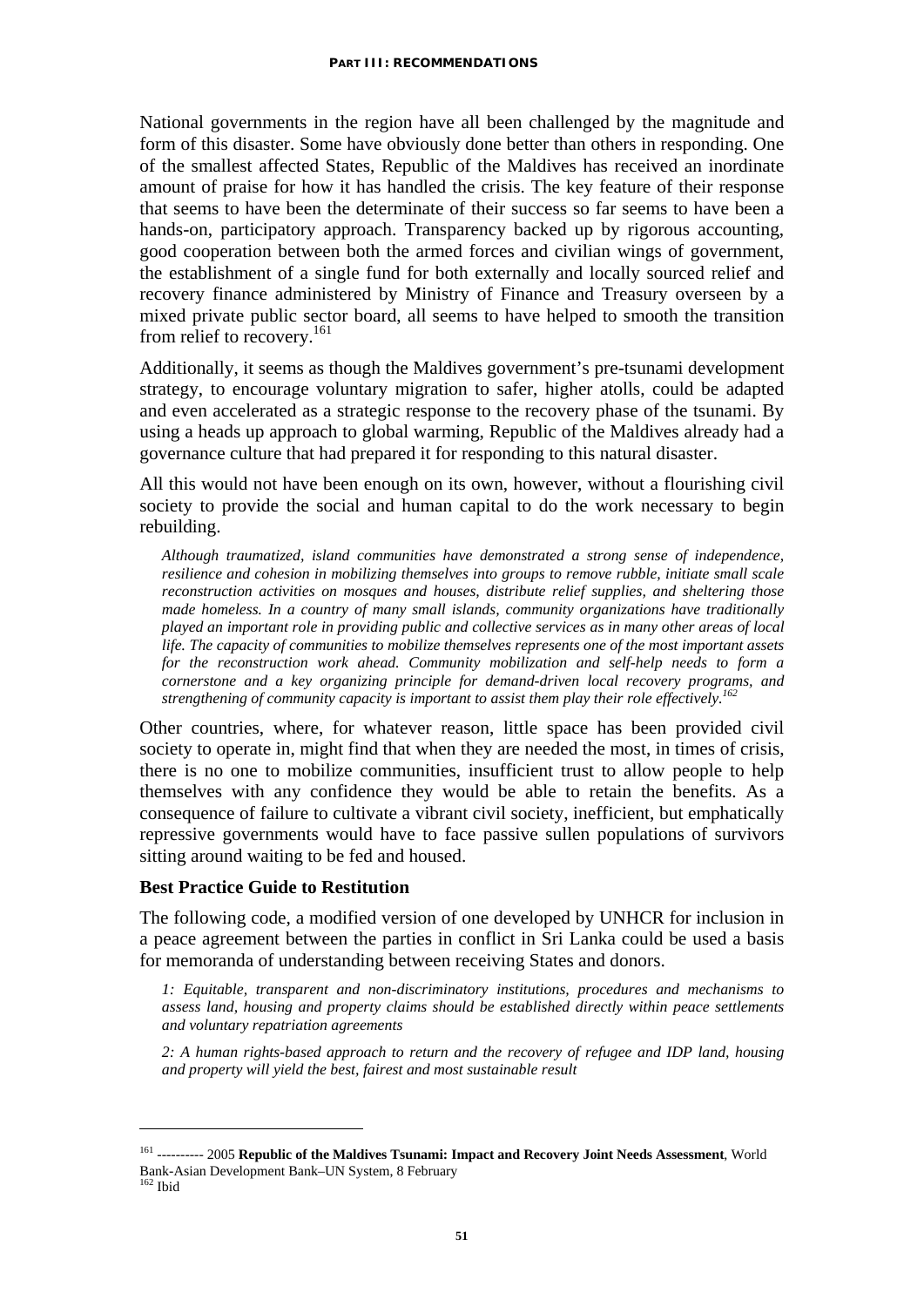#### **PART III: RECOMMENDATIONS**

*3: A consistent legislative and administrative framework is indispensable for resolving land, housing and property issues*

*4: Consistency between domestic law and relevant international standards should be ensured*

*5: Flexible and effective remedies based on IDP and refugee choice should be established* 

*6: Restitution claims processes should be free, simple and equitable* 

*7: A commitment to strenuously enforce decisions on land, housing and property rights by the parties will be vital to its success*

*8: Reversing the application of unjust or arbitrary applications of law relating to refugee or IDP land, housing or property will ensure that the rights of returnees are fully respected*

*9: Land, housing and property issues can only be adequately redressed if the rights of secondary occupants are fully respected*

10: The repair and reconstruction of damaged housing should be seen as an indispensable element *of any return and restitution claims process*

*11: Housing and property registration systems are central components in the redress of land, housing and property claims*

*12: Ensure that appropriate compensation systems are in place*

*13: Privatisation can seriously complicate restitution efforts*

*14: Restitution claims are not rendered void due to the passage of time*

*15: Restitution rights must extend to heirs of property* 

*16: Land, housing and property issues are best addressed with effective institutional co-ordination* 

*17: Claims processes can be used to provide permanent land, housing or property solutions for all returnees – owners, tenants and the landless*

18: Financial support for restitution institutions needs to be secure and sustained<sup>163</sup>

These principles obviously need to be adapted to specific contexts of each country. However every country as is already developing plans and blueprints, which in some instances seem to sacrifice principle for expedience, is important to encourage them to start from an agreed statement of principle such as this to which they agree to be held accountable.

#### **How national governments can respond to material threats to reparation of property rights**

The two principle material threats to the reparation of property rights of those displaced by the earthquake – tsunami that were identified in Part I of this paper, relate to loss of documents and physical loss and damage to property.

#### **Records**

1

The only cadastral records which were destroyed by the tsunami have been the subject of much attention. The current response on the ground is Aceh by BPN, the federal government's land administration agency, of issuing emergency duplicate titles, is likely to cause problems in future, because of the existence of parallel but not necessary consistent records, as has happened in the Philippines. The World Bank has proposed that BPN adapt the mass titling techniques it has developed under the

<sup>163 ----------2003</sup> **Land, Housing And Property -** *Proposals to the Parties for Comprehensively Addressing Land, Housing And Property Rights in the Context Of Refugee and IDP Return Within and To Sri Lanka* United Nations High Commissioner For Refugees (Colombo), Human Rights Commission Of Sri Lanka, 28 May, pg 24-37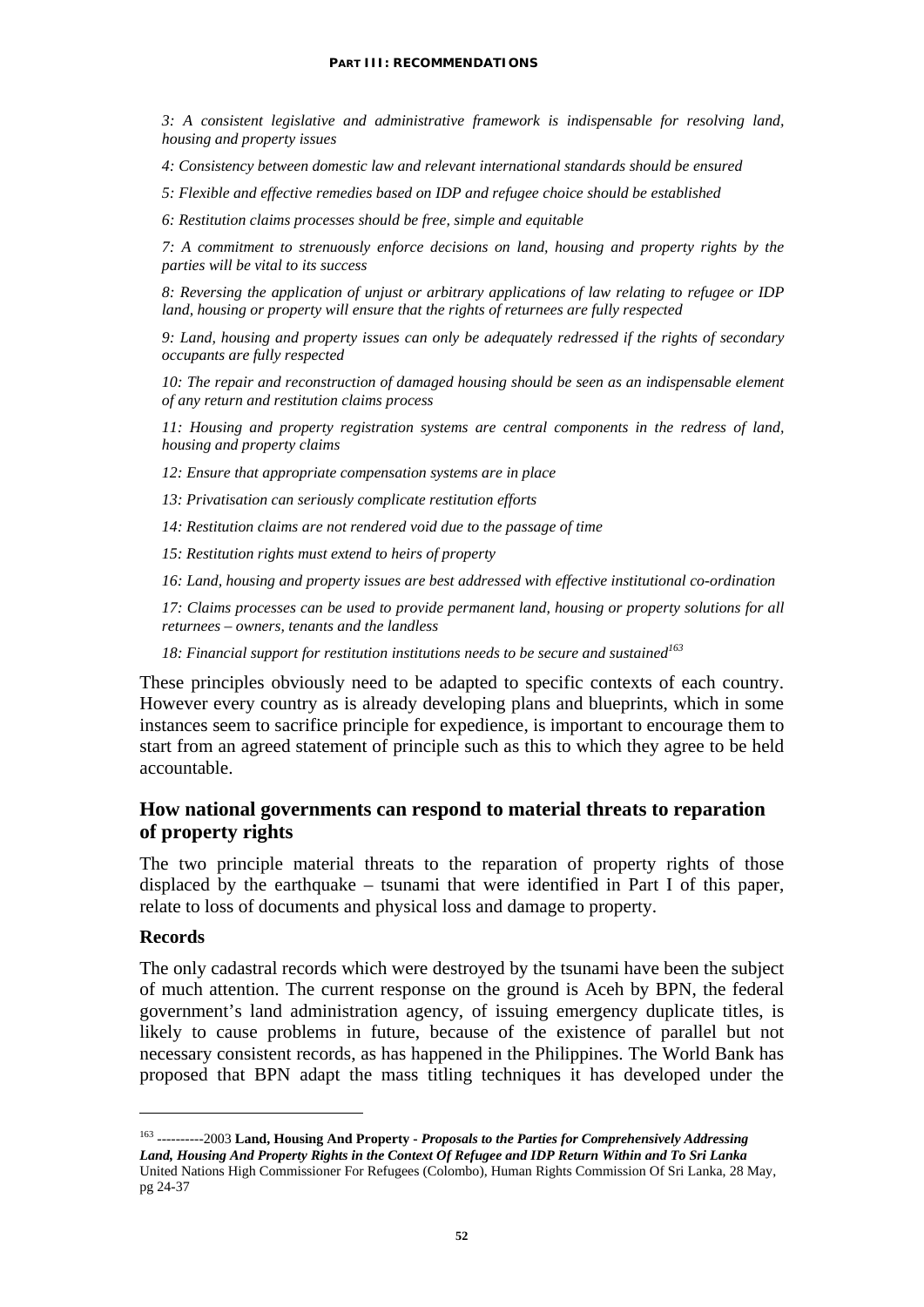Indonesian Land Titling to re-title and then extend titling to affected communities. This is a much better and more sustainable way to go.

The generation of other vital documents, such as death certificates and replacement identity documents should be given urgent priority over all other reconstruction activities. Staff may have to be seconded from other places and equipment moved into the affected areas to expedite this work.

#### **Physical loss and damage**

The physical loss of land which has been submerged or degraded should be the subject of assessment, valuation and compensation. Mechanisms for doing this equitably and efficiently will demand the deployment of significant technical resources. Investment in incentives and infrastructure will be required to encourage those with the necessary skills to take up these opportunities.

The increase in landlessness that this disaster has caused has to be tackled before the addition of newly landless swells and compounds the problems of those who were previously landless. Investigations should begin to locate sources of supply of land that can be quickly delivered to those who are without access to productive assets. It is vital to the success of this project that suitable land be identified by the intended beneficiaries and not just by 'disinterested' officials.

The loss of land from slippage and contamination will cause local land markets to heat up and thus more land will become unaffordable to those living in poverty. This problem can be partly solved by redistributing the State's own surplus lands to the landless and by releasing some it onto the market to dampen demand. Inventories of State land may not exist, but will be required to identify surpluses.

Land that has been lost to its previous user will have to be carefully assessed to explore potential alternative uses and strategies to deal with land degradation should be urgently developed, in close consultation with landowners.

## **How national governments should deal with administrative threats to reparation of property rights**

The administrative threats to reparation of the property rights of those living in poverty who were displaced by the earthquake – tsunami identified above were destructive planning rule changes, inequitable compensation arrangements and public sector incapacity.

## **Planning plans**

Existing planning laws are likely to be good enough to allow reconstruction to begin without too much more delay. This is not the time for legislative adventurism.

Governments should not try to do everything. Dictating how survivors go about recovering their own property is highly unlikely to succeed because governments in the region do not have the credibility to persuade people that what the government tells them to do is in their best interest. Instead, survivors must be encouraged to help themselves. Localised planning stands a much better chance of being implemented, is likely to be cheaper and more sustainable.

#### **Compensation arrangements**

Blanket compensation schemes are both unlikely to be equitable and are viable to abuse. Short-cutting to avoid proper assessments of losses, using dubious valuation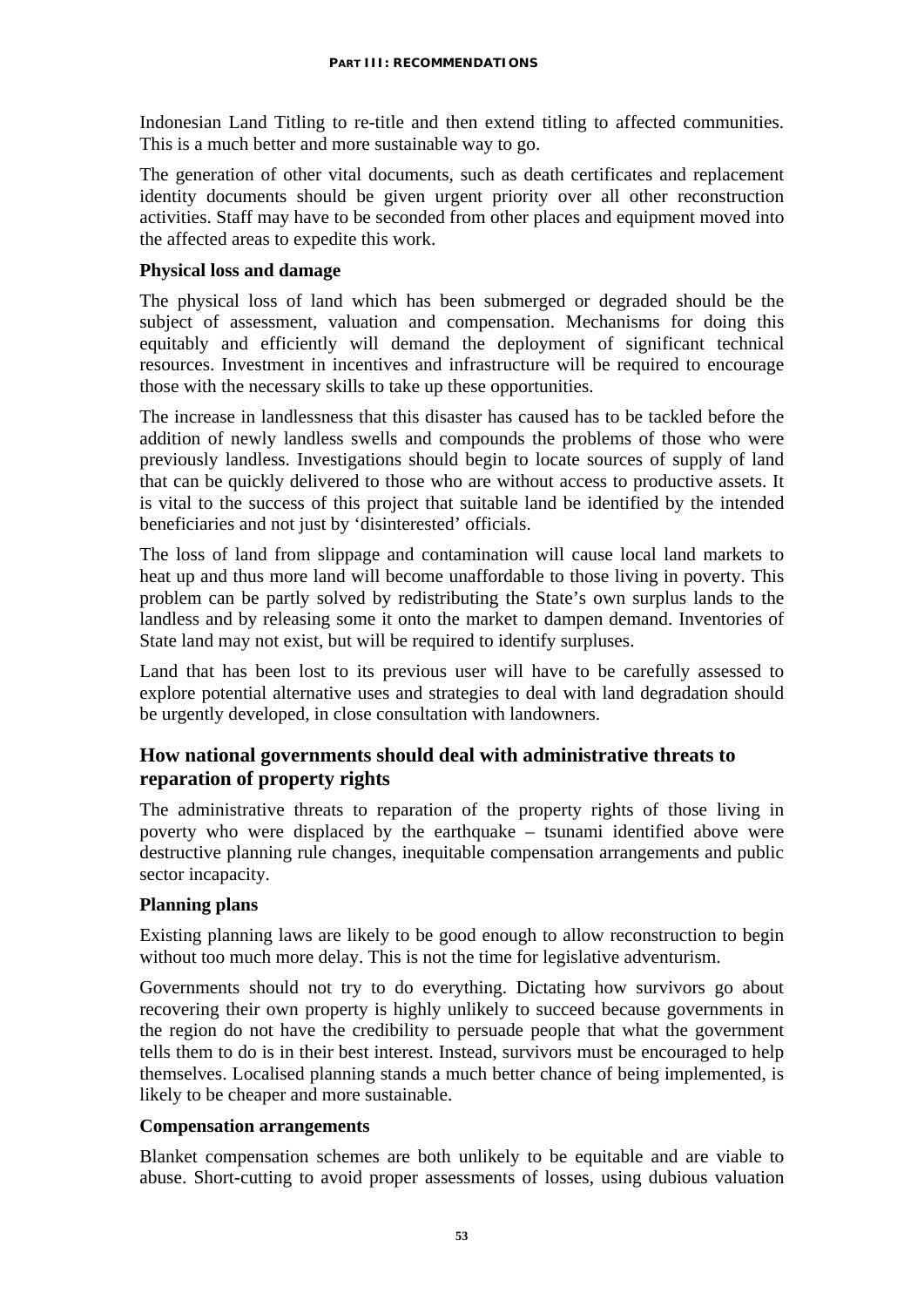practices and offering survivors take-it or leave-it compensation-in-kind packages are all attractive quick fixes that will come back to haunt government who are seduced into embracing them.

The best compensation arrangements are as few as possible. Administrative and planning actions that generate large numbers of compensation claims should be avoided.

#### **Public sector incapacity**

Public sector capacity strengthening strategies must be developed as soon as possible, as capacity building to match the challenges thrown up by the tsunami's impact on property rights, will take time and lingering incapacity will drag out reparation of property rights and weaken the claims of those living in poverty. Two areas of public service are vital in relation to reparation of property rights, land administration services and the justice sector.

States will have to mobilise **land administration** technicians from unaffected areas. Large numbers of surveyors, valuers, notaries and adjudicators working in teams will have to be deployed in tsunami affected areas. This will be costly in terms of the provision of land services in other areas. Some of those costs can be recouped by using the placement of technicians in tsunami affected areas to upgrade and update their skills.

In the **justice sector**, delays in obtaining judgements that are likely to result in increases in claims relating to property rights arising from tsunami have already been predicted and their impact is likely to lead to further erosion of rule of law in affected countries.

*None of the country's present problems will ever be resolved without achieving a reasonable degree of success in the speeding up of the judicial process. The Sri Lankan model of governance is a lawbased one. However, when the law cannot enforce itself due to its own inner contradictions - such as the extreme delays that exist in Sri Lanka - then the entire social system cannot function. A dysfunctional legal system means a dysfunctional society as a whole. At the core of this dilemma is the issue of the law's delays.* 

*Such dysfunction within one aspect of Sri Lanka's administrative system transcends into other areas as well. The issue of tsunami relief work is attracting global criticism. The world is at a loss as to why aid and available funds are not reaching those who most require it. Such confusion, however, ignores the dysfunctional element that exists within all of Sri Lanka's administrative mechanisms;*  be it aid, the law, or any other area in question.<sup>164</sup>

One approach to dealing with the very high probability that justice for tsunami survivors with unsatisfied claims to property rights will be delayed and therefore denied, would be to introduce case management techniques for cases of this kind. Using this widely accepted set of techniques, work flows can be improved and existing resources better utilised, because the quantum of issues in dispute can be reduced and therefore so can the amount of evidence that has to be led, thus reducing unnecessary workloads. The management skills developed as a result of such approaches can have long term, wide scale benefits in terms of local land and settlement management.<sup>165</sup>

<u>.</u>

<sup>164</sup> Asian Human Rights Commission - **An awakening to the delays in Sri Lanka's adjudication process**  [online]

<sup>&</sup>lt;sup>165</sup> Payne. G., email. 23/03/05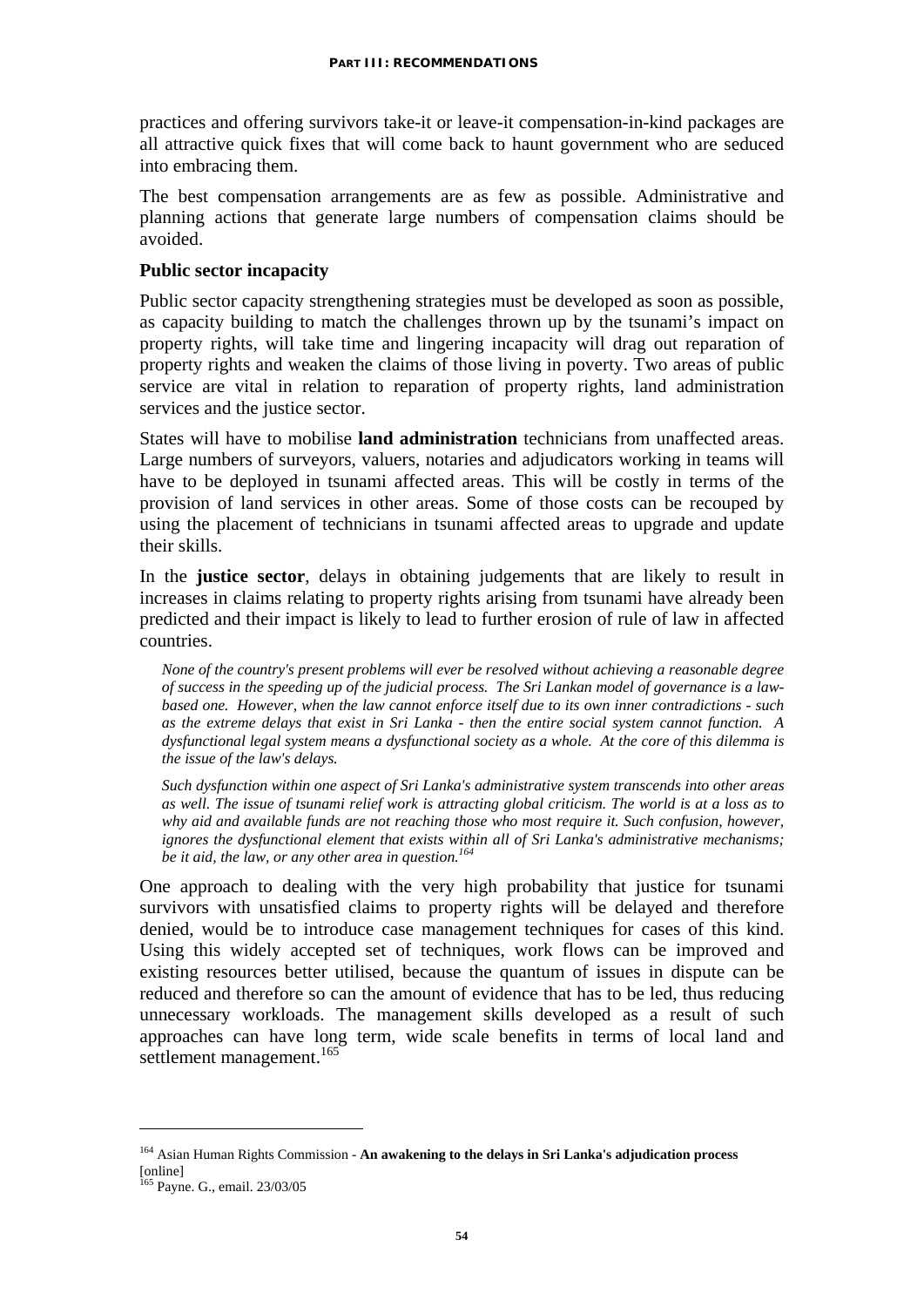Allocating court cases between fast and regular tracks can also be an important factor in speeding up judgement delivery times. Global experience suggests that in any jurisdiction, 70-80% of all court cases are relatively simple cases which can be tried and adjudicated within one day. If these cases are not separated from regular cases, many of them will be ranked behind regular cases, which take much longer time to finish. Under a case management system, straight -forward cases can be fast tracked and thereby be tried and adjudicated much sooner.

#### **Bilateral development partners**

On January 12, 2005, the Asian Coalition for Housing Rights (ACHR) made this recommendation (inter alia) to British donors, but is apposite for all development partners with substantial amounts of aid to offer for post tsunami recovery.

*2. It is important that relief be linked to rehabilitation for ALL affected communities : It is likely that in many coastline areas affected by the tsunami, there will be efforts to prevent those communities which do not have formal tenure status to return to the land they occupied before the tsunami. In all of the affected countries, the coastlines are dotted with poor fishing communities and indigenous settlements whose land tenure status is unclear. Many of these communities are considered squatters on public land, even though they have occupied their land for decades - or centuries - and there may be efforts to deny these people the right to rehabilitation. This is especially a danger given the skyrocketing market values of much of the coastal property they inhabit and political pressure to grab that land being exerted by powerful forces in the tourism and seafood-production sectors. It is therefore imperative that relief aid be linked to rehabilitation for ALL the affected communities, regardless of their legal tenure status, not only for that minority of community members with legal land status.166*

This call has to be supported by all those who want to help those living in poverty get over this disaster, but the way in which this linkage, between assistance and rehabilitation for all, is framed has to be handled with care and skill. Creating conditions around the provision of assistance (like suggesting there should not be any, for anyone, until it is available to everyone) is likely to slow down the disbursement of aid funds and may provide a rationale for withholding them all together.

Despite the massive scale of commitments made so far, their source remains dispersed, implying that many agenda are being applied to negotiations over dispersal of funds, potentially involving many forms of conditionalities.

*As overall funding now stands according to a list complied by OCHA, Germany is the largest contributor of humanitarian assistance with \$683 million, followed by the Asian Development Bank (\$600 million), private donations (\$576 million), Japan (about \$500 million), European Commission (\$494 million), France (\$443 million), Australia (\$431 million), United States (\$354 million) and Canada (\$351 million).<sup>167</sup>*

The other issue that arises from this diversity of sources of funding is monitoring and evaluation of expenditure. Who will do this and how and how can we ensure that there is sufficient consistency in relation to methodology to allow for horizontal comparisons?

*This raises the key issue of a monitoring role for an independent group or group involving bilaterals agencies, NGOs and governments. Such a role could help recognize and reward good practice and blow the whistle on recalcitrant authorities, adversely affecting their image and access to other sources of funding until they improve. Such a partnership arrangement could also form a productive basis for reducing misunderstanding between agencies with legitimately different* 

<u>.</u>

<sup>&</sup>lt;sup>166</sup> Urban Poor Asia - **A Peoples Perspective on the Tsunami Rehabilitation Effort** [online]<br><sup>167</sup> United Nations News Service - **Two Months after tsunami only some UN agencies have received full funding 25 Feb 2005** [online]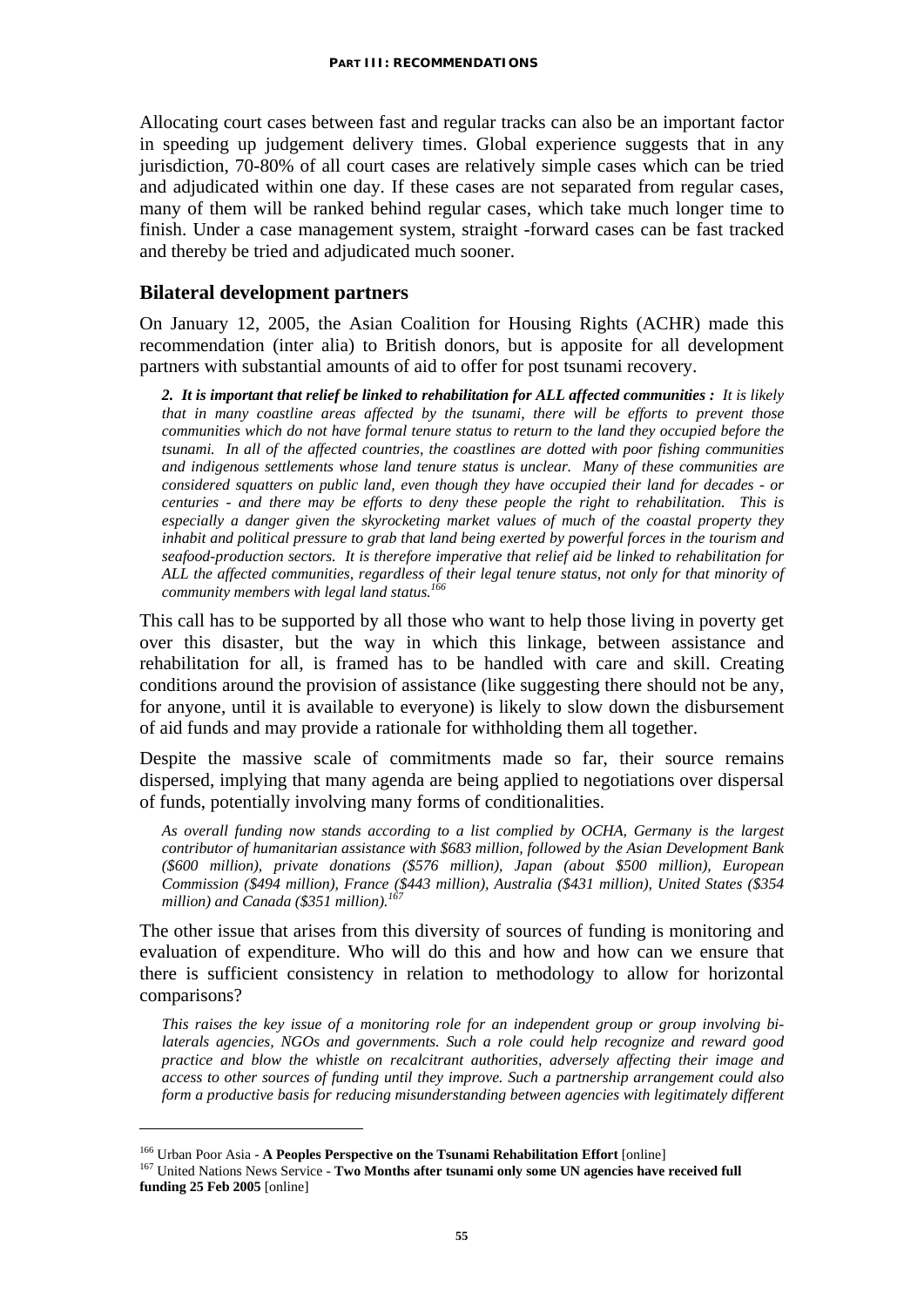*objectives, perspectives and roles, which could have a longer and wider term potential impact on increasing pro-poor development.168*

## **How national government can prevent violations of legal and human rights**

Maintaining respect for the legal and human rights of the survivors is of paramount importance throughout the response to the tsunami. The following violations were identified above as posing the gravest threats to the reparation of the property rights of those who were displaced by the earthquake-tsunami; corruption, compulsory acquisition, involuntary or coercive internment, discrimination, conflict and expropriation.

#### **Battling corruption**

Corruption must be exposed and expunged. The governance, administration and audit arrangements in place in the Republic of the Maldives could serve as model for other governments in this regard.

Bringing in outsiders to bolster local land agency staff could help to break old patterns of behaviour and lead to less rent seeking behaviour in relation to the generation of cadastral records. . In this way, tsunami recover can provide a basis for more accountable and transparent governance systems to the benefit of society in general. This could also encourage international support for less dramatic, but equally urgent assistance to developing country development programmes.<sup>169</sup>

Alignment of centrally held registry records with damaged records shipped in from Aceh will reveal whether local records are being doctored or not. Prosecutions should follow any revelations of abuses in this regards.

Survivors with complaints about tinkering with land records or rent collecting by land administration officials need somewhere to take their cases in the first instance. In many places, Land Commissions, comprising community leaders and respected retired officials have been empanelled to create additional oversight of land administration officials.

#### **Compulsory acquisition**

Compulsory acquisition of land because of ill-conceived exercise of administrative discretion must not become government policy and 'voluntary' variants of this practice have to be treated with suspicion.

#### **Internment**

Involuntary or coercive internment of displaced people must be rejected.

#### **Discrimination**

Discriminatory practices, including those that are the legacy of past practices, have to be eschewed by all. Monitoring and enforcement systems, however, are yet to be established.

## **Conflict**

<sup>&</sup>lt;sup>168</sup> Payne, G. Email. 15/03/05<br><sup>169</sup> Ibid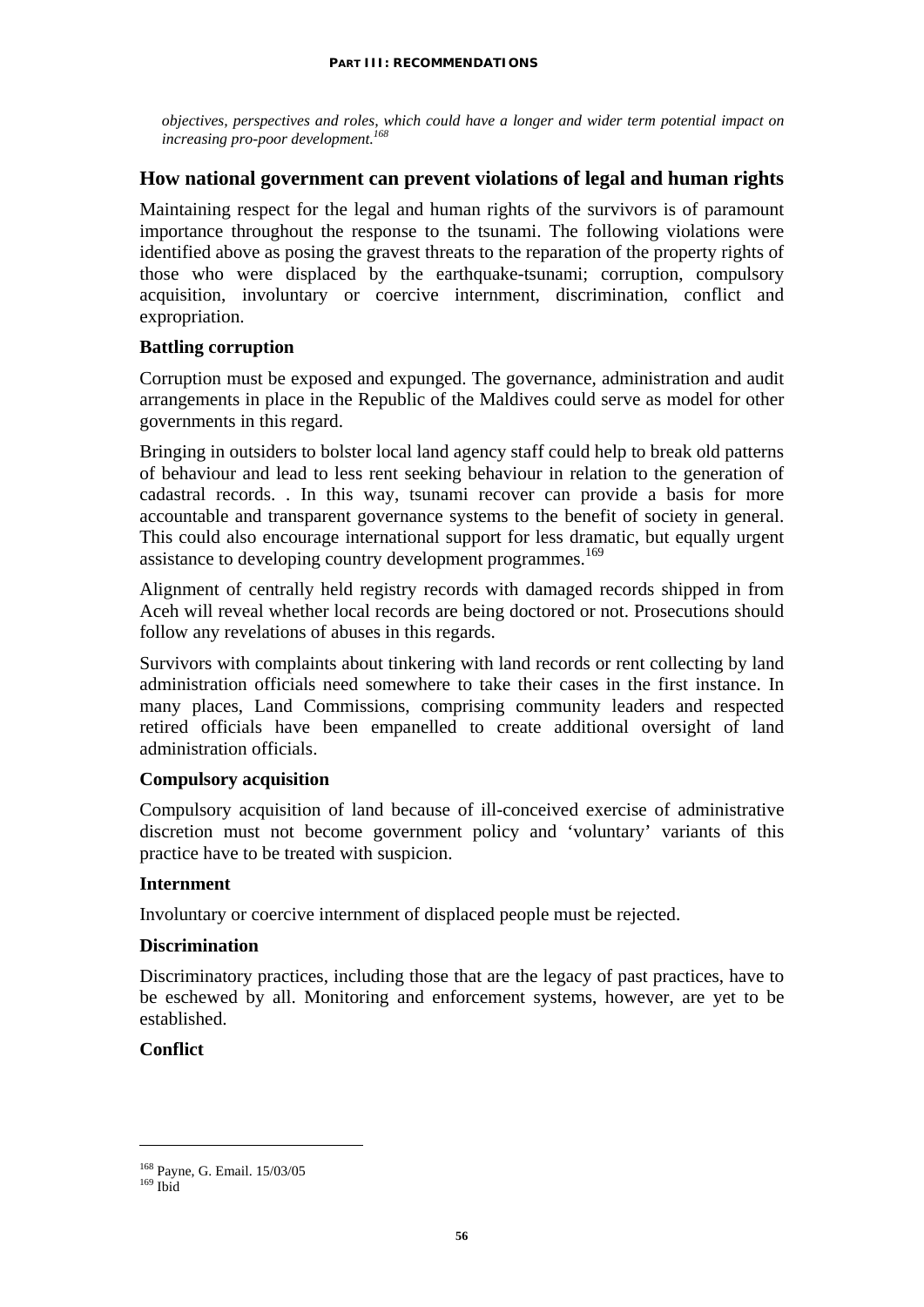Peace has to be negotiated, as the ongoing conflicts are killing the chances of investment that could create the jobs to replace the self employment generated by lost property rights.

#### **Expropriation**

The property rights of all people who are displaced by natural disasters anywhere must be assured by international law. Adoption through national legislation of the *Guiding Principles for Internal Displacement* should be a requirement for access to soft loans for reconstruction.

## **UN and international agencies**

Coordination still seems to be as elusive as ever. OCHA have a clear **relief response** coordination-mandate based on a common sense rationale.

*Humanitarian coordination is based on the belief that a coherent approach to emergency response will maximize its benefits and minimize its potential pitfalls - in short, that the whole will be greater that the sum of its parts.170*

However, as mass reparation of property rights is most likely to be part of the second, post relief phase of the international response to a natural disaster, when OCHA's mandate has faded away, it is not clear which UN agency should then have oversight or host country partnership responsibilities. A strong argument can and has been made for extending the OCHA's mandate, so as to prevent the baton being dropped on the changeover.

*…..some important lessons have been learned about the inescapable role of the UN, but also about the need for reform. Concern(s) about the UN's capacity to deliver were widespread before the tsunami. The US responded by setting up its own core group, but retreated rapidly to shelter under the UN umbrella. However, if the UN is to be able to fulfil its mandate, the Office for the Coordination of Humanitarian Affairs needs to be strengthened. Hilary Benn has suggested giving OCHA authority over all UN agencies in the field and backing this up with a new \$US 1bn fund to give OCHA the financial muscle it needs to do this job.171* 

Equally the argument can be made that subordination of the treaty based arms of the UN, could compromise the vital prominence of the protection of human rights, including property rights, in disaster recovery assistance.

*62. The international community, and the United Nations in particular, has an important role to play in overseeing the successful implementation of restitution programmes. This question should be seen as part of human rights monitoring more generally, an essential function of multiple United Nations bodies. 63. The international community also has a responsibility to act in ways which protect and promote the right to housing and property restitution as well as the right to return. Normative development and the strengthening of international standards in this regard could significantly improve the living situation of countless refuges and other displaced and vulnerable persons throughout the world.172* 

UNDP stakes a claim to taking over the OCHA's overall coordination responsibilities for recovery phase international aid, however when this change over should happens is far from clear. UNDP recognises that it does not have the technical or financial capability to do this kind of work on its own and looks for joint-venturers from within the UN family. Some in UNDP would favour UNHCR as the lead UN technical

<sup>170</sup> OCHA – **Coordination of Humanitarian Response** [online] 171 Maxwell, s. and Clay, E. 2005, ODI, **The Asian Tsunami: Economic impact and implication for aid and aid** 

**architecture** [online] 172 ---------- 2003, **Housing and property restitution in the context of the return of refugees and internally displaced persons**, Preliminary report of the Special Rapporteur, United Nations, Economic and Social Council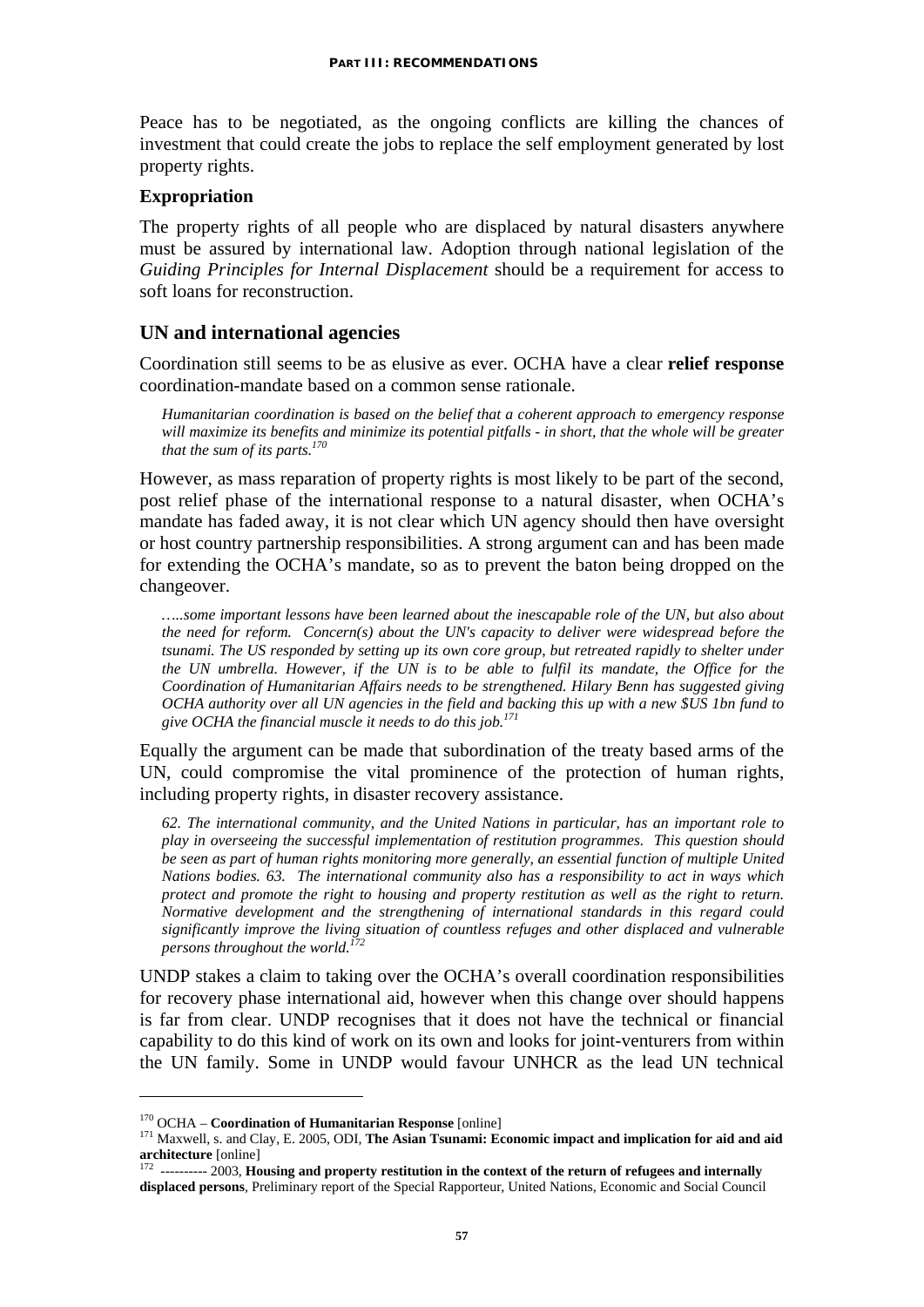agency in relation to reparation of property because of its long experience working with refugees. However, the World Bank and FAO clearly have superior technical and financial resources especially in relation to land administration. UNHabitat would also want to stake a claim, especially in relation to housing, to dominant expertise.

The lack of a clearly defined mandate for a lead agency in regard to reparation is a function of lack of specific legal basis on which any of the contenders can act.

## *Recommendations for relief and reconstruction programmes.*

It is important to understand that the programmatic interventions based around reparation of property rights, recommended below, will be complementary to and in some ways a pre-condition for other forms of intervention. As a recent assessment of best practice derived from responses to other disasters suggests, reparation of property fits with other effective strategies.

#### *Lesson 4 Recovery and Reconstruction Assistance Strategies*

*The tsunami has deprived over a million people living in coastal areas not only of sources of income but also of household and productive assets. Sources note complementarity between action to restore people's productive capacity and action to revive market demand for their output and labour. This briefing considers four key assistance strategies crucial to sustainable recovery:* 

- *a) Buying locally;*
- *b) Providing 'cash and vouchers' in conjunction with/instead of direct hand outs;*
- *c) Livelihood support, including land titling and insurance;*
- *d) Community participation.173*

We need to be concerned about maintaining a sensible sequencing of assistance and about maintaining momentum towards re-empowerment of communities.

## **Potential programme interventions**

This has to be a tentative list of actions that could help people get back home. This study was not a design mission, rather it was a scoping study to identify possibilities that programme planners should investigate within the specific country contexts in which their teams have to operate. Here they are.

#### **Physical and financial**

<u>.</u>

Dealing with physical loss of property essentially involves provision of compensation to the owners of those lost rights. For compensation schemes to work equitable and efficiently, losses have to be assessed on the basis of accurate valuations of lost rights in property. For accurate, consistent valuations to be possible, rights in property have to be adjudicated, for which evidence will be required. So the key to compensation schemes is evidence of rights in property, which also the key to restitution, the other form of reparation.

International aid organisations could target its interventions anywhere along this chain of interlinked steps – it could contribute to capitalising compensation schemes, or provide technical assistance in the form of loss assessors or valuers, or it could assist claimants to assemble the evidence needed to press their claims. As many States have already set up compensation schemes and have already started to distribute benefits, perhaps the most important assistance that INGO could provide is direct to claimants.

<sup>173</sup> Houghton, R. 2005, **Tsunami Emergency Lessons from Previous Natural Disasters,** ALNAP, [online]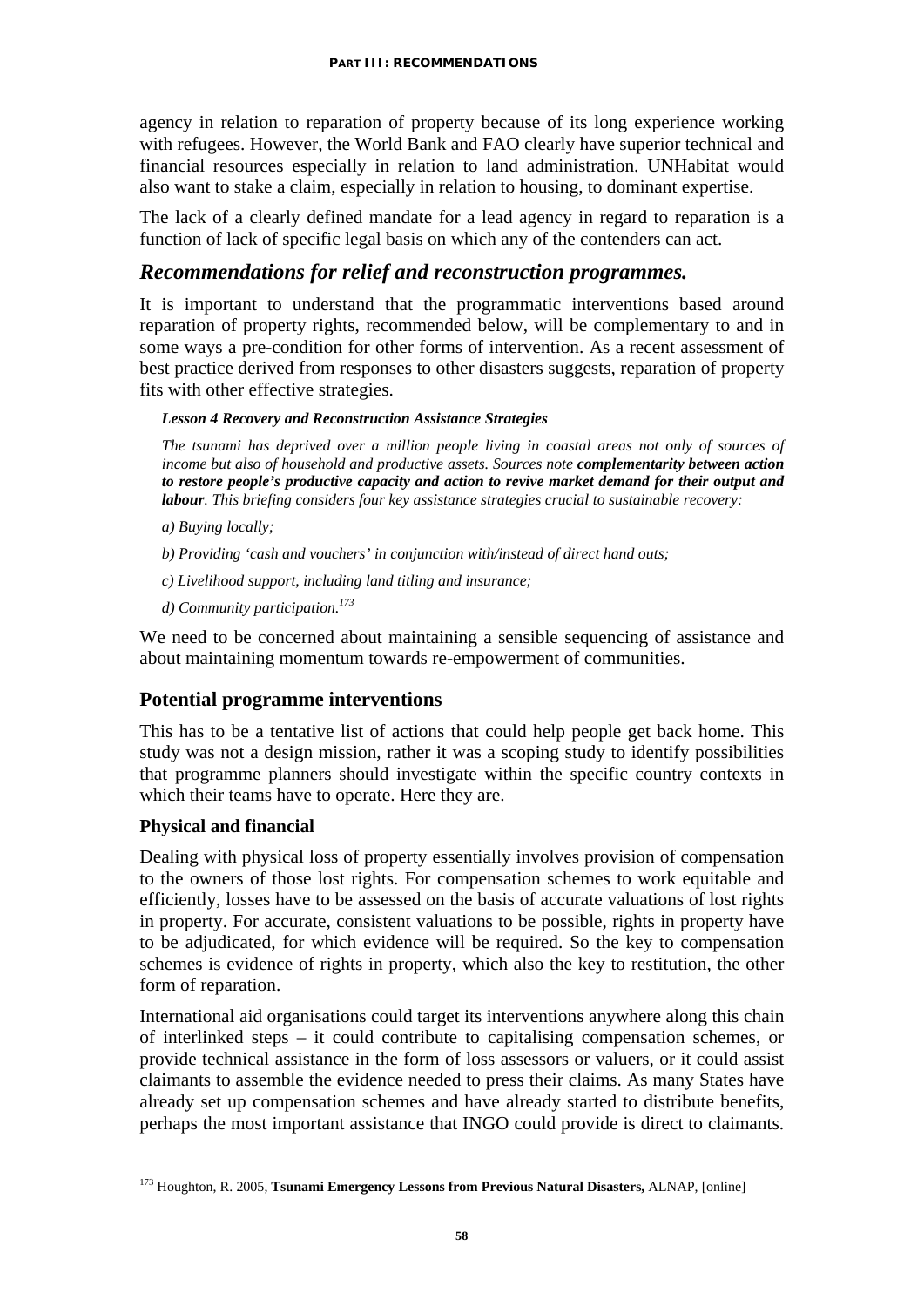The schemes that have been established by others will also have to be independently monitored for corrupt and inefficient administration and for elite capture.

Establishing, training and funding paralegal services in tsunami-affected area, or, were they already exist, helping them to expand their operation to meet new demands, to support both compensation and restitution claims seems to be the practical and most immediately useful intervention. The immediate needs for replacement documents and the need to collect testimonials from survivors to witness claims should be the main mission of this service. The advocacy challenge in relation to using these resources to press contested claims is discussed in the following section.

In relation to damaged property, the scope for interventions is somewhat broader. Some compensation claims could be made, and should be honoured, but alternative user should also be examined. The critical principle underpinning this work has to be highly participatory, farm-to-market planning. Oxfam livelihood advisers have been doing this kind of work for a very long time and have considerable expertise in this regard, but some real out-of-the-square thinking by a combination of local and outside experts will be required to deal with both the extent and the nature of the physical impacts of the tsunami.

Those that manage to reclaim some of their property rights will also need assistance. There is a very real risk that the economic shock of the disaster and the inflationary pressures of the response will further imperil the livelihoods survivors. Capitalising a savings and mortgage bank to prevent duress sales of land at less than real value could prevent victims of this backwash from being sucked into poverty.

#### **Administrative interventions**

Administrative threats to property rights will require both swift and sustained lobbying and other interventions in partnership with local groups, communities and governments. Governments can sometimes be part of the problem, but will invariably have to be part of the solution. Planning rule changes, poor public land administration service delivery and weakened public sector capacity all pose threats to people living in poverty being able to reclaim their rights in property after the tsunami.

Top down **planning** is so prevalent in this region, not because it works, it does not, but because of the sharply hierarchical power structures within the societies that populate this region. So participatory land use planning is a radical, highly political intervention with vast potential for advancing equity and empowerment. Therefore INGO should invest heavily in participatory spatial planning to challenge the repressive and coercive use of centrist planning and enlarge the political space in which civil society can operate. This can also proved the basis for better governance in the long term.  $174$ 

One practical way in which this can be done is by the financing the circulation of spatial data in a form that can be used for participatory planning. Relatively cheap and accessible technology, such as satellite imagery, global positioning devices, tape measures and monuments can be used effectively by small groups, often with minimal assistance, to get themselves back home. Possibly also training workshops involving international professionals to help strengthen local professional capability and provide useful skill development and reorientation.<sup>175</sup>

 $174$  Payne, G., email. 23/03/05<br> $175$  Ibid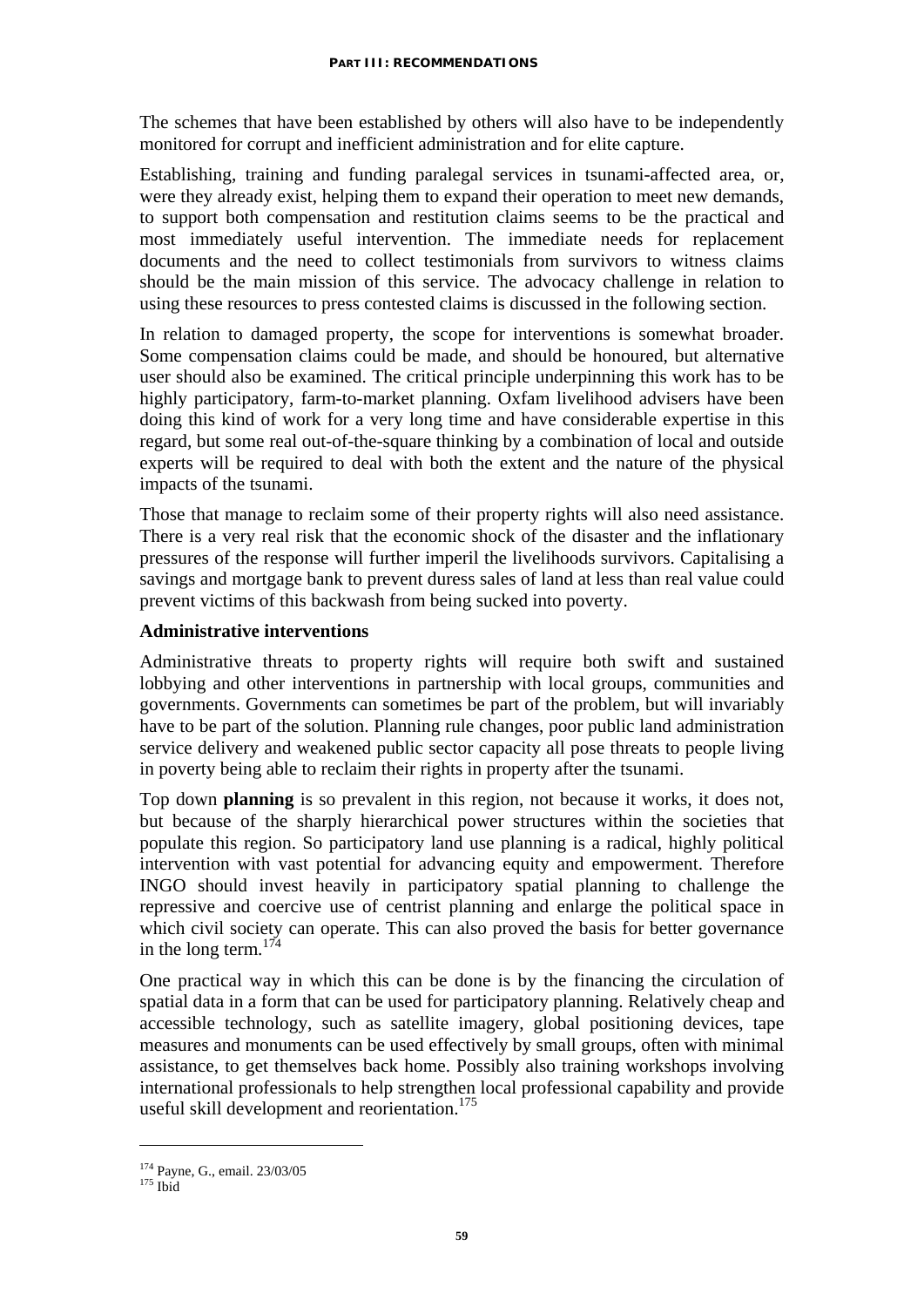As an industry that trades on the natural beauty and ease of access to the locations they operate, there is the potential for investors in tourism to become involved in 'land grabbing'. Ensuring the local community has 'a voice' in how the tourism industry reconstructs, should be a consideration for future INGO programming.<sup>176</sup>

Effective, customer - orientation **property administration services** must be put in place so that fair, consistent and acceptable compensation arrangements can be instituted. As pointed out above, state agencies, supported by financial and technical assistance from donors are best placed to do this. However international charities also have a role here too. In Cambodia, for example, Oxfam supports local not for profit groups to provide land adjudication teams and land dispute resolution mechanisms that provide checks and balances in relation the mass registration programmes undertaken by state agencies.

States, supported by donors, must start strengthening **judicial capacity** in tsunami affected areas immediately. Investment in alternative dispute resolution mechanisms by INGO will take some of the pressure of the courts and, if handled adroitly, could make a significant contribution to the healing of the tsunami - damaged communities. In countries where notaries and village heads play an important role in generating the paper trail required to establish claims to property rights, investing in their training and qualifications would be strategically very useful in overcoming potential bottlenecks and reducing the opportunities for rent seeking.

#### **Protection of legal and human rights**

**Succession** issues could provoke nasty conflicts. Therefore there is a need to generate consensus about fair ways of helping people get their legacies, for example by mobilising civil society to work with religious leaders and by providing paralegal support to people. This could be a strategic support to survivors, especially in 'mixed' areas such as Trincamalee.

Management of **expectations** and trying to prevent almost inevitable conflicts will be vitally important responsibilities that national governments will have to accept and shoulder.

Whilst the UN agencies, World Band and UN-FAO are providing good technical advice, INGO and others could usefully complement this on the social side support for **social protection** measures, such as dispute resolution, legal aid, rebuilding social capital. You need to witness in order to validate claims to land.

**Conflicts** are going to dominate future reconstruction work in Indonesia and Sri Lanka, unless ways can be found to ensure that monies go differentially into GAM and pro-GOI communities and into LTTE and pro-government areas affected by the tsunami. Pooled community bank accounts to be used for compensation payment, duress sale insurance and investment, managed by representative and accountable committees might be one way of achieving this differentiation obliquely without offending either the Indonesian or Sri Lankan governments' political sovereignty. At the same time, such an arrangement would acknowledge the reality that control over land allocation and management in these areas, some sort of territorial sovereignty, is vested in GAM and LTTE.

<u>.</u>

<sup>176</sup> **David Bright** 01/03/05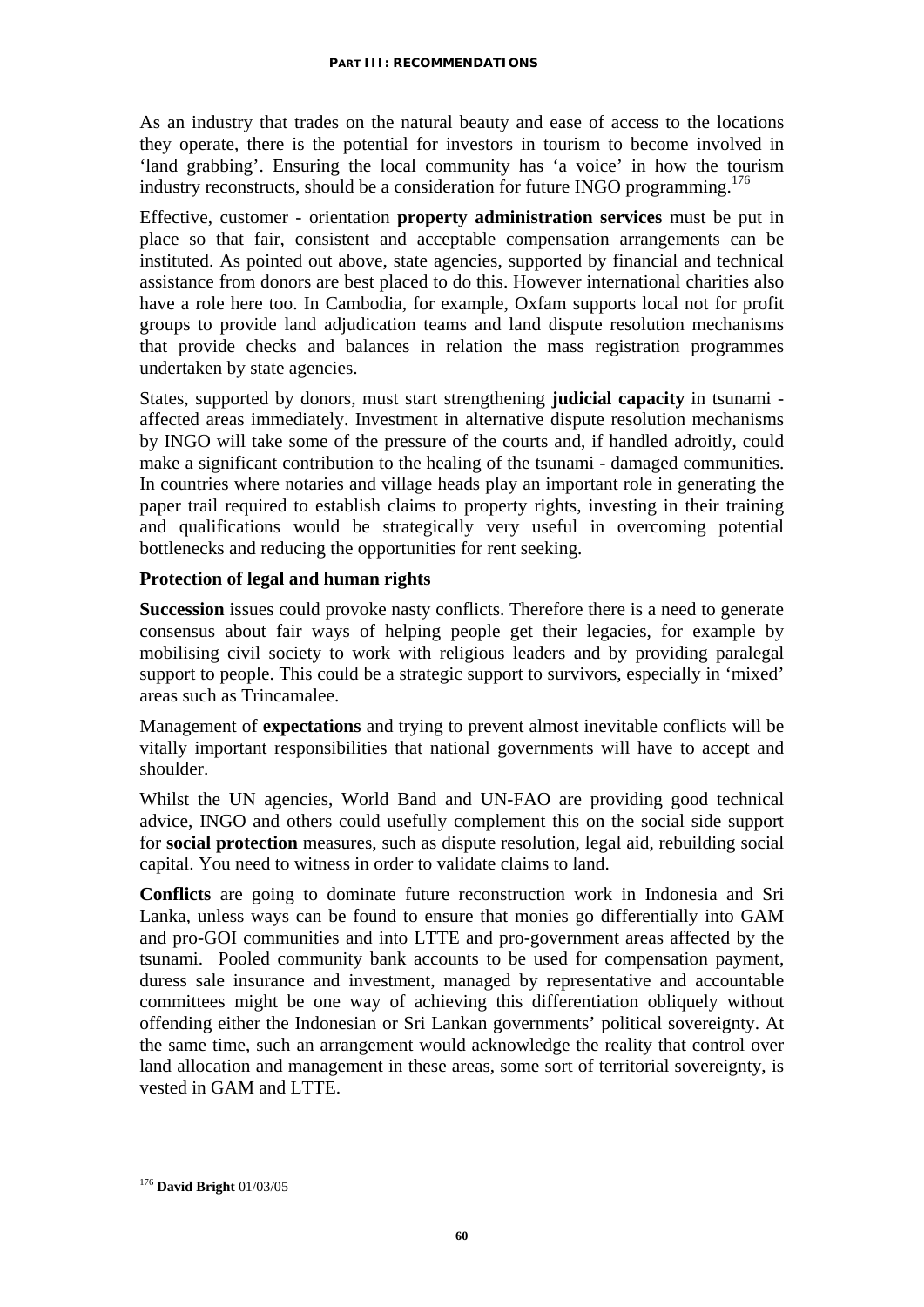**Internment** is both a quick fix and a slow fuse and is no substitute for helping survivors to get back home. Despite the scale of this challenge, swift action to facilitate return will be a very important determinate of success, not just because memories dim over time, or that, as we all know, prolonged stays in camps or barracks make for festering malcontent. Delaying return allows powerful economic and political forces to arraign themselves so as to be able to appropriate local derived property rights. Mass expropriation of the residential and cultivation sites of the poor along the coast affected by the tsunami has the potential to catastrophically contribute to the prior discontent within the area and to the social and economic insecurity generated by the disaster.

True, longer term needs such as environment rehabilitation and other defensive and risk reduction challenges will also have to be tackled. Critical here is the establishment and empowerment of localized participatory land use planning processes, rather than the introduction of sophisticated land administration systems. However, planning has to be seen for what it is - essentially a political process providing a site for social and economic competition. What is critical in this struggle is where everybody starts from. So, return and resettlement have to be the first priorities, and proper planning processes have to be intertwined into these activities not the other way around.

## *Opportunities for advocacy*

The important point to be made here is that **both** short-term, local advocacy around critical reparation of property rights of individuals, households and communities **and** longer term, regional, national and globally significant advocacy, informed by actions taken in respect of short term, demand driven local advocacy, are linked and interdependent, not disparate and mutually exclusive.

#### **Shorter-term, local advocacy opportunities**

Throughout tsunami-affected region, clear advocacy opportunities in relation to rights in property present. For example, as some recent research on the implementation of the Convention on Elimination of all forms of Discrimination Against Women<sup>177</sup> shows some relatively straightforward administrative advocacy could have a powerful positive affect on the empowerment of women.<sup>178</sup>

*Most land-use certificates are issued in husbands' names only. This restricts women's access to not only land, but also to credit and support services. It is important to ensure that land is registered in the names of both spouses, and that attention is given to inheritance rights for women and girls.*<sup>1</sup>

Linking reparation of property rights with enhancing security of tenure, through registration of those rights, and empowering women, by registering those rights in their own names if they are the sole owners, or in the names of both spouses, could make a major contribution to the recovery and development of tsunami-affected areas.

This tactic has been successfully used elsewhere.

1

*Good practice is noted in response to the Mozambique flood when agencies took a long-term approach to recovery that included joint titling of land, joint housing registration in a couple's* 

<sup>&</sup>lt;sup>177</sup> ILO, FAO, IFAD - **Rural Women's Access to Land and Property in Selected Countries** [online]<br><sup>178</sup> This is exactly what is currently happening in Cambodia, where an Oxfam-inspired, World Bank funded land

administration project (CLAMP) is providing first time, joint spouse registration of a million parcels. 179 ---------- 2005, **ILC Newsletter: Advancing Together,** International Land Coalition, 5 February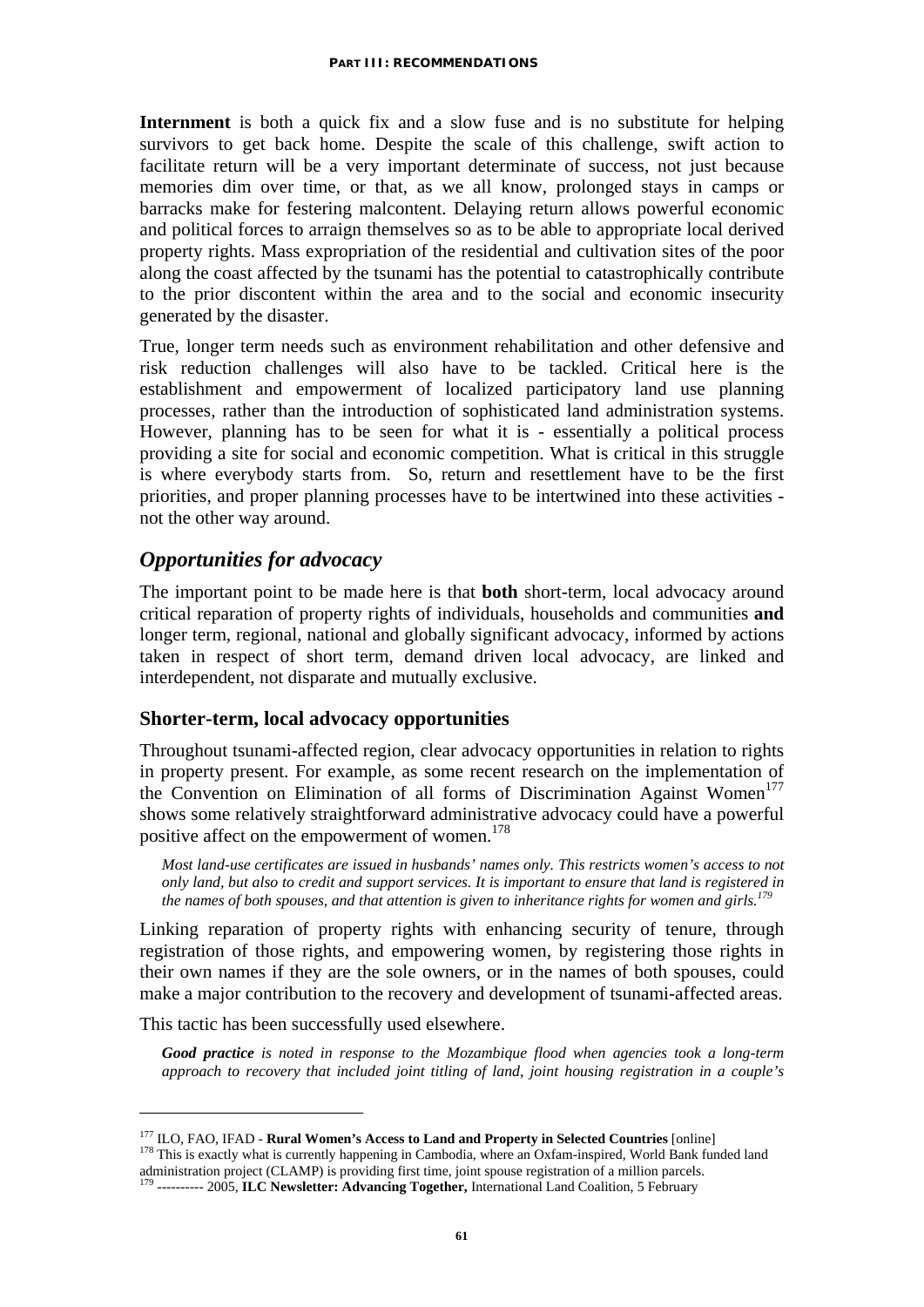#### **PART III: RECOMMENDATIONS**

*name or the woman's name in female headed households, and women's obligatory participation in construction committees (ProVention Consortium 2003:86; forthcoming).180* 

There is also an obvious and urgent need for advocacy on the ground to protect the rights of heirs. They will require support and assistance to be able to secure rights in property that they should be able to inherit after the deaths of their relatives. This is linked to the programming recommendation above that relates to providing assistance to those who will need death certificates, identity cards and letters of inheritance.

There are also other advocacy challenges present. Civil society pressure, to ensure that non-discriminatory inheritance laws are upheld, must be supported. Many of the legatees will be young or possibly remote relatives and will struggle to fend off opportunistic competitors. Ease of availability of information about how these laws should be applied, where to take claims, what is needed to prove them and how to find out which deceased estates are being executed when and where, will be a crucial indicators of accessibility.

Particular difficulties face orphaned children trying to secure their patrimony or matrimony. The programming recommendations made above will go some way to assisting them to overcome these difficulties. However, advocacy support will also be required. In most jurisdictions, children cannot hold rights in property in their own right. Trusts will have to be established to hold their legacies on their behalf. Setting up schemes to facilitate the establishment of these trusts and to monitor trustees to ensure they discharge their fiduciary responsibilities correctly will require mobilising legal, religious, and childcare activists to lobby government to enact an appropriate legislative framework.

Hasty, unworkable, destructive planning rule changes have to be emphatically rejected by all the parties to the recovery effort. Private and public interests will inevitably clash over changes or implementation of spatial planning laws. Asking the poor to contribute to public good by giving up the only assets they retain after a disaster for the benefit of a wider public who are being asked to sacrifice nothing is not reasonable – especially if the end result is that those assets are grabbed by the powerful and further disadvantage those living in poverty.

Two lines of engagement in relation to this issue seem feasible, which are neither mutually exclusive, nor contradictory. First, INGO could focus on provision of compensation for those who were displaced because of the implementation of sensible, enhanced disaster protection planning rules, as suggested above in relation to loss of land and degradation.

*Laws and regulations specifying minimum distances from the shoreline for housing development are important means of protecting against tsunamis, storm surges and sea level rise. Governments, donors and other concerned stakeholders should be encouraged to implement community-based integrated coastal zone planning and management, enact tougher setback provisions in domestic legislation and enforce the law. Those who lose the rights to use their land as a result of changes in the law may need to be compensated, and donor assistance may be essential for this purpose.*<sup>1</sup>

Second, international agencies could work with local partners to develop a LandWatch network, which would use the name-and-shame technique, combined with other forms of advocacy, including legal action, and international networks, to ensure that land that has been surrendered to enhance disaster protection is not

<sup>&</sup>lt;sup>180</sup> Houghton, R. 2005, **Tsunami Emergency Lessons from Previous Natural Disasters,** ALNAP, [online] <sup>181</sup> ----------2005 **After Tsunami: A Rapid Environmental Assessment,** United Nations Environment Program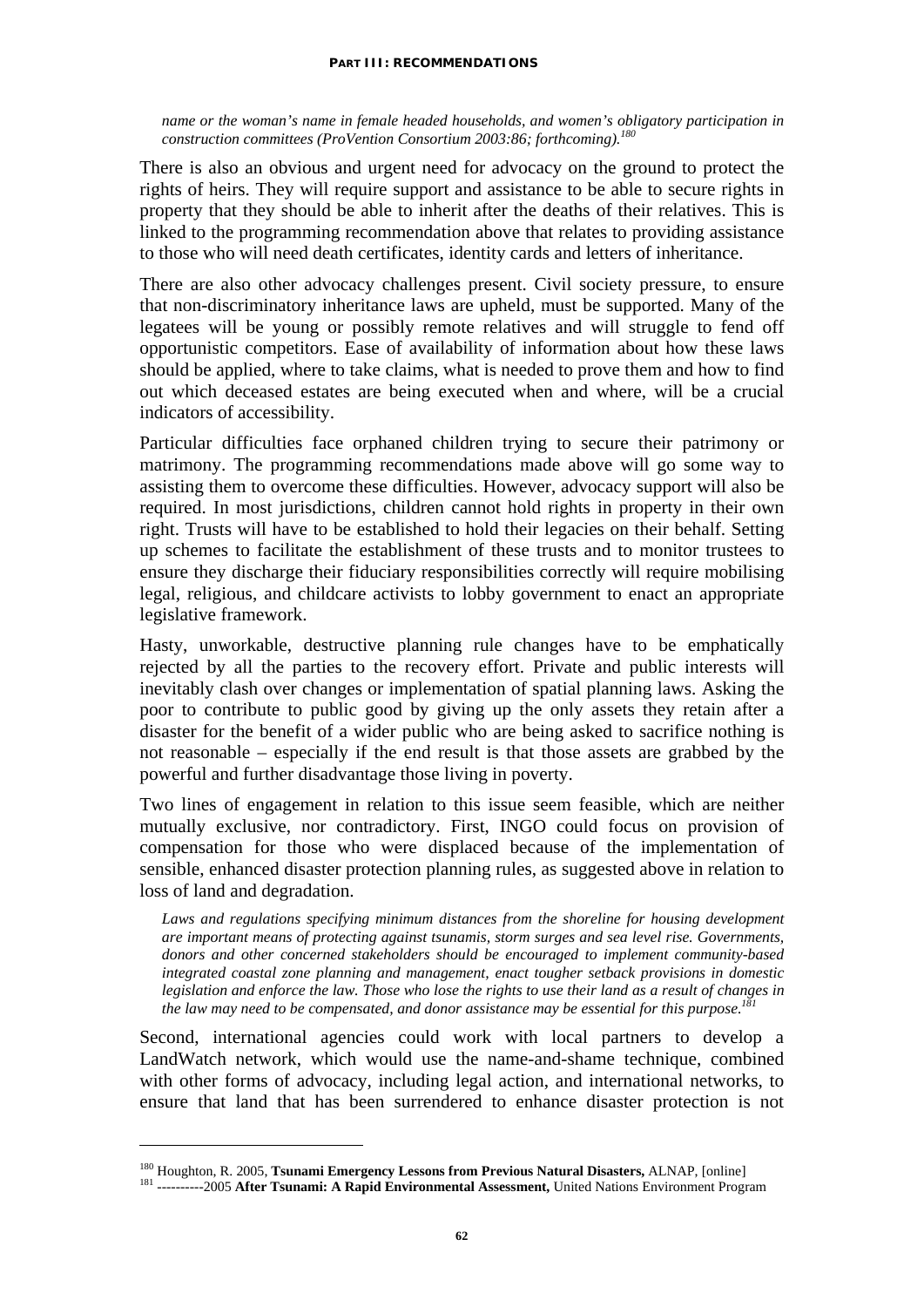subsequently expropriated by developers. Once established this network could seek to engage locally and internationally with credible organisations seeking to promote ethical tourism, with a specific emphasis on the need to consult with local communities when planning the reconstruction of tourist facilities.

International agencies should stand firmly and publicly on the side of the survivors in this debate; other powerful forces will argue on behalf of the wider public good.

## **Longer - term global advocacy opportunities**

There is also the much longer term possibility of class action in tort for damages to property caused by removal of natural protection by responsible agencies authorizing developments like prawn farms. If an action of this order worked, its success could spill over into broader damages claims for global warming.

A recent article by the senior advisor to the Secretary General's Special Representative on Displaced Persons on the political, economic, and environmental lessons to be learnt from the tsunami reaffirms the observation made here and by many others, that the destruction of personal documents belonging to the victims has implications, inter alia, for their capacity to affirm their property rights.<sup>182</sup>

However the potentially disastrous impact of loss of documents in relation to property rights also extends to the descendants of those who tragically perished in the disaster and to the loss of public records, both at village, district and in the case of Aceh, provincial levels where backup copies of personal documents were sometimes kept. The implications of this loss of documentary proof of property rights is also exacerbated by high mortality rates within some villages, which destroyed the other main source of supportive evidence of property rights, the testimony of neighbours and community leaders.

I would also suggest that this issue has implications other than just in relation to recovery of particular personal property rights. Based on the constitutional provisions of the tsunami affected states<sup>183</sup> and on the Guiding Principles on Internal Displacement<sup>184</sup>, proof of those rights, and their valuation should determine the quantum of any compensation or payment in kind that may arise as a consequence of any requirement by States that, in the aftermath of the disaster, property rights must be surrendered in the interests of public safety.

However, in many of the States within the region, the right to hold property is no longer, or has never been a constitutional right. The right to property ceased to be a fundamental right in India, for example from 1979 onwards the Constitution merely provides that no person shall be deprived of his property save by authority of law.

**tragedy: political, economic, and environmental lessons** [online] 183 For example, the **Basic Agrarian Law (Undang-Undang Pokok Agraria Nomor 5 Tahun) 1960** (UUPA), Art 18 refers to the requirement for compensation for compulsory acquisition. The BAL is based on Article 33 of the **1945 Constitution (Undang-Undang Dasar 1945) of the Republic of Indonesia**, and on Principle 5 of the **State Philosophy of Pancasila**, and Art. 31A of the I**ndia-Constitution, [1950]**, consolidated up to the Constitution (Seventy-eighth Amendment) Act, 1995 [30 Aug 1995], which specifically applies to "(i) any jagir, inam or muafi or other similar grant and in the States of Tamil Nadu and Kerala, any janmam right."

<u>.</u>

<sup>&</sup>lt;sup>182</sup> Cohen, R. 2005, The Brookings Institution, Georgetown University School of Foreign Service, **The tsunami tragedy:** political, economic, and environmental lessons [online]

Ramakrishnan, V. 2001, **Guide to Indian Law** [online]<br><sup>184</sup> ---------- 1998 **Guiding Principles on Internal Displacement**, United Nations Office of the High Commissioner for Human Rights, Geneva, Switzerland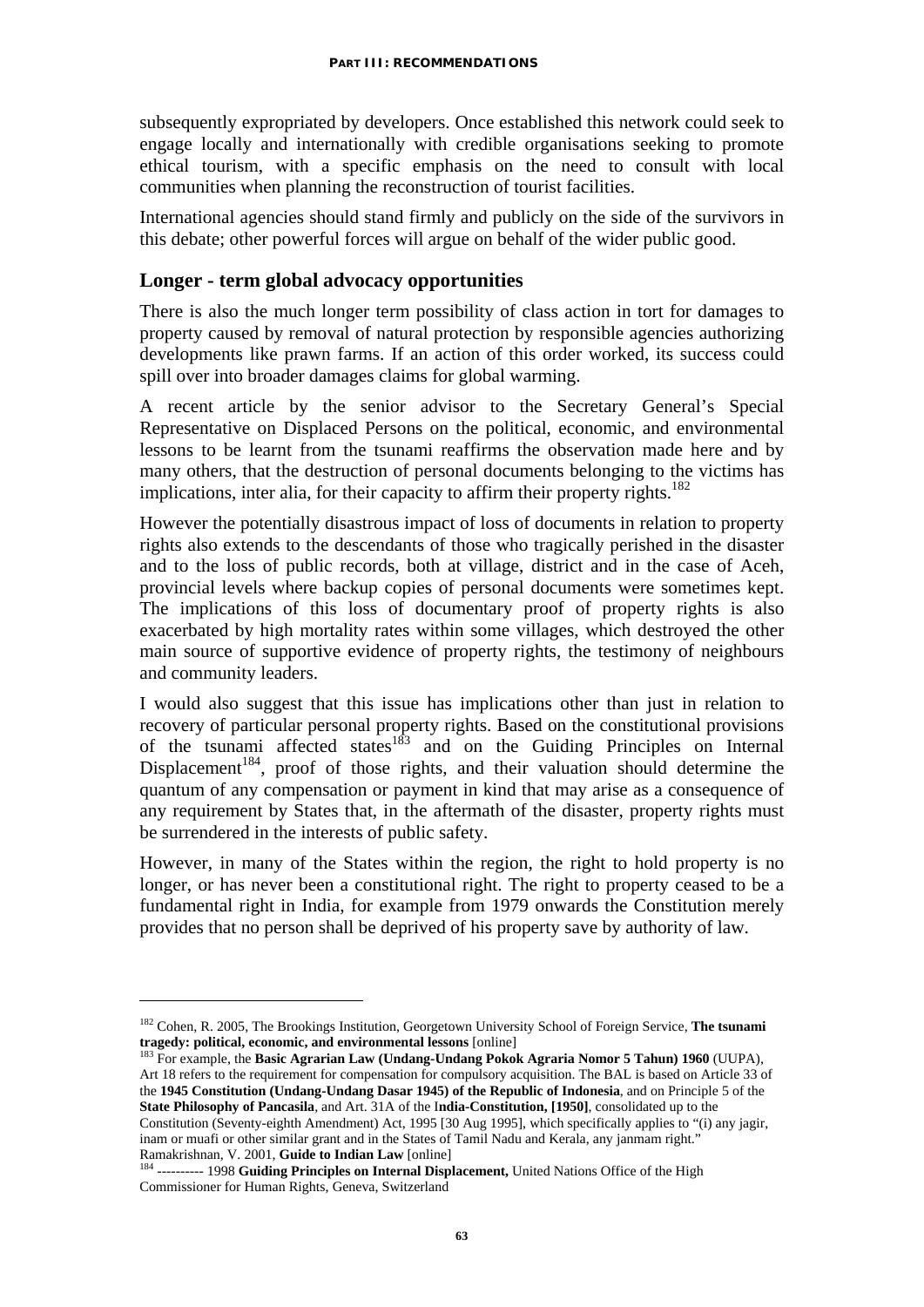Throughout the region affected by the tsunami, I would suggest, States are fudging their obligations and responsibilities to protect the property rights of the victims. Sometimes this is occurring in the name of expediting the provision of permanent replacement shelter (India); sometimes because of security concerns (in LTTE controlled areas in the North of Sri Lanka), but, in other instances, just because they can be sidestepped with impunity.

So the question that needs to be asked is whether the time might be right for an intensification of effort to harden up international legal protection for property rights for internally displaced people, at least in relation to those property rights of the victims of natural disasters. This is an initiative I recommend that international aid organisations champion, as they are in the unique position of both having a credible international profiles and member organisations in a large number of potential treaty signatory states. Which of these states would be most sympathetic to a campaign to beef up international legal protection for the property rights of the victims of natural disasters, and why, should be carefully assessed and the location where obstacles to its success lurk should be identified.

Subject to a feasibility study along these lines, a global campaign, connected to the programmatic actions outlined above, should be mounted, initially at least one of the major international aid organisations, but by quickly building support for its objective and then by initiating joint national campaigns in sympathetic member states and then by tackling the doubters once they have been isolated.

A campaign could take several forms. The objective should be to encourage states to sign on to a hardened version of the principles, re-crafted in treaty form, that clearly marks out property rights a fundamental, and therefore sacrosanct, human rights. Getting states to agree would be difficult, partly because of the breadth of the current definition of to whom the principles applies.

*2. For the purposes of these Principles, internally displaced persons are persons or groups of persons who have been forced or obliged to flee or to leave their homes or places of habitual residence, in particular as a result of or in order to avoid the effects of armed conflict, situations of generalized violence, violations of human rights or natural or human-made disasters, and who have not crossed an internationally recognized State border. 185* 

The central problem here is that actions by states themselves are often the cause of displacement. Therefore the edicts contained within the principles bind states to be accountable in very specific ways to people who they have displaced in the name of national security or some other higher objective. For this reason, states may have some difficulty with making commitments of this order. One potential solution is to narrow the application of the 'treatified' principles just to victims of natural disasters, for which even omniscient, evil-empire-type states cannot be blamed.

The obvious disadvantage of this approach is that it would leave others who are displaced by conflict and man - made disasters with lesser legal protection.<sup>186</sup> But that is no worse than the situation they now find themselves in with respect to the *Guiding Principles on Internal Displacement*.

The core of the *Guiding Principles on Internal Displacement* relevant to property rights comes very close to making the rights to hold property a basic human right.

<u>.</u>

<sup>&</sup>lt;sup>185</sup> Ibid<br><sup>186</sup> ---------- 1997 **General Recommendation No. 22 (1997) (Article 5 on refugees and displaced persons), UN** Committee on the Elimination of Racial Discrimination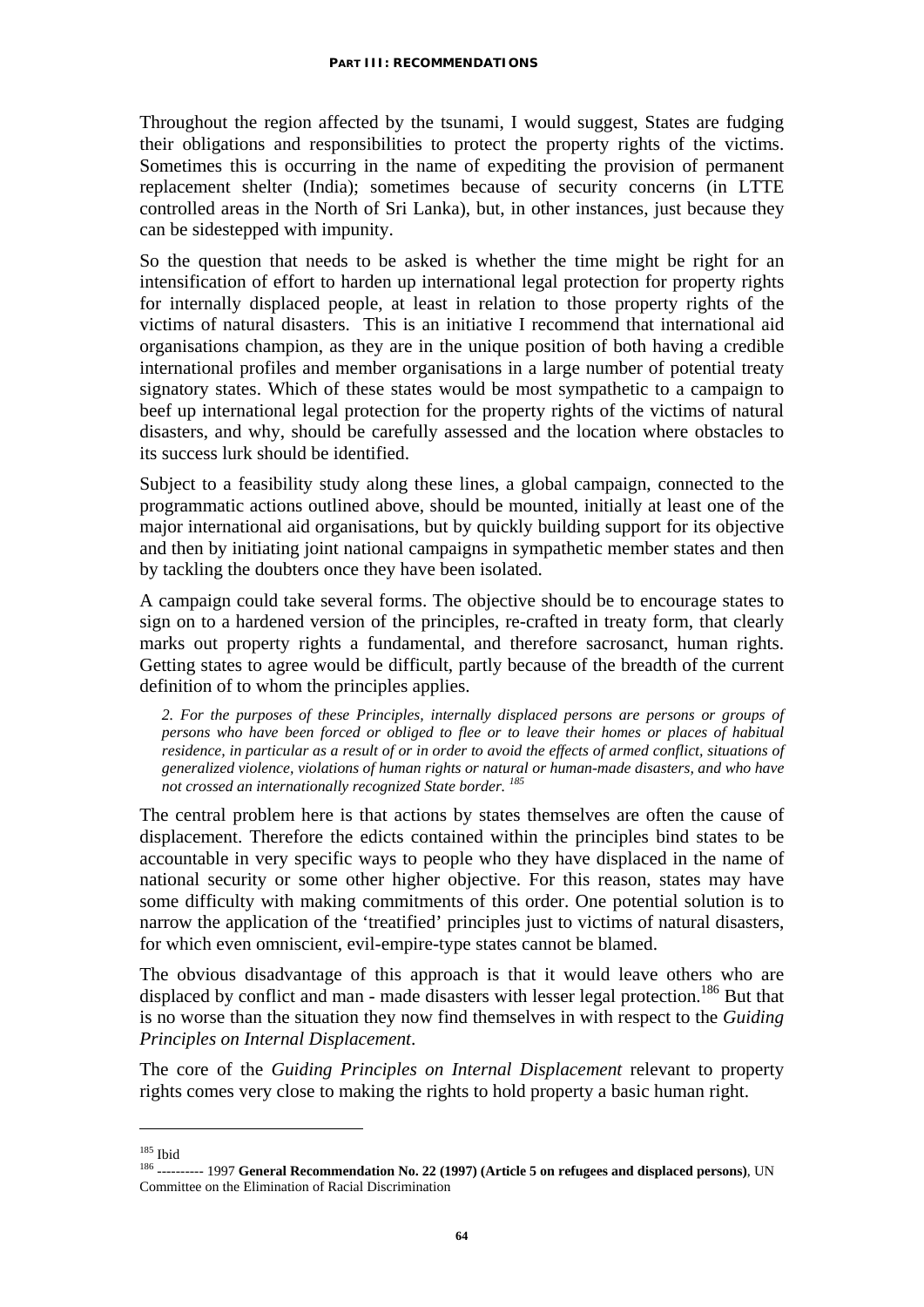#### *Principle 21*

*1. No one shall be arbitrarily deprived of property and possessions. 2. The property and possessions of internally displaced persons shall in all circumstances be protected, in particular, against the following acts: (a) Pillage; (b) Direct or indiscriminate attacks or other acts of violence; (c) Being used to shield military operations or objectives; (d) Being made the object of reprisal; and (e) Being destroyed or appropriated as a form of collective punishment. 3. Property and possessions left behind by internally displaced persons should be protected against destruction and arbitrary and illegal appropriation, occupation or use.187* 

Nowhere else in international law is this principle made more explicit. The *Internal Displacement Guidelines* similarly make restitution of property and possession a basic right applicable to all Internally Displaced People.

#### *Principle 28*

*1. Competent authorities have the primary duty and responsibility to establish conditions, as well as provide the means, which allow internally displaced persons to return voluntarily, in safety and with dignity, to their homes or places of habitual residence, or to resettle voluntarily in another part of the country. Such authorities shall endeavour to facilitate the reintegration of returned or resettled internally displaced persons. 2. Special efforts should be made to ensure the full participation of internally displaced persons in the planning and management of their return or resettlement and reintegration.* 

#### *Principle 29*

*1. Internally displaced persons who have returned to their homes or places of habitual residence or who have resettled in another part of the country shall not be discriminated against as a result of their having been displaced. They shall have the right to participate fully and equally in public affairs at all levels and have equal access to public services. 2. Competent authorities have the duty and responsibility to assist returned and/or resettled internally displaced persons to recover, to the extent possible, their property and possessions which they left behind or were dispossessed of upon their displacement. When recovery of such property and possessions is not possible, competent authorities shall provide or assist these persons in obtaining appropriate compensation or another form of just reparation.188* 

However, these general principles urgently require further elaboration and specificity in relation to restitution of property rights. The recently compiled Principles on Housing and Property Restitution for Refugees and Displaced Persons<sup>189</sup> was the culmination of a four-year long study by the Sub-Commission on the Promotion and Protection of Human Rights, led by its Special Rapporteur Mr Paulo Sergio Pinheiro. The Principles provide important guidance to all relevant actors, national and international, in addressing the legal and technical issues surrounding housing, land and property restitution in situations where displacement has led to persons being arbitrarily or unlawfully deprived of their former homes, lands, properties or places of habitual residence. The Principles were developed in collaboration with international organisations including the UN Office of the High Commissioner for Human Rights, the UN Office of the High Commissioner for Refugees, as well as non-governmental organisations such as the Norwegian Refugee Council and the Centre on Housing Rights and Evictions (COHRE).<sup>190</sup>

<sup>187---------- 1998</sup> **Guiding Principles on Internal Displacement,** United Nations Office of the High Commissioner for Human Rights, Geneva, Switzerland<br>
<sup>188</sup> ibid<br>
<sup>189</sup> ----------2005 **Principles on Housing and Property Restitution for Refugees and Displaced Persons and** 

**explanatory notes on the Principles**, Final report of the Special Rapporteur**,** United Nations, Economic and Social Council

<sup>190</sup> COHRE, **Media Release,** 11 August 2005 [online]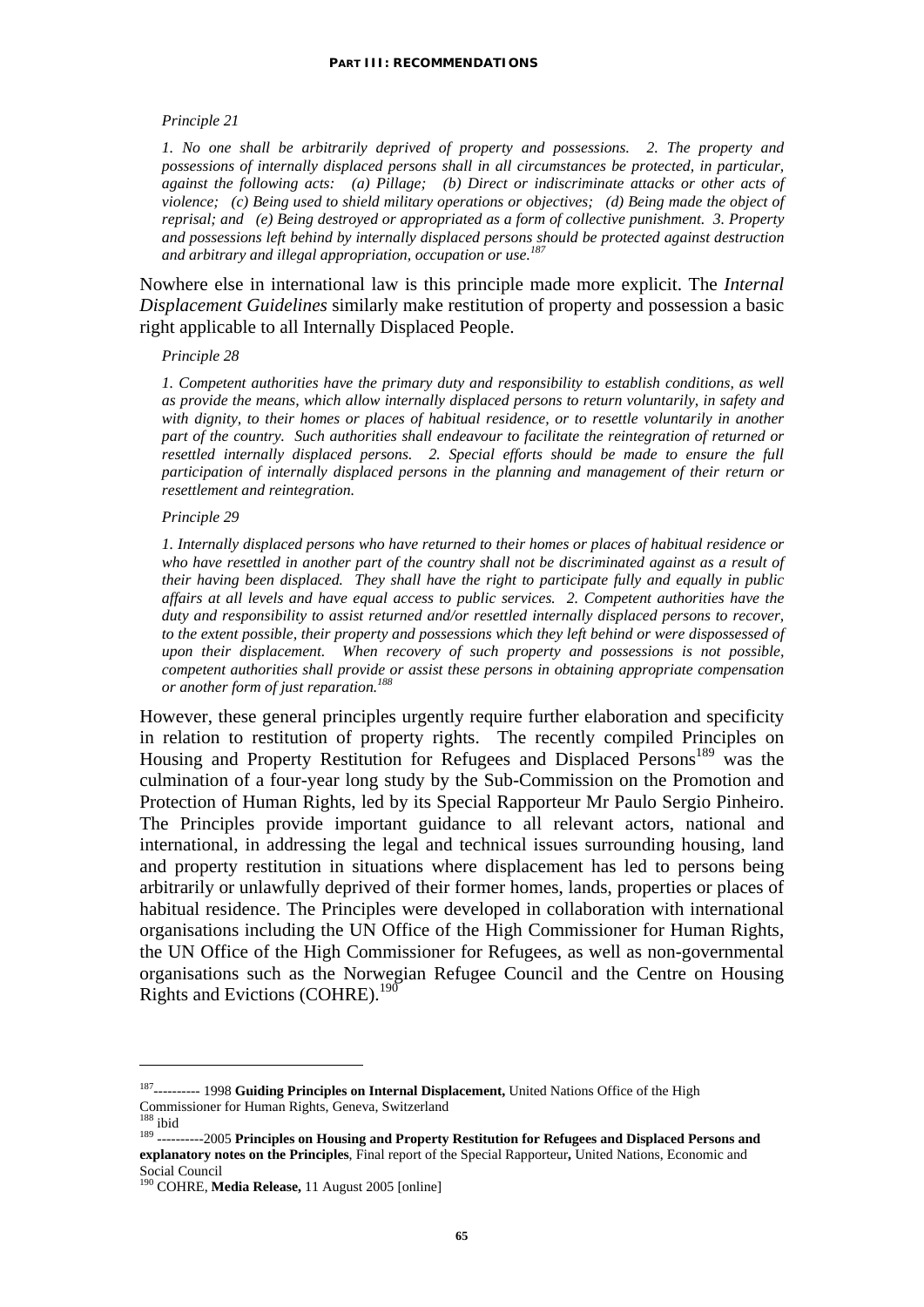The Special Rapporteur's Final Report<sup>191</sup> and the appendixed Principles and explanatory memorandum were endorsed by the UN Sub-Commission on the Promotion and Protection of Human Rights at its last meeting<sup>192</sup> and recommended by that body to the Economic and Social Council and to the Commission on Human Rights.<sup>193</sup> Unfortunately at the subsequent meeting of the Commission on Human Rights, consideration of this recommendation was overtaken by debate about wider issues to do with the future role of both the Sub Commission and the Commission itself<sup>194</sup> within the reformed UN as proposed by the Secretary General, some relevant elements of which were subsequently adopted by the General Assembly at the World Summit.<sup>195</sup> Hopefully the new forum for the protection of Human Rights created at the Summit<sup>196</sup> will take up the work of the Sub-Commission so as to provide the legal protection for the property rights of persons displaced by natural disaster so as to ensure that they can get back home.

<sup>&</sup>lt;sup>191</sup> ----------2005 **Housing and property restitution in the context of the return of refugees and internally displaced persons, Final report of the Special Rapporteur, United Nations, Economic and Social Council** 

<sup>&</sup>lt;sup>192</sup> 57th session Geneva, 25 July - 12 August 2005<br><sup>193</sup> -----------2005 Recommendations to the Commission on Human Rights regarding housing and property **restitution in the context of the return of refugees and internally displaced persons**, United Nations,

Economic and Social Council<br><sup>194</sup> United Nations - Press Release, HR/CN/1109

<sup>&</sup>lt;sup>195</sup>These comments are based on Draft resolution referred to the High-level Plenary Meeting of the General Assembly by the General Assembly at its fifty-ninth session, 2005 World Summit Outcome, 15 September 2005, A/60/L.1, which formed the text of the adopted resolution after some amendments to paragraphs 60(a), 163(a), (b) and (c) and 164 (c), none of which are particularly relevant to these remarks. 196 Op. cit. Art. 157-60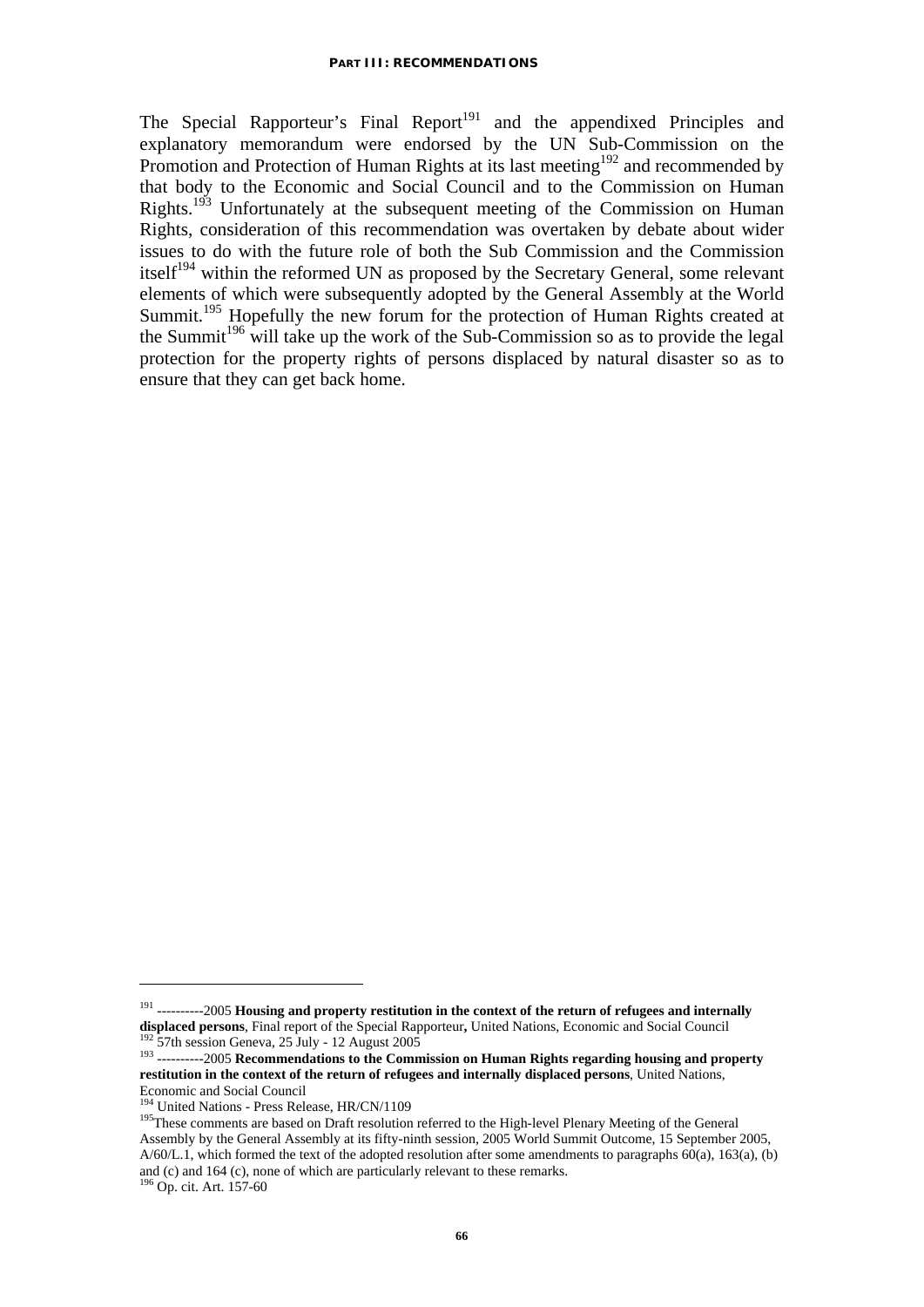## **Bibliography**

---------- 1997 **General Recommendation No. 22 (1997) (Article 5 on refugees and displaced persons)**, United Nations Committee on the Elimination of Racial Discrimination, A/51/18

---------- 1998 **Guiding Principles on Internal Displacement,** United Nations Office of the High Commissioner for Human Rights, Geneva, Switzerland, E/CN.4/1998/53/Add.2, 11 February

 ---------- 2003 **Housing and property restitution in the context of the return of refugees and internally displaced persons**, Preliminary report of the Special Rapporteur, United Nations, Economic and Social Council, E/CN.4/Sub.2/2003/11, 16 June

---------- 2005 **Aceh Emergency Response and Transitional Recovery Programme (draft for discussion),** United Nations Development Programme and Government of Indonesia, 31 January

---------- 2005 **Ensuring Legal Certainty for People of Aceh to Obtain Property and Basic Rights,** Yayasan Lembaga Bantuan Hukum Indonesia (Indonesian Legal Aid Foundation)**,** translated from Bahasa Indonesian, 16 February

---------- 2005 **ILC Newsletter: Advancing Together,** International Land Coalition, 5 February

---------- 2005 **ILC Newsletter: Advancing Together,** International Land Coalition, 5 February.

---------- 2005 **Indonesia: Preliminary Damage and Loss Assessment,** World Bank, BAPPENAS, 19 January

---------- 2005 **Land Issues Arising from the Ethnic Conflict and the Tsunami Disaster,** Centre for Policy Alternatives (CPA)

--------- 2005 **Memorandum to the Task Force to Rebuild the Nation** *on the Formulation of a Comprehensive Development and Infrastructure Rebuilding Action Plan and the Preparation of Draft Legislation to set up an Authority for Rebuilding the Nation*. Centre for Policy Alternatives

---------- 2005 **Republic of the Maldives Tsunami: Impact and Recovery Joint Needs Assessment**, World Bank-Asian Development Bank–UN System, 8 February

---------- 2005 **Republic of the Maldives Tsunami: Impact and Recovery Joint Needs Assessment**, World Bank-Asian Development Bank–UN System, 8 February

----------2003 **Land, Housing And Property -** *Proposals to the Parties for Comprehensively Addressing Land, Housing And Property Rights in the Context Of Refugee and IDP Return Within and To Sri Lanka* United Nations High Commissioner For Refugees (Colombo), Human Rights Commission of Sri Lanka, 28 May

----------2005 **After Tsunami: A Rapid Environmental Assessment,** United Nations Environment Protection Agency

----------2005 **Draft resolution referred to the High-level Plenary Meeting of the General Assembly by the General Assembly at its fifty-ninth session, 2005 World Summit Outcome**, United Nations General Assembly, A/60/L.1,

----------2005 **Housing and property restitution in the context of the return of refugees and internally displaced persons**, Final report of the Special Rapporteur**,** United Nations, Economic and Social Council, E/CN.4/Sub.2/2005/17

----------2005 **Principles on Housing and Property Restitution for Refugees and Displaced Persons and explanatory notes on the Principles**, Final report of the Special Rapporteur**,** United Nations, Economic and Social Council, E/CN.4/Sub.2/2005/17/Add.1

----------2005 **Rebuilding after the Tsunami: How to get it right**, Environmental Foundation Ltd, January

----------2005 **Recommendations to the Commission on Human Rights regarding housing and property restitution in the context of the return of refugees and internally displaced persons**, United Nations, Economic and Social Council, E/CN.4/Sub.2/2005/L.4

----------2005 **Report on the Workshop on Post-Tsunami Reconstruction of Sri Lanka,** Centre for Policy Alternatives, 20th January

Asian Coalition for Housing Rights **- News from ACHR** [online] 2005, http://www.achr.net/, last accessed 01/03/05

Asian Coalition for Housing Rights - **Recommendations from affected communities, professionals and NGOs in Asia** [online] 2005,

http://www.achr.net/000ACHRTsunami/Download%20TS/ACHR%20Tsunami%20Recommendations.doc, last accessed 01/03/05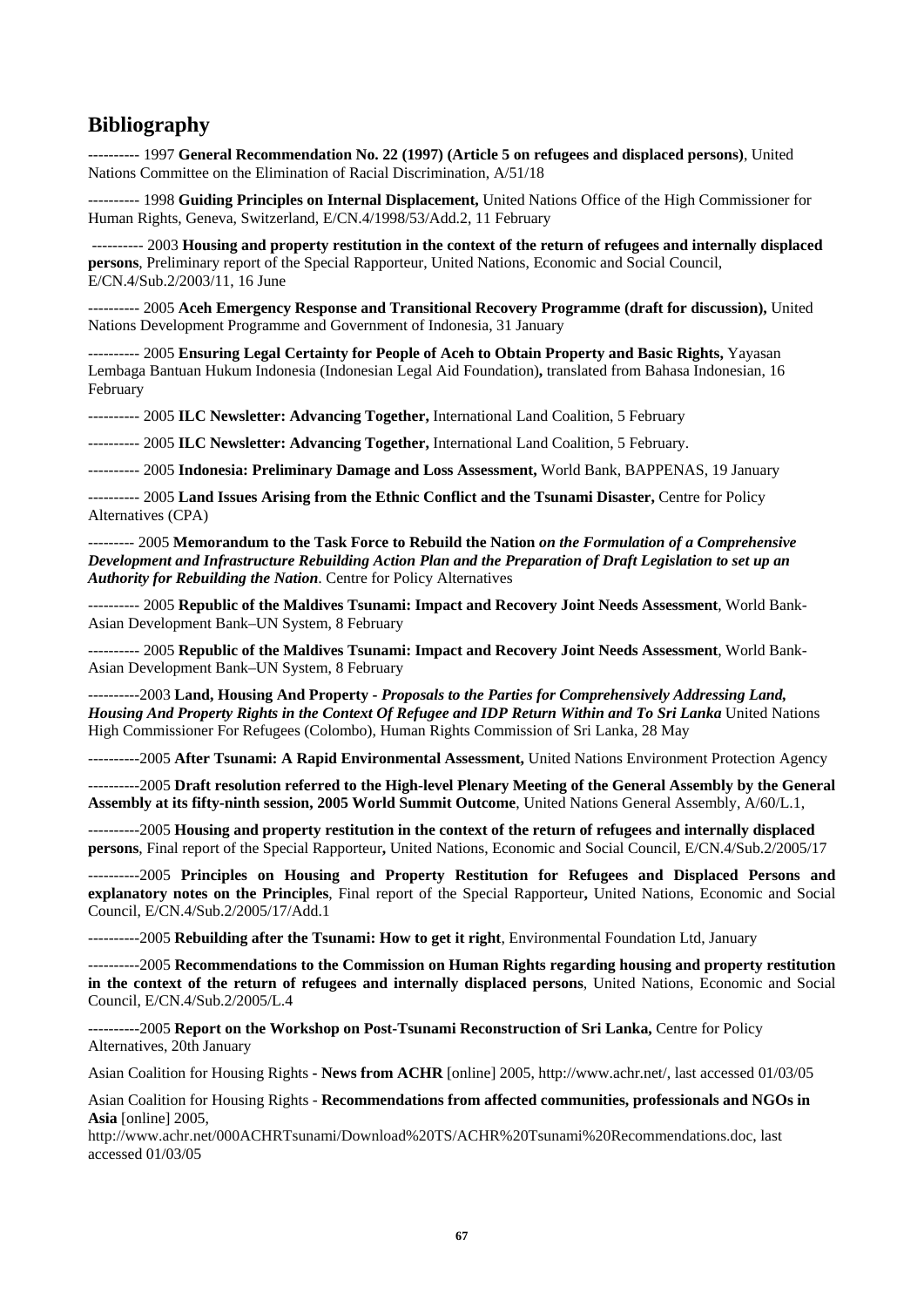Asian Coalition for Housing Rights - **Report from Tom's visit to Phuket and Phang Nga Provinces, with CODI team, January 8 - 9, 2005** [online] 2005,

http://www.achr.net/000ACHRTsunami/Download%20TS/Download%20Library%20Ts.htm, last accessed 01/03/05

Asian Human Rights Commission - **An awakening to the delays in Sri Lanka's adjudication process** [online] 2005, http://www.ahrchk.net/statements/mainfile.php/2005statements/276/, last accessed 15/03/05

Bowen, J. R., 2003, **Islam, Law and Equity in Indonesia**, Cambridge University Press, Oxford

CBS News **Sea Gypsies' Tsunami Rebuild Curse**, South Surin Island, Thailand, Jan. 14, [online] 2005, http://www.cbsnews.com/stories/2005/01/14/world/main667167.shtml, last accessed 01/03/05

Centre for Policy Alternatives, email, 08/02/05

Clay, E., 2005, **Overseas Development Institute**, [online], http://www.reliefweb, last accessed 01/03/05

Cohen, R. 2005, The Brookings Institution, Georgetown University School of Foreign Service, **The tsunami tragedy: political, economic, and environmental lessons** [online], http://www.reliefweb.int/rw/RWB.NSF/db900SID/VBOL-69TKD4?OpenDocument, last accessed 01/03/05

COHRE, **UN to Adopt Pathbreaking New Global Standard which Demands Return of Confiscated Refugee Land and Housing,** Media Release, 11 August 2005 [online] http://www.cohre.org/downloads/HPR-mediarelease.doc, last accessed 15/8/05

Demusz, K., 2000, **Listening to the Displaced: Action Research in the Conflict Zones of Sri Lanka,** Oxfam Working paper (Unpublished)

Down to Earth No. 63, November 2004 **Women, land and natural resources** [online] 2004, http://dte.gn.apc.org, last accessed 01/03/05

Firth, J (iReasearch Oxford) email, 20/01/05

Goodhand, J. & Lewer, N. 1999, 'Sri Lanka: NGOs and peace-building in complex political emergencies', **Third World Quarterly**, Vol. 20, No 1, pp 69-87

Goodhand, J. & Lewer, N. 1999, **Oxfam - Sri Lanka: Complex Political Emergency Research Programme,** Oxfam Agency report (unpublished)

Hamdi, N. **Panel Discussion Global responses to the tsunami**, unpublished speech,. Brookes University. 24/02/05

Harris, S. 2005, **The role of local solidarity in Sri Lanka's tsunami disaster response**, Peace Studies Programme, Colombo, 3 February

Harvey, P. 2005, **Tsunami relief and reconstruction assistance: in-kind, or in cash?** [online] http://www.odi.org.uk, last accessed 01/03/05

Helplinelaw - **Courts and Judiciary in Thailand** [online] 2005, http://www.helplinelaw.com/law/thailand/judiciary/judiciary.php, last accessed 01/03/05

Houghton, R., 2005, ALNAP, **Tsunami Emergency Lessons from Previous Natural Disasters** [online], http:/www.odi.org.uk, last accessed 01/03/05

Human Rights Watch – **Indonesia After Tsunami, Acehnese Fear Forced Relocation**, [online] 2005, http://hrw.org/english/docs/2005/02/07/indone10134.htm, last accessed 01/03/05

Human Rights Watch **- World Report** [online], 2005, http://store.yahoo.com/hrwpubs/wore20.html, last accessed 01/03/05

International Council of Jurists - **India – Attack on Justice** [online] 2002 http://www.icj.org/news.php3?id\_article=2684&lang=en, last accessed 01/03/05

International Council of Jurists - **Sri Lanka - Attacks on Justice** [online] 2000 http://www.icj.org/news.php3?id\_article=2591&lang=en, last accessed 01/03/05

International Council of Jurists - **Sri Lanka - Senior Tamil Tiger leader killed in Sri Lanka:** *ICJ calls for investigation***,** [online] 2005, http://www.icj.org/news.php3?id\_article=3637&lang=en, last accessed 01/03/05

International Labor Organisation, FAO, IFAD - **Rural Women's Access to Land and Property in Selected Countries** [online] 2004, http://www.landcoalition.org/docs/ccedawr.htm, last accessed 01/03/05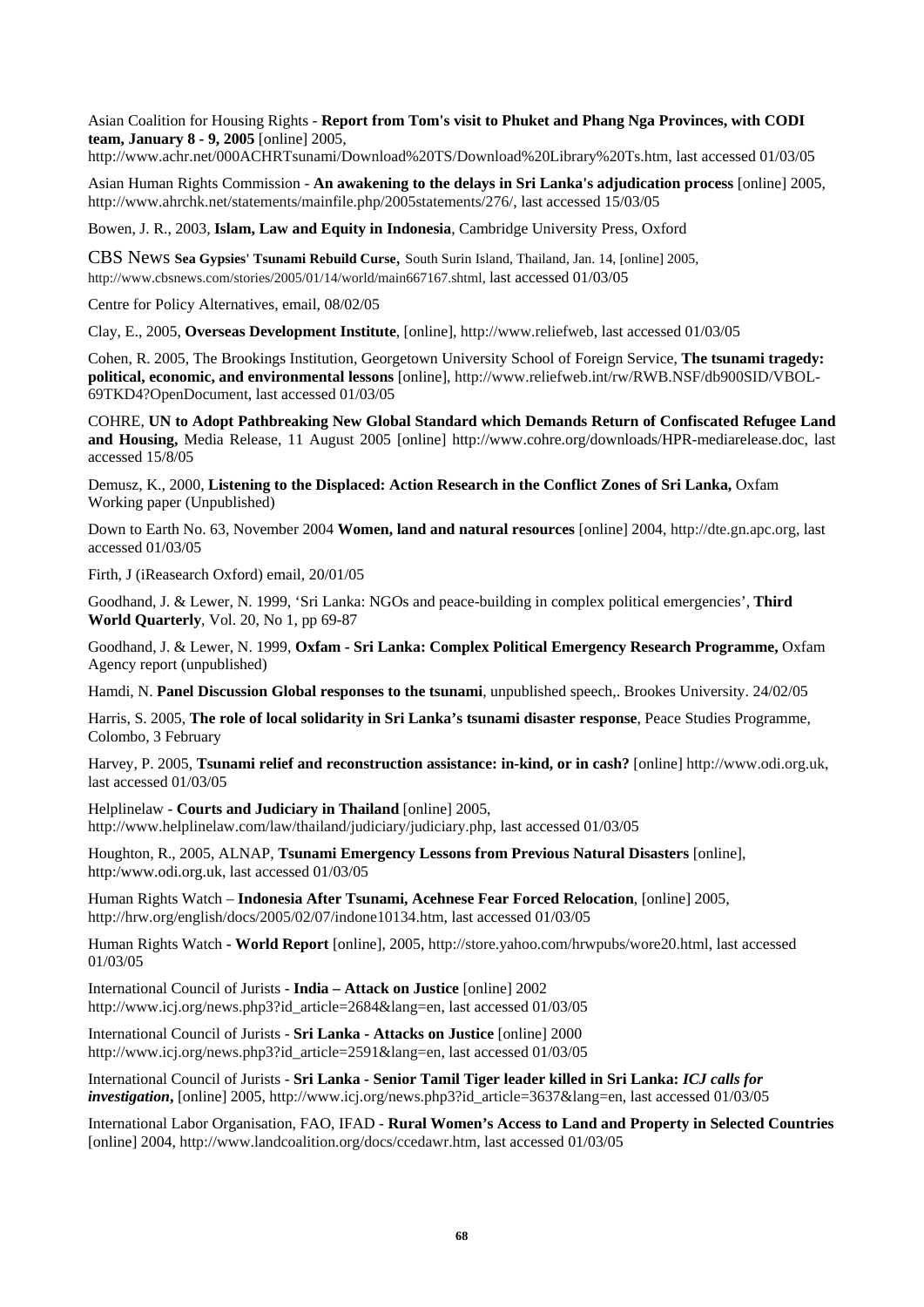International Development Network Bulletins – **Tsunami Recovery Professionals Network Statement** [online] 2005, http://idn.rtpi.org.uk/newsletters/001840380314280105.pdf, last accessed 01/03/05

Jakarta Post, 15/02/05

Jakarta Post, 9/3/05, **Aceh fishermen reject resettlement program,** [online] http://www.thejakartapost.com/yesterday.asp?edition=20050314, last accessed 30/06/05

Jakarta Post, 17/3/05, **Acehese in land document rush,** [online] http://www.thejakartapost.com/yesterday.asp?edition=20050314, last accessed 30/06/05

Jefferys, A., **Viewpoint: India tsunami response tests international NGOs** quoted by AlertNet, [online] 2005, http://www.reliefweb.com, 01/03/05

Löffler, U. 1996, **Land Tenure Developments in Indonesia**, [online] http://www.gtz.de/orboden/loeffler/loe3\_2\_1.htm, last accessed 01/03/05

Maxwell, s. and Clay, E. 2005, ODI, **The Asian Tsunami: Economic impact and implication for aid and aid architecture** [online]. http://www.reliefweb.int/rw/rwb.nsf/db900SID/VBOL-69QG5Z?OpenDocument, last accessed 01/03/05

Metta, M. (Oxfam Global Advisor-Violence against Women) email, 12/02/05

Minority Rights Group International, **Report**, [online] 2005, http://www.reliefnet.com, last accessed 01/03/05

Muench, S. 2005 **Potential Aceh Livelihoods and Recovery Principles,** Mercy Corps, 8 February

National Coalition for Dalits Human Rights - **Overall Situation** [online] 2005, http://www.dalits.org/tsunamireportbyvincent.htm, last accessed 01/03/05

Ngamnet T., Sansanee P., Sirikanang C. 2004, **Overview of Legal Systems in the Asia-Pacific Region: Thailand,**  Cornell Law School LL.M. Papers Series, Paper 4, Berkeley Electronic Press (bepress) [online] http://lsr.nellco.org/cornell/lps/lsapr/4, last accessed 01/03/05

Payne, G., email, 15/03/05

Payne, G., email, 13/01/05

Payne. G., email, 23/03/05

Overseas Development Institute, **The Asian Tsunami: Economic impacts and implications for aid and aid architecture** [online] 2005, http://www.reliefweb.com, last accessed 01/03/05

Ramakrishnan, V. 2001, **Guide to Indian Law** (online), http://www.llrx.com/features/indian2.htm, last accessed 01/03/05

Scott, J. 1999, **Seeing like a State**, Yale University Press, Boston

Smyth, I. (Oxfam Global Policy Advisor), email, 07/03/05

Thammanoon, P., 2003, **Strengthening the Independence and Efficiency of the Judiciary in Thailand**, Paper presented at 8th ASEAN Law Association General Assembly, Singapore [online]; http://www.thailawforum.com/articles/stregthening2.html, last accessed 01/03/05

Thekaekara, S. (Oxfam Trustee). **Tsunami Briefing**. unpublished speech, Oxford University, 10/02/05

Timur-I-Leng, **Blog** [online] 2005, http://timurilend.blogspot.com, last accessed 01/03/05

United Kingdom Department for International Development - **Social Protection Keysheet 20** [online] 2005 http://keysheets.org/red\_20\_social\_protection.html, last accessed 01/03/05

United Nations Disaster Management T - **Situation Report – India** [online] 2005, http/www.reliefnet.com, last accessed 01/03/05

United Nations - **Draft Mauritius Strategy for the further Implementation of the Programme of Action for the Sustainable Development of Small Island Developing States, 13 January 2005 A/CONF.207/CRP.7** [online] 2005 http://www.un.org/smallislands2005/pdf/sids\_strategy.pdf, 01/03/05

United Nations Food and Agriculture Organisation, 2002, **FAO Land Tenure Studies,** No 3, "Land Tenure and Rural Development, Rome

United Nations High Commission for Refugees - **Inter-Office Memorandum No. 104/2001**, 28 November 2001,